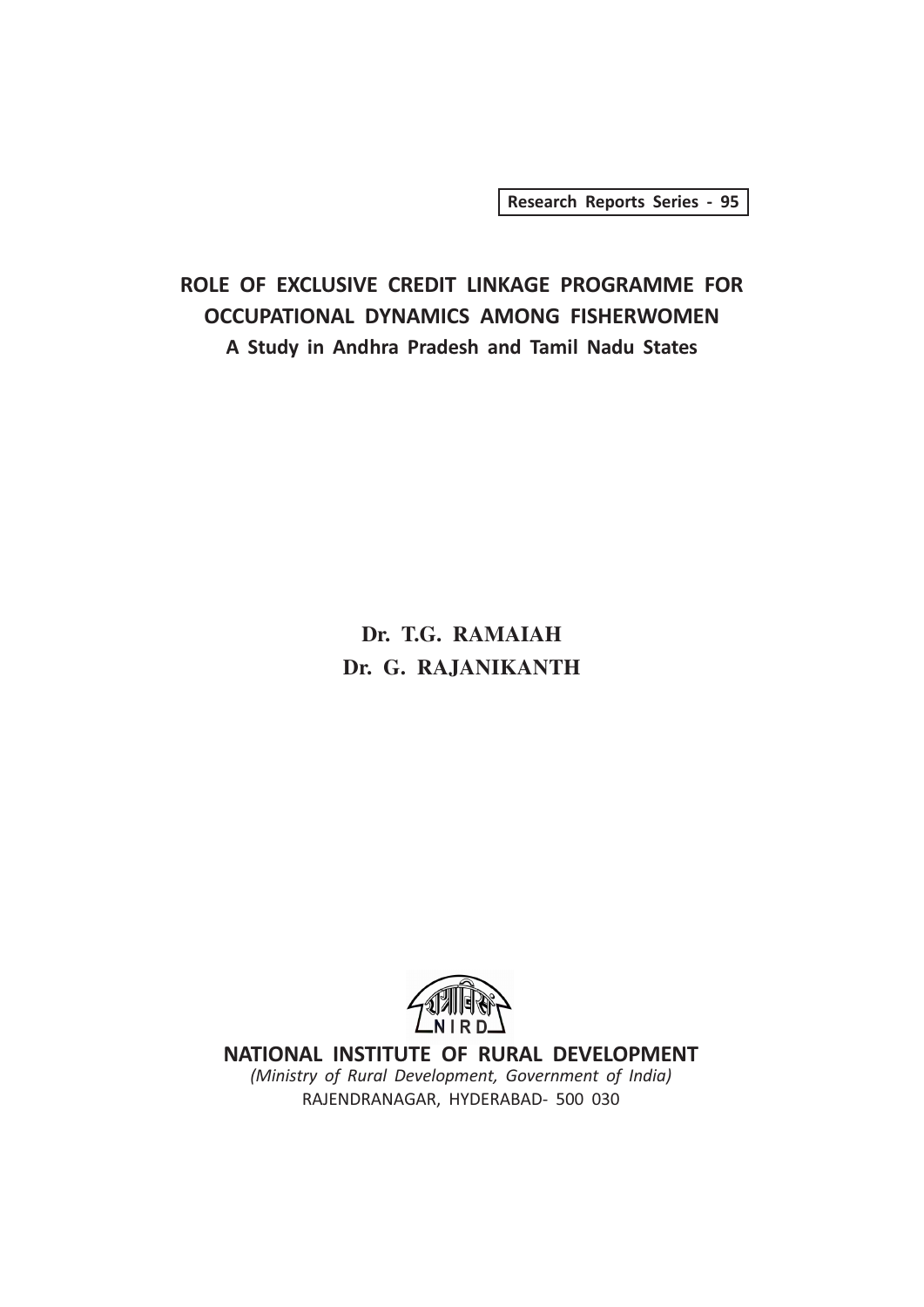©

ISBN : 978-81-85542-89-8

January, 2013

Published by NATIONAL INSTITUTE OF RURAL DEVELOPMENT (Ministry of Rural Development, Government of India) Rajendranagar, Hyderabad - 500 030. India Telephone : 040 - 24008473 www.nird.org.in

Printed at : VAISHNAVI LASER GRAPHICS, Ph. 040 - 27552178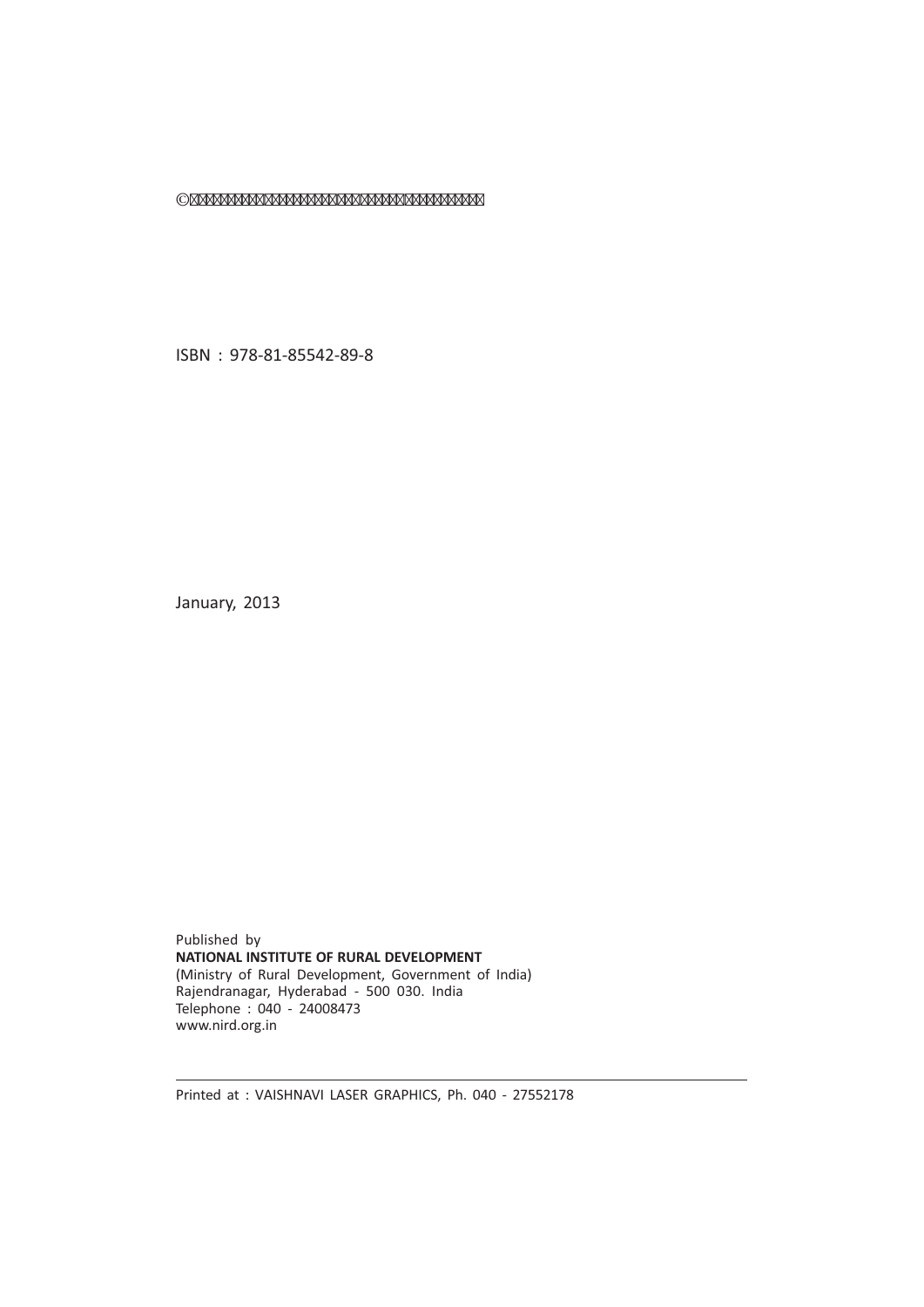## **CONTENTS**

| 1. | Introduction                                   | 1   |
|----|------------------------------------------------|-----|
| 2. | Review of Literature                           | 22  |
| 3. | Research Methodology and Profile of Study Area | 34  |
| 4. | Discussion and Analysis of Data                | 51  |
| 5. | Summary and Conclusions                        | 101 |
|    | Bibliography                                   | 113 |
|    | References                                     | 116 |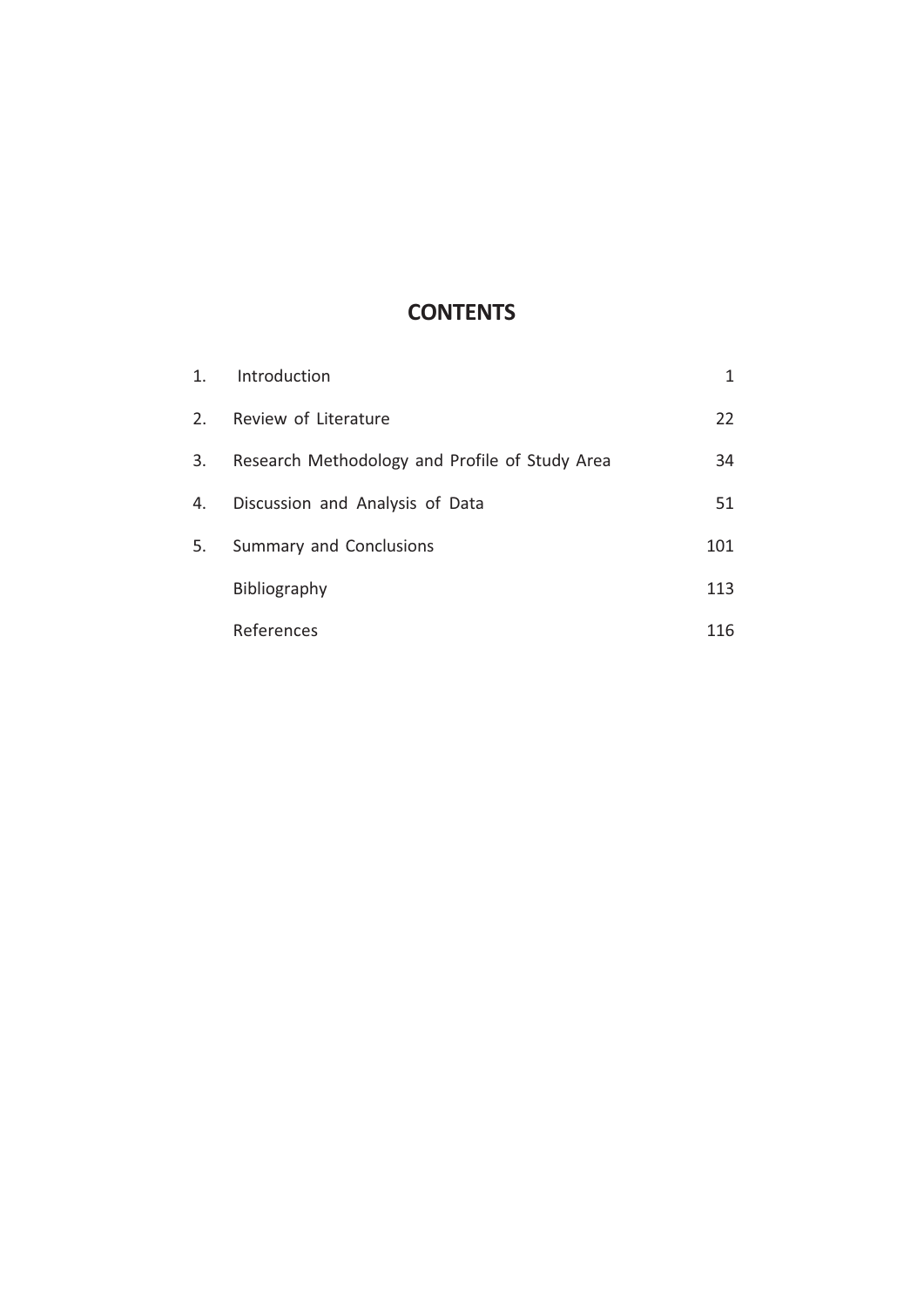## CHAPTER I INTRODUCTION

India, with a coastline of more than 8,000 km and vast inland water resources, provides immense potential for fishing as a principal economic activity. The fishing community, which thrives upon these resources, also plays a vital role in the Indian economy in view of their specialised and skill-based occupations. The present study focuses on fisherwomen and the occupational dynamics among them after accessing the focused microcredit for them, encompassing the issues of the fishing sector, fishing community, micro-credit and its impact, and so on. In this context, an attempt has been made to provide insights on the fishing sector, fishing community, and focused micro-credit for fisherwomen.

According to ICSF (2010), the fisheries sector is an important source of life and livelihood for millions of people around the world. As the world's largest wild food harvest, fish provides a vital source of protein as well as cash income for many families in the developing world. More than 120 million people throughout the world are estimated to depend on fish for all or part of their income. In 2000, according to the Food and Agricultural Organisation of the United Nations, about 35 million people worldwide were directly engaged in fishing and fish farming. Most of them are in South India and majority are small-scale, artisanal fishers eking out a living from coastal and inshore resources. The highest number of fishers and aquaculture workers live in Asia (85 per cent of the world's total), followed by Africa (7 per cent), Europe, South America, North and Central America (about 2 per cent each), and Oceania (0.2 per cent).

#### Fishing Sector in India

Fisheries is an important sector in India as it provides employment to millions of people and contributes to the food security of the country. In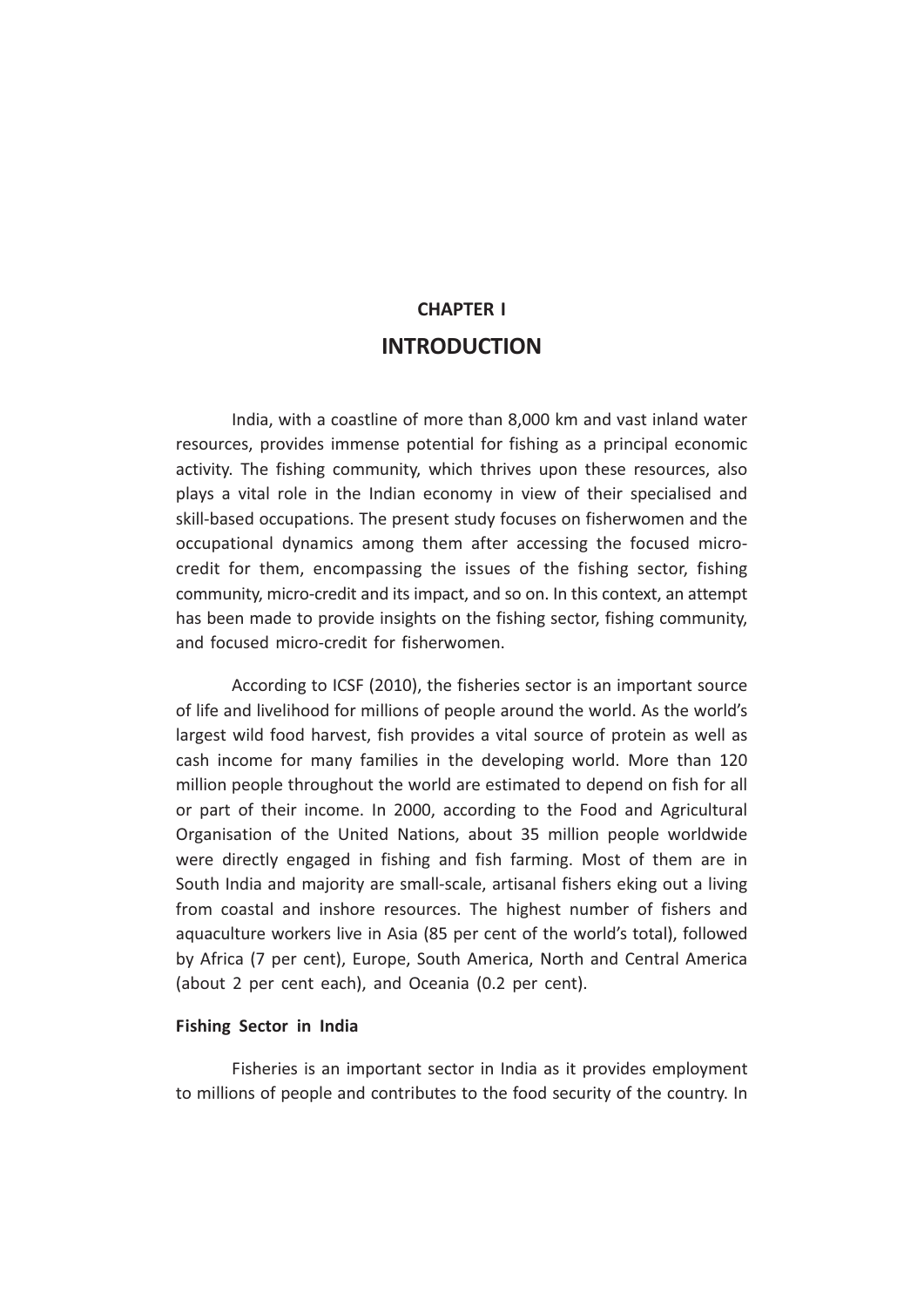India, with a coastline of over 8,000 km, an Exclusive Economic Zone (EEZ) of over 2 million sq km, and extensive freshwater resources, fisheries play a vital role. Presently, fisheries and aquaculture contribute 1.07 per cent to the national GDP, and 5.30 per cent to agriculture and allied activities, while the average annual value of output during the Tenth Five Year Plan (2002-2007) was ₹ 31,682.50 crore (ICSF, 2010).

India has vast marine and fresh-water sources and this in view, the potential of fisheries has immense value in the national economy. As per the data available, Marine Fisheries contribute to food security and provide direct employment to over 1.5 million fisher people besides others who are indirectly dependent on the sector. The total marine fisher folk population of 3.57 million is in 3,305 marine fishing villages spread across the coastal states and Union Territories (including islands). Of these, 0.90 million are active fisher people, while another 0.76 million people are involved in other fisheries-related activities (ICSF, 2010).

The Indian coastline can be delineated into 22 zones, based on the ecosystem structure and functions. The Indian boat types range from the traditional catamarans, masula boats, plank-built boats, dug out canoes, machwas, and dhonis, to the present day motorised fibre-glass boats, mechanised trawlers, and gillnetters. The total number of fishing vessels fishing in the EEZ, as per the 2005 National Census (including in the Andaman and Nicobar, and Lakshadweep islands), was 243,939, which includes 59,743 mechanised vessels and 76,372 motorised vessels, while the rest are non-motorised vessels. There are 1,332 landing centres along the coast (excluding the Andaman and Nicobar, and Lakshadweep islands).

India's marine capture fish production increased from 520,000 tonnes in 1950 to 3.15 million tonnes in 2007. The bulk of the catch comprises oil sardines, followed by penaeid and non-penaeid shrimp, Indian mackerel, Bombay duck, croakers, smaller quantities of cephalopods, other sardines, and threadfin breams (CMFRI, 2008).

Similarly, fresh-water fishing activity also has huge potential in India. As per the data available, India's freshwater resources consist of rivers and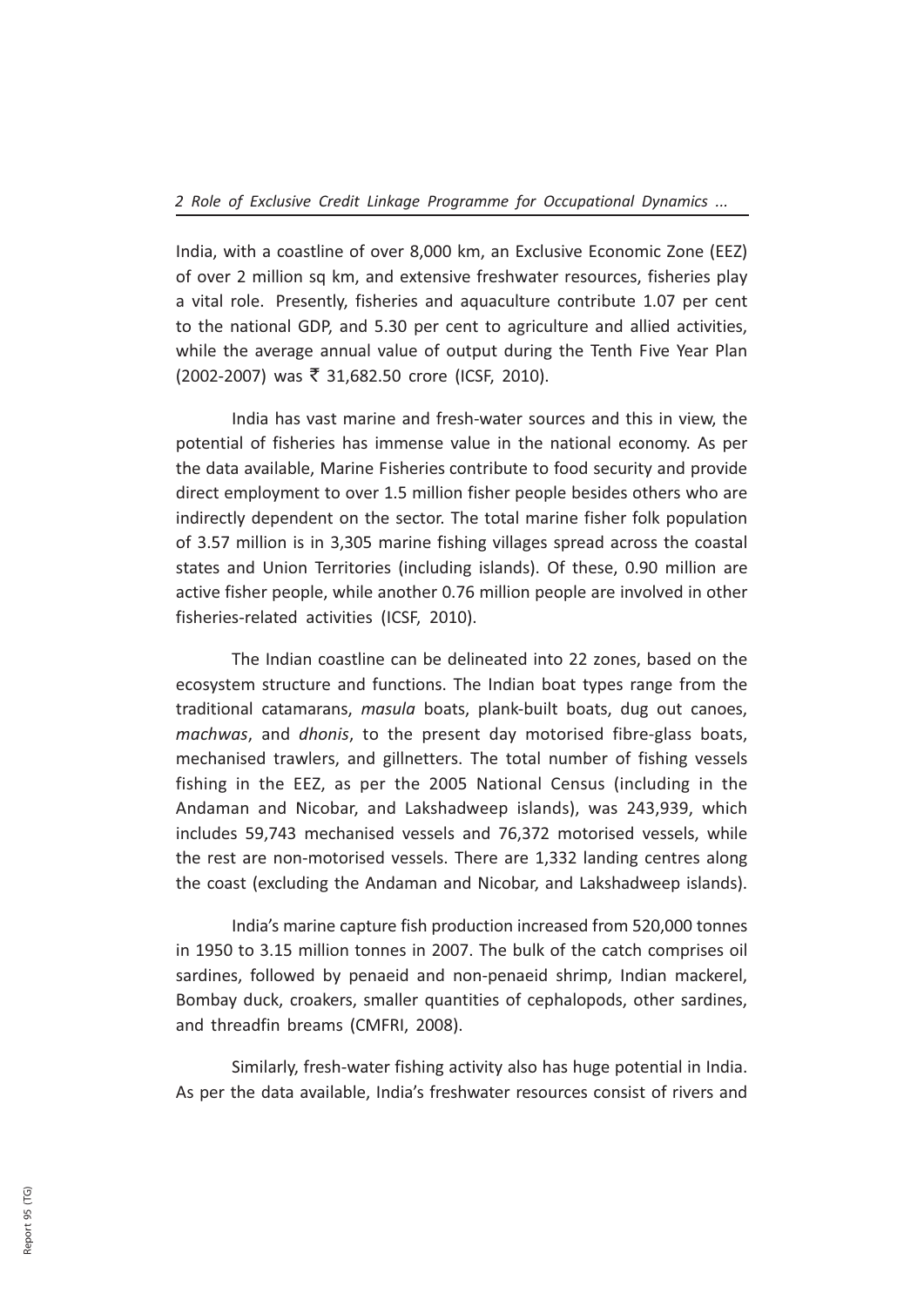canals (197,024 km), reservoirs (3.15 million ha), ponds and tanks (235 million ha), oxbow lakes and derelict waters (1.3 million ha), brackish waters (1.24 million ha), and estuaries (0.29 million ha). The inland capture fish production has increased from 192,000 tonnes in 1950 to 781,846 tonnes in 2007, the major species being cyprinids, siluroids and murrels (ICSF, 2010).

As per the statistical information available from the Ministry of Agriculture, fish production has increased many fold since 1951. Details of fish production in India, both marine and fresh-water, are provided in Table 1.

Keeping in mind the potential of the fisheries sector, the Government of India, through the state governments, initiated several development programmes, the details of which are as follows:

The Department of Animal Husbandry, Dairying and Fisheries has been undertaking various production, input supply, and infrastructure development programmes and welfare-oriented schemes, besides formulating/initiating appropriate policies to increase production and productivity in the fisheries sector.

The fisheries sector has been one of the major contributors to foreign exchange earnings through export. Export of fish and fisheries products has grown manifold over the years. From about 15,700 tonnes valued at  $\bar{\mathfrak{c}}$  3.92 crore in 1961-62, exports have grown to 5.41 lakh tonnes valued at  $\bar{\xi}$  7,621 crore in 2007-08.

i. Development of Inland Fisheries and Aquaculture :

The ongoing scheme of Development of Freshwater Aquaculture and Integrated Coastal Aquaculture have been combined with four new programmes on development of coldwater fish culture, development of water-logged areas and derelict water bodies into aquaculture estates, and use of inland saline/alkaline soil for aquaculture and programme for augmenting the productivity of reservoirs. This scheme broadly has two components: Aquaculture and Inland Capture Fisheries.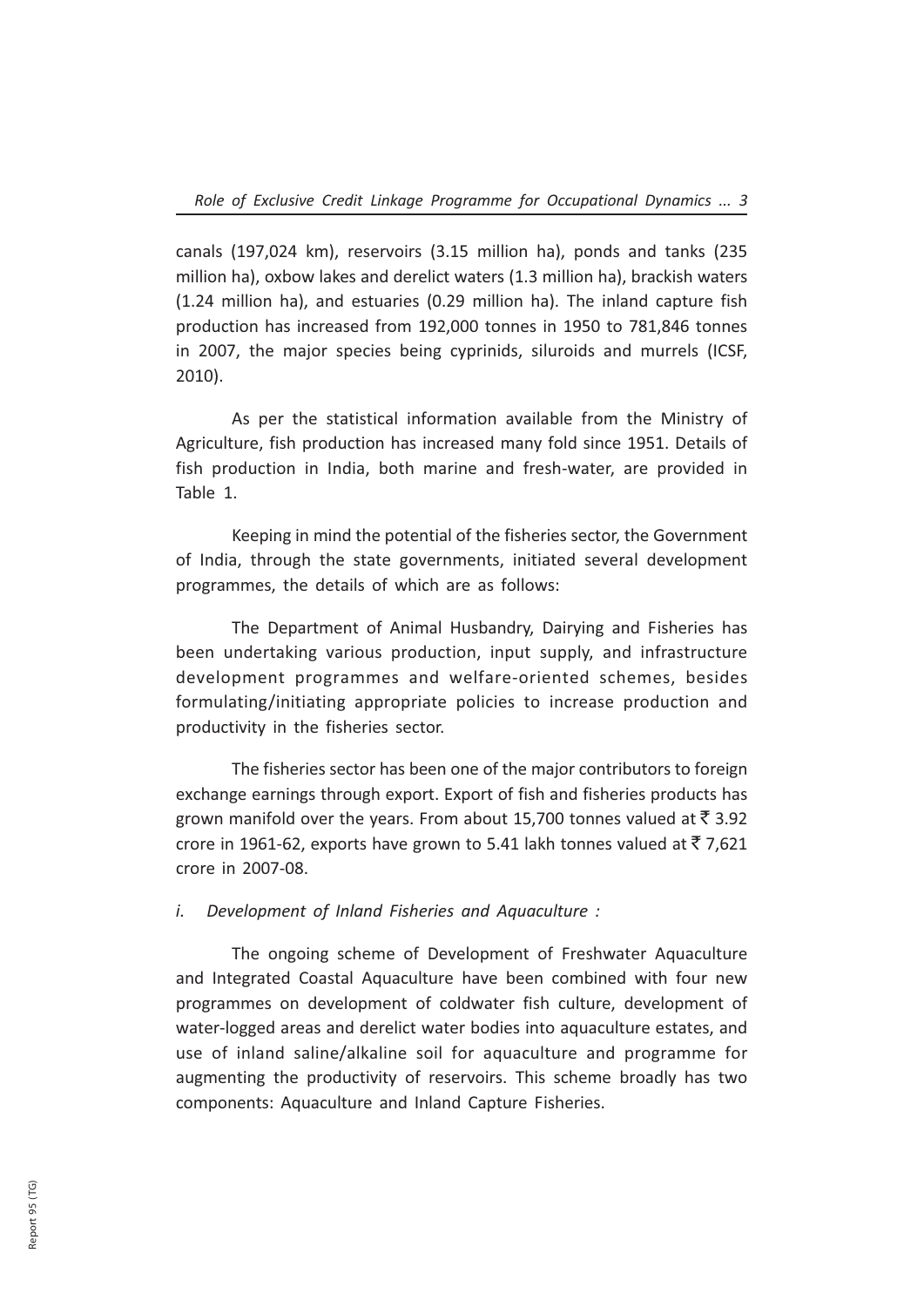| Year      | Marine | Inland | Total |
|-----------|--------|--------|-------|
| 1980-81   | 15.55  | 08.87  | 24.42 |
| 1990-91   | 23.00  | 15.36  | 38.36 |
| 1991-92   | 24.47  | 17.10  | 41.57 |
| 1992-93   | 25.76  | 17.89  | 43.65 |
| 1993-94   | 26.49  | 19.95  | 46.44 |
| 1994-95   | 26.92  | 20.97  | 47.89 |
| 1995-96   | 27.07  | 22.42  | 49.49 |
| 1996-97   | 29.67  | 23.81  | 53.48 |
| 1997-98   | 29.50  | 24.38  | 53.88 |
| 1998-99   | 26.96  | 26.02  | 52.98 |
| 1999-2000 | 28.52  | 28.23  | 56.75 |
| 2000-2001 | 28.11  | 28.45  | 56.56 |
| 2001-2002 | 28.30  | 31.20  | 59.56 |
| 2002-2003 | 29.90  | 32.10  | 62.00 |
| 2003-2004 | 29.41  | 34.58  | 63.99 |
| 2004-2005 | 27.78  | 35.26  | 63.04 |
| 2005-2006 | 28.16  | 37.55  | 65.71 |
| 2006-2007 | 30.24  | 38.45  | 68.69 |
| 2007-2008 | 29.19  | 42.07  | 71.26 |

4 Role of Exclusive Credit Linkage Programme for Occupational Dynamics ...

Table 1 : Fish Production in India Since 1980-81

Source: Ministry of Agriculture, Government of India.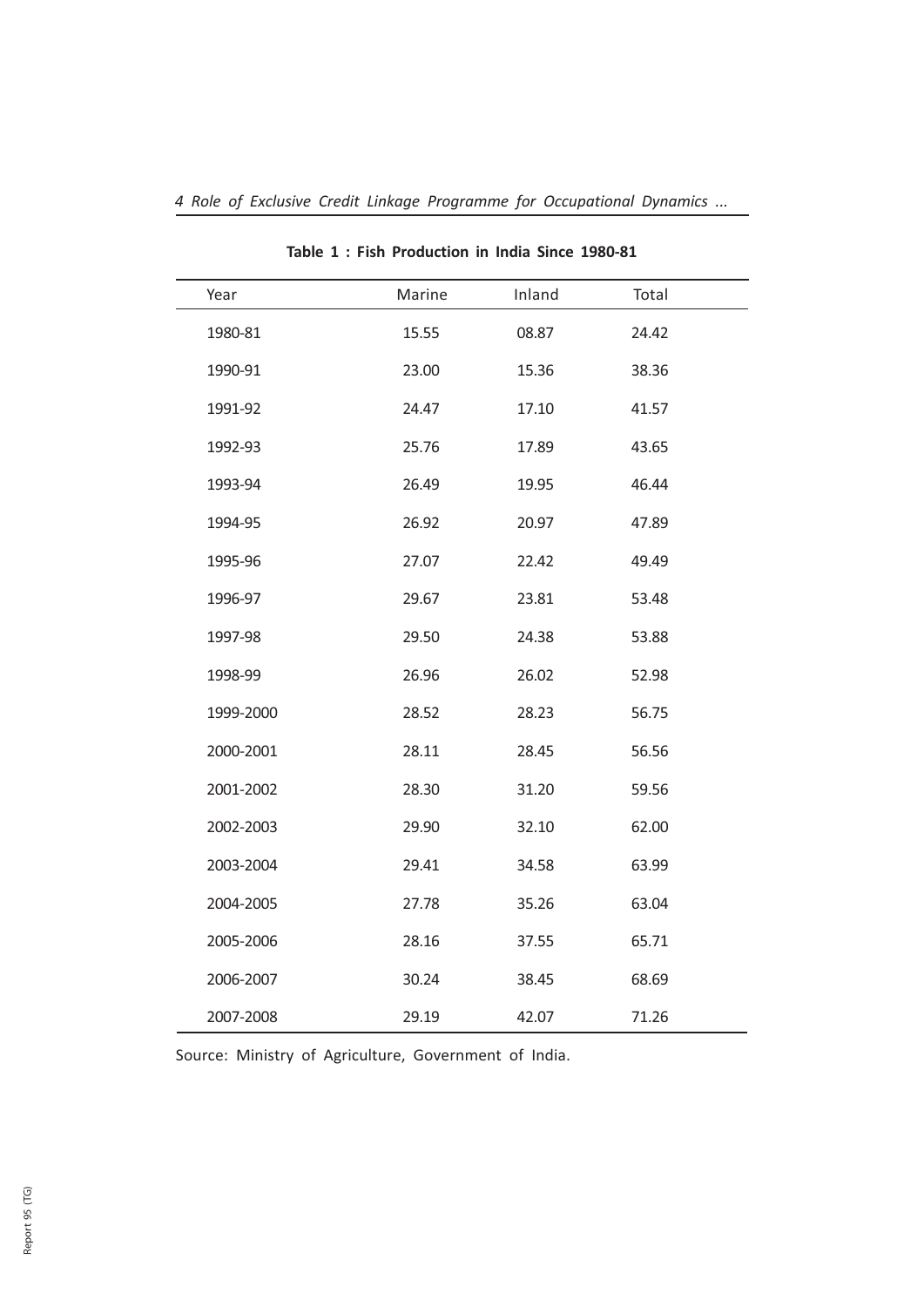### ii. Development of Freshwater Aquaculture

The Government has been implementing an important programme in the inland sector, viz., Development of Freshwater Aquaculture through the Fish Farmers Development Agencies (FFDAs). A network of 429 FFDAs covering all potential districts in the country are in operation. During 2007- 08, about 24,752 ha of water area was brought under fish culture and 35,000 fish farmers were trained in improved aquaculture practices through the FFDAs.

### iii. Development of Brackish-Water Aquaculture

With the objective of utilising the country's vast brackish-water area for shrimp culture, an area of about 30,889 hectares was developed for shrimp culture till 2007-08 through 39 Brackish-water Fish Farmers Development Agencies (BFDAs) set up in the coastal areas of the country. The agencies have also trained 31,624 fishermen in improved practices of shrimp culture till 2007-08. Presently about 50 per cent of the shrimp exported from the country is from aquaculture.

### iv. Development of Marine Fisheries

The Government is providing subsidy to poor fishermen for motorising their traditional craft, which increases the fishing areas and frequency of operation with consequent increase in catch and earnings of fishermen. About 46,223 traditional crafts have been motorised so far. The Government has also been operating a scheme on fishermen development rebate on HSD oil used by fishing vessels below 20 meters length to offset the operational cost incurred by small mechanised fishing boat operators.

### v. Development of Fishing Harbour

The Government has been implementing a scheme with the objective of providing infrastructure facilities for safe landing and berthing to the fishing vessels. Since inception of the scheme, six major fishing harbours, viz. Cochin, Chennai, Visakhapatnam, Roychowk, Paradip and Season dock (Mumbai), 62 minor fishing harbours, and 190 fish landing centres have been taken up for construction in various coastal states/UTs.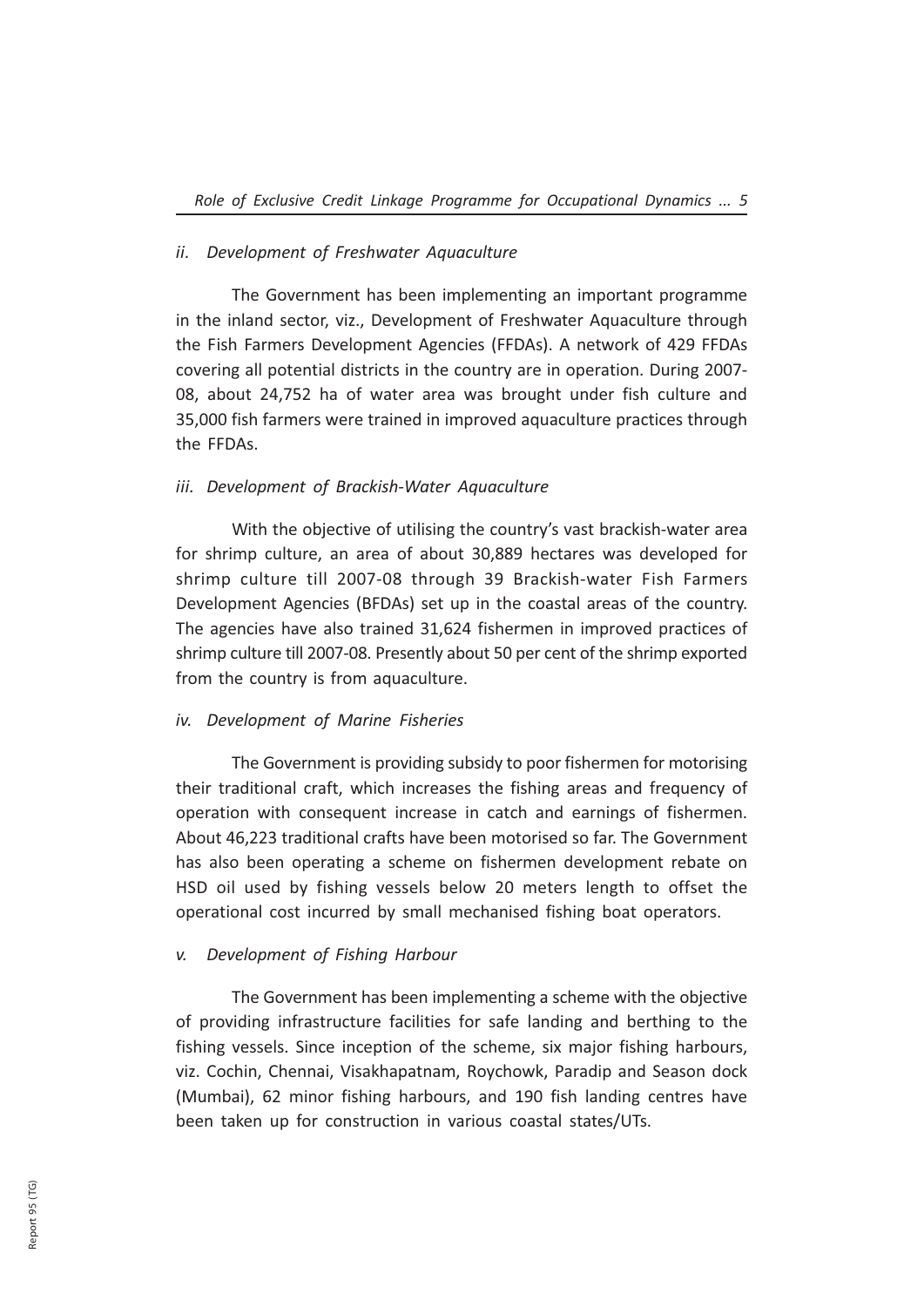### vi. Welfare Programmes for Traditional Fishermen

Important programmes for the welfare of traditional fishermen are:

- \* Group Insurance Scheme for active fishermen
- \* Development of Model Fishermen Villages
- Saving-cum-relief Scheme
- Saving-cum-component financial assistance is provided to the fishermen during the lean fishing season.

About 3.5 lakh fishermen were assisted under the saving-cum-relief programme in 2008-2009.

### vii. Specialised Institutes

The Central Institute of Fisheries, Nautical and Engineering Training, Kochi with units at Chennai and Visakhapatnam, aims at making available sufficient number of operators of deep-sea fishing vessels and technicians for shore establishments. Integrated Fisheries Project, Kochi, envisages processing, popularising and test marketing of unconventional varieties of fish. The Central Institute of Coastal Engineering for Fisheries, Bengaluru, is engaged in techno-economic feasibility study for the location of fishing harbour sites. Fishery Survey of India (FSI) is the nodal organisation responsible for the survey and assessment of fishery resources under the Indian EEZ.

### viii. National Fisheries Development Board

The National Fisheries Development Board was established to work towards blue revolution with a focus on increasing the fish production of the country to a level of 10.3 million tonnes, achieving double the exports from 7,000 crore to 14,000 crore and direct employment to an extent of 3.5 million by extending assistance to the various agencies for implementation of activities under inland, brackish-water and marine sectors. It is expected to become a platform for public-private partnership for fisheries, a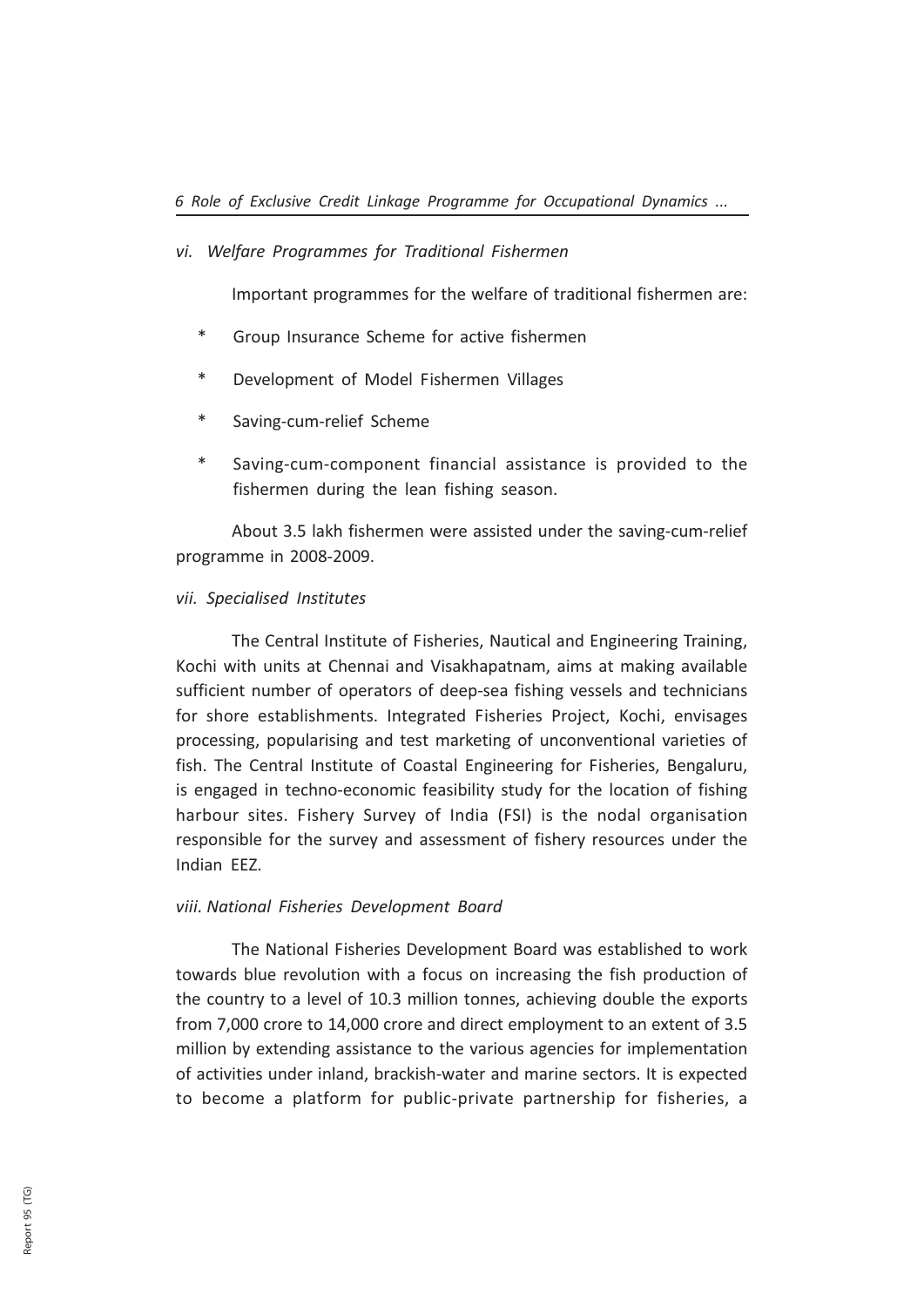mechanism for an end approach in order to ensure proper self-availability to efficient marketing.

It is an autonomous organisation under the administrative control of the Department of Animal Husbandry, Dairying and Fisheries, Ministry of Agriculture, Government of India. It has been registered with the Office of the Registrar of Societies, Hyderabad, on 10 July 2006 with the registration number of 933 of 2006. The Board was inaugurated on 9 September 2006. The office was established at Hyderabad.

The period of implementation of various activities of the board is six years (2006-12) :

- \* To bring major activities relating to fisheries and aquaculture for focused attention and professional management.
- \* To coordinate activities pertaining to fisheries undertaken by different Ministries/Departments in the Central Government and also coordinate with the State/Union Territory Government.
- \* To improve production, processing, storage, transport and marketing of the products and culture fisheries.
- \* To achieve sustainable management and conservation of natural aquatic resources including the fish stocks.
- \* To apply modern tools of research and development including biotechnology for optimising production and productivity from fisheries.
- \* To provide modern infrastructure mechanisms for fisheries and ensure their effective management and optimum utilisation.
- \* To generate substantial employment.
- To train and empower women in the fisheries sector, and
- \* To enhance contribution of fish towards food and nutritional security.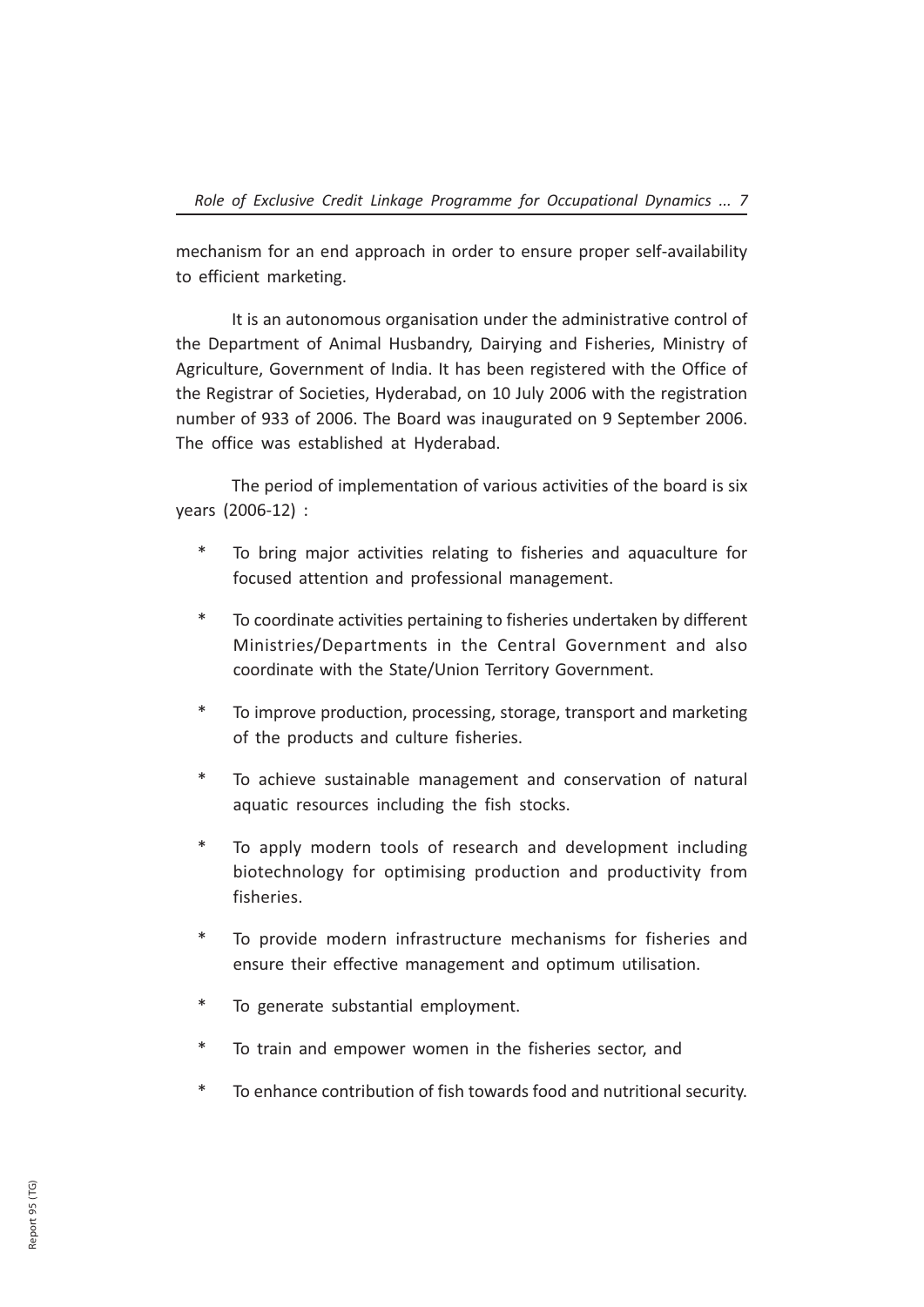Major activities to be taken up by the National Fisheries Development Board :

- \* Intensive aquaculture in ponds and tanks
- \* Enhancing productivity from reservoir fisheries
- Brackish-water coastal aquaculture
- \* Mariculture
- \* Sea ranching
- \* Seaweed cultivation
- \* Infrastructure for post-harvest programmes
- \* Fish dressing centres and solar drying fish
- \* Domestic marketing
- \* Other activities

The total budget provision for implementation of various activities of the National Fisheries Development Board for the period 2006-12 is ₹ 2,100 crore, which was subsequently reduced to ₹ 1,500 crore.

This in view, the fisheries sector has a huge role—to support millions of people, and in the Indian economy.

### Fishing Community in India

International Collective in Support of Fishworkers (ICSF) compiled elaborate information on the fishing community in India. Besides this, the Anthropological Survey of India too made significant contributions in understanding communities involved in fishing activities. The characteristic feature of the fishing communities was that they were not homogenous in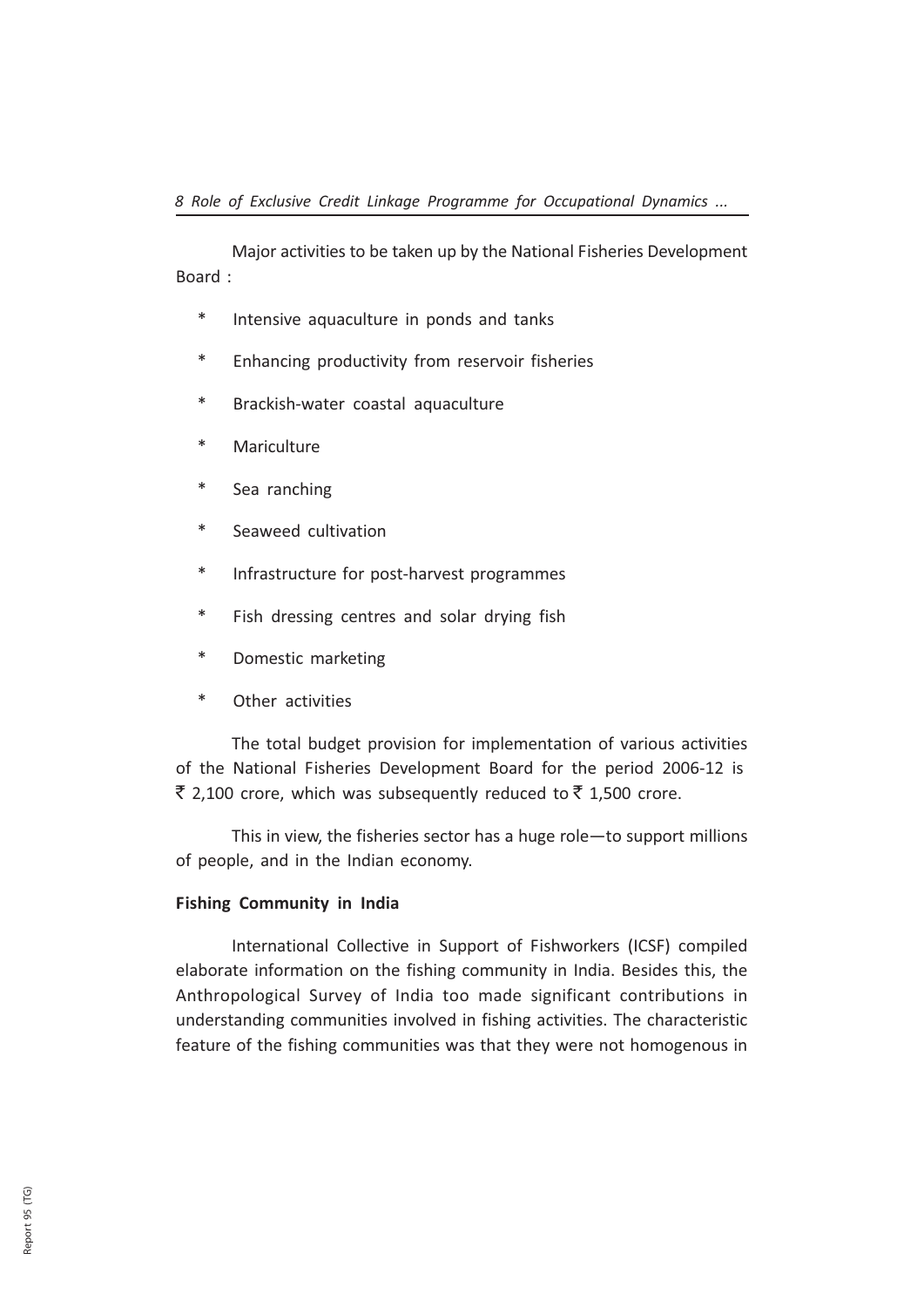caste or group unlike in other occupations. In each state, one or two, or even more castes/groups were involved in fishing activity.

According to ICSF, fishing communities in India are not homogenous, as they belong to different castes. These communities have their distinct social and cultural governance structures and traditional practices, depending on the coast that they inhabit. At least two to three castes are exclusively involved in marine fishing in each maritime state, and are not related to the mainstream agrarian system.

The community institutions (such as the caste panchayats, peddalu, padu system, etc.,), mostly organised along caste, kinship or religious lines, play an important role in resolving conflicts, besides regulating and allocating resource use, ensuring equitable access to resources and providing some form of social insurance. Most communities have evolved their own management systems over time to regulate human interaction with the resource, especially when a large number of people bank on a limited resource to avoid conflicts. The evolution of the traditional management system depended on the resource and the environment in which the resource existed as well as the interactions between people to extract these resources (Kurien, 1998).

Besides the traditional caste-based organisation of fishing communities, they are also organised into various sectors such as the mechanised sector — boat owner associations, trade unions, cooperatives (both state-run and private), associations based on gear type, self-help groups, federations, etc.

Some of the important fishing communities in major Indian states are provided in Table 2.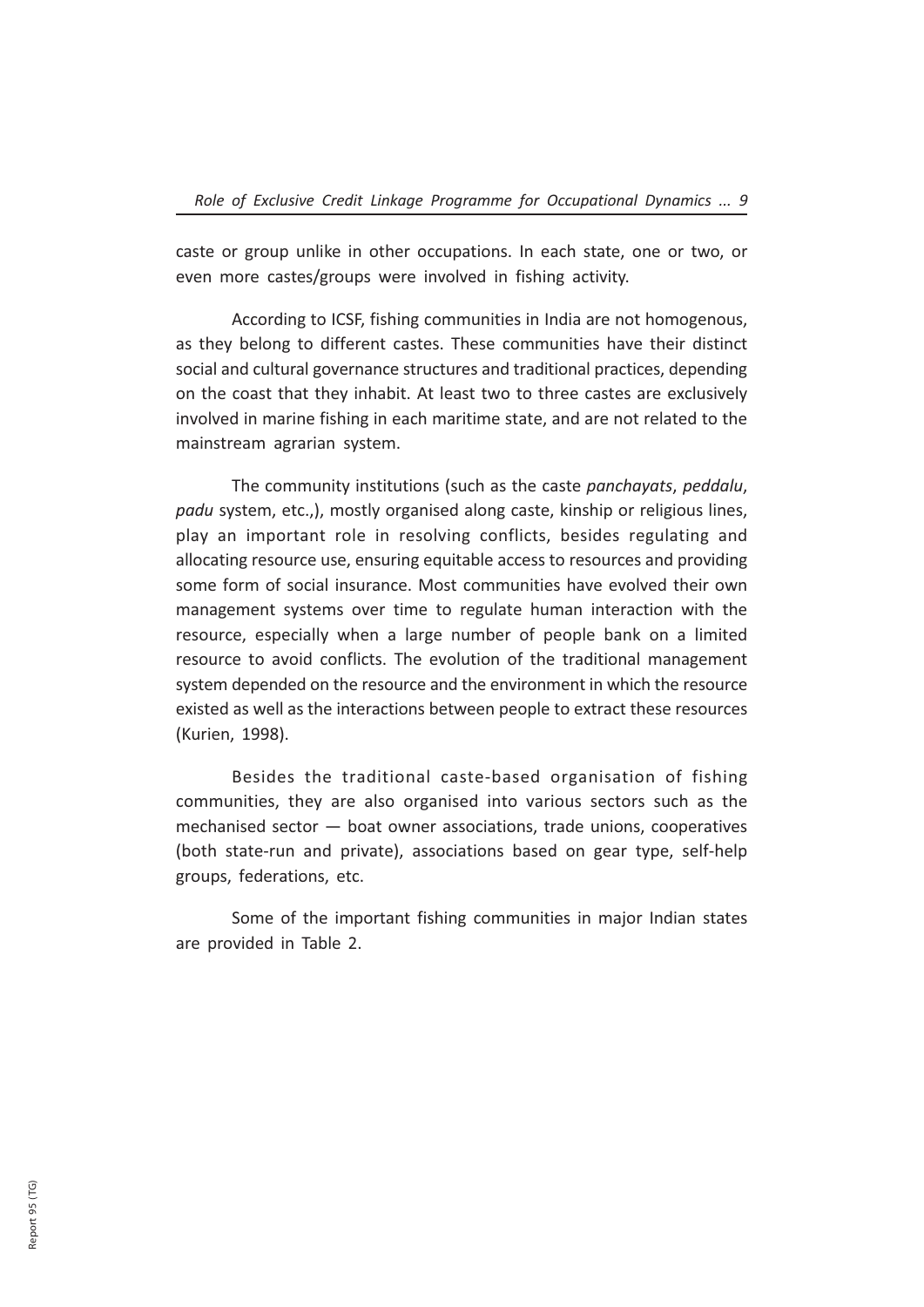| S.No. | State          | <b>Fishing Communities</b>                                    |
|-------|----------------|---------------------------------------------------------------|
| 1     | Andhra Pradesh | Vadabalijas, Jalaris, Pattapu and Palles                      |
| 2     | Gujarat        | Kharvas, Kolis and Macchiyaras                                |
| 3     | Maharashtra    | Kolis                                                         |
| 4     | Odisha         | Jalaris, Vadabalijas, Kaibartas, Khandayats<br>and Rajbhansis |
| 5     | Tamil Nadu     | Pattinavars, Mukkuvars and Paravas                            |
| 6     | West Bengal    | Kaibartas                                                     |

Table 2 : Fishing Communities in Major States of India

Source : ICSF Website.

### Demographic Profile of Fishing Communities in Andhra Pradesh and Tamil Nadu

Since the present study was conducted in Andhra Pradesh and Tamil Nadu, a brief study on the demographic profile of the fishing communities in these states was attempted, in order to understand the socio-economic issues associated with them.

### Andhra Pradesh

The coastal area has been classified into northern, central and southern zones based on the geographical, physical and environmental features. Each of the zones is represented by one major fishing caste: The major fishing castes of Andhra Pradesh include the Vadabalijas, Jalaris, Pattappu, Palles.

The northern zone, characterised by open surf-beaten coasts, extending from Donkuru on the Odisha border to Uppada, is dominated by fisher people of the Vadabalija (Vâdabalija) caste, interspersed with a smaller caste group called the Jalari (Jâlari). The Vadabalijas are present all over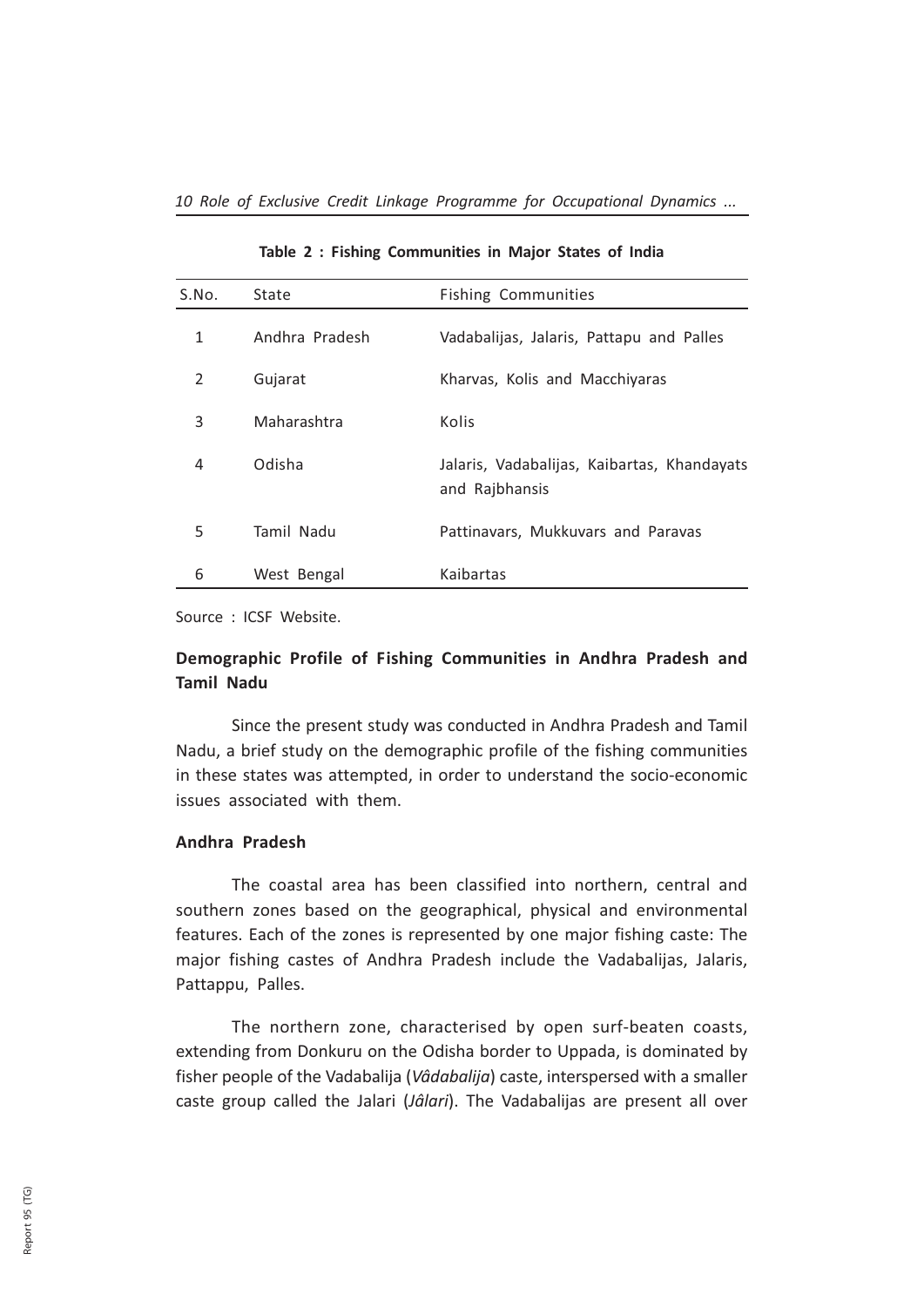the zone and also have a strong presence in Odisha. It is a hard core marine fishing community like the Pattappu, and unlike the Palles who have one foot in the riverine and brackish-water sector. A negligible number of other castes are also engaged in marine fishing in the north. At the basic level, the members of the Vadabalija fishing community constitute the general body of the Panchayat. The leaders are called Peddalu (elders; singular: Pedda) and these elders play an active role in the social sphere of activities. The members themselves are simply called 'Sabhyulu' (members). The powers of the elders are derived from their role as the custodians of the Kula Kattadi, or the Caste Code. This is an unwritten code of conduct for all community members, which is interpreted by the elders in dealing with the day-to-day issues of community life (Salagrama, 2003). A significant minority in the northern zone is the Jalari community which is backward on most socio-economic indicators, but is a much more skilled and adventurous group with respect to marine fishing.

The shallow central zone is influenced by the large inflows of waters from the rivers Godavari and Krishna, extending from Uppada to Nizampatnam, while the delta zone is the exclusive preserve of the Palle fishermen who prefer to be called *agnikula* kshatriyas.

The exception to the Palle occupation of the coast comes in the small transition zone in the northern end from Kakinada Town to Uppada, where the Vadabalijas reign supreme. The *agnikula* kshatriya fishermen are involved in both riverine and sea fishing, and their sea-going proportion varies from village to village based on many factors like distance from the sea, availability of agricultural incomes, and skill. A good number are involved in both marine and riverine fishing, shifting from one to the other seasonally. In a study carried out in Boddu Chinna Venkataya Palem (BCV Palem), Salagrama (2003) notes that members of the Palle community refer to their Panchayat leaders as Pethandarlu (managers; singular: Pethandaru) or Peda Kapulu (caretakers; singular: Peda Kapu).

They have an important economic function—managing the access and use rights to fishing. The members themselves are called 'Paallu' (meaning, shares; singular: Paadu), once again demonstrating the economic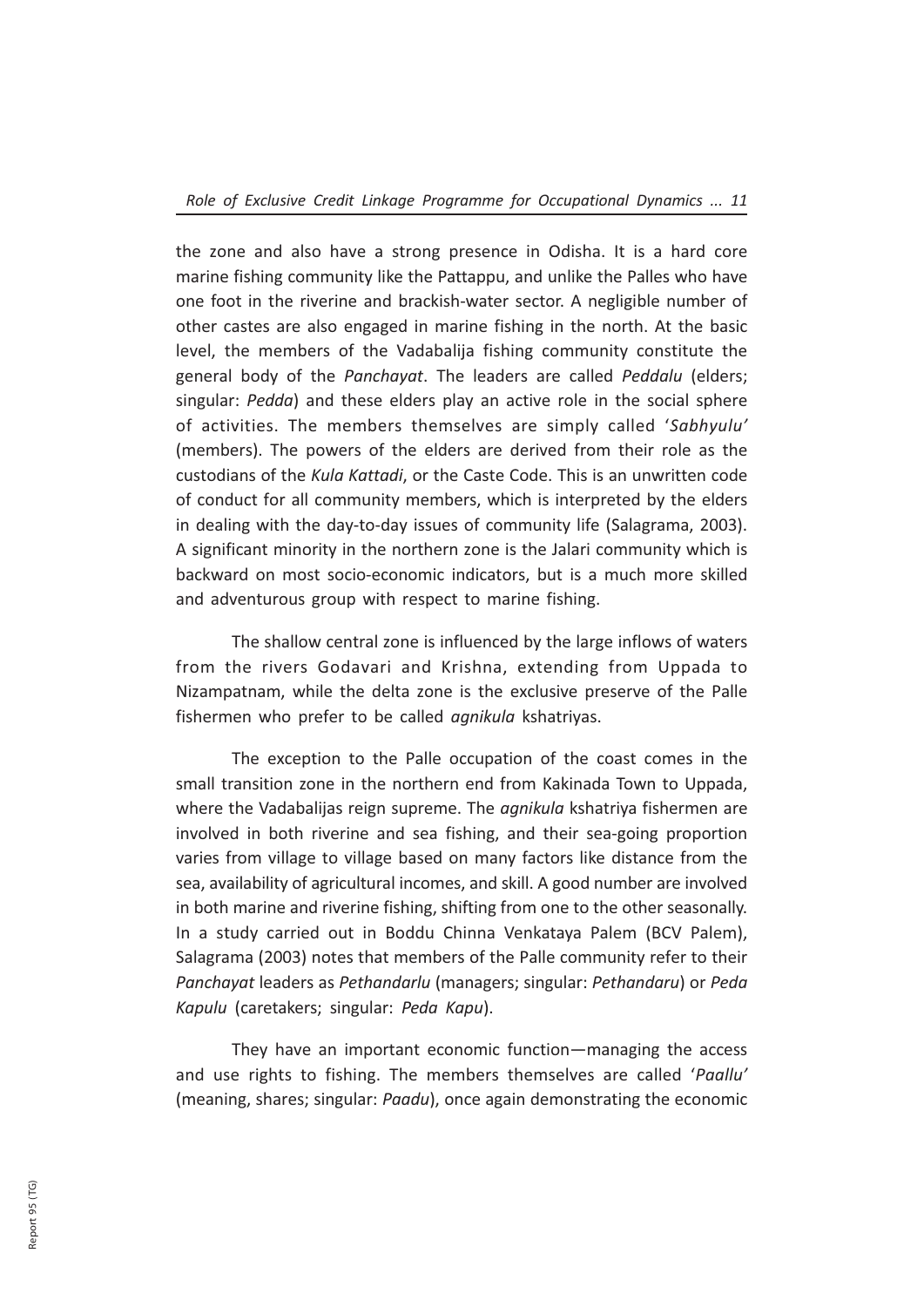roots of organisation of the later system. The Palle here are also known to form smaller groups made of people with similar fishing orientation, in order to better manage and organise access and user rights to fishing grounds.

The southern zone, extending from Nizâmpatnam to Tamil Nadu border, comprises the districts of Nellore, Prakasam, and a part of Guntur district. It is characterised by open surf-beaten coasts, and by fisher folk of the Pattapu caste group, who are closely related to the Pattinavar fishers from the neighbouring State of Tamil Nâdu (Information compiled by the ICSF). While the Pattappu fishermen have the exclusive use of the coast in most of Nellore, from the Kavali Mandal of Nellore and throughout Prakasam District, they co-exist (albeit in separate hamlets) with the Palle fishermen who have adopted many features of the Pattappu community including their fishing technology.

### Tamil Nadu

The Tamil Nadu coastal belt which begins from the North of Chennai near the Pulicat Lake to the West of Kanyakumari in the South is inhabited by different maritime sub-castes speaking different dialects of the Tamil language.

### Pattanavar Fishing Community

The 'Pattanavars' are the dominant fisher group residing along the Bay of Bengal coast, from the East Coast on the Krishna River in Andhra Pradesh to Nagapattinam, Tamil Nadu. Among the Pattanavars, one broad internal division is Periya and China Pattanavars. The Pattanavars have developed a distinct formal internal governance structure or panchayat (their panchayat is independent of the government structures institutionalised by the State). This time-honoured village council is no empty, powerless body. Every settlement has one or more headmen called Yejamanan/ Nattamayi, who are assisted by Thandkaran and a Paraiyan Chalavathi. The traditional role of the panchayat is to maintain community cohesiveness, presiding over all matters including weddings, religious ceremonies, maintenance of community funds, dispensing justice, and enforcing judicial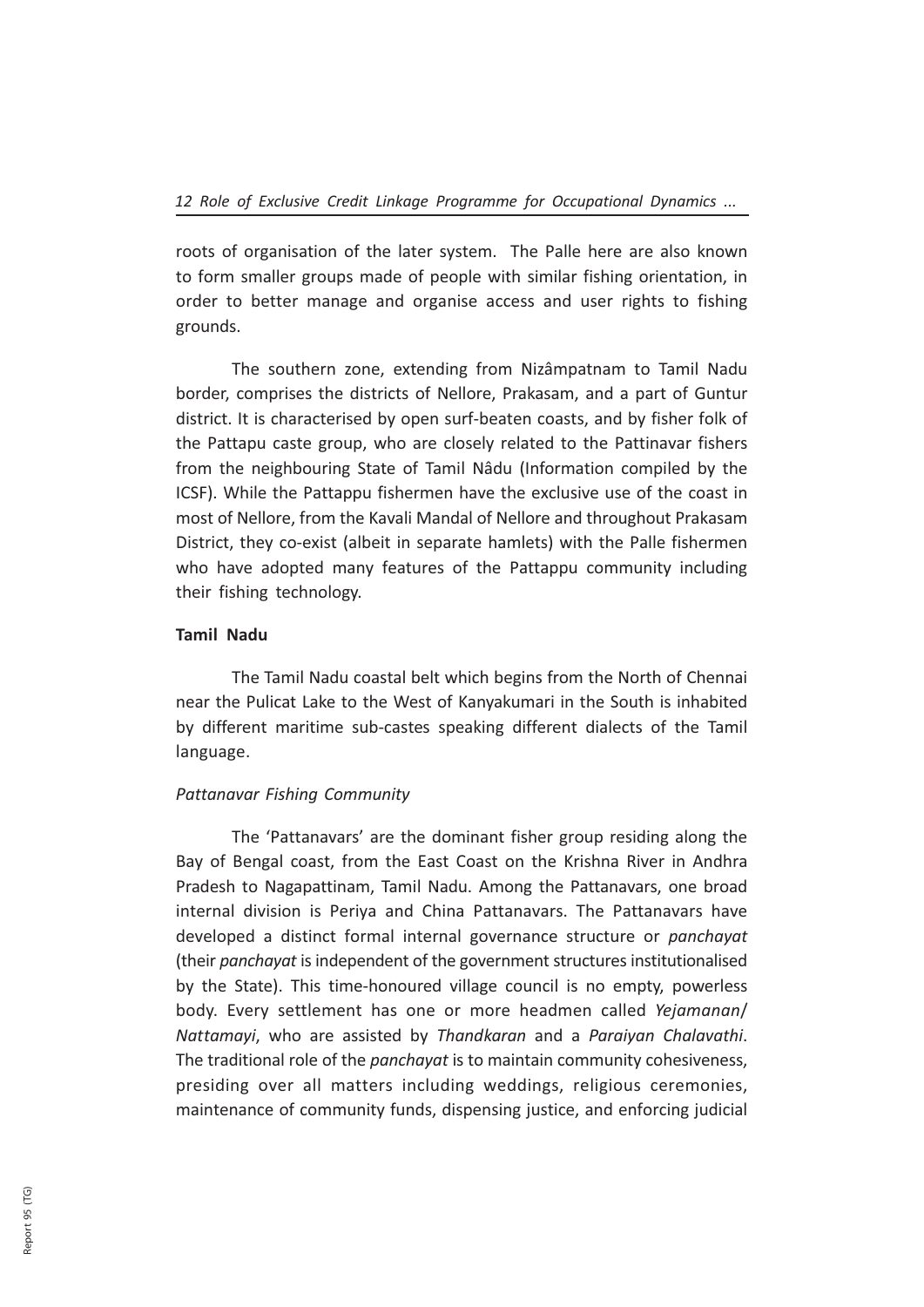actions and enquiries. The village *panchayat* mediates/bridges relationships with all external institutions and structures (including other Pattinavar villages), except during serious conflict. These traditional caste panchayats govern groups of people, as well as defined physical territories. In the case of artisanal communities, the rules relate to territories and technical innovation and use of fishing techniques.

Along the coastal stretch from Karaikal to Nagapattinam, the Pattanavars have a federated structure of governance made up of 64 kinship villages. These 64 villages are sub-divided into smaller clusters of eight village chains, then 16, 32, and finally 64. At each level the panchayat maintains social cohesiveness, dispenses justice, and holds financial responsibilities. The head of the 64 villages in this region is the Nambiar Nagar. The tsunami of 2004 and post-tsunami recovery activities placed a unique and inordinate stress on the panchayat—changing functions, responsibilities, and required expertise in a very short amount of time. Gomathy (2006) describes how the panchayats sprung into action, to first assess and record the damage to life and property, acquire sufficient aid from the state, charitable and development organisations, and distribute and manage this influx of aid.

### The Padu System of Pattanavars in the Pulicat Region

The Pattanavars, who inhabit the Pulicat Region of Northern Tamil Nadu bordering Andhra Pradesh, differ from the rest of the Pattanavar communities in the State by virtue of a unique fishing practice that they follow called the Padu system. Mathew (1991) defines the Padu system as a traditional system of granting entitlements to eligible members of a particular community (the Pattanavars) in certain designated fishing grounds of the Pulicat Lake. Padu refers to 'fishing site or ground'. There are three designated Padus in the Pulicat (Vadaku Padu, Munthurai Padu and Orai Padu). According to the Information compiled by ICSF, eligible fishermen are allowed access by means of a lottery system wherein each village knows at the outset the designated days of the year for that particular village in that specific Padu. Apart from access to fish in the Padus, the entitlements also differ depending on the gear used, specifically the use of stake net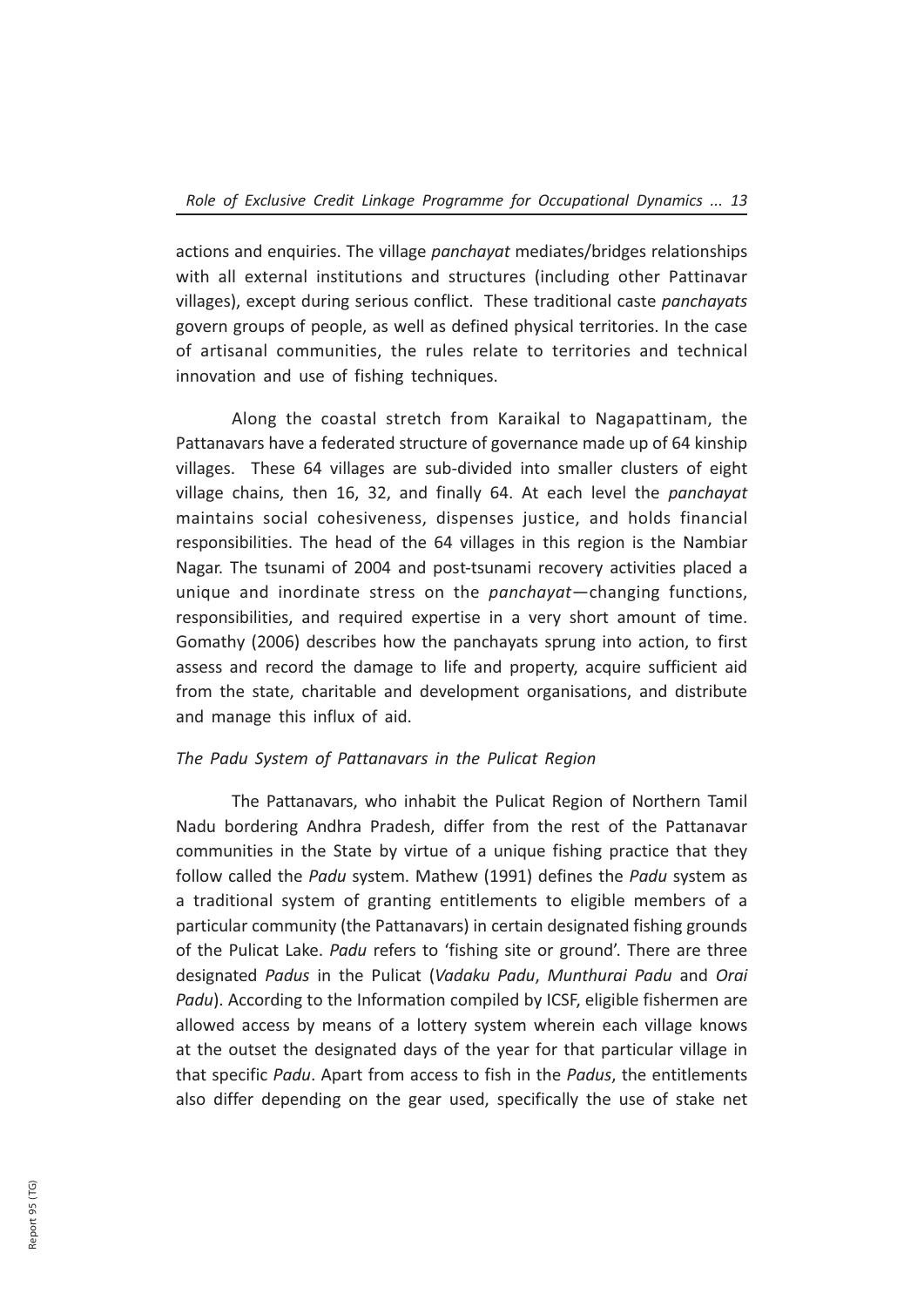(suthu valai) or the shore seine (badi valai), which is usually owned by the community 'elite'.

The Padu system was originally created more for equitable sharing of fishing grounds (the sole users being the Pattanavars) rather than resource conservation. Demographic pressure has decimated the fishing resources in the lake over the last few decades, and the Padu fishermen had to resort to further sub-division of the fishing grounds or the expansion of crew size/ boat. Since the 1930s, Padu fisher folk have had conflicts with marine fisher folk who claim a stake in the lake's already dwindling fisheries, and who do not feel bound by the traditional system.

### Mukkuvar

The Mukkuvars inhabit the southern coast of India, in Kanyakumari and have settlements as far north as the Malabar Coast on the west. They are believed to have emigrated from Sri Lanka. The Mukkuvars were originally Hindus but later converted in large numbers to Christianity, with the advent of the Portugese Jesuits during the  $16<sup>th</sup>$  century. This mass conversion was primarily the result of a combination of factors including the humiliations of untouchability that they were subjected to, and their aspiration of autonomy and economic independence.

The Mukkuvars of Kanyakumari district and those of Kerala have a considerable affinity and are capable of conversing freely and with confidence in Malayalam. A major cultural difference between the Mukkuvars in the southern and northern parts of the western coast is that while the northerners practise marumakkat thayam (matriarchal lineage), quite significant in Kerala, those in the south adopt makkat thayam (patriarchal system). There are two well-defined groups among the Mukkuvars— Pulukkaiyars and Arayans. The Arayans were the 'masters of ceremonies' in the caste, affording leadership in the religious and social matrix of life. The Pulukkaiyars are also Mukkuvars in the real sense of the term, but there exists a deeply carved status difference between them and the Mukkuvars wherein the Pulukkaiyars belong to a far lower economic stratum.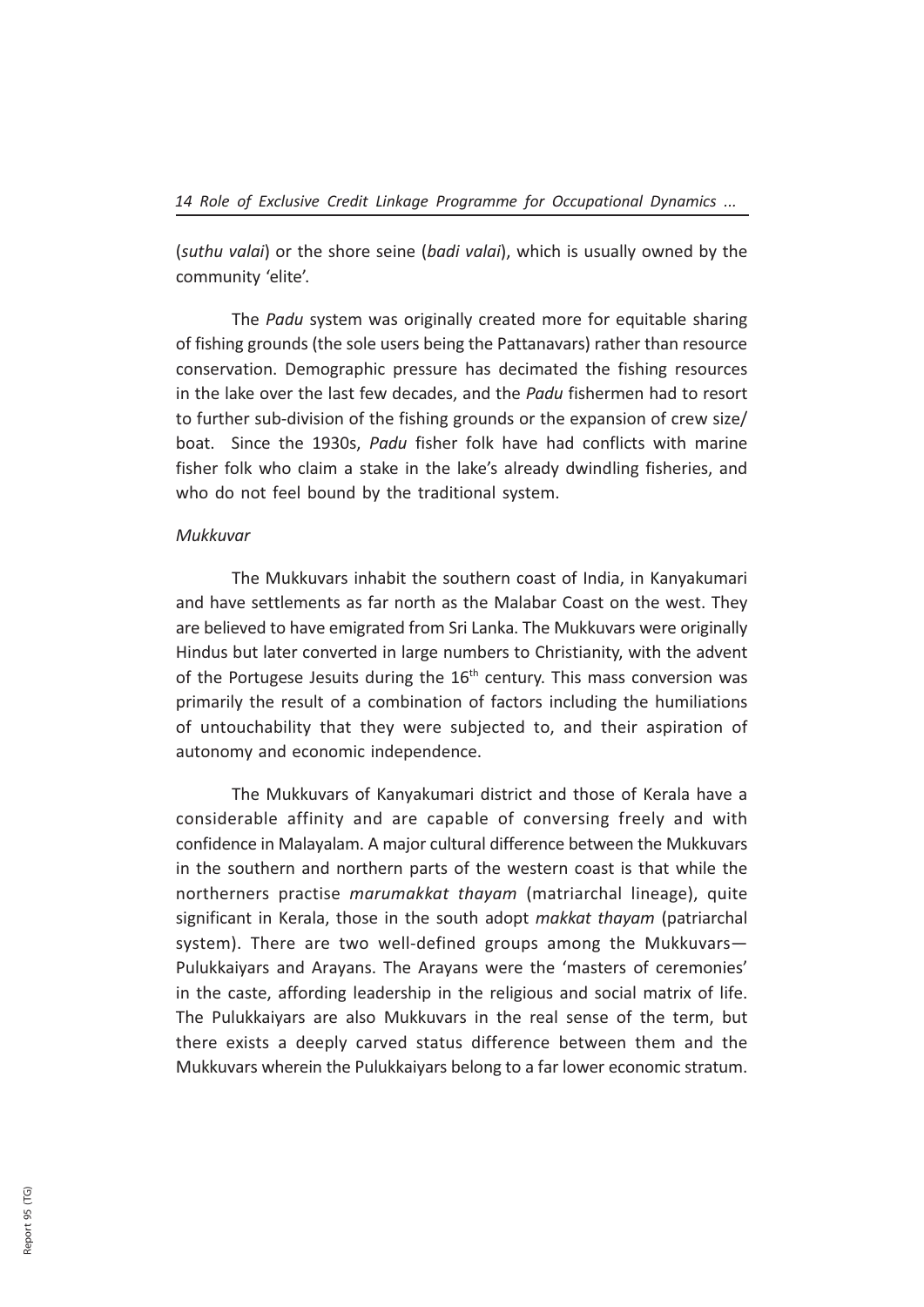### Paravars

The Paravars inhabit the coastal belt from Kanyakumari to Rameswaram. They are believed to be the chiefs of this coastal region where they ruled their areas as subordinates of the Pandyas of the Sangam Age. The Paravars adopted the Christian faith when it was offered as a protection from harassment by Arab fleets and the Nayaka armies. The Christian Paravar community is the biggest in Rameswaram and they are pioneers in their occupation. The community engaged in marine fishing, pearl diving, trading, and even piracy.

The Paravars have a strong sense of group identity based on their occupation, caste polity, kinship, and even exclusive settlements that distinguished them from other contiguous people. The Paravar community functioned under a caste head, jathithalaivan, who essentially controlled the pearl fishing activities and revenues from their occupation or jathitholil, which was confined to the Paravar caste polity (namba rajyam). Over the years, the Portuguese, the Dutch, and the British influences, subsequently followed by the country's Independence, brought about demographic changes and disintegration of solidarity in the internal structure of this community, and more significantly, the devolution of power from the caste heads.

Although fishing was historically the Christian Paravar communities' domain, the advent of mechanised boats made fishing a lucrative occupation, bringing with it large Hindu migrations into the region. Today Rameshwaram's demography is composed of a jumble of fishermen from various religions and caste backgrounds.

Thus, the fishing community in general, and those specifically spread over in Andhra Pradesh and Tamil Nadu consists of multi-caste groups driven, however, by certain homogenous issues in view of their common occupation.

### Fisherwomen

Women play an important role in fisheries. They are engaged in a wide range of activities in the fisheries and in fishing communities all around the world: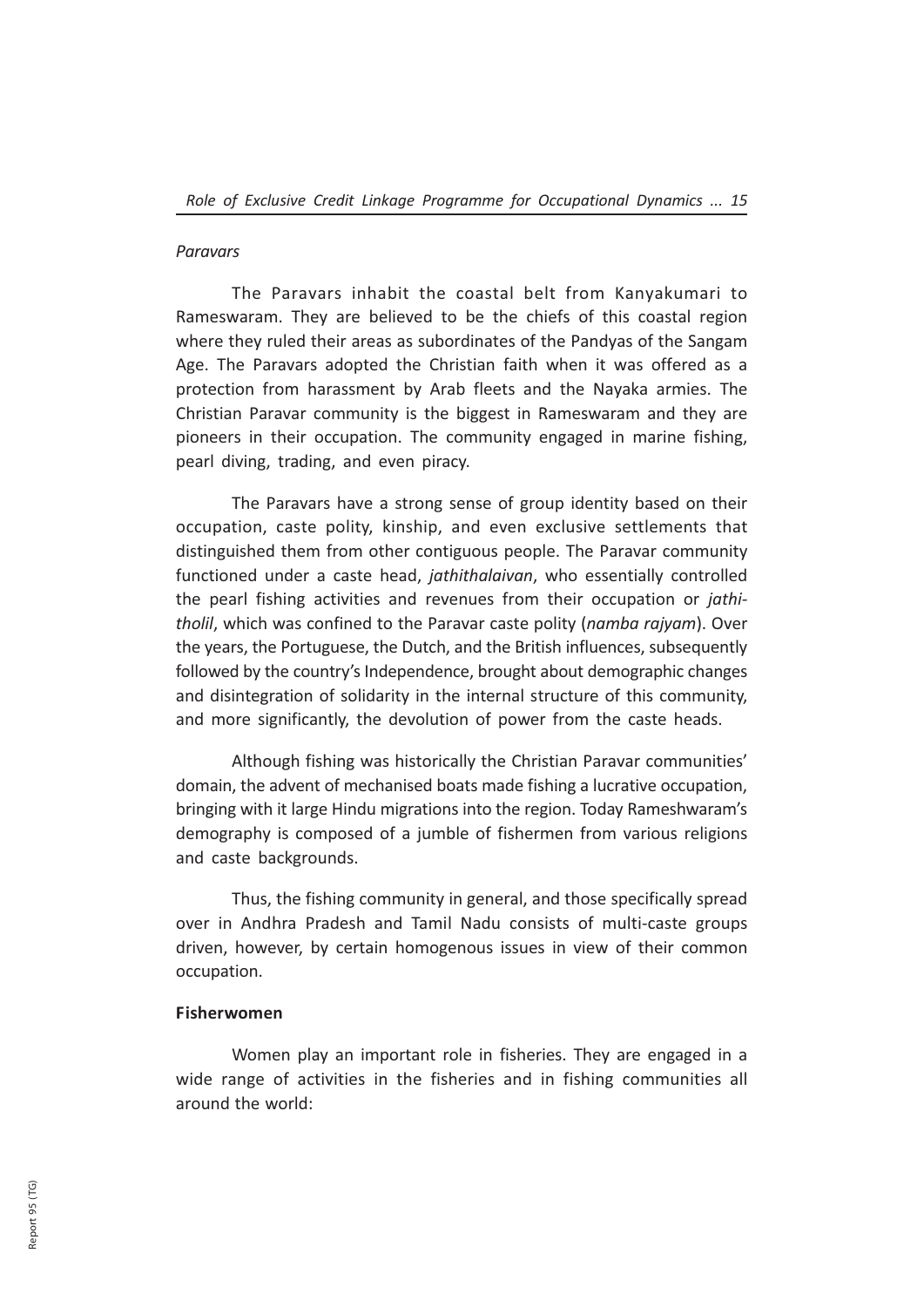- As workers (paid and unpaid) within the fisheries, in pre- and postharvest activities, including liaison work with institutions and agencies. In many countries, it is mostly women who are engaged in inland fishing and aquaculture.
- As workers in seafood processing plants.
- As caregivers of the family and in maintaining social networks and the culture of the community.
- As workers in non-fisheries sectors to supplement the household income, and the often erratic returns from the fisheries.
- \* As members of fish worker movements and fishers' organisations.

According to the CMFRI census (2005), women form 48 per cent of the marine fisher folk population, with 948 females for 1,000 males, the all India sex ratio, according to the Census of India 2001, is 933. The sex ratio for fishing communities is maximum in Kerala (980) and minimum in West Bengal (898), among the States of India. It has been noticed that generally the sex ratio is lower in fishing communities, than in other communities. Among women, the major fishing-related activities are marketing (41.8 per cent), labour (18.4 per cent), and curing/processing (18 per cent). Further, as many as 73.6 per cent of those engaged in marketing are women, while 75.7 per cent of those in curing and processing are also women.

As per the available literature and data, the existing statistical information does not capture the multi-dimensional nature of the work undertaken by the women in fishing communities. Not surprisingly, few policies are formulated with these realities in mind. In general, while the exact nature of women's work differs by culture and region and between rural and urban areas, the common factor is that it is rarely seen as 'productive'. It has low social value and is normally seen as an extension of the 'domestic' space. Little value is attached to the domestic and community tasks performed by women.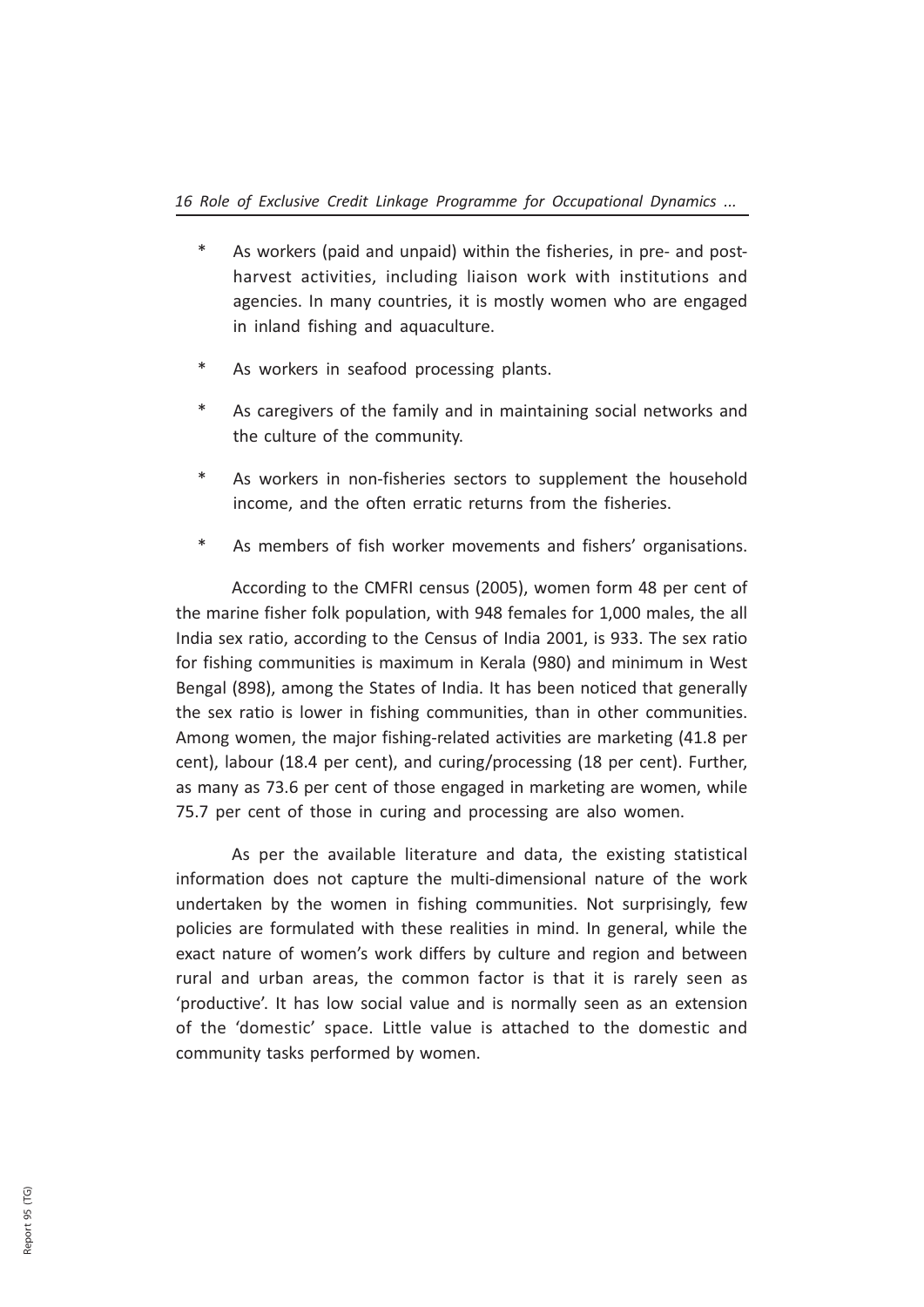In reality, however, through their participation, women have strengthened fish workers' organisations and broadened their agendas. Apart from bringing in issues of concern to themselves as workers in the fisheries, they have, more significantly, raised concerns about the quality of life in fishing communities, focusing on access to health, sanitation and education. Women have brought in a community perspective to fisheries issues. Their ability to do so stems from the multi-faceted roles they perform—roles that straddle the home, the family, the community, and the workplace.

However, often the role of women in fisheries is not properly recognised. According to Shaleesha (2000), despite the significant contributions made by women, their role is not properly recognised. She further argues that the role of women is ignored, due to the general bias existing against women, especially in rural areas.

While emphasising the role of women in fishing occupation, Williams et al. (2005) express the following opinions about the role of women in the fishing sector at global level :

"Fishing communities are faced with massive aquatic ecosystem degradation caused largely by unsustainable fishing, and associated socioeconomic challenges. In this context, aquaculture has given mixed signals with high economic growth rates but some unsustainable consequences. This raises the question about women's contribution in fisheries and aquaculture towards sustainability and restoration of lost productivity. Empirical evidence of women's roles in all continents shows patterns of unrecognised, unpaid labour that clouds the economic signals of increasing resource rarefaction. Historically, women have been associated with resource conservation embedded in traditional belief systems, which have been progressively eroded. Where social recognition is achieved through enforcement of modern equal opportunity legislation—especially when combined with access to formal education and training—women regain capabilities for enhanced social organisation and leadership. This can lead to significant contributions to restoration of natural resources. The paper proposes a participatory method to render women's role visible and enable development of socio-economic organisation supportive of social justice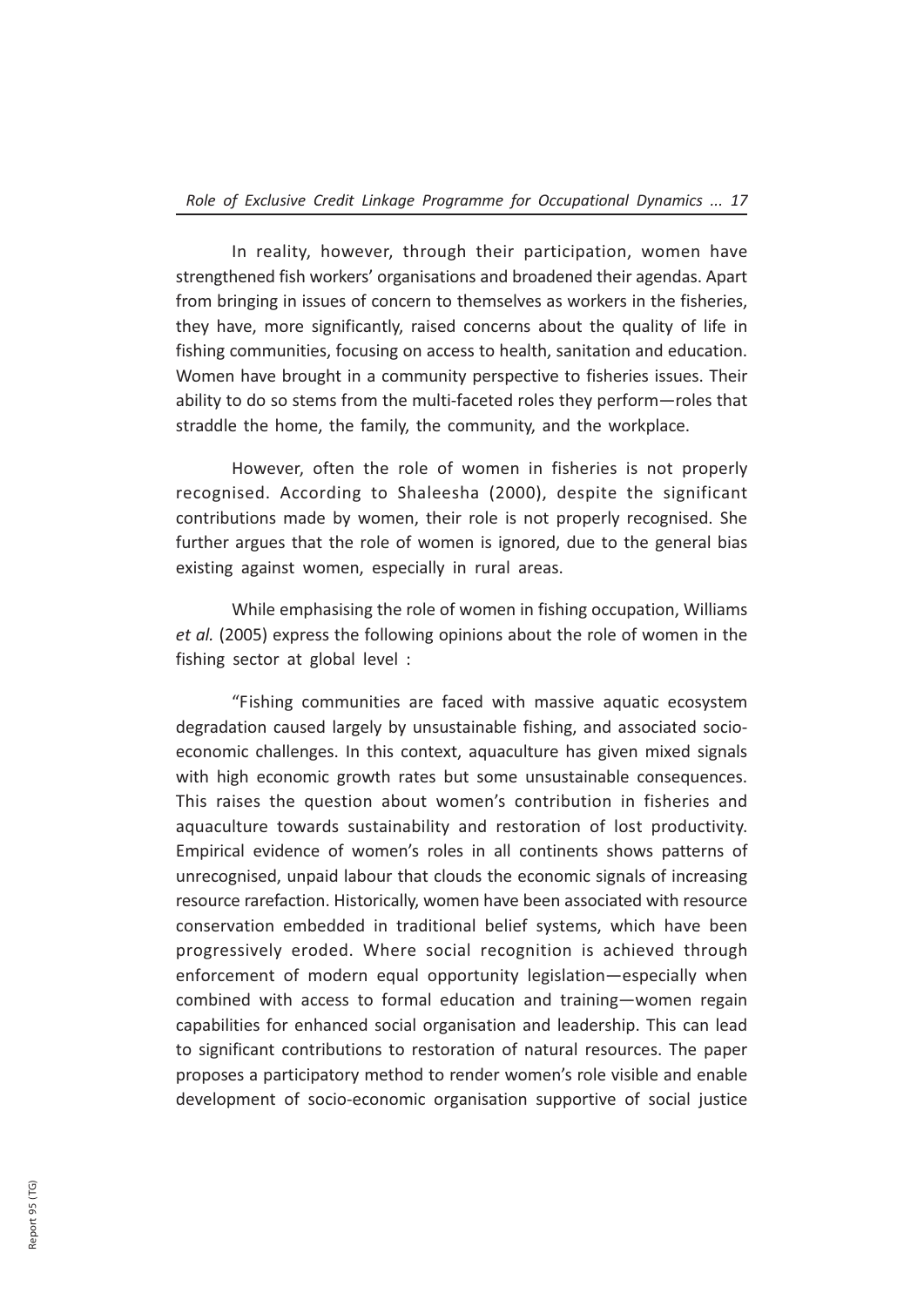and sustainable resource use. The case studies are from Canary Islands in Spain, Brittany region of France, Southern Nigeria, Amazonian and South Eastern Brazil, Mexico, Newfoundland and Labrador, Pacific Islands, coastal Asia and the Mekong Region."

This alone summarises the important role played by the women in fishing sector. The insights provided by Vijay Khader et al. (2005) further elucidate the role of women in the fishing sector. These authors felt that women had immense role to play in the fishing sector. The following is the summarised presentation of their arguments in favour of women in the fishing sector:

"Women, who constitute approximately half of India's population, play a vital role in the operation of the fisheries and their continuing growth as a component of the agriculture sector of the economy. The contributions of the fisherwomen penetrate every aspect of post-harvest handling, preservation, processing, and marketing of seafood products, and provide an integral link between producers and consumers."

In the fishing areas of the southern maritime States of Andhra Pradesh, Karnataka, Kerala, and Tamil Nadu, women dominate the retail fresh fish trade. About 50-70 per cent of the fisherwomen and their families are dependent on fresh fish marketing and traditional fish processing for their livelihoods.

As much as 20 per cent of the catch is processed using the traditional methods of salting and drying to satisfy the demand for traditional products. An additional 9 per cent of the catch consists of fish species not acceptable for human consumption that are dried and used as fertilisers and in poultry feeds.

Further, a significant number of women either independently process fishmeal by sun-drying methods, or work in by-product units. The seafood export sector, which utilises 6 per cent of the marine catch, also employs a large number of workers to grade, pack, and freeze seafood products for export.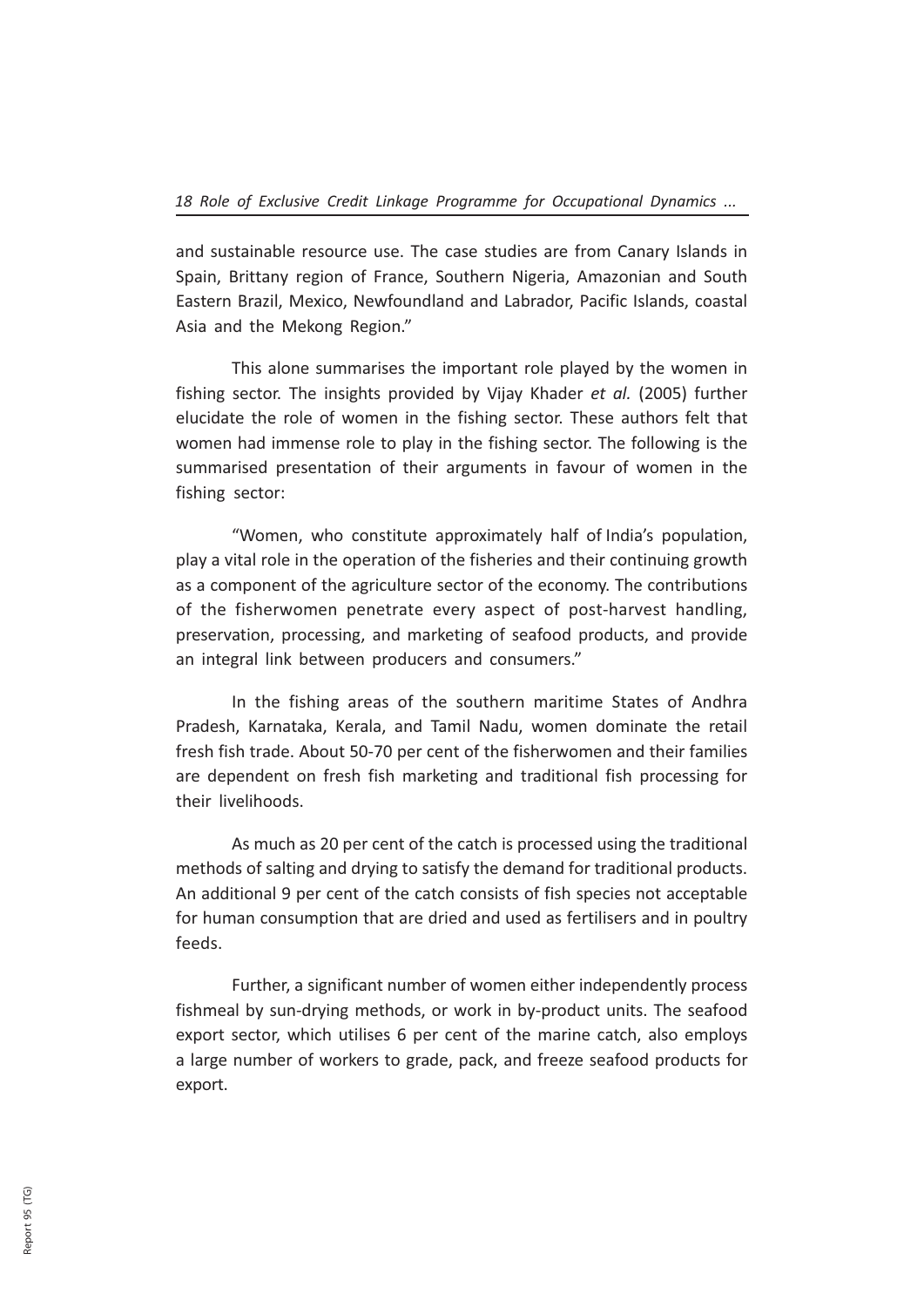While fresh fish marketing and traditional fish processing remain the preferred activities of fisherwomen in the southern states, vocations in other fish-related activities are also available. These activities include clam collection and processing; fish processing and aquaculture in Kerala; prawn seed collection; fish and shrimp farms and hatcheries and salt loading in Andhra Pradesh; and working at landing centres, by-product units, and surimi plants in Karnataka.

However, even with the available post-harvest jobs, the constraints faced by fisherwomen who want to advance their socio-economic status beyond the sustainability level are overwhelming. On a personal level, many of the women suffer from poor health, hygiene and nutrition, along with lack of education, child care, and transportation to carry them through long distances for their jobs.

In terms of raw material, the women deal with uncertain catches of varying quality, a highly perishable product, lack of cold storage, and intense competition. For those in traditional processing, there is a scarcity of potable water and space for drying, in addition to adverse climates, loss through insect infestation, product quality issues, and low profit margins.

The marketing of fresh fish has heretofore had easy access to product and enjoyed financial stability and a quick return on investment. However, local venders are beginning to experience increased competition for existing resources as supplies become increasingly scarce. Signs point to depletion of fish catches and increased competition from the processing and export sectors.

In addition, small-scale processors in the traditional sectors report that profit margins are declining, fluctuations in the product supply are troublesome, storage facilities are scarce, and insect infestation is taking its toll on the products.

Equally important are serious concerns regarding the physical exhaustion and health hazards that plague women whose jobs require long working hours where they have to stand/sit for extended periods, work in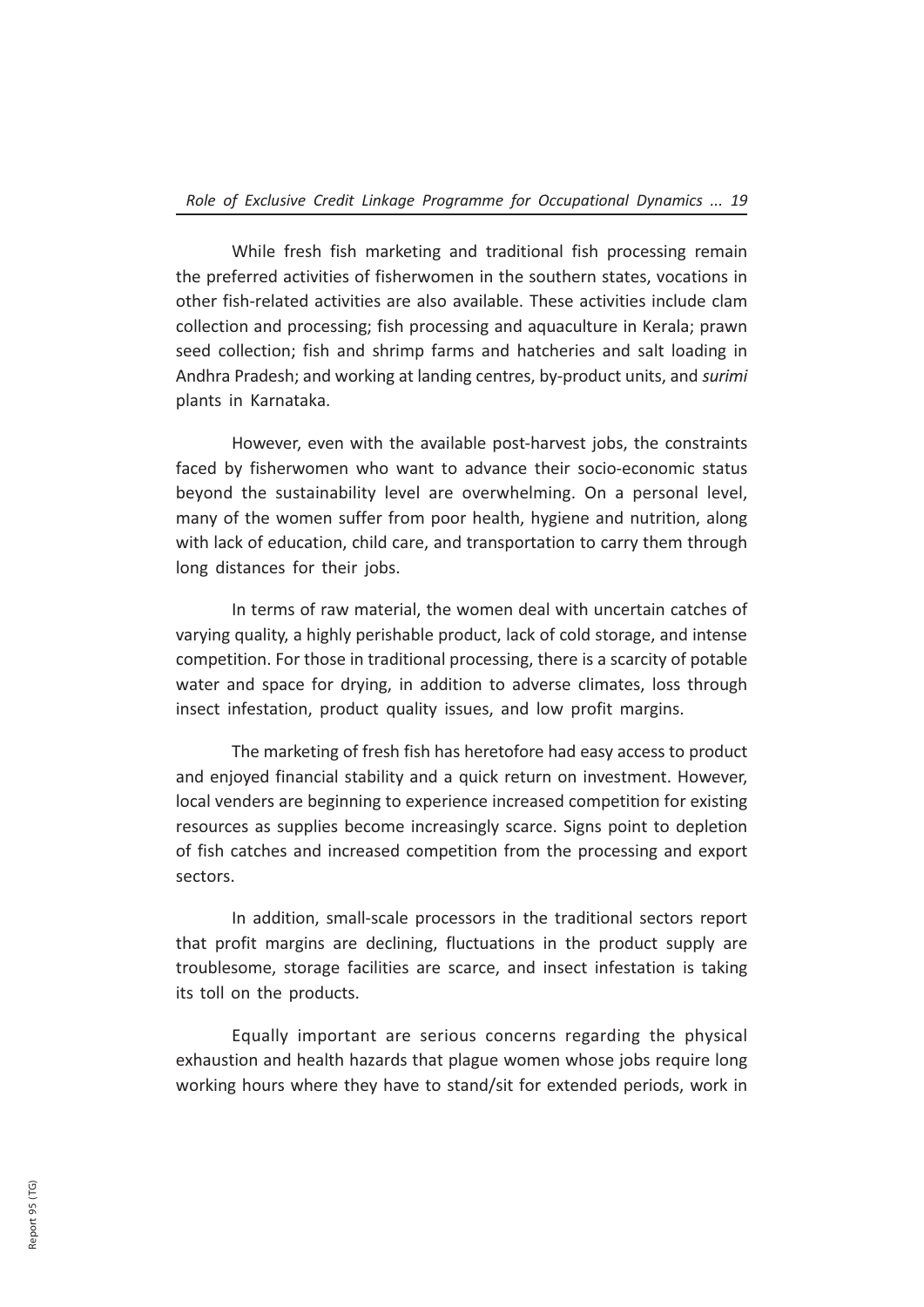the hot sun, or walk long distances with a head load. Subsequent backaches, headaches, chest, shoulder, joint, and muscular pains, skin infections, and breathlessness ultimately take a toll on their health.

Much of India's national food security rests on the shoulders of its fisherwomen. Affording comprehensive care for these women is correct in principle and a practical necessity if India's fisheries sector is to be satisfactorily sustained and the fisherwomen empowered, both socially and economically. This can only be done through education about nutrition, health, sanitation, and child care, and training on current technologies and best practices techniques.

Thus, the above cited discussion elucidates the role of women in the fishing sector and their responsibilities that cannot be ignored; there was every opportunity and occasion to support them and also recognise their services.

### The Context of the Study

As cited in the discussion presented above, it is quite emphatic to observe that the fisheries sector has immense role to play in the Indian economy. Moreover, the fishing community that is mostly categorised under the poverty line has been thriving in this sector for quite some time by eking out a life based on the extraction of financial gains from this sector.

Though several welfare programmes for fishing community in general and women in particular were in vogue, the concept of Self-Help Groups (SHGs) and provision of micro-credit has often been considered as the appropriate approach to meet the financial requirements of the fisherwomen.

Among the specific micro-credit facilities offered to the fisherwomen, the States of Andhra Pradesh and Tamil Nadu evolved specific micro-credit programmes aimed at alleviating the hardships faced by the fisherwomen. It was expected that these specific micro-credit programmes would generate the needful succour to the fisherwomen as well as enable them to diverse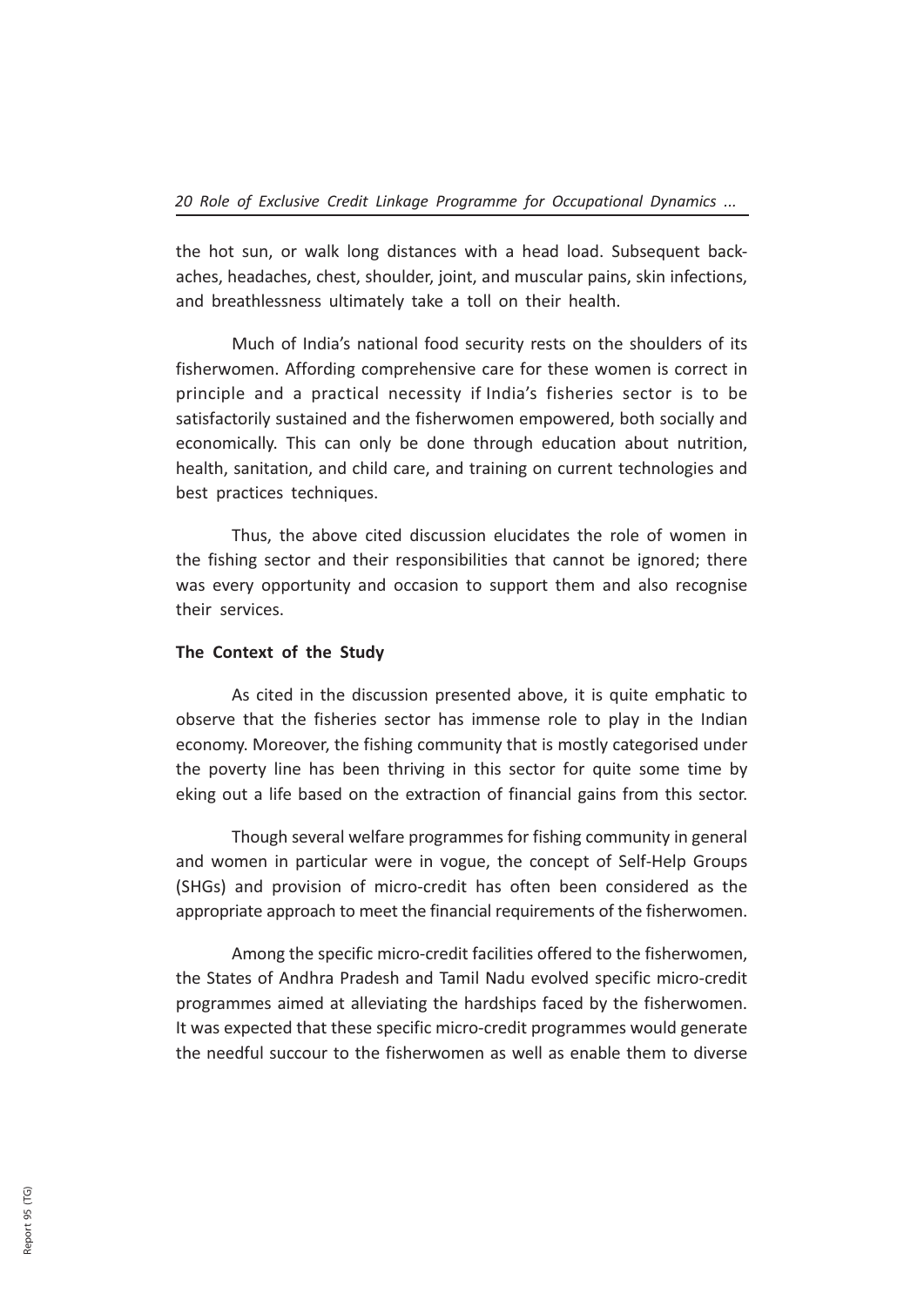their specialised occupations within the different sectors of fishing occupation. It was also expected that these specific micro-credit programmes would generate occupational mobility among them in their endeavour to optimise the opportunities that came across to them through the microcredit available to them.

The above in context, the present study titled Role of Exclusive Credit Linkage Programme for Occupational Dynamics among Fisherwomen was undertaken in the States of Andhra Pradesh and Tamil Nadu.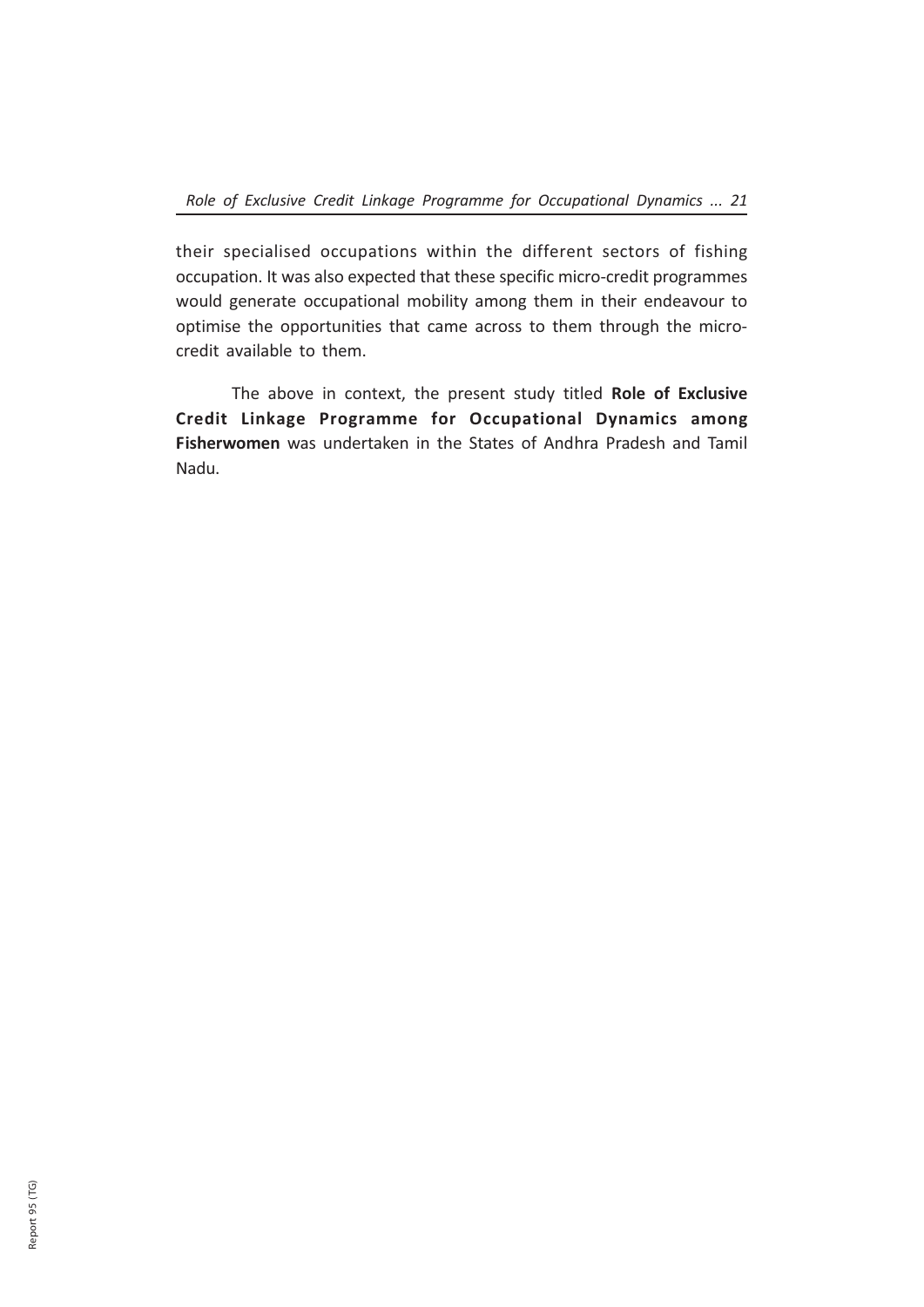# CHAPTER II REVIEW OF LITERATURE

Given the important role of fishing sector and the role of women in it, several academics focused their research on the role of women and micro-credit available for them as well as its impact on them. This section provides a gamut of studies and their outcome on relevant issues.

### Studies Conducted in Foreign Countries

Felsing et.al (2001), while analysing the role of women in aquaculture in Southeast Asia, observed that the sector was becoming very important in the region but the role of women has often been adversely affected. The article tries to identify some ways to alleviate the problem.

Nandlal S (2005), made an analysis of a fisherwomen group in Fiji. This article documents the success story of a women's group in Driti, a small village in Bua Province, Vanua Levu, Fiji, in the development of aquaculture in the region through Tilapia culture. The group showed great initiative carrying out the project even when it was discontinued by the men's group in the village.

In another study conducted at the international level, William SB et al. (2005) observed that fishing communities are faced with massive aquatic ecosystem degradation caused largely due to unsustainable fishing, and associated socio-economic challenges. In this context, aquaculture has given mixed signals with high economic growth rates but some unsustainable consequences. This raises the question about women's contribution to fisheries and aquaculture towards sustainability and restoration of lost productivity. Empirical evidence of women's roles in all continents shows patterns of unrecognised, unpaid labour that clouds the economic signals of increasing resource rarefaction. Historically, women have been associated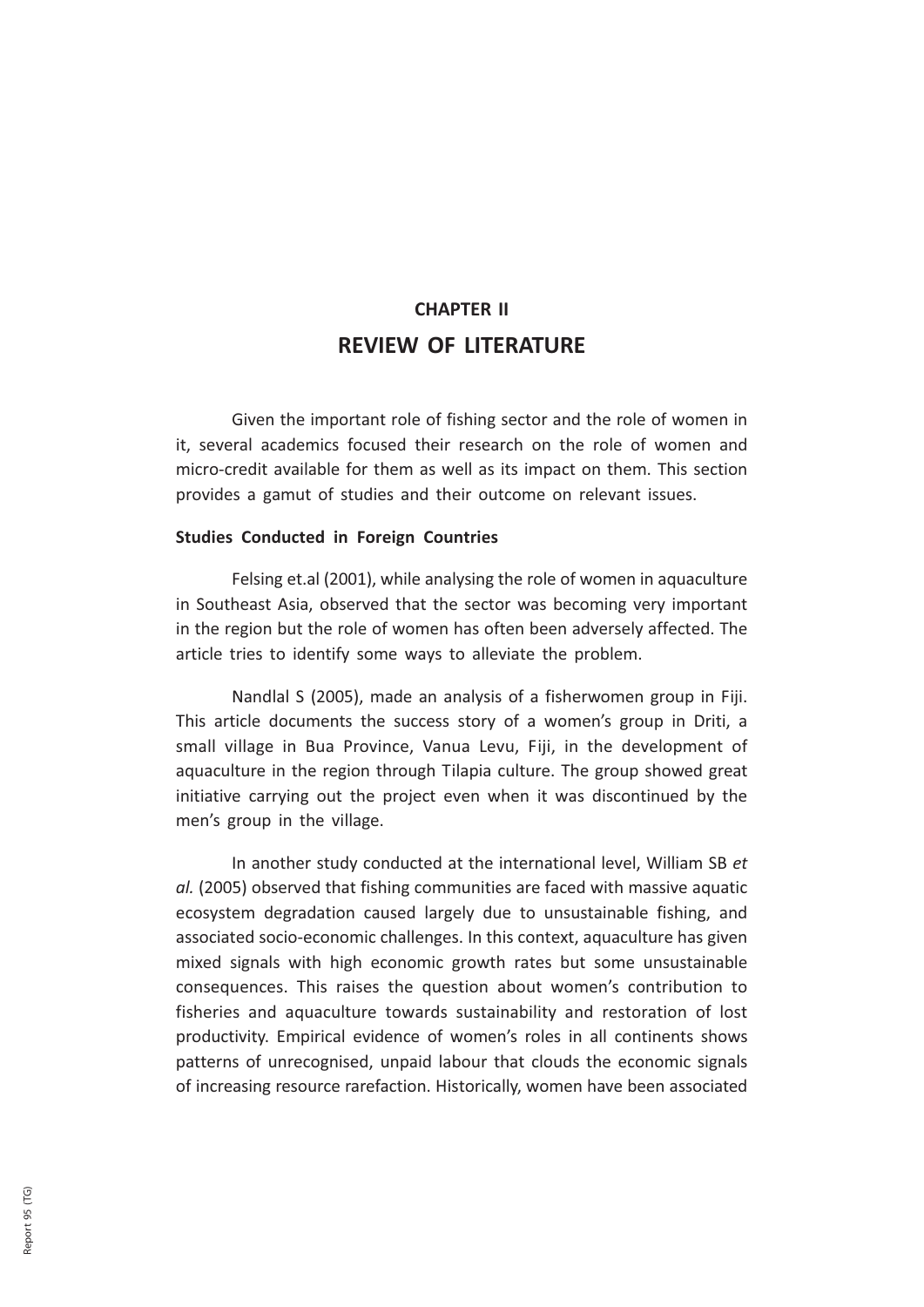with resource conservation embedded in traditional belief systems, which have been progressively eroded. For example, when social recognition is achieved through enforcement of modern equal opportunity legislation especially when combined with access to formal education and training women regain capabilities for enhanced social organisation and leadership. This can lead to significant contributions to restoration of natural resources. The paper proposes a participatory method to render women's role visible and enable development of socio-economic organisation supportive of social justice and sustainable resource use. The case studies are from Canary Islands in Spain, Brittany Region of France, Southern Nigeria, Amazonian and South Eastern Brazil, Mexico, Newfoundland and Labrador, Pacific Islands, coastal Asia and the Mekong Region.

Guste Ma J et al. (2002), who conducted their study in Philippines, observed that 40 per cent of the total fisheries production already comes from aquaculture. Although there is no available sex disaggregated data on employment in the aquaculture sector, women are very much part of this production, in the pre-harvest, harvest, and post-harvest stages. IBON's field research in areas where aquaculture is practised confirms this assertion and provides answers to questions of the type: What is the extent of women's participation in aquaculture? More importantly, has aquaculture helped empower women economically and socially? Or has it only worsened the Filipina fish farmers' plight?

Nam S et al. (1998), who conducted their study on fisherwomen in Combodia, presented a survey conducted among 215 families involved in fish culture in Prey Veng and Svey Rieng Provinces in Cambodia, in order to determine the involvement of women in the small-scale aquaculture sector. The survey identified constraints to, and opportunities for, the participation of women in the sector, and also examined the access to, and control of, resources with regard to fish culture at the family level, verifying the position of women in regard to these issues owing to the introduction of a new activity.

Flores PE (1996) in her study conducted in Equador examined the role women play in post-larval fishery, not just in the capture and cleaning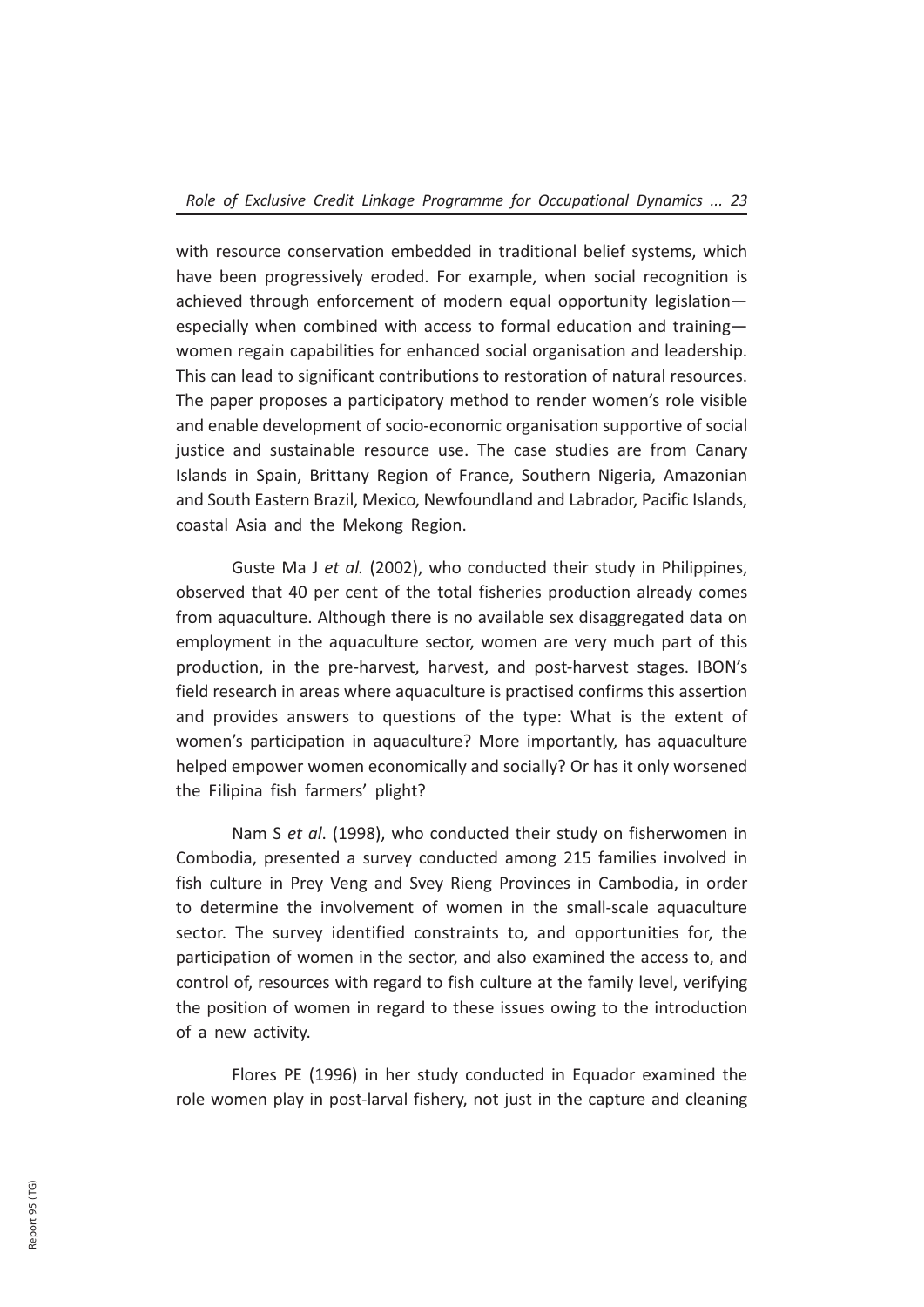of post-larvae, but also in the context of everyday community life. The postlarvae fishery not only serves to provide the basic resource for development of the shrimp industry, but also represents an alternative source of work and income.

Minh LT, Huong DT and Tuan NA (1996) conducted a study in Vietnam over the involvement of women in fishing activity. The findings of a study on the participation of women in fish nursing in the main fish fingerling production area, Cantho City, of the Mekong Delta, Vietnam, were presented. It was observed that all 33 families who were nursing fish in 1995 hired women, who contributed about 38 per cent to the total labour use. None of the women had vocational training in aquaculture but more than half had finished high school.

Thus, the discussion on the research undertaken overseas also indicates the vital role played by women in the fishing community and the problems and constraints faced by them.

Several government and other organisations have intervened to improve the socio-economic conditions of the women in fishing communities, to enhance their role in coastal resources management and their participation in governance and policy processes. Development initiatives have focused on improving women's livelihoods in small-scale fisheries industries; generating and supporting entrepreneurship; supporting women's roles in aquaculture; forming and strengthening fisheries cooperatives; forming partnerships with other development actors such as the state; supporting women's participation in coastal zone management and conserving the environment; generating alternative livelihood options, training women in improved fish processing technologies, and so on.

A critical development intervention in working with women and livelihoods has been the formation of micro-credit groups. Other development initiatives have aimed at bringing together women leaders to share experiences on coastal zone management and fisheries. A few have focused on creating a dialogue on gender between women from fishing communities and the institutions that work with them: international organisations, the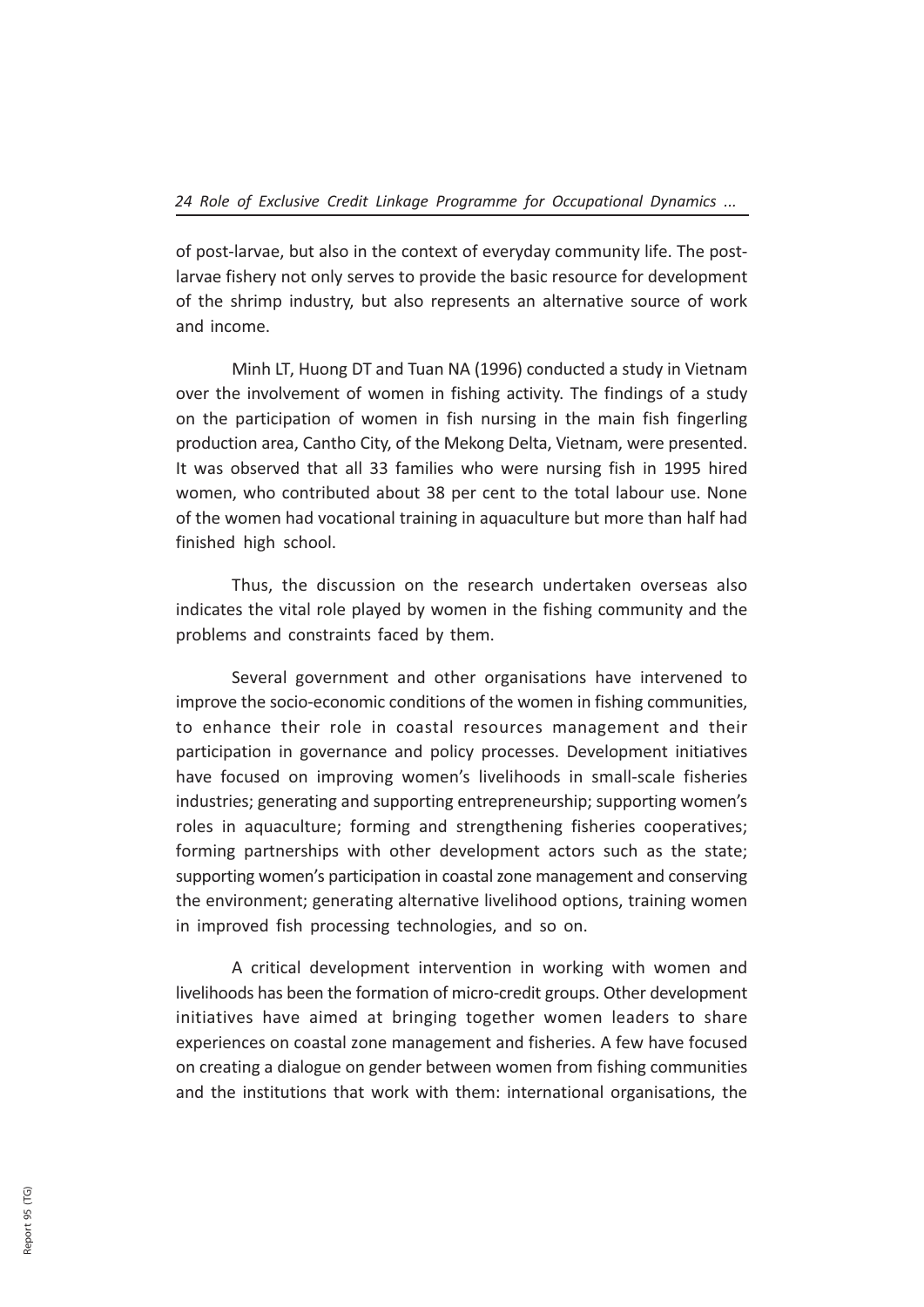state and Non-Governmental Organisations (NGOs). Some initiatives have focused on drawing attention to the contributions and concerns of women in fishing communities for national and policy considerations, and on increasing their political participation within governance. The documents under this theme highlight these initiatives.

### Studies Conducted in India

Gomathi B (1998) through his article made a brief account of the experiences of two communities in Tamil Nadu, India, regarding the use of tricycles by women fish vendors in order to reach fish markets quickly. There were numerous management problems that were encountered by women in Periakuppam, near Mahabalipuram—it was difficult to find a reliable driver, the village men were hostile, and the sangam women often quarreled with each other regarding issues such as costs and rights to use the vehicle. This resulted in the fact that much of the time the tricycles remained unused. However, when tricycles were made available to women fish vendors in Nagapattinam, the results were much more successful.

Chaturvedi G (2004), evaluated the Bay of Bengal Programme, which was designed to assess the needs and status of women in fishing communities with regard to their livelihood security, food and nutrition, and community development. This field study evaluates the impacts of the past interventions made by the Bay of Bengal Programme and other agencies, and also determines the level of empowerment at the grassroots. Over 30 villages were visited across Tamil Nadu, Pondicherry, Andhra Pradesh, Odisha, and West Bengal. Participatory Rural Appraisals (PRAs) were conducted with women in the fisheries sector. Alternative livelihood strategies were explored and recorded to pave the way for meaningful future interventions by the BOBP-IGO. Self-Help Groups (SHGs) were found to catalyse the transformation of the fisheries sector through viable micro-enterprise development.

Mohapatra B (1998) conducted a study on fish vendors of Odisha. In this study, a brief account is given of the success story of women fish vendors in Odisha, India, regarding the use of ice boxes to maintain the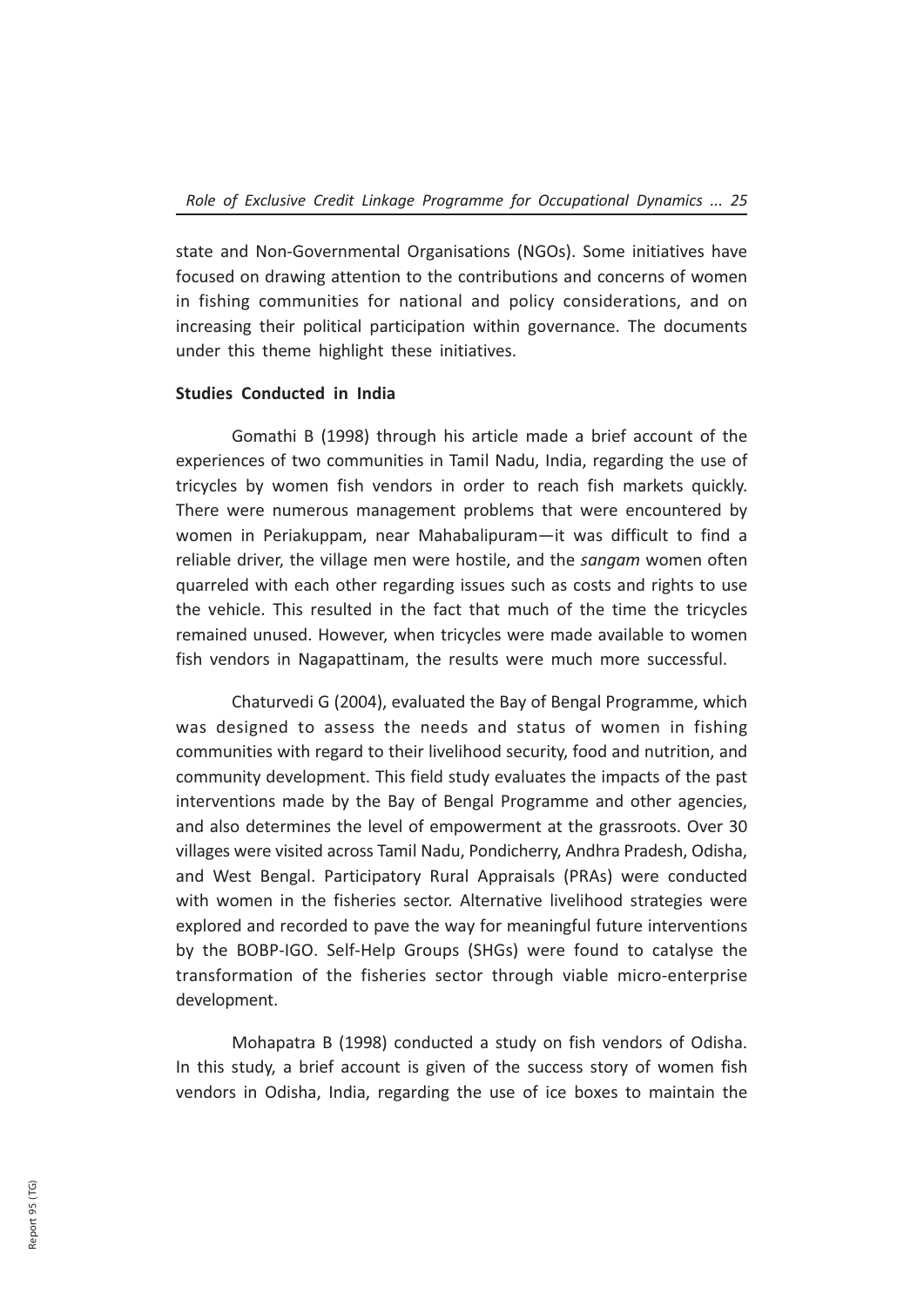quality of the fish during transportation from the landing centre to the market. A women's group was formed, following assistance by the Post-Harvest Fisheries Project in 1995, to manage four ice boxes. Women entered into an agreement with the traders who brought ice into the village, brought fish, and carried catches back: the traders would give the women ice free of cost and the women would ensure supply of fish in good condition.

Dias JC and Joseph C (1992) also conducted a study on the Bay of Bengal Programme. This document expands on the role of women in India where their potential has often been overlooked and analyses the Bay of Bengal Project (BOBP) experience and the positive results it produced. It calls for a greater involvement of NGOs to stimulate and catalyse women's activities.

Villareal LV and Upare MA (2003) conducted a study in Goa. The authors observed that in most societies, as in India, small-scale fishing and fish farming households are considered to be one of the most disadvantaged and vulnerable groups. Microfinance programmes are seen as a means for these households to gain access to much-needed credit services that are appropriate for their needs. Moreover, because women comprise a significant proportion of such households, microfinance should also serve as an effective tool to assist and empower women in fishing communities. It is in this context that the national workshop was organised. The main objective of the workshop was to analyse and document recent experiences with microfinance programmes in support of women and poverty alleviation in coastal fishing communities in India, and to draw conclusions with regard to best practices in this field. The workshop also aimed to provide guidance to financial institutions, governmental and non-governmental institutions involved in fisheries development, fishermen's and women's associations, donors and other stakeholders for the future development of microfinance programmes, and other necessary support services. The workshop was organised by FAO, in cooperation with the National Bank for Agriculture and Rural Development (NABARD) as the host organisation. It was a follow-up to the recommendations of the recently concluded Regional Workshop on Microfinance Programmes in support of Responsible Aquaculture and Marine Capture Fisheries in Asia, held in Chiang Mai, Thailand, in December 2002.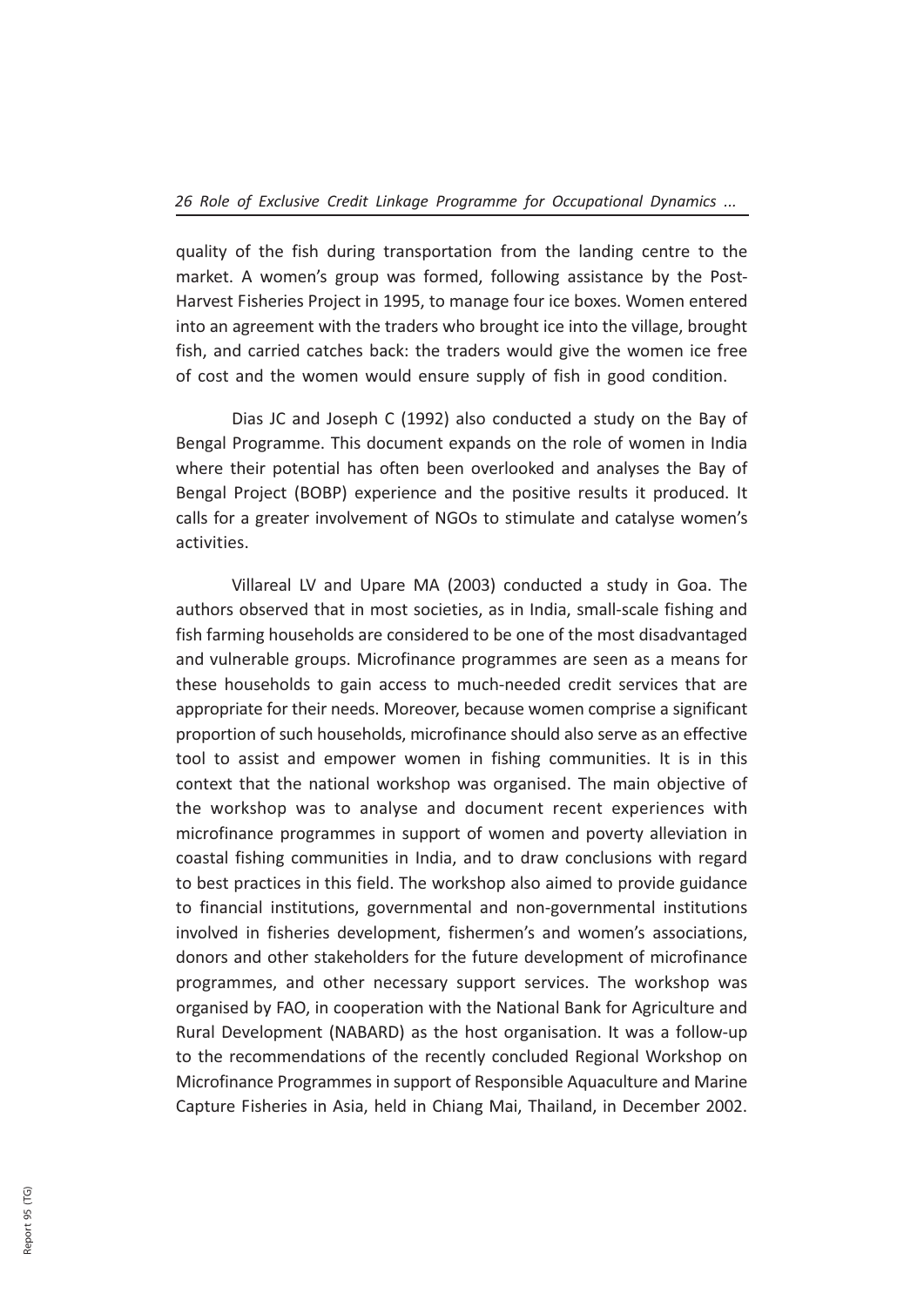The workshop, while highlighting best practices in financial support for women in fishing communities, had a broader and multi-dimensional perspective. As such, the presentations, discussions and recommendations were not only limited to financial support but also covered the following important thematic areas : government policies and initiatives, research, technology development, appropriate support services, and other financial support and interventions for the sector.

Madhu SR (1998) published a good work that was quite useful to NGOs and development agencies that work with artisanal fishing communities, particularly in India, Bangladesh and Sri Lanka. It provides descriptive overviews of post-harvest fisheries and about community institution-building, human resource development, and gender development in small-scale fisheries. It explains issues with illustrations related to technical and marketing issues, credit and finance, monitoring and evaluation. It draws attention to the inter-linked and inter-related nature of problems faced by fishing communities.

Jayaraman (2000 and 2002) reported on the role and performance of fisherwomen SHGs in India. He found that the fisherwomen SHGs have been performing well in availing of micro-credit, and repaying it in time. The micro-credit programme implemented through SHGs contributed to the socio-economic welfare and empowerment of the fisherwomen. It also contributed to the eradication of usury and illicit liquor.

Nagayya (2000) stated that there has been a massive expansion in the formal credit delivery network in the last three decades and there is an acceptable gap in financing the genuine poor, especially in remote rural areas.

Sabyasachi Das (2003) reported on the functioning of SHGs and micro-credit. It included social, economic, political and spiritual development of the poorer sections of the society. The NGOs gave some training to the SHGs for awareness building, entrepreneurship and skill training, along with some help in arranging inputs and marketing, introduced saving and internal lending, helped in the maintenance of accounts, and linked them with the banks for credit requirements.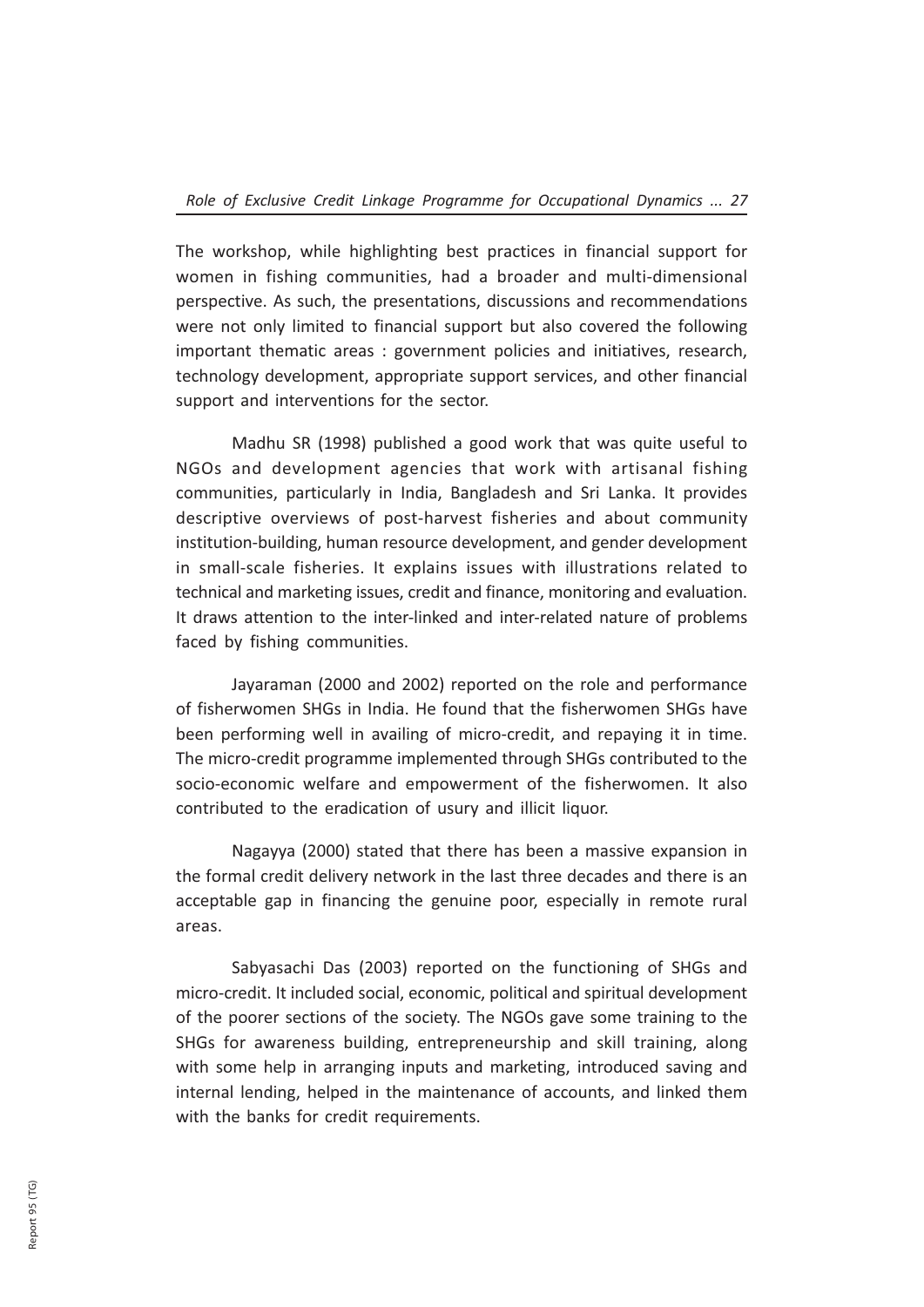Deepti Agarwal (2001) reported that the status of women is low and their socio-economic conditions are much more depressed than that of men. Jeyesh Talati and Venkatakrishnan (2001) explained women's empowerment in Jhabua district, Madhya Pradesh. The women 'leaders' elected by the group members were responsible for the maintenance of group records and management of group. These women's groups laid the foundation for the empowerment of women.

According to Radhakrishna Rao (2002), Kerala's remarkable achievements in education and health care have been greatly facilitated by its social and physical terrain. Socially speaking, community-based social reform movements competed with each other for social advancement.

Bharat Dogra (2002) reported that 15 to 20 women formed SHGs with their monthly savings of  $\bar{\tau}$  10 or  $\bar{\tau}$  20 each. Initially, men in many villages made fun of these groups with their small savings, but later observed that when these savings grew and women were able to take loans to meet several pressing needs. Consequently the men also started similar SHGs with monthly savings of  $\bar{\bar{\xi}}$  50 each or more.

Laxmi Kulshrestha and Archana Gupta (2002) reported that Non-Government Organisations (NGOs) and voluntary action has been part of the historical legendary. In the  $19<sup>th</sup>$  and early 20<sup>th</sup> centuries, several voluntary efforts were started in the fields of education and health care. They projected development practitioners, government officials, and foreign donors who observed that NGOs, by virtue of being small scale, flexible, innovative and participatory, are more successful in reaching the poor for poverty alleviation. This consideration has resulted in the rapid growth of NGOs involved in initiating and implementing rural development programmes.

Shetty (2002) reported on the impact of rural SHGs and other forms of microfinancing. Solanki (2002) identified technologies for rural development in the directory of rural development published by the National Institute of Rural Development, Hyderabad, which is an unique effort in assembling the detailed information of 100 technologies developed by various R&D institutions/agencies. This reference book will help the policymakers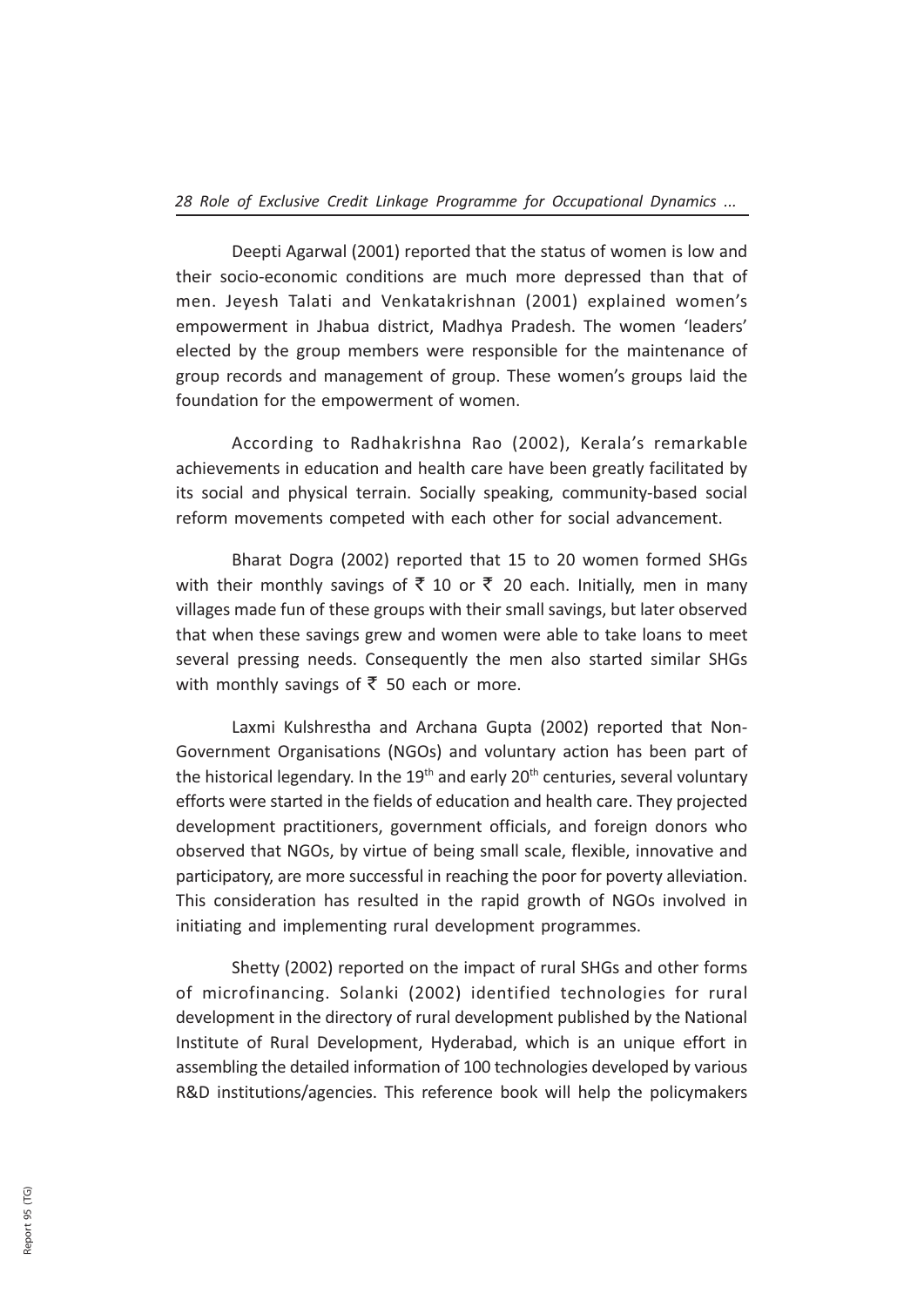and technologists in analysing and implementing the practical approaches. A large number of these technologies are being transferred free of cost, with a few on consultancy basis, while some of them need licenses to enable their transfer.

FAO (2003) reported on the best practices and success stories in micro-credit programmes for women in coastal fishing communities in India.

Uwe Tietze and Villared (2003) reported on the regional proceedings of the workshop in support of Responsible Agriculture and Marine Capture Fisheries in Asia.

Shankar Chatterjee (2003) reported on networking Swarnajayanti Gram Swarozgar Yojana (SGSY), Banks and SHG initiatives in Uttar Pradesh.

Suman Krishna Kant (2001) reported on women's empowerment and mutual cooperation in the family.

Jeyasudha (2004) reported that eradication of poverty and the ushering in of speedy socio-economic progress is the goal with which the developmental programmes are being implemented through a multipronged strategy, reaching out to the most disadvantaged sections of the society. She placed the concept of rural development at the top of agenda in national policies of developing countries in Asia, Africa and Latin America. The developed countries have also recognised this need and have directed their efforts towards meeting the basic needs of the poorest people in developing countries.

Meenambigai (2004) stated that SHGs play a major role in transforming rural economy. Micro-credit helps the rural poor to improve their standard of living and fulfill their credit needs, and encourages savings, promotes income-generating activities, and benefits women.

Sheik Mohammed (2004) reported that SHGs worked for the success of women entrepreneurs.

Senthil Vadivoo and Sekar (2004) stated that the SHGs are a movement for women empowerment; it covered women collectively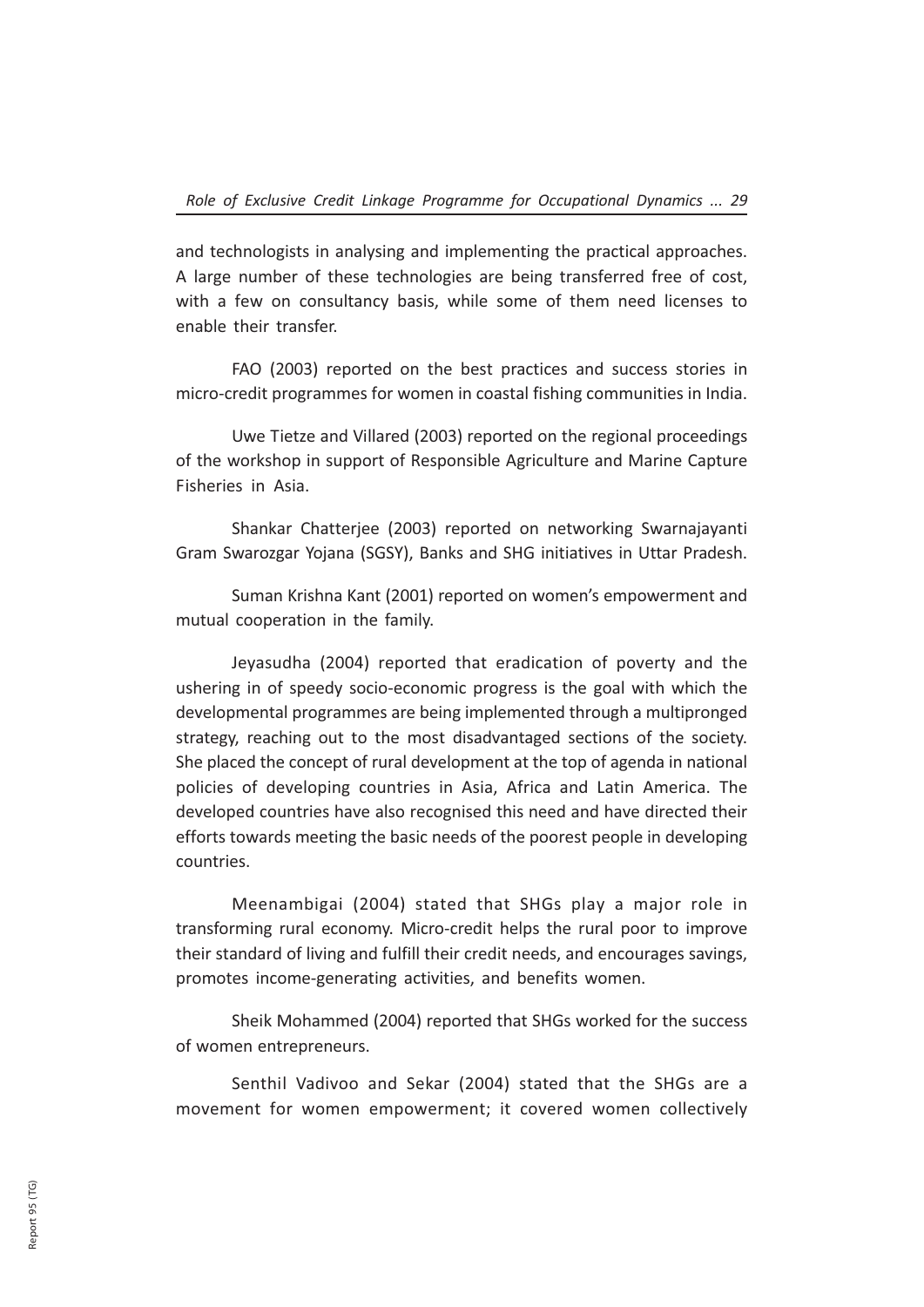struggling against direct and indirect barriers to their self development and their social, political and economic participation. Women's empowerment can be viewed as a continuous process of several inter-related and mutually reinforcing components. Empowerment is a process of awareness and capacity building, leading to greater participation and greater decisionmaking power and control over the transformative action to overcome the constraints in this process.

Tripathy (2004) explained economic empowerment through incomegenerating activities aided by SHGs, and also explained its importance in education, mid-day meals scheme, health, agriculture and allied activities, community action and sustainable development, and rural sanitation.

Thus, the SHGs have been found to be an effective tool of microcredit delivery for women empowerment and rural development (Desai, 2000; Puhazhendhi, 2000). There are several success stories of how SHGs have benefited the poverty-ridden people in the rural areas to emerge empowered, and how lending to SHGs has made loss-making branches of banks to turn around. Although SHGs are here to stay, there are some germane issues that need to be sorted out.

The nineties was a difficult decade for both the urban and rural poor women, as they were rapidly losing their livelihood base due to structural adjustment programmes and macro-economic stabilisation policies. Reduction in budgetary allocation for social sector (privatisation of education and health as well as dismantling of public distribution system) and privatisation of essential survival needs made the lives of poor women unbearable. Further, draught in several parts of India and liberalisation of the agrarian market added fuel to fire, with the increasing number of farmers' suicides and starvation deaths. It was in this backdrop that women's leadership in microfinance through SHGs came to the fore, in order to provide a safety net for the poorest of the poor women initially in the four Southern States—Karnataka, Andhra Pradesh, Kerala and Tamil Nadu, and all over the country during the  $21<sup>st</sup>$  century.

The UN Commission on the Status of Women in 2007 advised the leaders of the member countries to fully maximise the role of microfinance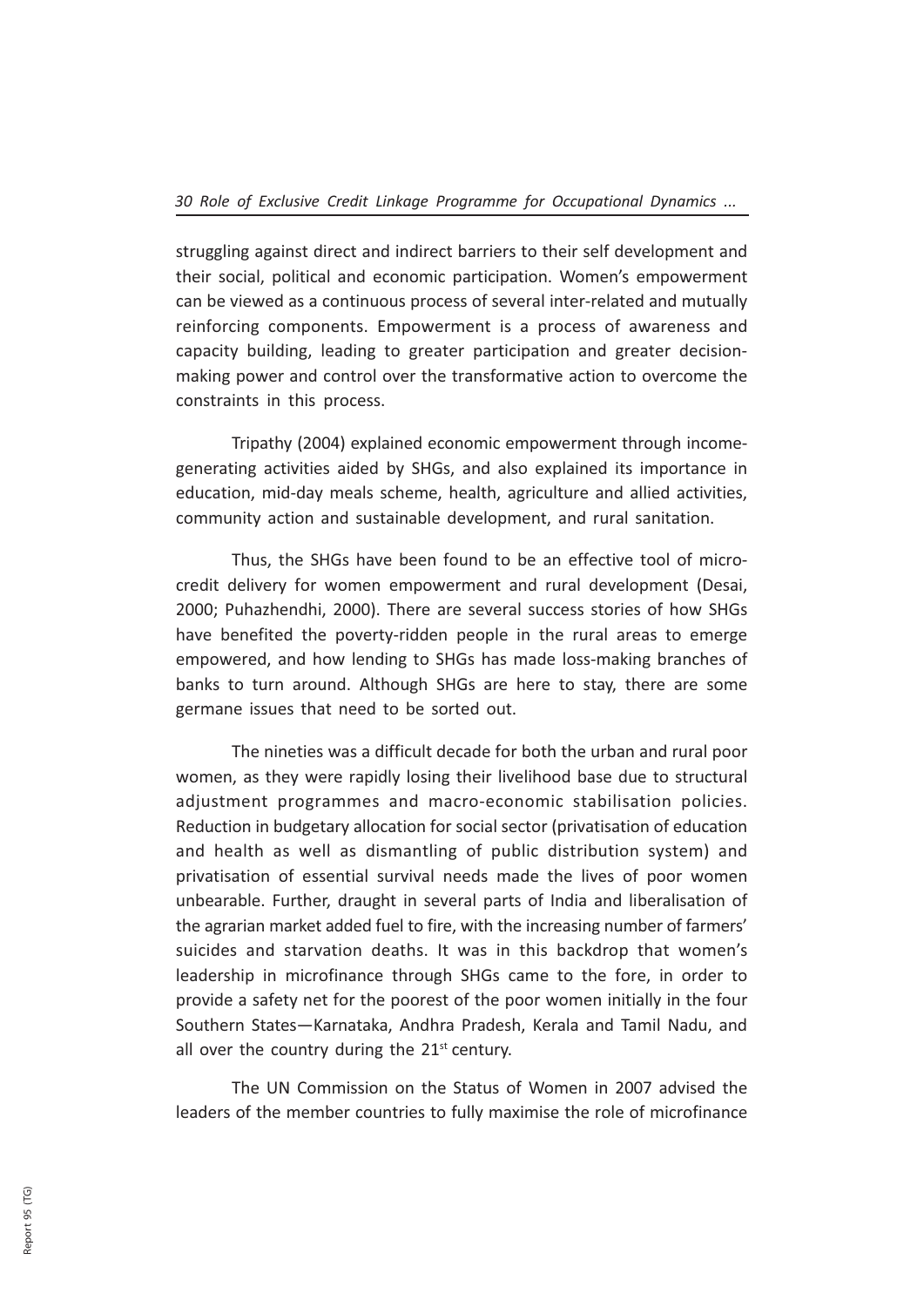tools, and ensure access to them. These tools include micro-credit for poverty eradication; generation of employment—especially for the empowerment of women; encourage the strengthening of existing and emerging micro-credit institutions and their capacities—if necessary, through the support of international financial institutions; and ensuring that best practices are widely disseminated. Microfinance is perceived as an effective strategy to reach the Millennium Development Goals (Elizabeth et al., 2003).

Microfinance through SHGs has proved to be a strategic measure for organising women in groups and promoting savings and thrift habits to gain access to institutional credit for their socio-economic development and empowerment (DWCD, 2005). It empowers women since it instills a perception of strength, self-reliance, and confidence when the poverty trap is broken. "The entire process of forming a group, of functioning in a sustained manner, of regulating finances, and being mutually accountable, is in itself projected as empowering. An important dimension of SHGs is the peer pressure, which the members of a group exert amongst themselves, as a substitute for formal collateral in that it is taken as the guarantee for loan repayment" (Deshmukh-Ranadive, 2008). Two important features of this model are self selection of group members that bypasses the adverse selection problem and peer monitoring that tackles the moral hazard problem (Stiglitz, 1990).

This sector requires credit policies that lead to the creation of productive processes and assets and sustainable institutional development. Most of the SHGs continue to engage in traditional stereo-typed, low-return activities and the fundamental livelihood concerns of the rural poor women that remain largely un-addressed (Report, 2007). Questions are asked by women's studies scholars : "Can women's empowerment take place within a larger context that is disempowering? And, can an exclusive programme focusing on women help change gender and caste-based inequalities?" (Lingam, 2008).

Rays of hope are coming from micro-credit institutions which are combining economic agenda along with nurturing women's leadership for the agenda of social justice, gender justice, and women's rights to a dignified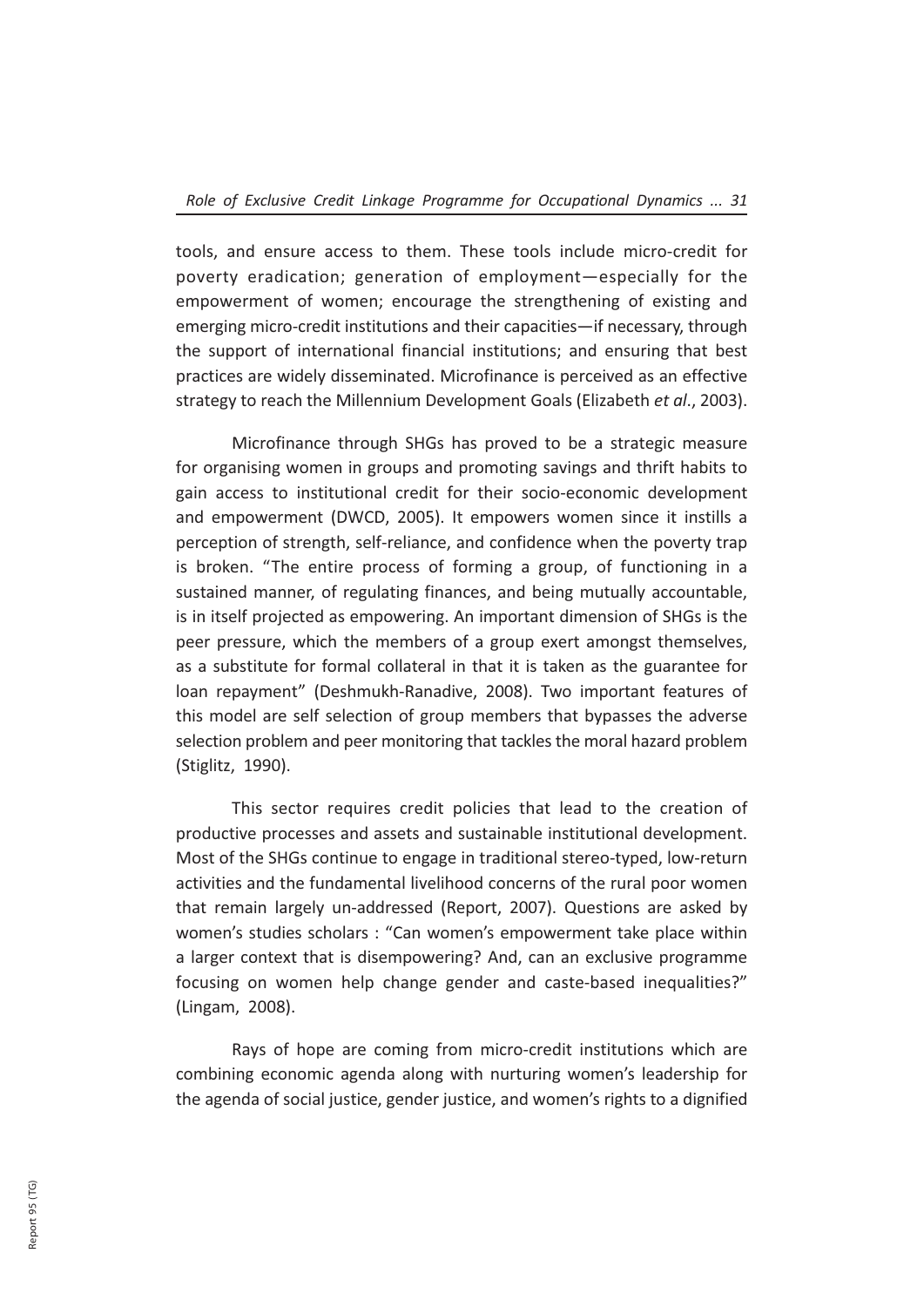and secure life (Kazi, 2007). In India, such efforts are made by Self-Employed Women's Association (SEWA), Parisar Vikas of Stree Mukti Sangathana (Mumbai), MASUM (Pune), Sakti (Bangalore), and Mann Deshi Mahila Sahakari Bank (Maharashtra) in the voluntary sector. In the government sector, Mahila Samakhya programmes in Andhra Pradesh, Uttaranchal, Karnataka, Gujarat, MAVIM in Maharashtra, and Kerala's famous Kudumbashree have been responsible for women's leadership in microfinance (Jose, 2005).

In Kerala, the SHG movement has ensured new leadership among poor women. The state-sponsored Kudumbshree mobilisation has made collectives of women from the marginalised strata very proactive in contrast to relative passivity of women of the new elite (Devika, 2007). Founded in 1995 with the support of district administration and funded by UNDP, the Network of Voluntary Organisations of Kurnool (NOVOK), a collective of 13 NGOs working in Kurnool district of Andhra Pradesh (AP) has facilitated the process of formation and strengthening of people's institutions, locally called 'Dalit Samakhyas' (Dalit Collectives) in 347 villages covering 17 mandals and 50,000 women SHGs.

The efforts of the SHGs have played a positive role in helping the fisher folk in their socio-economic development, emancipation and empowerment. Their technical knowledge has improved, and their interpersonal and financial management skills have been sharpened. The entrepreneurship helped them to express their individuality and also increased self-confidence among members. As Muhammad Yunus, founder of Grameen Bank of Bangladesh succinctly points out, "women have plans for themselves, for their children, for their home, and the meals. They have a vision. A man wants to enjoy himself" (Yunus, 2008).

The growing awareness of the importance of women as economic providers, and their pivotal role in sustaining the family, increases the need to include women in development programmes, or to facilitate their participation in the ongoing programmes. It has been observed that the income earned by women is more likely to be spent on food and other basic needs than the income earned by men. Consequently, it is recognised that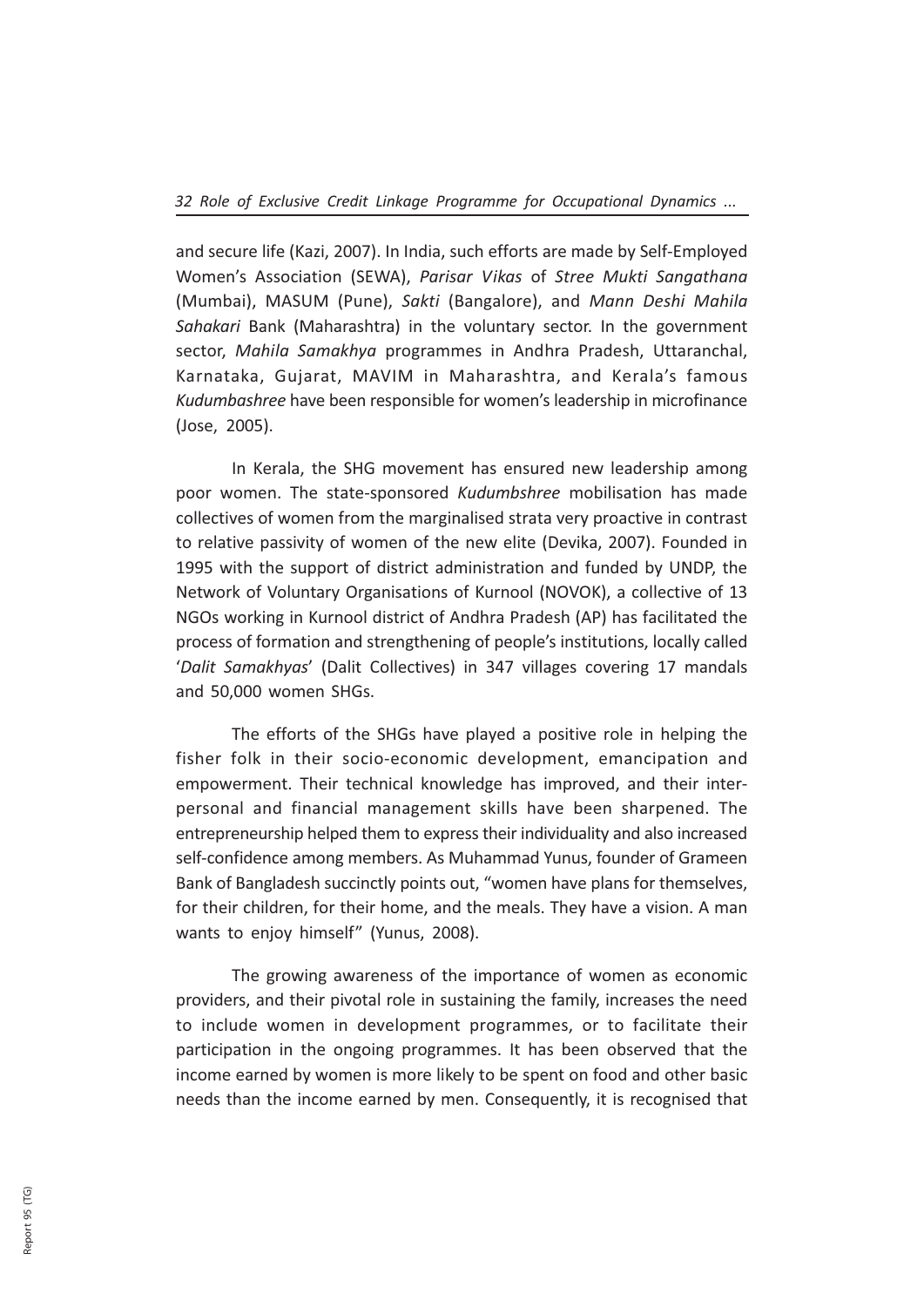an increase in women's income is more likely to improve family status than increased household income per se. Improving socio-economic conditions has to be the joint effort of men and women alike. However, the specific position that women hold in their families warrants women-oriented programmes.

Such programmes will change the bias evident in many projects that exclude women from participation in development. For women in smallscale fisheries, helping them to improve their fish marketing is one of the most likely ways of improving their socio-economic conditions. It was expected that improved and organised fish transport would be a good step in that direction. However, given the existing decentralised mode of fish marketing, an improved transport system without the burden of additional transport costs will be difficult to design. Furthermore, women were reluctant to cooperate in any such activity. Another way to help improve socioeconomic conditions is to ensure access to institutional credit. The following factors hamper institutional credit to fisherwomen:

- ignorance of existing bank regulations and low level of literacy
- the distance to various bank branches
- the relatively small loans which they require (between  $\bar{\tau}$  100 and  $\bar{\tau}$ 1,000)
- lack of collateral
- the prevailing norm which discourages women from acting independently in financial matters

The review of literature thus reflects the fact that several studies were conducted on fishing communities but very few of them concentrated on impact of the micro-credit programmes launched. Hence, it was presumed that the study has contemporary relevance in understanding impact as well as lacunae in implementing the exclusive micro-credit programmes for fisherwomen.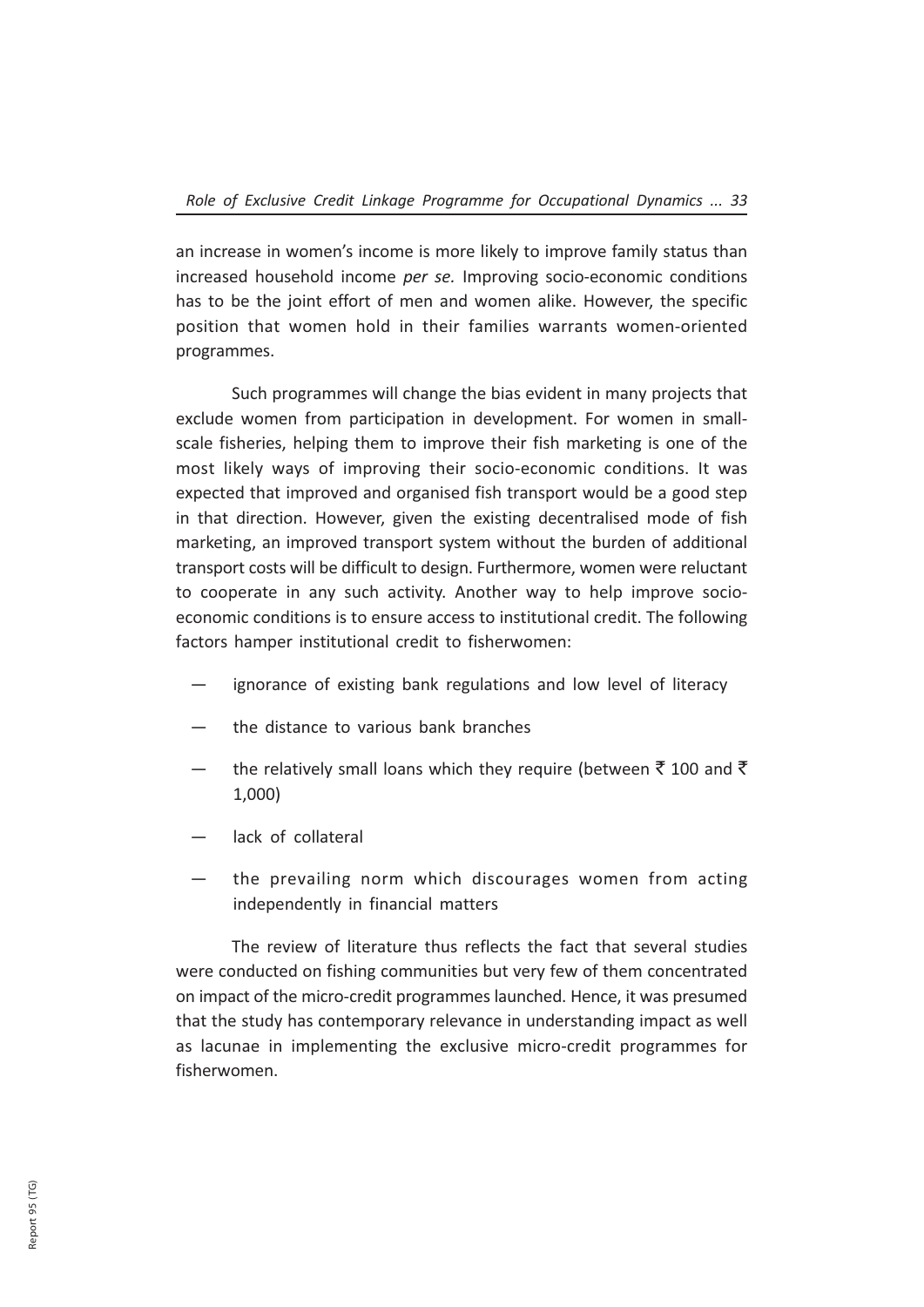# CHAPTER III RESEARCH METHODOLOGY AND PROFILE OF STUDY AREA

This section provides an insight into the research methodology adopted for the study as well as the profile of the study area and the specific micro-credit programmes in vogue for the fisherwomen across the study area. Thus, this chapter comprises three sections, viz. research methodology, profile of study area, and a description of the welfare and credit programmes available for the fishing community in general and fisherwomen in specific.

#### Research Methodology

The study was conducted with the aim of observing the occupational dynamics among the fisherwomen who had accessed the micro-credit offered to the Self-Help Groups (SHGs) in which they were members.

In an era of economic reforms and globalisation, the economically vulnerable traditional occupations are yielding space to more professional occupations based on high levels of expertise and mechanisation. On the other hand, these traditional occupations are bastion of weaker sections, and the occupational dynamics among them is slow and steady. As a consequence, the traditional occupations are evaporating very fast and the people are resorting to unskilled wage labour for eking out their livelihoods.

Under the above-mentioned circumstances, Government-sponsored interventions always assume importance as they provide the needful succour to the vulnerable people. However, despite the good spirit and effort behind such initiatives, the process of implementation always lays emphasis on yield-targeted results. As the success of Government interventions depends on how the targeted community perceives the programme, implementation of the process and the factors responsible thereof are of utmost importance for their success.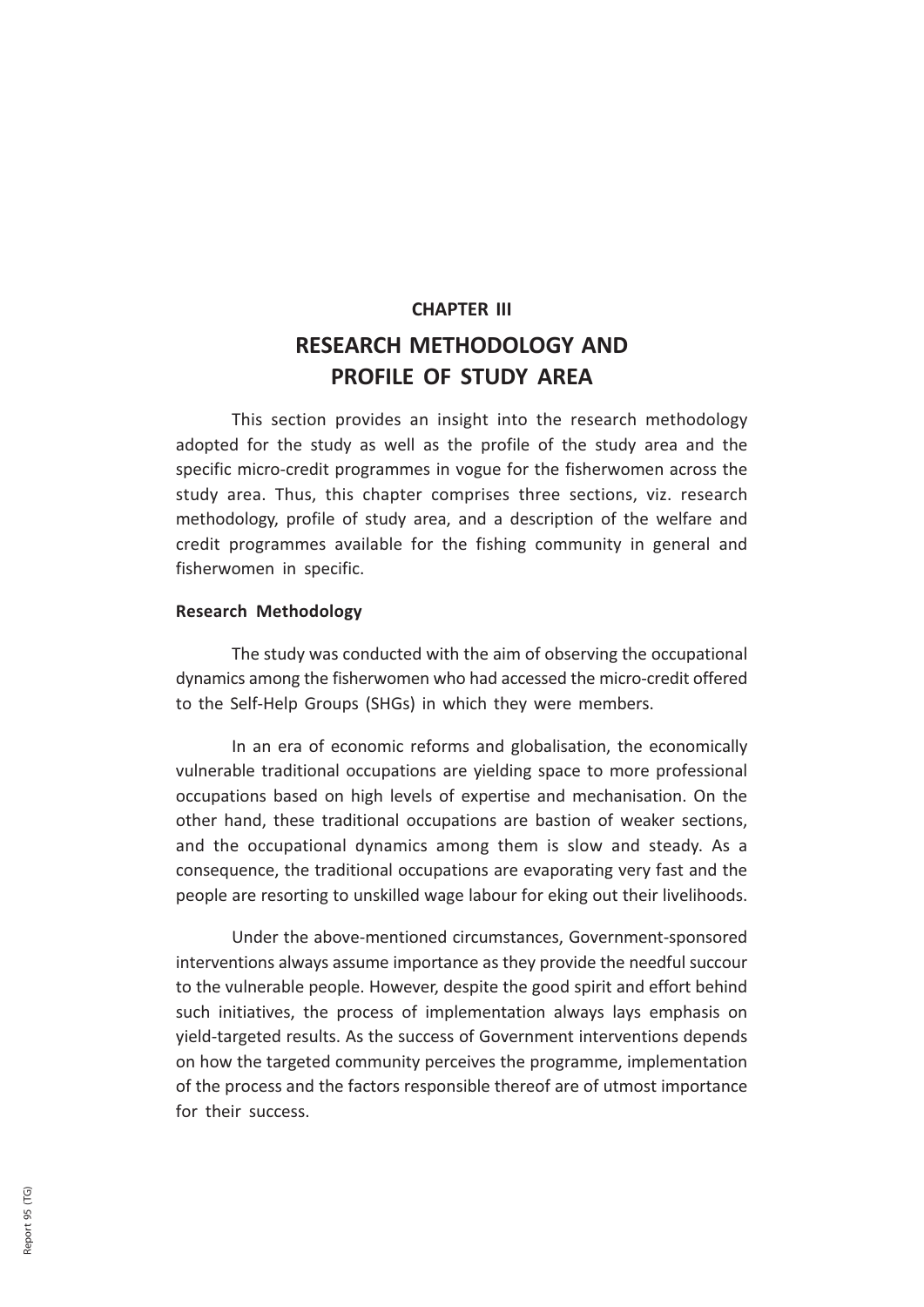A programme of this nature, which was aimed at the fishing community, is also a subjected internal process to ensure that the targeted results are achieved. Given the social and economic circumstances prevailing among the fishing community, it is of importance to study the process of implementation, and identify the lacunae, and their remedial measures.

In this context, the present study on the role of exclusive creditlinkage programme for women from the fishing community is proposed.

## Issues

The credit-linkage programme is dedicated only to fisherwomen who were entrusted with the fish-vending activity. Since timely credit supply for fisherwomen ensures timely diversification into various activities, the study intends to cover the following aspects:

- \* Perception of the programme
- \* Perception of the utility of credit linkages
- \* Perception of the qualitative and quantitative aspects of credit
- \* Pattern of access to credit
- \* Occupational diversity
- \* Occupational mobility
- \* Impact on livelihoods
- \* Impact on household economy
- \* Perception on capacity-building activities
- Institutional mechanisms in place

## **Objectives**

The specific objectives of the study are: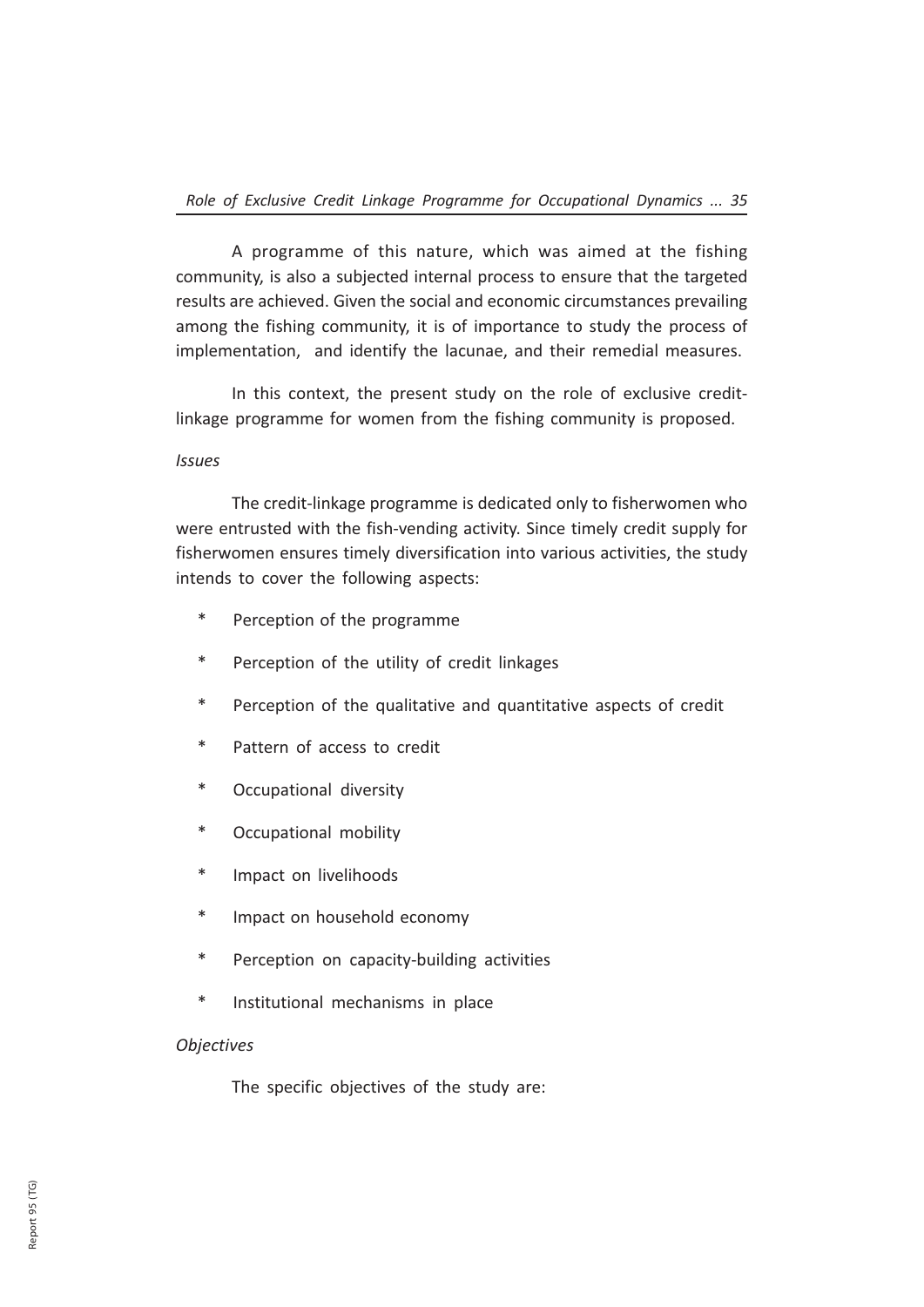- i. To assess qualitative/quantitative credit requirements among women from the fishing community and the suitability of the strategies adopted under exclusive credit programme.
- ii. To analyse the process, prospects and promotion of credit-linkage for women from the fishing community.
- iii. To study the pattern and paradigms of credit-support and its impact on the occupational dynamics of women from the fishing community.

## Hypothesis

The study is exploratory in nature to record the participations of targeted community, hence no hypothesis were formed.

## Study Area

The study is proposed in the States of Andhra Pradesh and Tamil Nadu. The two States were selected purposively keeping in view the unique experiments made by these two State governments while implementing the programme, as well as abundance of marine fishing activities. In each State, two districts were selected keeping in view the number of SHGs operating among the fisherwomen community and also quantum of microcredit accessed. Based on the data available, the following districts were selected for the study :

| Andhra Pradesh | East Godavari and Visakhapatnam |
|----------------|---------------------------------|
| Tamil Nadu     | Tutucorin and Ramanathapuram    |

From each district, once again based on the discussions held with the concerned officials and the secondary data available, two blocks with much concentration of fisherwomen SHGs and micro-credit facilities were selected. Based on these criteria, the following blocks (mandals in the case of Andhra Pradesh) were selected :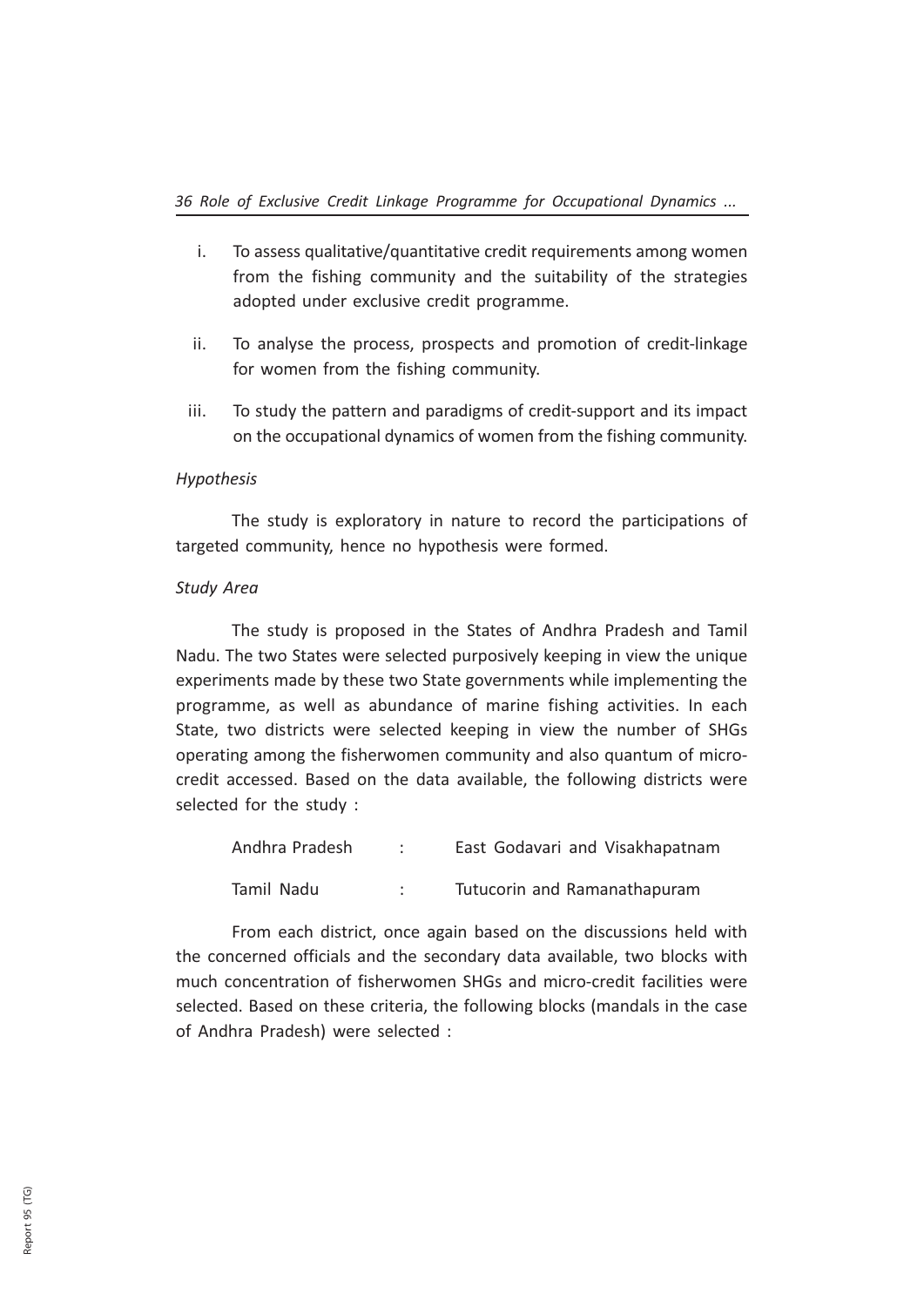Role of Exclusive Credit Linkage Programme for Occupational Dynamics ... 37

| State          | District       | Block/Mandal                  |
|----------------|----------------|-------------------------------|
| Andhra Pradesh | East Godavari  | Uppada Kothapalli, Thallarevu |
|                | Visakhapatnam  | Bheemunipatnam, Atchuthapuram |
| Tamil Nadu     | Tuticorin      | Tiruchanduru, Ottapidarom     |
|                | Ramanathapuram | Mandapam, Kadaladi            |

Thus, the study was conducted in eight blocks/mandals.

## Sampling

The methodological issues pertaining to the study are asunder:

- i. Selection of sample : Keeping in view the resources available with the research team and also the quantum of SHG women who accessed the micro-credit facilities from each block, 50 SHG women members were selected for the study. Thus, the total sample of the study consists of 400 SHG women members. Further, as the study was focused on fisherwomen, the sample consists of only SHG members from the fishing community.
- ii. Instruments of data collection : Keeping the objectives and focus of the study in view, a structured schedule was used to collect data from the selected fisherwomen. In addition, FGD and PRA techniques were used to collect primary data. Official records and registers available with the SHGs were utilised to collect secondary data.
- iii. Analysis: Data analysis was attempted based on the following variables :
	- \* Time spent in accessing the credit
	- \* Quantum of credit accessed
	- \* Internal lending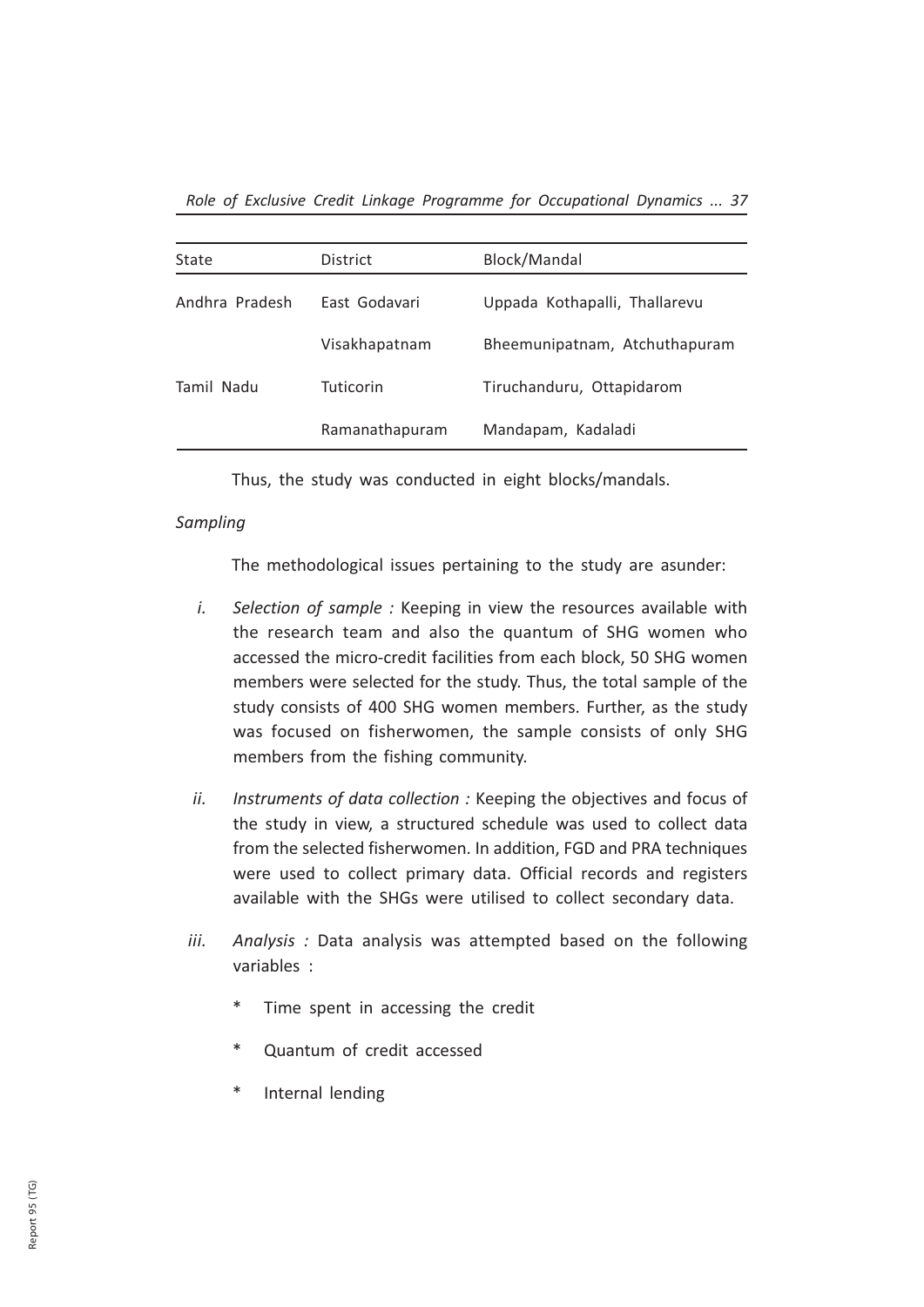- \* Utility of revolving fund
- \* Pattern of repayment vis-à-vis economic status of fisherwomen
- \* Occupational diversity
- \* Impact on linkages with formal financial institutions
- \* Impact on economic conditions
- \* Impact on social issues and future outlook, etc.

### Limitations of the study

The inferences drawn for the study were based on the data collected from the specific beneficiaries in the study area selected for the study. Hence, though general observations were drawn, the outcome pertains only to the study area and the perceptions of the beneficiaries and the investigators.

### Profile of Study Area

The study area consists of two States, viz. Andhra Pradesh and Tamil Nadu. Within these States, two districts were selected based on the number of SHGs operating among the fisherwomen. Accordingly, East Godavari and Visakhapatnam districts in Andhra Pradesh and Tuticorin and Ramanathapuram districts from Tamil Nadu were selected for the study.

The following is a brief profile of the study area :

#### East Godavari District (Andhra Pradesh)

The district is a residuary portion of the old Godavari district after West Godavari district was separated in 1925. As the name of the district conveys, East Godavari district is closely associated with the River Godavari, occupying a major portion of the delta area.

The Headquarters of the district is located at Kakinada. East Godavari District lies on the North-East Coast of Andhra Pradesh and is bounded on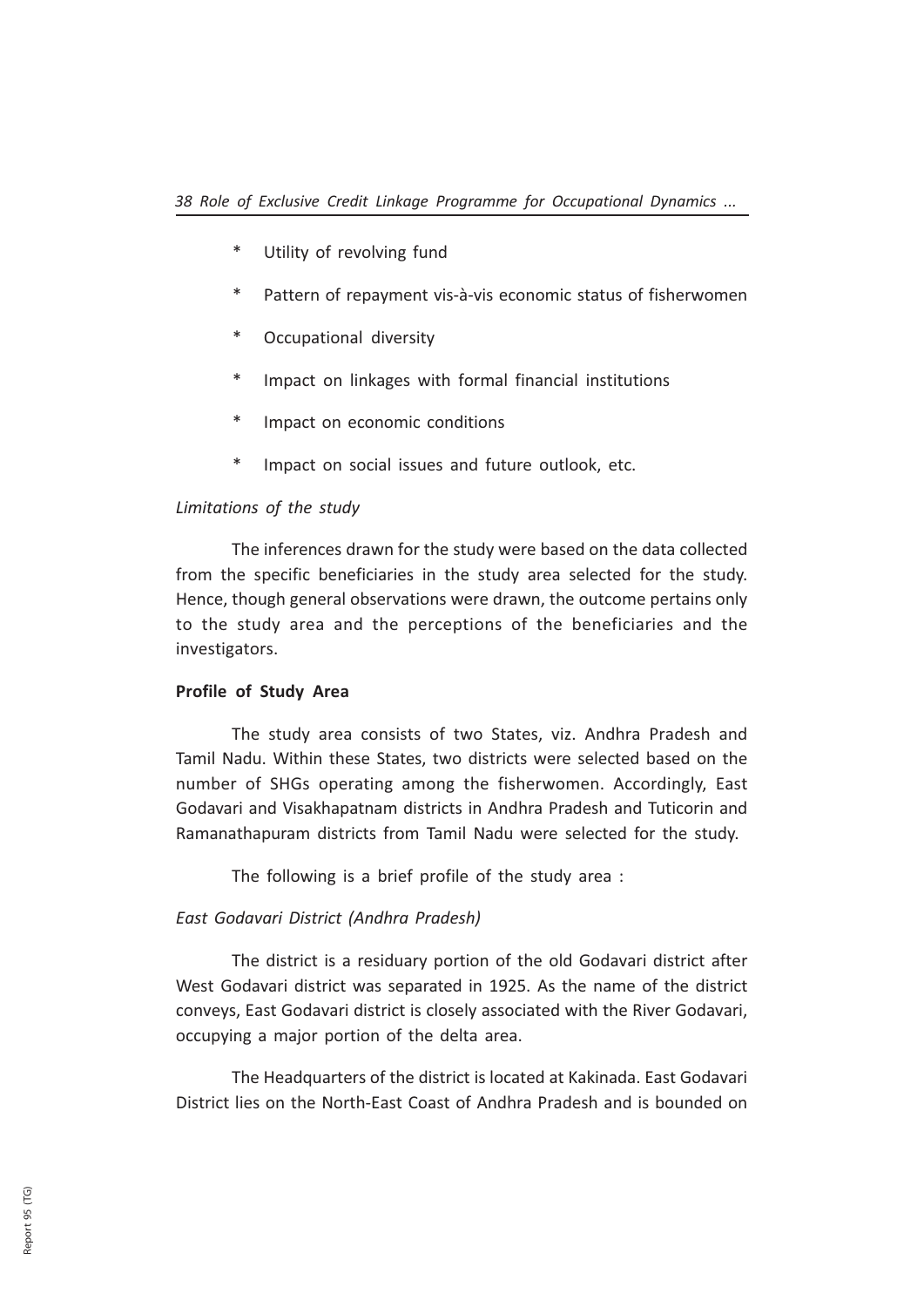the North by Visakhapatnam district and the State of Orissa; on the East and the South by the Bay of Bengal; and on the West by Khammam and West Godavari districts.

Area of the district is 10,807 sq km. The district is located between the Northern latitudes of 16°30' and 18°20' and between the Eastern longitudes of 81°30' and 82°30'. It has a population of 48.73 lakhs as per 2001 Census. The district consists of five Revenue Divisions, viz. Kakinada, Rajahmundry, Peddapuram, Rampachodavaram and Amalapuram.

## Visakhapatnam District (Andhra Pradesh)

Visakhapatnam is one of the North-Eastern coastal districts of Andhra Pradesh and lies between 17°15' and 18°32' Northern latitudes and 18°54' and 83°30' Eastern longitudes. It is bounded on the North partly by the Odisha State and partly by Vizianagaram district; on the South by East Godavari district; The population of the district is 38.32 lakhs as per 2001 Census and constitutes 5 per cent of the total population in the State. The geographical area of the district is 11,161 sq km, which is only 4.1 per cent of the total geographical area of the State. Out of the total population, 19.30 lakhs are males and 19.02 lakhs are females; the sex ratio is 985 females per 1000 males. The district has a population density of 343 per sq km—the population is denser in the plain areas, and less dense in the Agency areas. About 39.90 per cent of the population resides in the 10 hierarchic urban settlements while the rest of the population is distributed in 3,082 villages. Scheduled castes constitute 7.60 per cent of the population while scheduled tribes comprise 14.55 per cent of the population in the district. The district has a workforce of 16.03 lakhs, constituting about 41.83 per cent of the population besides the marginal workers to a tune of 2.97 lakhs as per 2001 Census. Among the total population, cultivators constitute 36.31 per cent, agricultural labourers constitute 23.60 per cent, and the remaining 40.09 per cent engage in primary, secondary and territory sectors as per 1991 Census.

Agriculture is the mainstay of nearly 70 per cent of the households. Though Visakhapatnam City is industrially developing, rural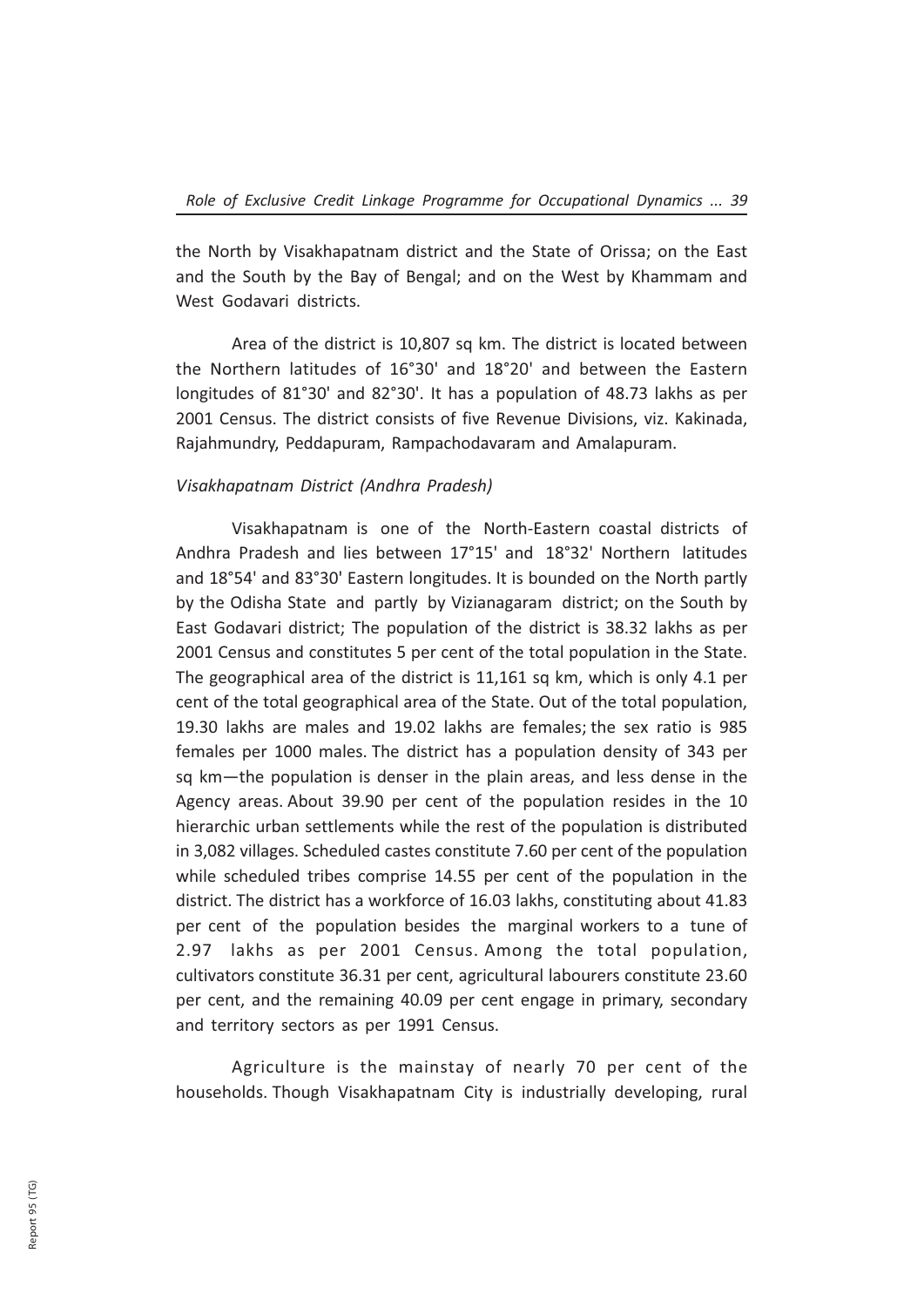areas continue to be backward. Rice is the staple food for the people and paddy is therefore, the principal food crop in the district, followed by ragi, bajra and jowar, in addition to cash crops such as sugarcane, groundnut, sesame, niger and chillies. Since there is no major irrigation system; only about 36 per cent of the cropped area is irrigated under the Ayacut of the Medium Irrigation System and Minor Irrigation Tanks. The rest of the cultivated area is under dry crops depending upon the vagaries of the monsoon. The productivity of these crops is low.

Agriculture is also another important economic activity of the fishermen population living in about 59 fishery villages and hamlets on the coastline stretching to a length of 132 km covering 11 coastal mandals. About 13,000 fishermen families eke out their livelihood from marine, inland and brackish water fishing besides catching fish living around Thandava and Raiwada reservoirs.

## Ramanathapuram (Tamil Nadu)

The district of Ramanathapuram is one of the 30 administrative districts in Tamil Nadu with its headquarters located in the same town of Ramanathapuram, close to Rameshwaram—one of the main pilgrim centres in India. Before Independence the district was known as Ramnad but it was renamed as Ramanathapuram in 1910. The district is surrounded by Sivaganga district on the North, Pudukkottai district on the North-East, the Palk Strait on the East, by the Gulf of Mannar on the South, by Thoothukudi district on the West, and by Virudhunagar district on the North-West. The district contains the Indian portion of Rama's Bridge, an east-west chain of low islands and shallow reefs that extend between India and the island nation of Sri Lanka, separating the Palk Strait from the Gulf of Mannar.

## Tuticorin or Thoothukudi (Tamil Nadu)

Thoothukudi district was carved out of the former Tirunelveli district on the 20<sup>th</sup> of October 1986. The district is located in the extreme South-Eastern corner of the State of Tamil Nadu and bounded on the North by the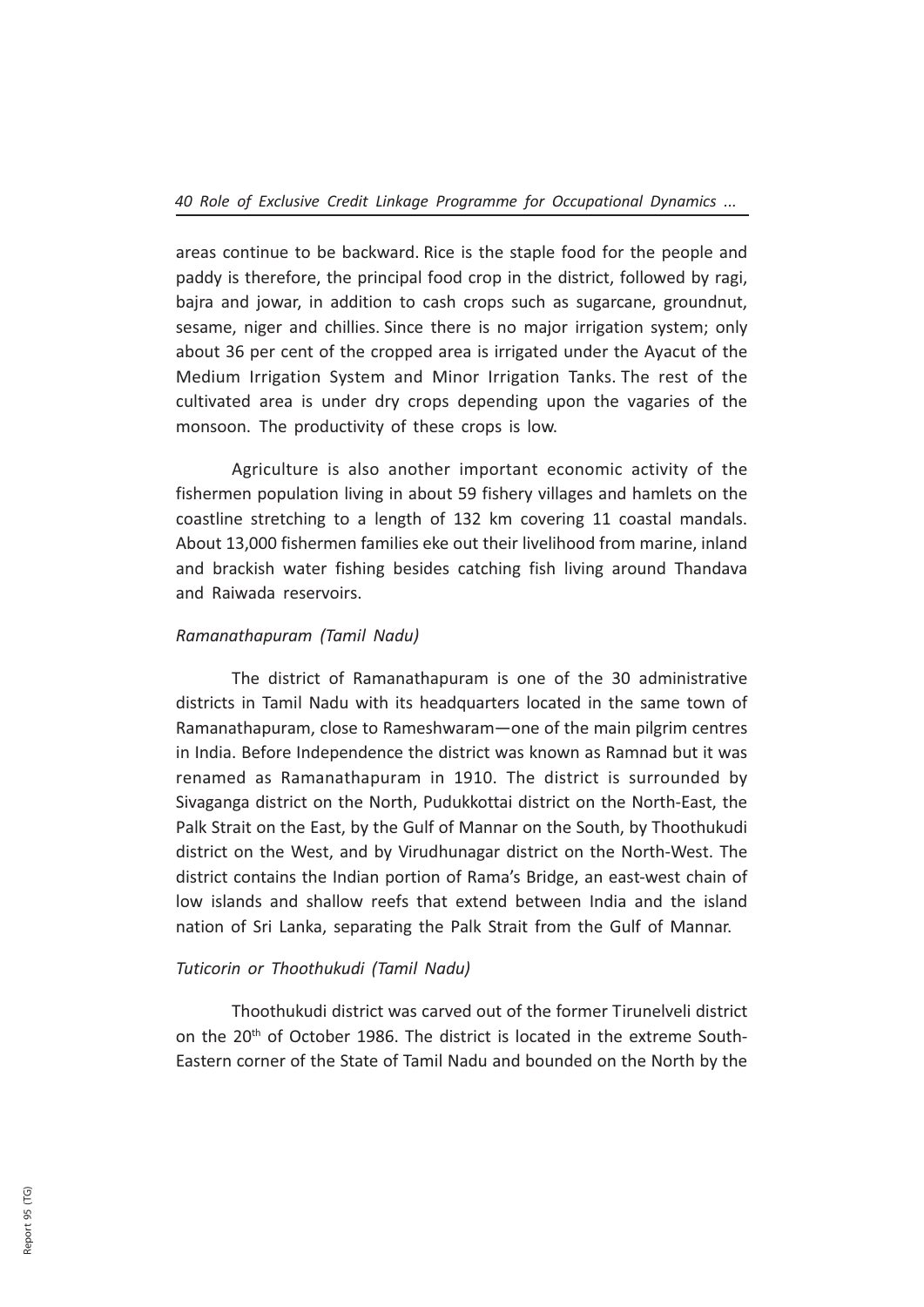Tirunelveli district, Virudhunagar district and the Ramanathapuram district; on the East and South-East by the Gulf of Mannar; and on the West and South-West by the district of Tirunelveli. The total area covered by the Thoothukudi district is 4,621 sq km. The administrative headquarters of this district is an urban agglomeration and also one of the Taluk headquarters within the district.

The total geographical area of this district is 4,621 sq km. The forest area in this district is spread over 11,012 hectares, which works out to be 2.47 per cent of the total geographical area of Thoothukudi district. There is a deer sanctuary in the hills of Vallanad. Apart from Vallanad and the Kurumalai Hills, there are no other mountains or hills in this district.

## Development/Welfare Programmes for the Fishing Community

The Government of India chalked out several development and welfare programmes for the benefit of the fishing community. Based on the sources accessed from the Ministry of Agriculture, the programmes and interventions made for the fishing community are detailed below:

Centrally Sponsored National Scheme of Welfare of Fishermen:

The Centrally Sponsored 'National Scheme of Welfare of Fishermen', envisaging to provide financial assistance to fishermen for construction of house, community hall for recreation and common working place, and installation of tubewells for drinking water, and assistance during lean period through saving-cum-relief component, was in operation till the terminal year of the Ninth Plan. This welfare scheme has been continued during the Tenth Plan. The Plan Outlay approved for the scheme for the entire period is  $\bar{\tau}$  120 crore.

## COMPONENTS OF THE SCHEME

The scheme is operated as a Centrally Sponsored Scheme through States/UTs/FISHCOPFED (insurance component only) and has the following three broad components: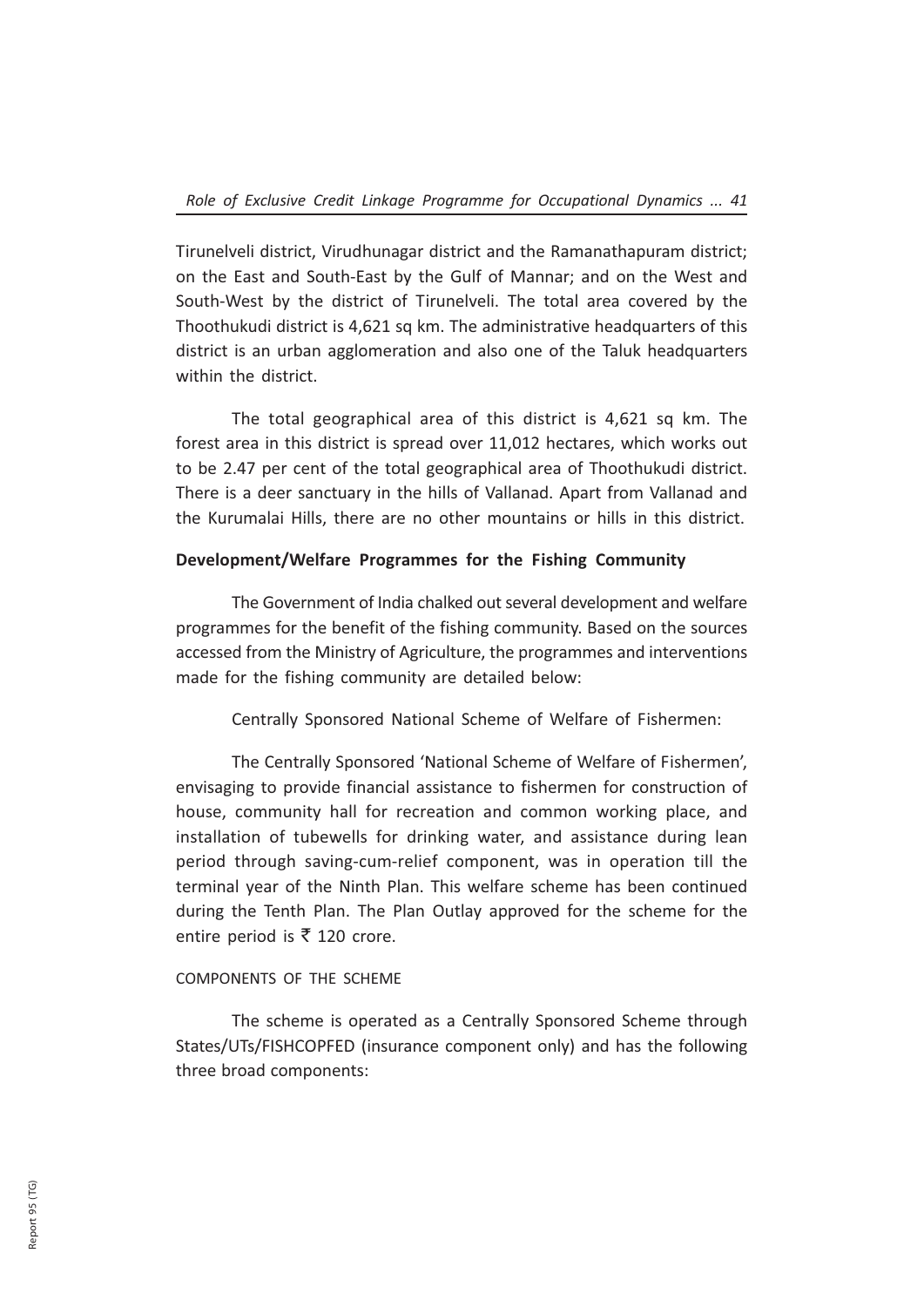- a) Development of Model Fishermen Villages
- b) Group Accident Insurance for Active Fishermen
- c) Saving-cum-Relief

Description of Mode of Operation

#### Development of Model Fishermen Villages

Under this component, the eligible fishermen in inland and marine sectors would be provided with basic civic amenities like houses, drinking water and commonplace for recreation and work. The respective states/UTs shall provide land for development of these amenities. The states should keep the following criteria in view while selecting beneficiaries for allotment of houses under the scheme :

- i) The beneficiary should be an active fisherman identified by the State Government;
- ii) Preference should be given to fishermen below poverty line and to landless fishermen;
- iii) Fishermen owning land or kutcha structure may also be considered for allotment of houses under the scheme.

The cost of development would be shared equally by the Central Government and the State Government subject to the conditions indicated below: In case of Union Territories, the entire expenditure shall be borne by the Government of India.

#### (i) Housing

A fishermen village may consist of not less than 10 houses. There is no upper limit for the number of houses to be constructed in a village, which would depend on the number of eligible fishermen in that village. However, the State Government may ensure equitable distribution of houses among all villages in proportion to the number of eligible fishermen, as far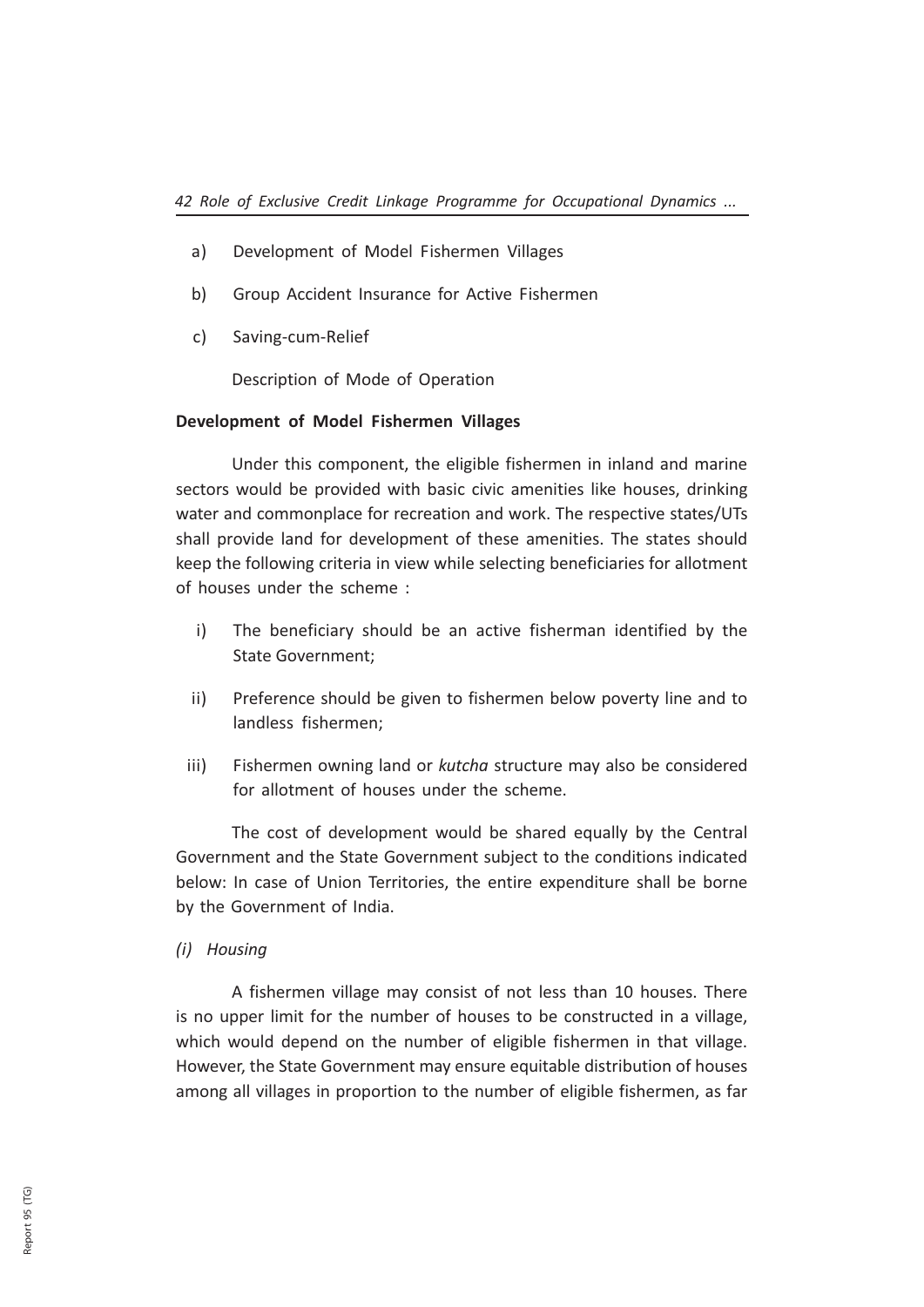as possible. The plinth area and cost of construction of a house would be limited to 35 sq m and  $\bar{\tau}$  40,000 respectively. The ceiling on land and cost of construction indicate the upper limit. The State Government may plan and ensure optimising the use of available resources so that more number of houses could be built within the budgeted amount.

#### (ii) Drinking Water

A fishermen village would be provided with one tubewell for every 20 houses. Where a village consists of 10 to 20 houses, one tubewell may be provided. The cost of installation of a tubewell should not exceed  $\bar{\tau}$  30,000. However, for North-Eastern states the cost of installation of a tubewell would be permissible up to  $\bar{\tau}$  35,000 as a special case for which the State Government should furnish adequate justification. The actual number of tubewells to be installed in a village may be rationalised on the basis of the actual water requirement of the inhabitant families and the capacity of the tubewells.

A fishermen village may be provided with alternative sources of drinking water supply in case tubewells are not a practical proposition, along with the additional expenditure, over and above what would otherwise be admissible if tubewells were to be provided on the basis of the number of houses for which the facility is intended; this is met entirely by the State Government.

## (iii) Community Halls / Workshed

As a recreation and common working place, a fishermen village with at least 75 houses will be eligible to seek assistance for construction of a community hall if found necessary. The hall will be constructed on an area not exceeding 200 sq m. Two toilets and a tubewell will also be provided with the community hall. The total cost of the hall should not exceed  $\bar{\tau}$  1,75,000. The State/UT should ensure optimum utilisation of the community hall by permitting its utilisation as a drying yard as well as a mending shed. If required, construction of walls for the community hall may be dispensed with so that it may be a structure with pillars and roofs to permit its optimum utilisation as a common working place for fishermen.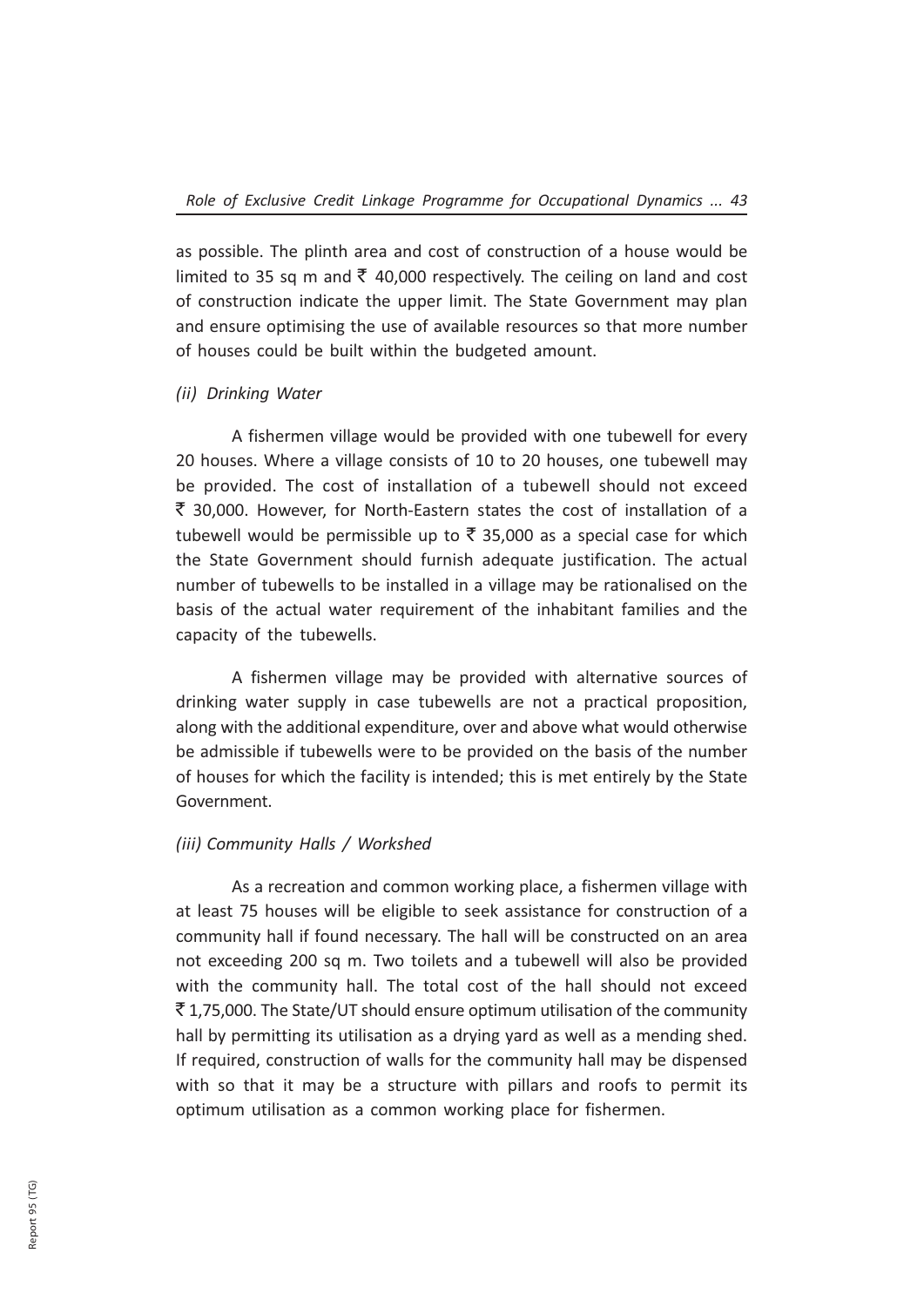#### (b) Group Accident Insurance for Active Fishermen

Under this component, fisher folk licensed/identified/registered with the State/UT Governments would be insured for  $\bar{\xi}$  50,000 against death or total permanent disability, and  $\bar{\tau}$  25,000 for partial permanent disability. The insurance cover will be for a period of 12 months and a policy would be taken out by FISHCOPFED in respect of all the participating States/UTs. The annual premium payable would not exceed  $\bar{\tau}$  15 per head, 50 per cent of which will be subsidised as grants-in-aid by the Centre, and the remaining 50 per cent by the State Government. In the case of Union Territories, 100 per cent premium will be borne by the Central Government.

In case of those States/UTs, which subscribed to this component through FISHCOPFED, the central share of the assistance (100% premium in case of UTs) would be released directly to FISHCOPFED and will not be routed, through States/UTs. The State Governments should, however, ensure that their share of premium is sent to FISHCOPFED well before the due date of renewal of the policy.

In case of those States/UTs that do not subscribe to this component through FISHCOPFED, the release of central share would be restricted on the basis of annual premium that would be payable had the insurance been taken through FISHCOPFED or the actual premium, whichever is less. No contribution will be collected from the fishermen. The scheme would cover fishermen in both marine and inland sectors. FISHCOPFED will be the executing agency and would operate the Scheme through any subsidiary of General Insurance Corporation of India in case of States/UTs, which opt to subscribe to the Scheme through FISHCOPFED.

#### (c) Saving-cum-Relief

## (i) Mode of Implementation for Marine Fishermen

Under this component  $\bar{\tau}$  75 per month shall be collected from eligible marine fishermen for a period of eight months in a year. A total of  $\overline{\mathfrak{S}}$  600 thus collected will be matched with 50 per cent contribution, i.e.,  $\bar{\tau}$  300, each by the State Government and Central Government separately. In case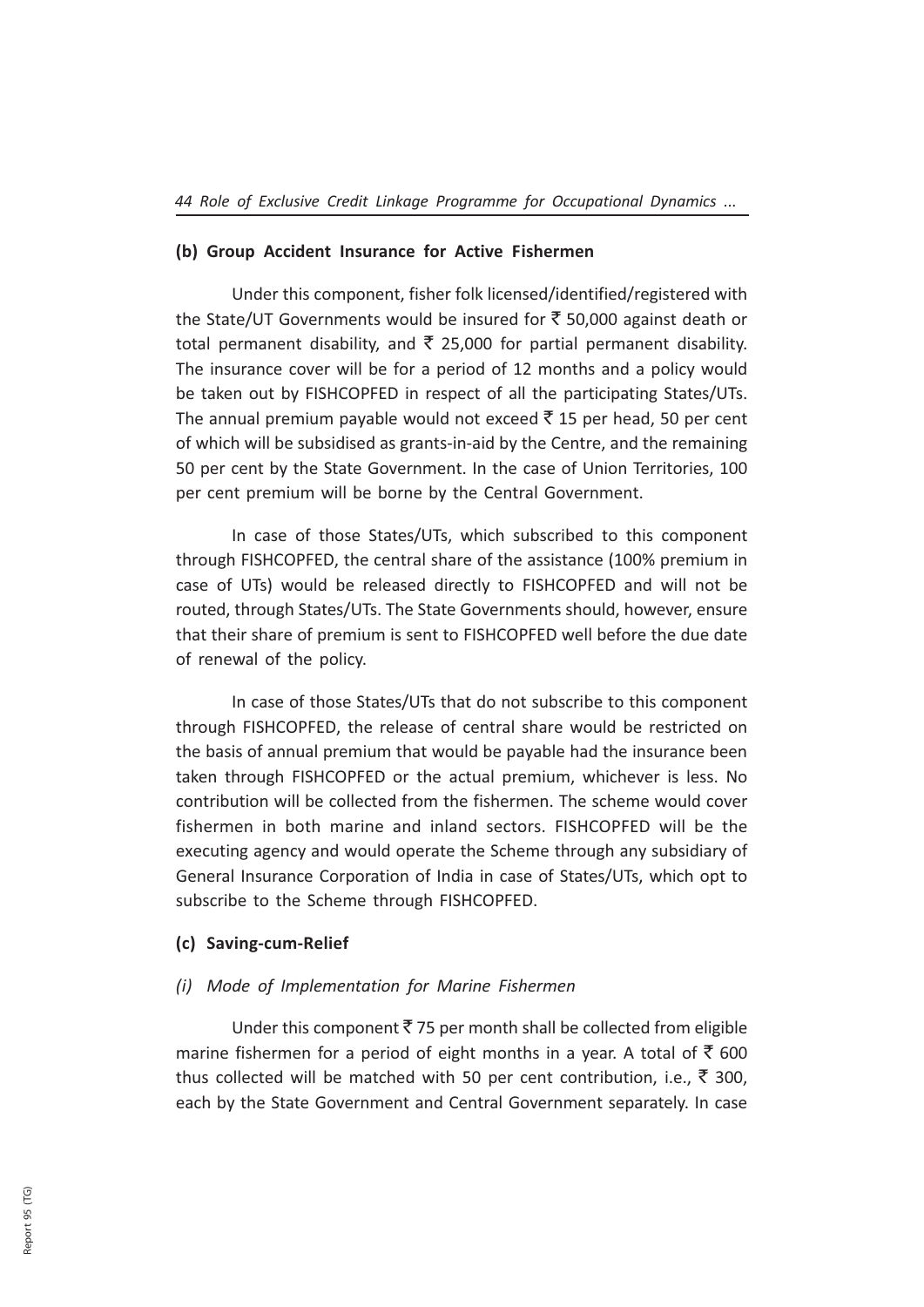of Union Territories, the share of the Union Territory Administration would also be borne by the Government of India. The total sum of  $\bar{\tau}$  1200 thus collected will be distributed during the four lean months (closed season) to the beneficiaries in four equal monthly instalments of  $\bar{\tau}$  300 each. The interest accrued will also be disbursed with the fourth instalment.

For purpose of this component, an eligible marine fisherman is defined as a person who is professionally engaged in full time fishing in the sea, is a member of Cooperative Society / Federation / Welfare Society, lives below poverty line, does not own mechanised fishing boat / beach landing craft and is below 60 years of age. If any member of the fisherman's family has regular employment or indulges in any other income-generating activity, such family will not qualify to be a beneficiary under this component.

The President / Secretary of the Association shall collect the beneficiary contribution and entrust the same to an official of the State/UT Administration who shall deposit the fund every month in a nationalised bank in the name of Director of Fisheries of the respective State/UT. The Director of Fisheries will draw the money during the lean season and distribute it to the beneficiaries adding Centre and State contribution in equal instalments not ordinarily exceeding four. The States/UTs should ensure that under no circumstances collection of the beneficiary contribution is made in lump-sum and also that the money is not distributed to the fishermen in lump-sum.

If a marine fisherman defaults his contribution during the non-lean months, the Government's (both State and Centre) matching grant will be limited to the number of months for which he has actually subscribed and will be refunded to the fisherman in equal instalments during the lean months. The interest accrued will also be disbursed with the fourth instalment.

However, a default by any beneficiary in payment of monthly contribution, not exceeding beyond one month and twice during the fishing season, may be waived provided the amount is paid by the beneficiary with a default fee which is equal to the interest that would have otherwise accrued, had the contribution been paid on the due date(s).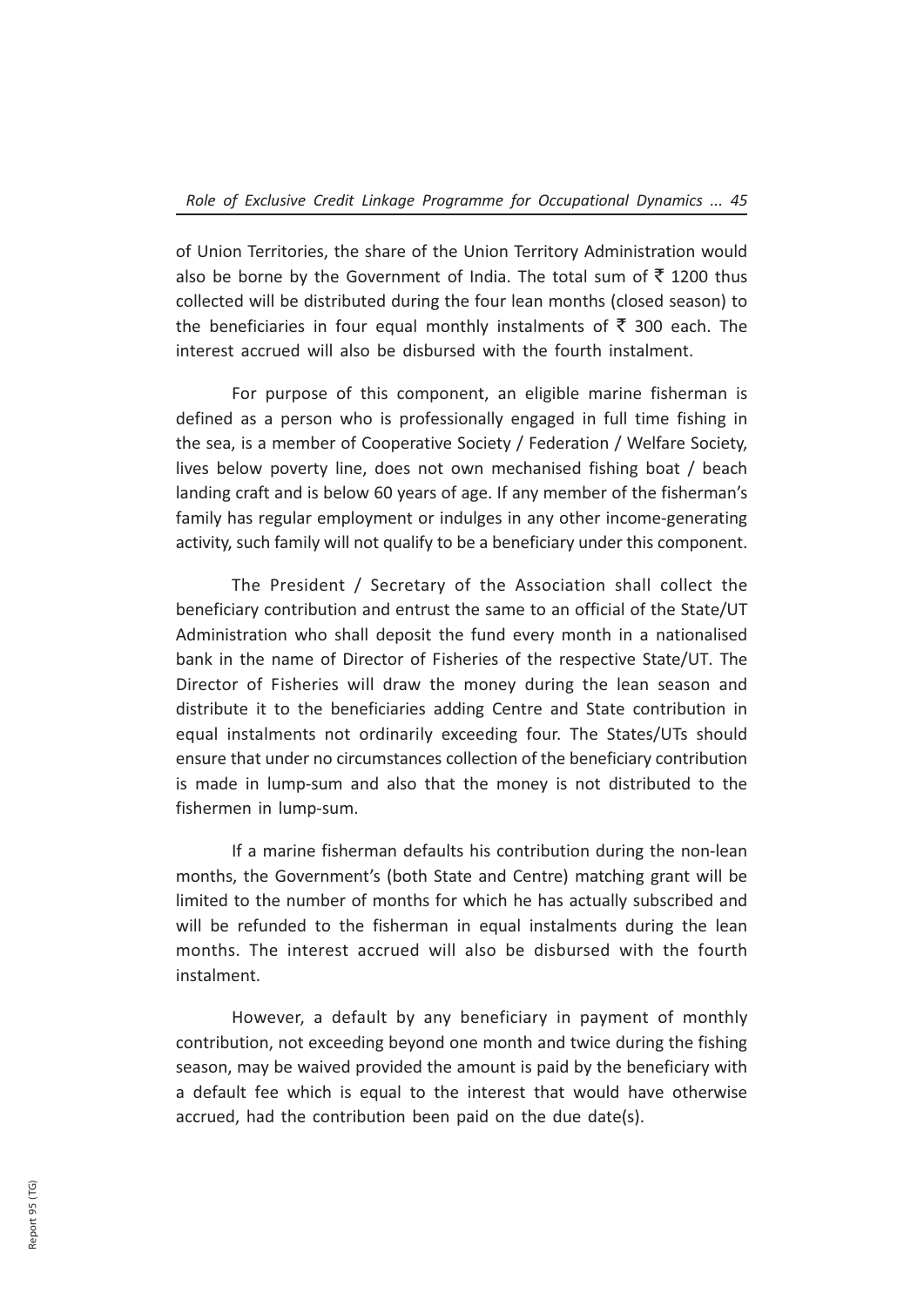Lean months in different parts of the coast vary according to climatic conditions and monsoon weather. Therefore, the Director of Fisheries of the respective maritime state/UT will have the discretion, based on the climatic changes and other valid reasons, to decide the lean months in a year. However, the number of lean months will be limited to four.

#### (ii) Mode of implementation for inland fishermen

This component would be applicable only to those inland states, which impose a ban on fishing during the monsoon period either through a legislation or through adequate administrative measures including deployment of extension workers to educate the inland fishermen, etc. Under this component,  $\bar{\tau}$  50 per month shall be collected from each eligible inland fisherman for a period of nine months in a year. A total of  $\bar{z}$  450 thus collected will be matched with 50 per cent contribution, i.e.,  $\bar{\tau}$  225 each by the State and Central Governments separately. In case of Union Territories, the share of the Union Territory Administration would also be borne by the Government of India. The total sum of  $\bar{\bar{\zeta}}$  900 thus collected will be distributed during the three lean months (closed season) to the beneficiaries in three equal monthly instalments of  $\bar{\tau}$  300 each. The interest accrued will also be disbursed with the third instalment.

For the purpose of this component, an eligible inland fisherman is defined as a person who is professionally engaged in full time fishing in the inland waters, is below 60 years of age, and lives below poverty line. Further, he should be a member of the Cooperative Society / Federation / Welfare Society that has fishing rights in the water bodies controlled by the State. If any member of the fisherman's family has regular employment or indulges in any other income-generating activity, such family will not qualify as a beneficiary under this component.

The President/Secretary of the Association shall collect the beneficiary contribution and entrust the same to an official of the State/UT Administration who shall deposit the fund every month in a nationalised bank in the name of the Director of Fisheries, who will draw the money during the lean season and distribute to the beneficiaries adding Centre and State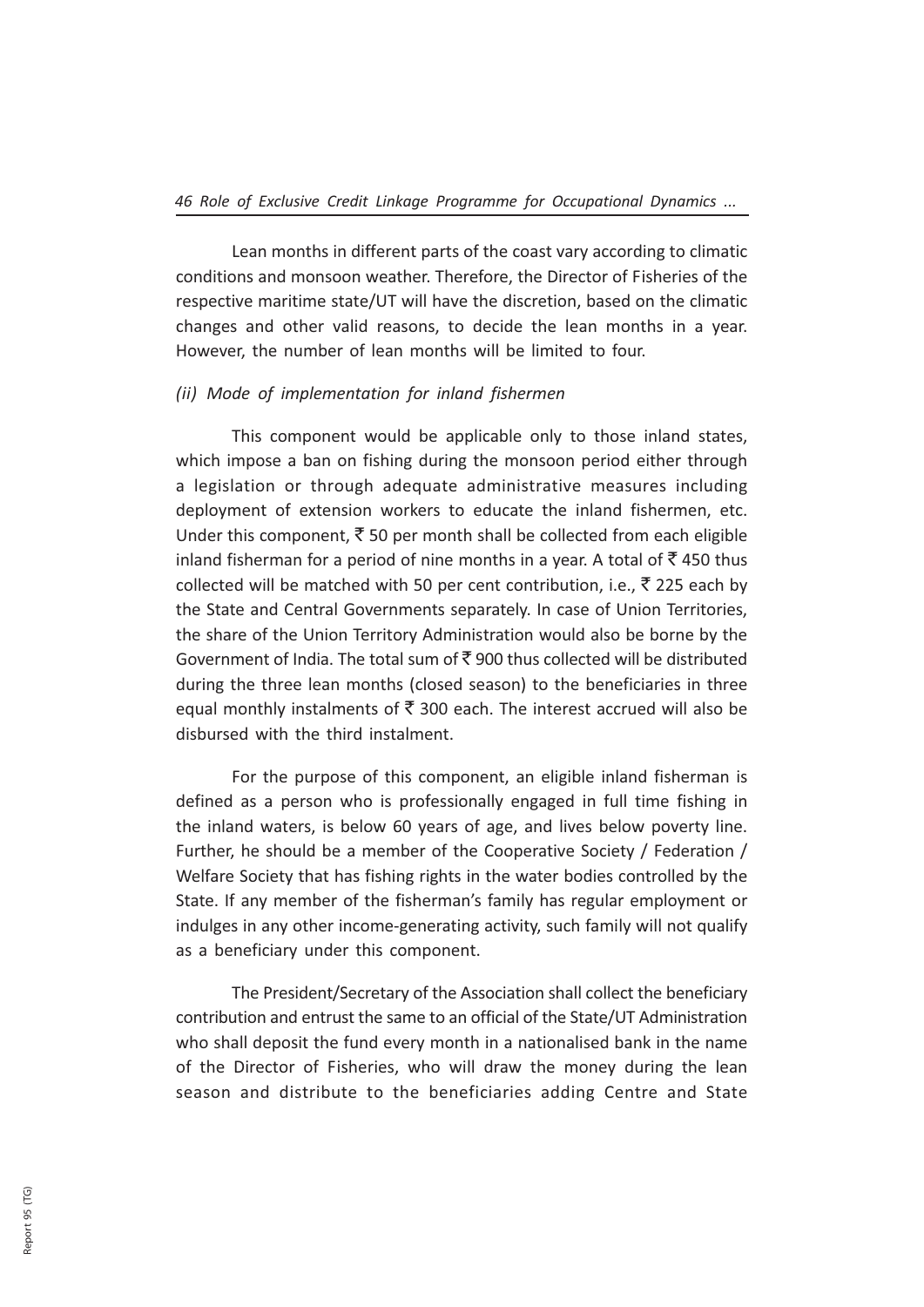contribution in equal instalments not ordinarily exceeding three. The States/ UTs should ensure that under no circumstances, collection of the beneficiary contribution is made in a lump-sum, and also that the money is not distributed to the fishermen in lump-sum.

If an inland fisherman defaults his contribution during the non-lean months, the (State as well as Central) Government's matching grant will be limited to the number of months for which he has actually subscribed and will be refunded to the fisherman in equal instalments during the lean months. The interest accrued will be disbursed with the third instalment.

However, a default by any beneficiary in payment of monthly contribution, not exceeding beyond one month and twice during the fishing season, may be waived provided the amount is paid by the beneficiary with a default fee which is equal to the interest that would have otherwise accrued, had the contribution been paid on the due date(s).

The State Government / UT has to send its proposals for the various components of the Welfare Scheme complete in all respects in the prescribed format for submission of proposals seeking central assistance (Annexure II). The proposals must be accompanied by detailed progress reports of the projects sanctioned in the preceding years and reasons for the shortfalls, if any, etc. The progress report has to be furnished in the prescribed format already circulated. The availability of budgetary provision in the State budget for each component should be specifically indicated in the proposals.

#### Central Institute of Fisheries Technology (CIFT)

The Central Institute of Fisheries Technology (CIFT) was set up in 1957 under the Department of Agriculture of the then Ministry of Food and Agriculture. The administrative control of the institute was brought under the Indian Council of Agricultural Research from 1 October 1967.

The mandate of the institute is to evolve innovative and cost-effective technologies for fish harvest in the marine and inland sectors; to develop and standardise various aspects of post-harvest technologies; to develop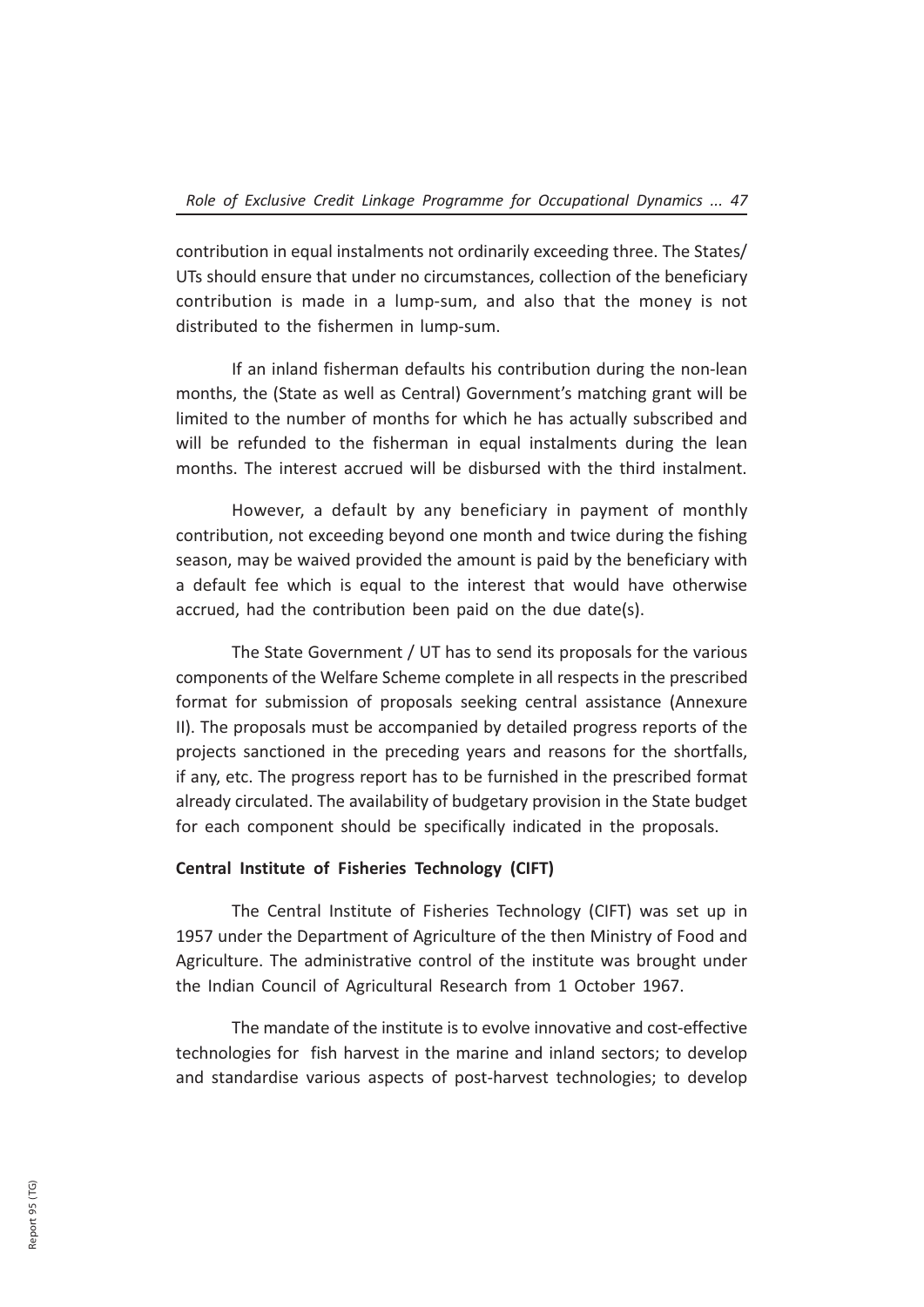technologies for extraction of biomedical, pharmaceutical and industrial products from aquatic organisms; to act as a repository of information on harvest and post-harvest technologies with a systematic database; to conduct transfer of technology through training, education and extension programmes; to provide consultancy services, and popularise the innovations for the overall development of the fishery industry.

Some of the initiatives of CIFT, in technology development and transfer, which can benefit fish vendors, are listed below:

1. Technologies and Practices for Hygienic Handling and Preservation of Fish

CIFT has developed technologies for hygienic handling and preservation of fish. This includes proper icing, handling practices, packaging, etc. These technologies have been transferred to stakeholders through awareness and training programmes.

- Ice-fish ratio of 1:1 is recommended for preservation of fresh fish
- \* Palm impression technique for creating awareness on hygienic handling
- \* Cleaning schedule for vending surfaces
- \* Cloritest paper for testing chlorine level in water and ice
- \* Containers for packing fish

Polypropylene containers insulated with Polyurethane Foam (PUF) and Fibre-Reinforced Plastic (FRP) boxes with PUF insulation. This has been distributed in different States in the North-East Hill (NEH) Region.

Furthermore, insulated bag (tuna bag) was developed for onboard storage, which can be adapted by vendors also.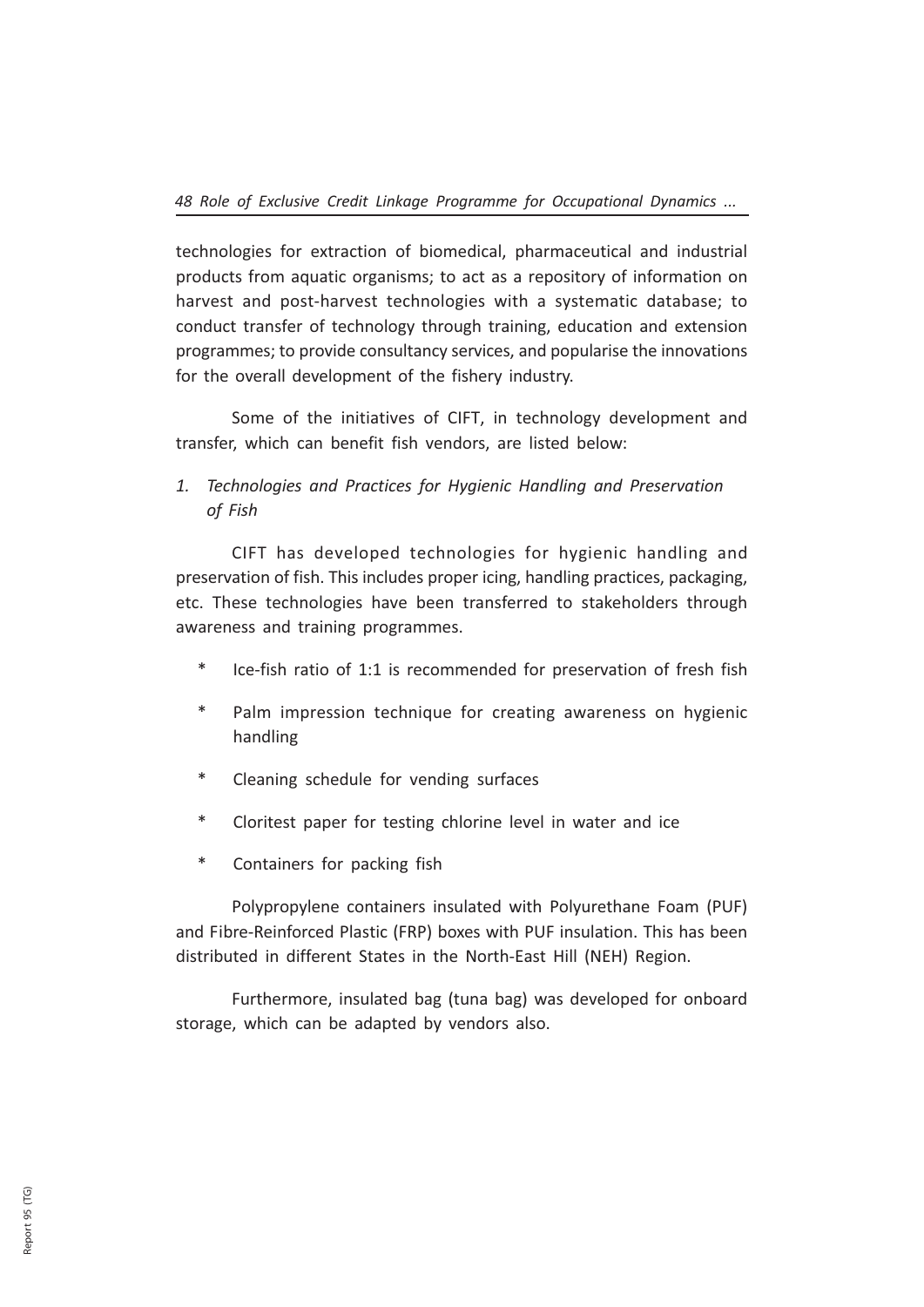## 2. Fish Vending Table

A hygienic fish cutting table suitable for hygienic vending of fish, with provision for chopping board, splash guard, washing, waste collecting and drainage facilities was provided.

## 3. Driers

- Various driers using unconventional energy sources for drying of fish
- Proper drying practices for different types of fish

## 4. Waste Management

Cost-effective and cheap technology for the preparation of ensilage from fish-processing waste, using formic acid.

## 5. Fish Kiosk

A fish kiosk for sale of value-added fish products was set up at Azheekal, Vypeen, a fishing village in Cochin. The kiosk is operated by the Kumarandayogam Mahila Samajam, a women's organisation, members of which were trained at CIFT in hygienic handling of fish and preparation of value-added products, including fish pickles, fish curry, fish cutlets and dried fish products, as part of their SHG activity. The kiosk can be used by groups of fisherwomen for sale of value-added as well as fresh fish.

## 6. Design for Retail Market

A 'fish marketing development centre' at Pudimadaka, Andhra Pradesh, was inaugurated on 2 June 2009. Pudimadaka is a traditional marine fish landing centre about 60 km south of Visakhapatnam. It is a major hub for marketing of fish catches brought by the traditional fishermen. Unlike the traditional fish markets, in this new fish marketing development centre, facilities for hygienic fish marketing, along with basic amenities like drinking water, washing area, rest rooms, etc., are provided.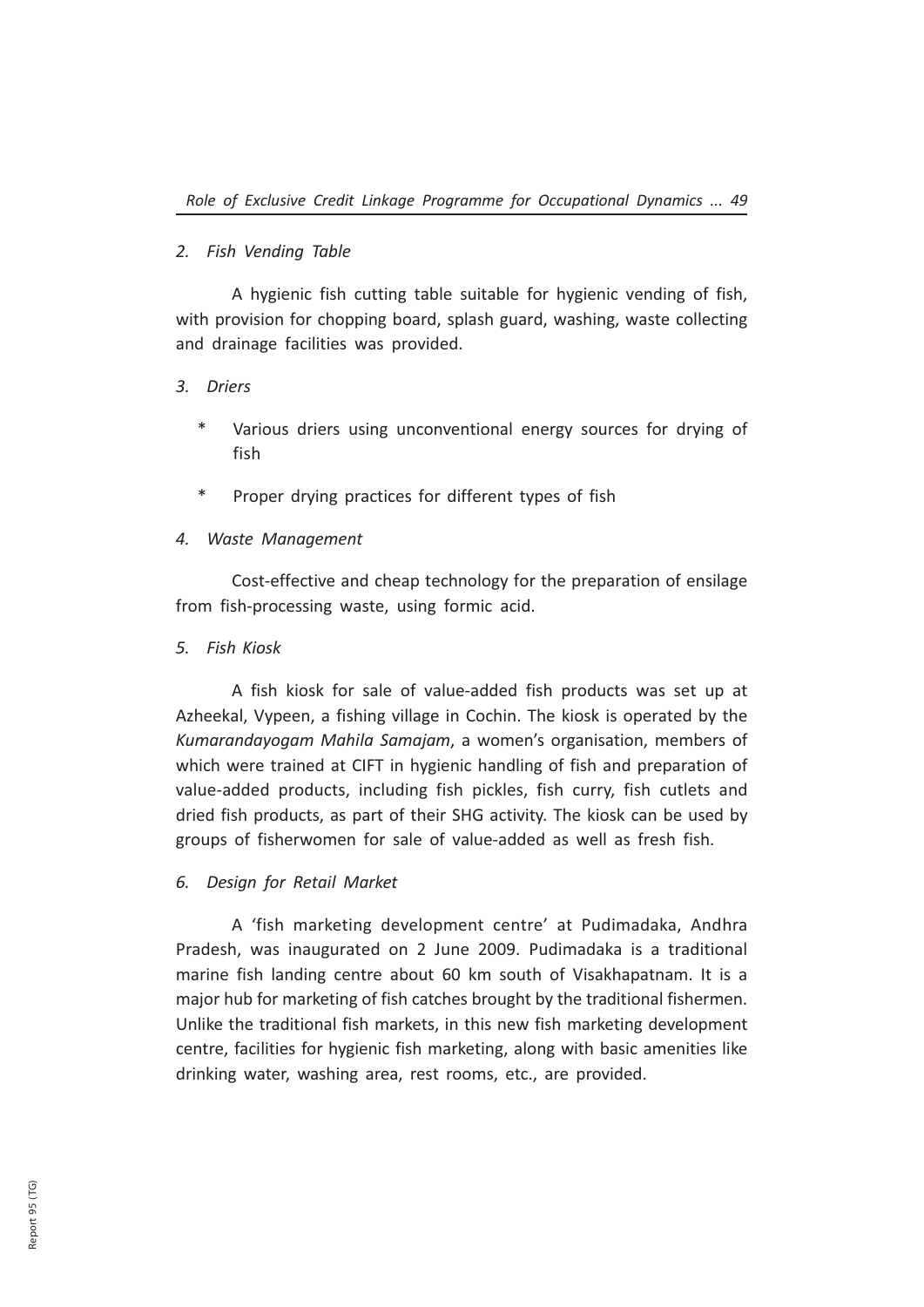The centre was built by an NGO, District Fishermen Youth Welfare Association, with funds provided by Oxfam-India Ltd., in addition to the technical assistance and advice provided by the CIFT centre at Visakhapatnam. It has 22 fish vending platforms with granite slabs, convenient for cleaning and hygienic maintenance.

To conclude, various development and welfare programmes, including credit programmes, were introduced for the benefit of the fishing community. It was expected that, given the availability of the programmes, the fishing community in general and the fisherwomen in specific would access the same through the existing delivery mechanism. More information on the progress of various programmes/schemes being implemented in Andhra Pradesh and Tamil Nadu for the fishing community is provided in the subsequent chapters.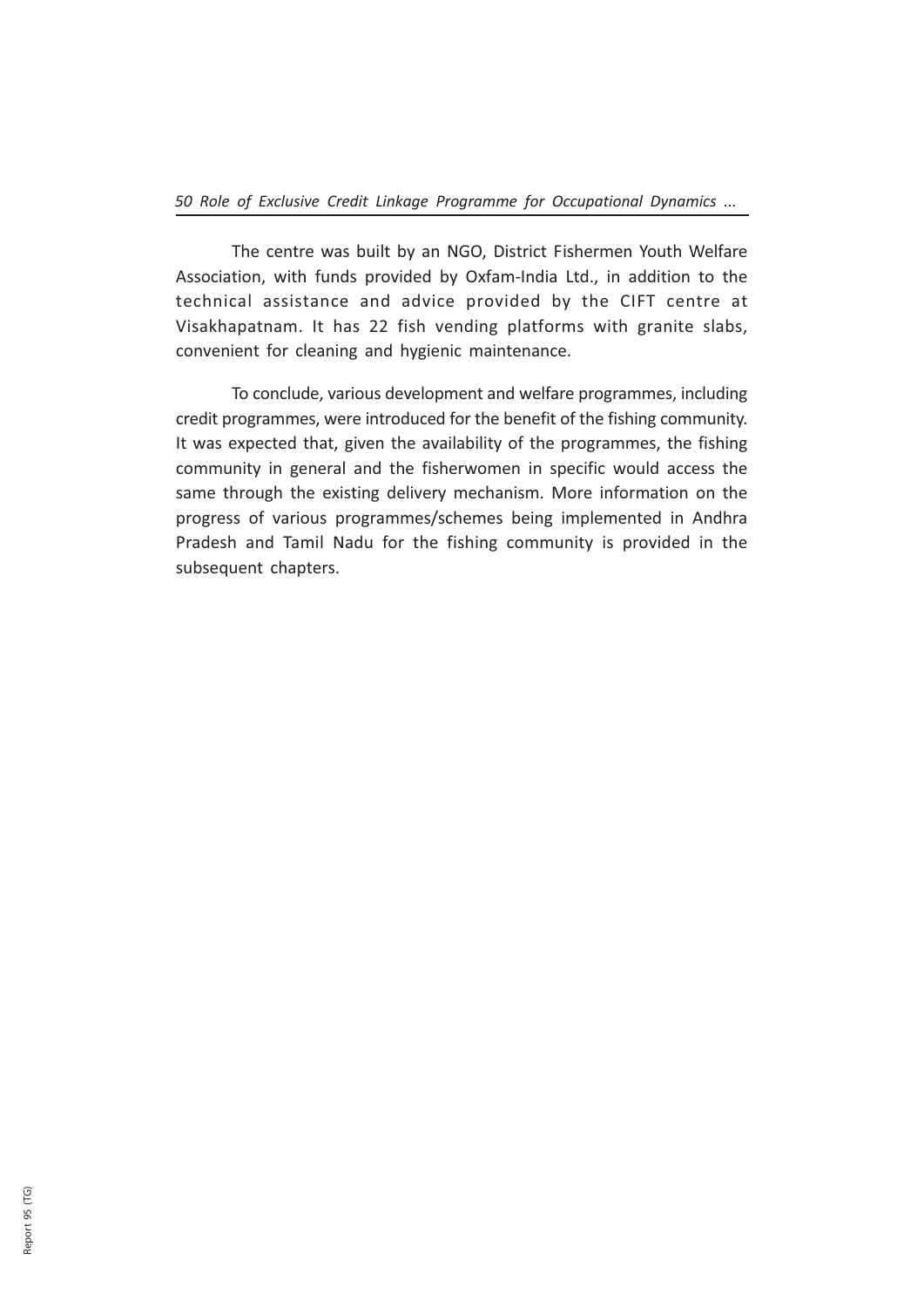# CHAPTER IV DISCUSSION AND ANALYSIS OF DATA

Data for the study were collected using a structured schedule among 400 fisherwomen participating in Self-Help Groups (SHGs) from the States of Andhra Pradesh and Tamil Nadu. The collected data were subjected to simple frequency tabulation and presented in Tables based on the issue of analysis. Interpretations were drawn based on the analysed data presented in the Tables.

## A. Socio-economic Profile

## Distribution of Sample

The specific area from which the data were collected is presented in Table 4.1.

Thus, a total of 400 fisherwomen who were participating in different SHGs and accessing the credit and other development programmes sponsored by government agencies were contacted as part of the study. Further, care was also taken to select only those fisherwomen who had substantial participation in the concerned Self-Help Group. This was specifically done keeping in view the longevity of the access to benefits and also observing the impact of the same over period of a time.

The selection of specific blocks/mandals was made on the basis of the discussions held with the concerned district officials with reference to the concentration of women SHG groups among fisherwomen. Based on this criterion, Uppada Kothapalli and Thallarevu from East Godavari district; and Atchuthapuram and Bheemunipatnam from Visakhapatnam district of Andhra Pradesh were selected. In Tamil Nadu, two districts—Tuticorin (Tiruchandur and Ottapidaram blocks) and Ramanathapuram (Mandapam and Kadaladi blocks) were selected. From each block/mandal, 50 women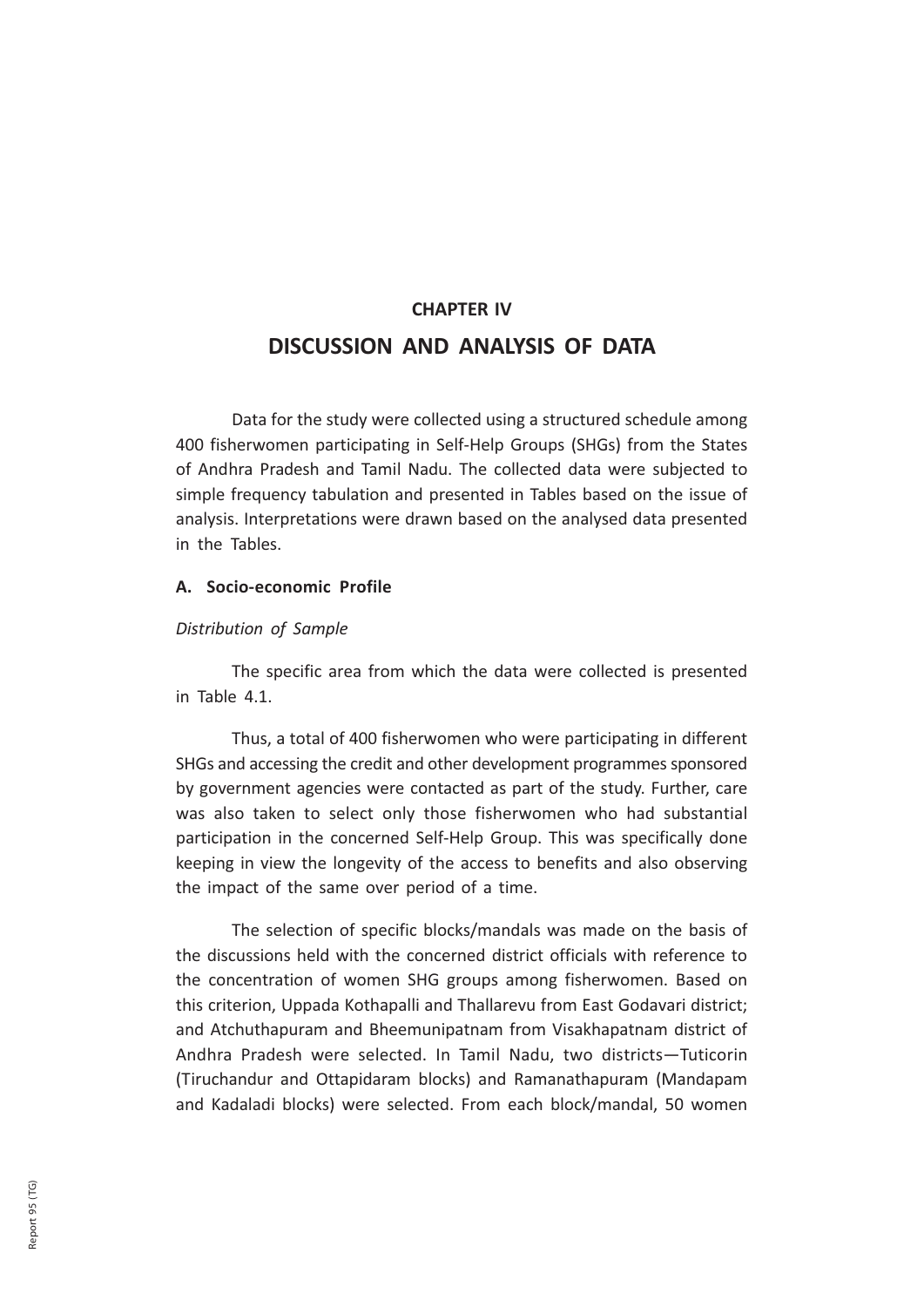| S.No. Area     |                       | No. of<br><b>SHGs</b> | No. of<br>Fisherwomen |
|----------------|-----------------------|-----------------------|-----------------------|
| Α              | Andhra Pradesh        | 27                    | 200                   |
| $\mathbf{1}$   | East Godavari         | 12                    | 100                   |
| i.             | Uppada Kothapalli     | $\overline{7}$        | 50                    |
| ii.            | Thallarevu            | 5                     | 50                    |
| $\overline{2}$ | Visakhapatnam         | 15                    | 100                   |
| i.             | Bheemunipatnam        | $\overline{7}$        | 50                    |
| ii.            | Atchuthapuram         | 8                     | 50                    |
| B              | Tamil Nadu            | 26                    | 200                   |
| $\mathbf{1}$   | Tuticorin             | 14                    | 100                   |
| i.             | Tiruchandur           | 8                     | 50                    |
| ii.            | Ottapidaram           | 6                     | 50                    |
| $\overline{2}$ | Ramanathapuram        | 12                    | 100                   |
| i.             | Mandapam              | 6                     | 50                    |
| ii.            | Kadaladi              | 6                     | 50                    |
| $\mathsf C$    | Grand Total $(A + B)$ | 53                    | 400                   |

52 Role of Exclusive Credit Linkage Programme for Occupational Dynamics ...

Table 4.1 : Distribution of Sample for the Study

members from the fishing community participating in different Self-Help Groups were selected for the study.

## Age Distribution

Age distribution among the sample selected for the study has been provided in Table 4.2. It may be observed that the highest frequency distribution was found in the age group of 30-40 years (42.75 per cent) in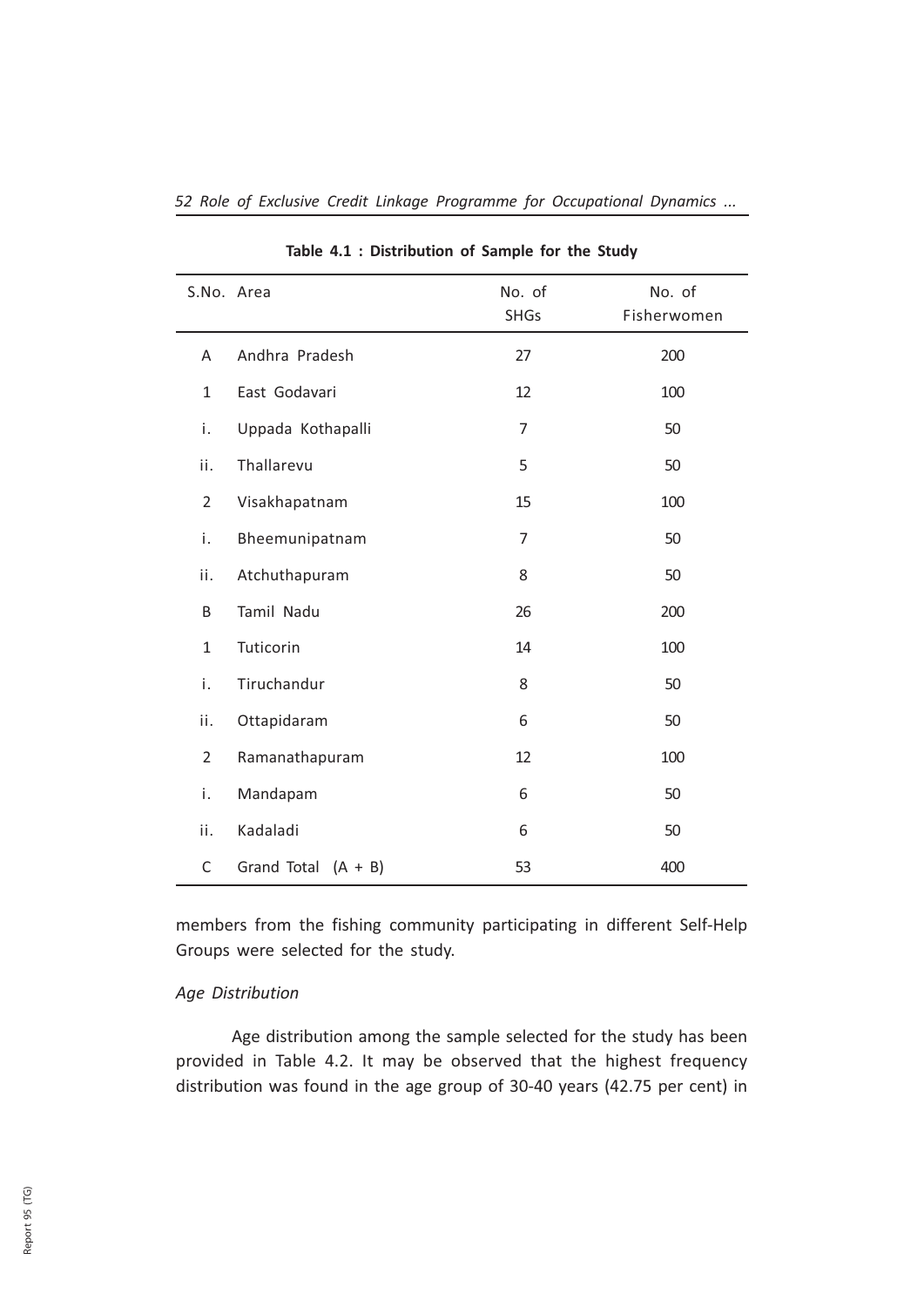|                | S.No. Name of Block/            | $20$           | 20-30         | 30-40          | 40-50        | 50-60          | Total        |
|----------------|---------------------------------|----------------|---------------|----------------|--------------|----------------|--------------|
|                | District/State                  | Years          | Years         | Years          | Years        | Years          |              |
| $\mathbf{1}$   | Uppada Kothapalli               | 0              | 13            | 27             | 8            | $\overline{2}$ | 50           |
| $\overline{2}$ | Thallarevu                      | 1              | 17            | 31             | $\mathbf{1}$ | 0              | 50           |
| A              | East Godavari<br>(Sub Total A)  | 1              | 30            | 58             | 9            | $\overline{2}$ | 100          |
| $\mathbf{1}$   | Atchuthapuram                   | 49             | $\mathbf{1}$  | 0              | 0            | 0              | 50           |
| $\overline{2}$ | Bheemunipatnam                  | $\overline{2}$ | 22            | 19             | 6            | $\mathbf{1}$   | 50           |
| Β              | Visakhapatnam<br>(Sub Total B)  | 51             | 23            | 19             | 6            | $\mathbf{1}$   | 100          |
| C              | Andhra Pradesh<br>(Sub Total C) | 52<br>(26.0)   | 53<br>(26.5)  | 77<br>(38.5)   | 15<br>(7.5)  | 3<br>(1.5)     | 200<br>(100) |
| $\mathbf{1}$   | Mandapam                        | 0              | 14            | 22             | 13           | $\mathbf{1}$   | 50           |
| $\overline{2}$ | Kadaladi                        | 6              | 17            | 19             | 6            | $\overline{2}$ | 50           |
| D              | Ramanathapuram<br>(Sub Total D) | 6              | 31            | 41             | 19           | 3              | 100          |
| $\mathbf{1}$   | Tiruchandur                     | 0              | 3             | 24             | 21           | $\overline{2}$ | 50           |
| $\overline{2}$ | Ottapidaram                     | 0              | 6             | 29             | 15           | 0              | 50           |
| E              | Tuticorin<br>(Sub Total E)      | 0              | 9             | 53             | 36           | $\overline{2}$ | 100          |
| F              | Tamil Nadu<br>(Sub Total F)     | 6<br>(3.0)     | 40<br>(20.0)  | 94<br>(47.0)   | 55<br>(27.5) | 5<br>(2.5)     | 200<br>(100) |
| G              | Grand Total<br>$(C+F)$          | 58<br>(14.5)   | 93<br>(23.25) | 171<br>(42.75) | 70<br>(17.5) | 8<br>(2.0)     | 400<br>(100) |

Table 4.2 : Age Groups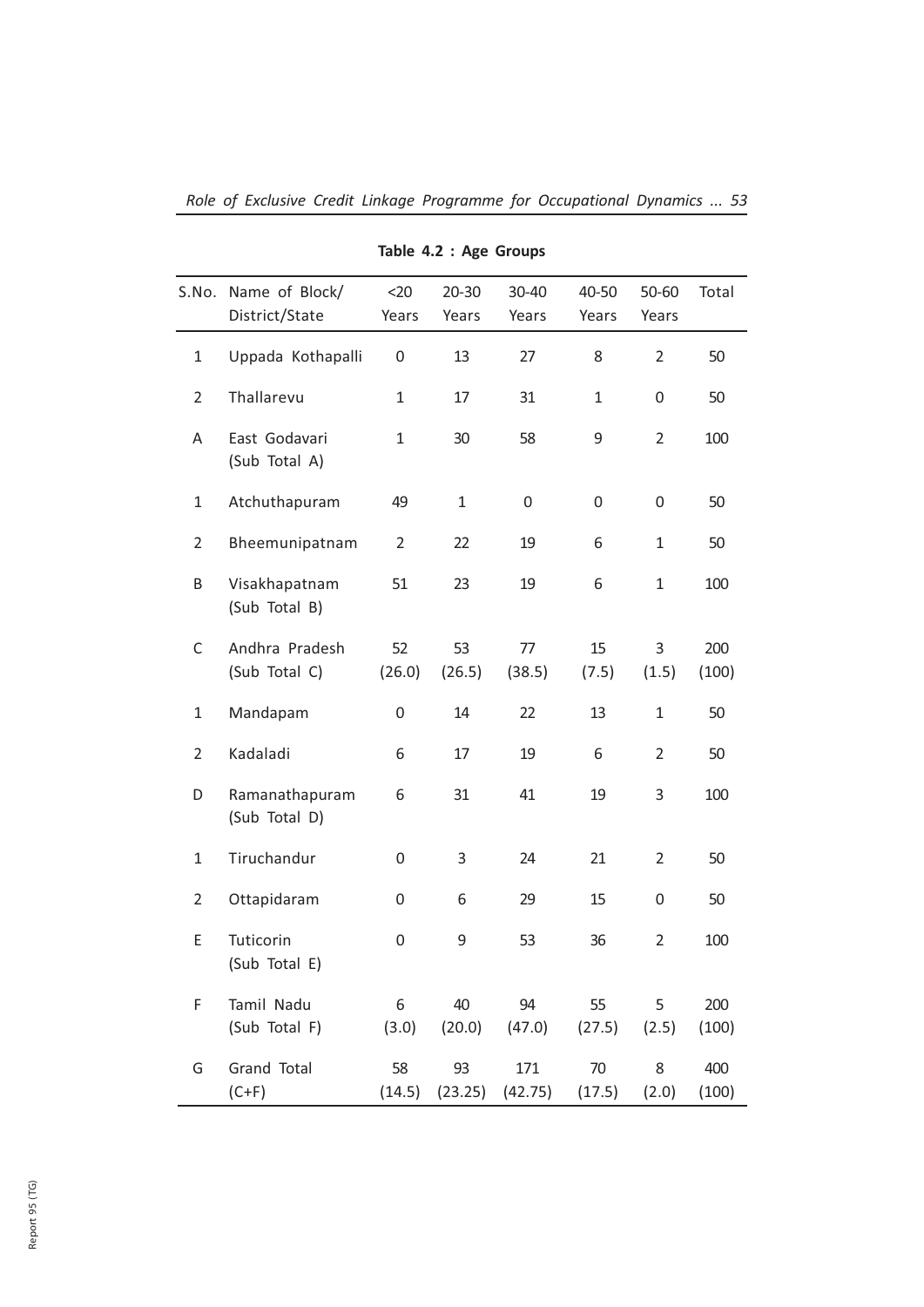the overall sample level. The next highest distribution was found among the age groups of 20-30 years (23.25 per cent); 40-50 years (17.5 per cent); less than 20 years (14.5 per cent); and 50-60 years (2 per cent). Thus, the sample distribution consists more of the middle and younger age groups. As part of the selection of sample exercise, emphasis was laid on longer presence in the concerned Self-Help Groups. As a result, the sample drawn was more towards the middle age group women, who had sufficient exposure to the welfare and development programmes sponsored by government agencies.

Across the two States, the age groups were found to be more or less similar. However, the distribution of the younger age group was observed to be more in Andhra Pradesh, while the distribution of the middle age group was observed to be more in Tamil Nadu. It may be observed that the SHG movement in Andhra Pradesh was more predominant when compared to Tamil Nadu and, as a result, there is more frequency of younger age group in Andhra Pradesh, as expected in view of the promotional activities on Self-Help Groups.

#### Marital Status

The data on the marital status of women SHG members selected for the study are provided in Table 4.3. As observed from the frequency distribution of the data, most of the members (94.25 per cent) selected for the study were married, and the proportion of unmarried women (3.5 per cent) and widows (2.25 per cent) was negligible. Though a similar distribution was observed in the two States, the incidence of widowed cases was found only in Tamil Nadu—since the Tamil Nadu coast was badly affected by Tsunami a few years ago, and the districts selected for the study were part of the same area, there were many fishing community families having higher death toll. As a result, the incidence of widow category was found to be more in Tamil Nadu.

Moreover, as the age distribution of the sample selected for the study was more towards the middle age group, it is quite natural to expect more married women members in the sample.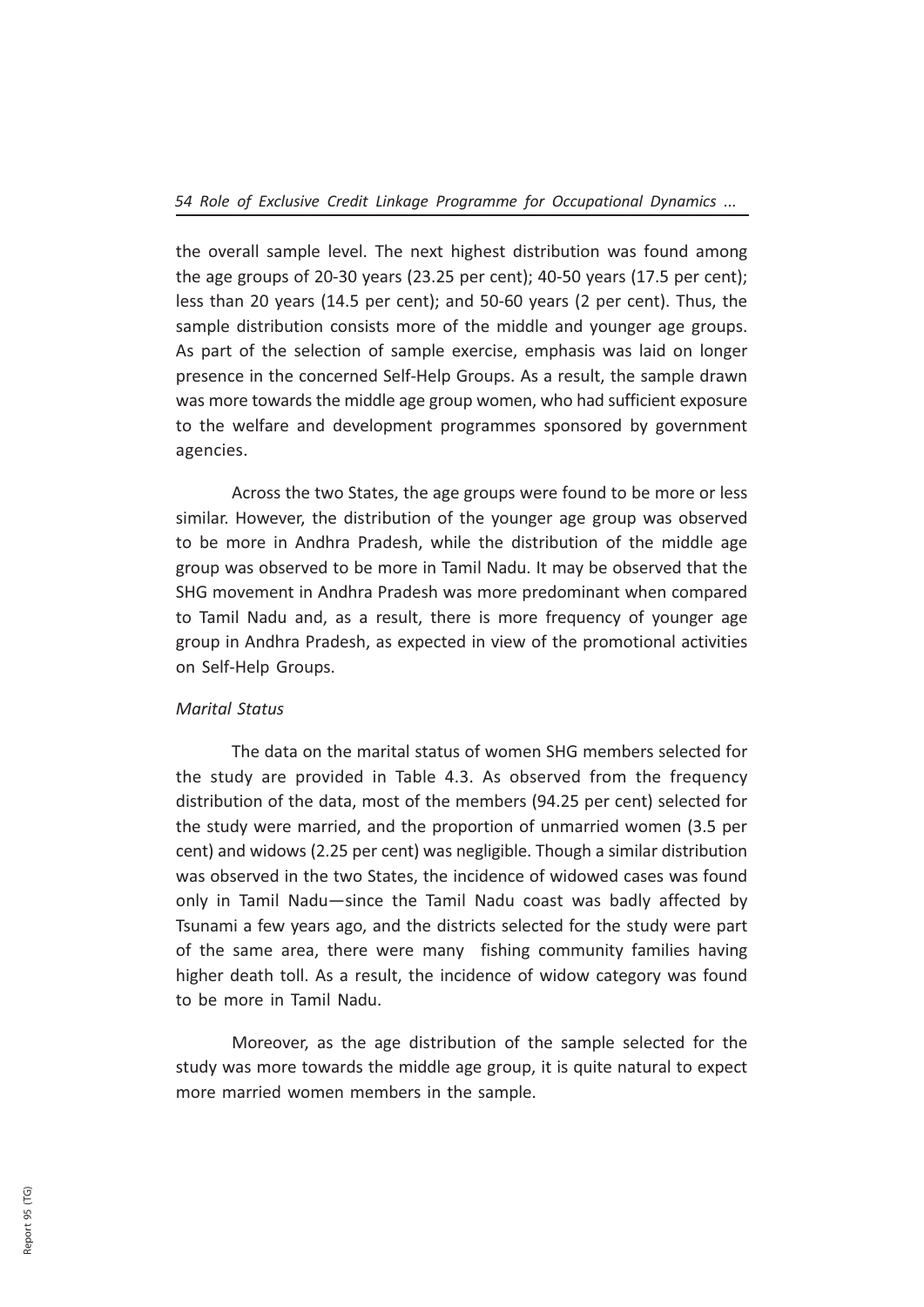|                | S.No. Name of Block/<br>District/State | Married        | Unmarried      | Widow        | Total         |
|----------------|----------------------------------------|----------------|----------------|--------------|---------------|
| $\mathbf{1}$   | Uppada Kothapalli                      | 50<br>(50)     | 0              | 0            | 50            |
| $\overline{2}$ | Thallarevu                             | 50<br>(50)     | 0              | 0            | 50            |
| Α              | East Godavari<br>(Sub Total A)         | 100            | 0              | 0            | 100           |
| $\mathbf{1}$   | Atchuthapuram                          | 50             | 0              | 0            | 50<br>(52.62) |
| $\overline{2}$ | Bheemunipatnam                         | 45             | 5              | 0            | 45<br>(47.37) |
| Β              | Visakhapatnam<br>(Sub Total B)         | 95             | 5              | 0            | 100<br>(100)  |
| C              | Andhra Pradesh<br>(Sub Total C)        | 195<br>(97.5)  | 5<br>(2.5)     | 0            | 200<br>(100)  |
| $\mathbf{1}$   | Mandapam                               | 45             | $\overline{2}$ | 3            | 50            |
| $\overline{2}$ | Kadaladi                               | 48             | $\Omega$       | 2            | 50            |
| D              | Ramanathapuram<br>(Sub Total D)        | 93             | $\overline{2}$ | 5            | 100           |
| $\mathbf{1}$   | Tiruchandur                            | 47             | 0              | 3            | 50            |
| $\overline{2}$ | Ottapidaram                            | 42             | 7              | $\mathbf{1}$ | 50            |
| E              | Tuticorin<br>(Sub Total E)             | 89             | $\overline{7}$ | 4            | 100           |
| F              | Tamil Nadu<br>(Sub Total F)            | 182<br>(91.0)  | 9<br>(4.5)     | 9<br>(4.5)   | 200<br>(100)  |
| G              | Grand Total (C+F)                      | 377<br>(94.25) | 14<br>(3.5)    | 9<br>(2.25)  | 400<br>(100)  |

Role of Exclusive Credit Linkage Programme for Occupational Dynamics ... 55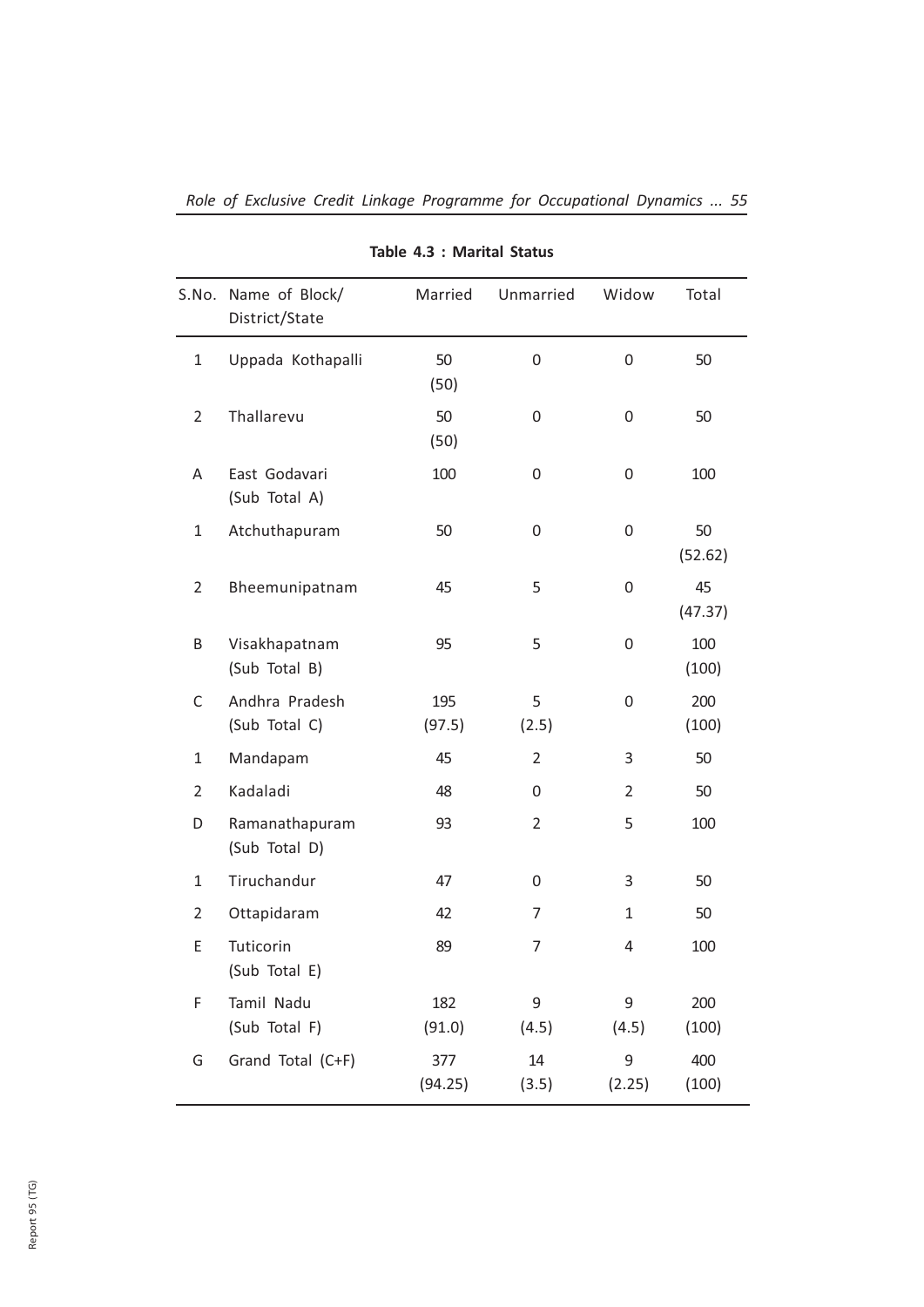## Religion

The religious profile of the sample of fisherwomen selected for the study is provided in Table 4.4.

| S.No.          | Name of Block/<br>District/State | Christians       | Parsis           | Hindus        | Sikhs                   | <b>Muslims</b> | Total        |
|----------------|----------------------------------|------------------|------------------|---------------|-------------------------|----------------|--------------|
| 1              | Uppada Kothapalli                | 26               | $\boldsymbol{0}$ | 24            | $\mathbf 0$             | 0              | 50           |
| $\overline{2}$ | Thallarevu                       | $\boldsymbol{0}$ | 15               | 35            | 0                       | $\overline{0}$ | 50           |
| Α              | East Godavari<br>(Sub Total A)   | 26               | 15               | 59            | 0                       | 0              | 100          |
| $\mathbf{1}$   | Atchuthapuram                    | 0                | $\boldsymbol{0}$ | 50            | 0                       | $\mathsf 0$    | 50           |
| $\overline{2}$ | Bheemunipatnam                   | 0                | 0                | 50            | 0                       | 0              | 50           |
| B              | Visakhapatnam<br>(Sub Total B)   | 0                | 0                | 100           | 0                       | 0              | 100          |
| C              | Andhra Pradesh<br>(Sub Total C)  | 26<br>(13.0)     | 15<br>(7.5)      | 159<br>(79.5) | 0                       | 0              | 200<br>(100) |
| 1              | Mandapam                         | 7                | 0                | 42            | 1                       | 0              | 50           |
| $\overline{2}$ | Kadaladi                         | 5                | 0                | 7             | 0                       | 38             | 50           |
| D              | Ramanathapuram<br>(Sub Total D)  | 12               | 0                | 49            | $\mathbf{1}$            | 38             | 100          |
| $\mathbf{1}$   | Tiruchandur                      | 48               | $\boldsymbol{0}$ | 0             | 0                       | $\overline{2}$ | 50           |
| $\overline{2}$ | Ottapidaram                      | 27               | 0                | 16            | $\mathbf{1}$            | 6              | 50           |
| E              | Tuticorin<br>(Sub Total E)       | 75               | 0                | 16            | $\mathbf{1}$            | 8              | 100          |
| F              | Tamil Nadu<br>(Sub Total F)      | 87<br>(43.5)     | 0                | 65<br>(32.5)  | $\overline{2}$<br>(1.0) | 46<br>(23.0)   | 200<br>(100) |
| G              | Grand Total<br>$(C+F)$           | 113<br>(28.25)   | 15<br>(3.75)     | 224<br>(56.0) | $\overline{2}$<br>(0.5) | 46<br>(11.5)   | 400<br>(100) |

| Table 4.4 : Religion |  |  |  |  |  |
|----------------------|--|--|--|--|--|
|----------------------|--|--|--|--|--|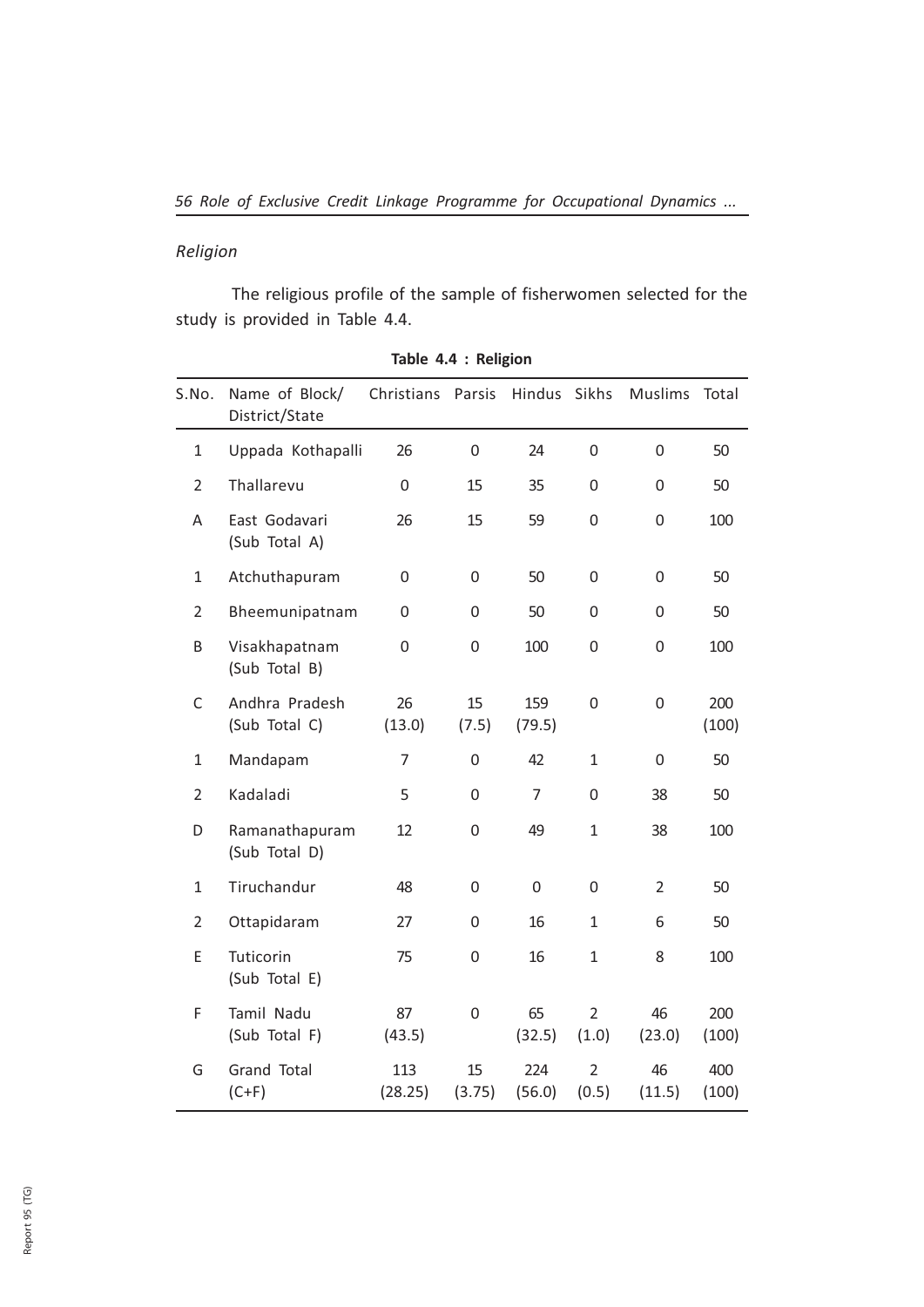From the overall sample, it is observed that the presence of Hindus (56 per cent) is dominant, followed by Christians (28.25 per cent) and Muslims (11.5 per cent). However, at the State level, the presence of Muslim community was found to be more in Tamil Nadu, especially in Ramanathapuram district, where the Muslim community was engaged more in fish-vending activity. With regard to Christianity, in both the States, there was a phenomenon of conversion and hence, the distribution of women members selected for the study in this regard could be understood. Thus, the sample selected for the study across the States was representing the prevailing local conditions.

## Type of Family

Since the type of family prevalent in the study area also influences the economic and social decisions taken by the women members, data on the type of family prevailing in the study area were collected and presented in Table 4.5.

The overall sample distribution in this regard indicates that the prevalence of nuclear (50.25 per cent) and joint (48.5 per cent) families was more or less even. However, on close perusal of the State-level distribution, the prevalence of joint families was found to be more in Andhra Pradesh, while nuclear families were more prevalent in Tamil Nadu. This could be because Christianity was more prevalent in Tamil Nadu and Hinduism was more prevalent in Andhra Pradesh.

The incidence of extended family (1.25 per cent) was quite minimal across both the States as this norm is generally negligible among the fishing communities.

#### Education

Access to education provides awareness regarding many important social and economic issues which may in turn influence the status of women members in their respective families as well as their profession. Hence, information on the profile of education among the sample selected for the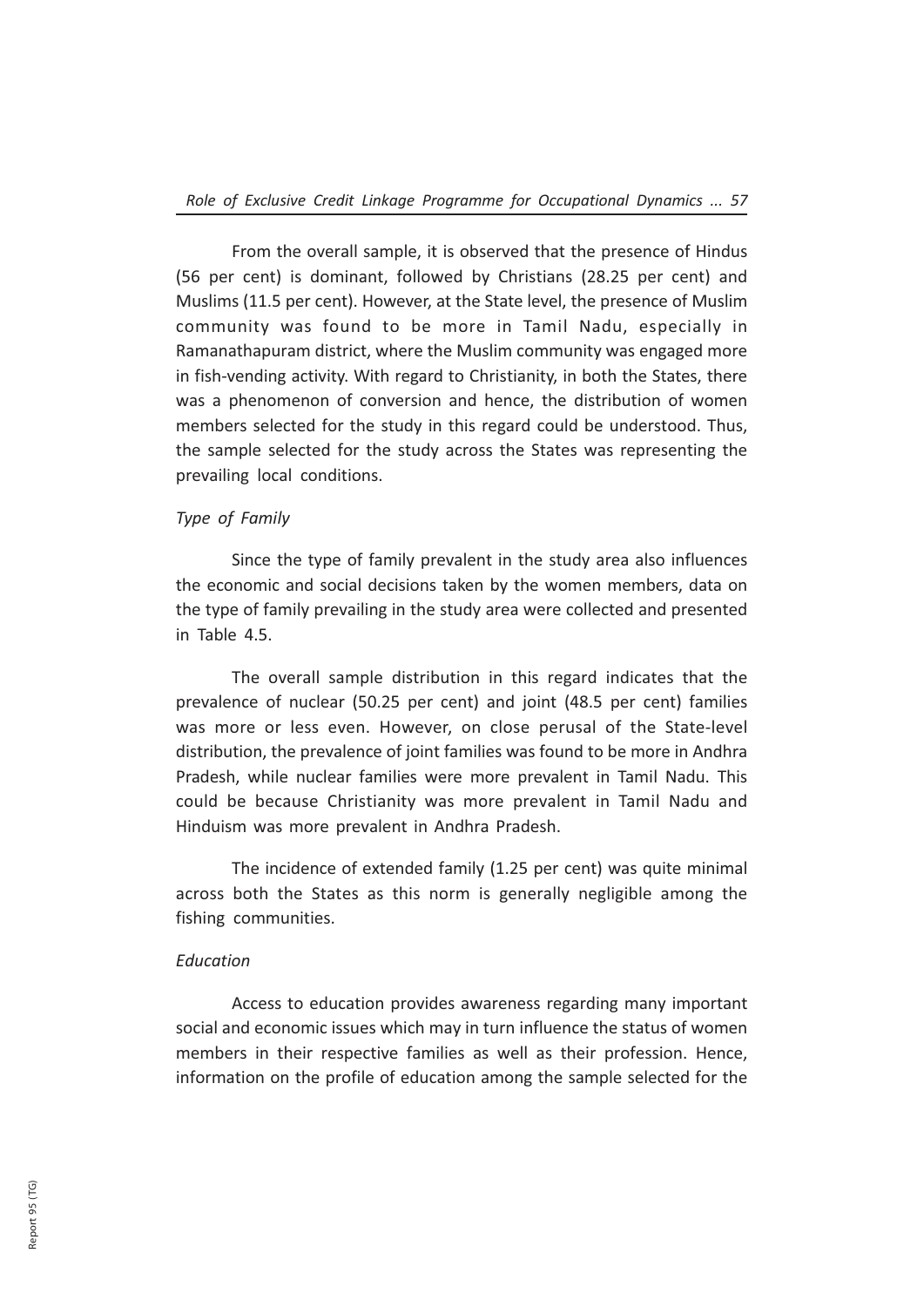|                | S.No. Name of Block/            | Nuclear        | Joint         | Extended                | Total          |
|----------------|---------------------------------|----------------|---------------|-------------------------|----------------|
|                | District/State                  |                |               |                         |                |
| 1              | Uppada Kothapalli               | 33             | 17            | 0                       | 50             |
| $\overline{2}$ | Thallarevu                      | 11             | 38            | $\mathbf{1}$            | 50             |
| A              | East Godavari (Sub Total A)     | 44             | 55            | $\mathbf{1}$            | 100            |
| $\mathbf{1}$   | Atchuthapuram                   | 0              | 50            | 0                       | 50             |
| $\overline{2}$ | Bheemunipatnam                  | 23             | 25            | $\overline{2}$          | 50             |
| В              | Visakhapatnam (Sub Total B)     | 23             | 75            | $\overline{2}$          | 100            |
| C              | Andhra Pradesh<br>(Sub Total C) | 67<br>(33.5)   | 130<br>(65.0) | 3<br>(1.5)              | 200<br>(100)   |
| 1              | Mandapam                        | 36             | 14            | 0                       | 50             |
| $\overline{2}$ | Kadaladi                        | 13             | 39            | 0                       | 50             |
| D              | Ramanathapuram<br>(Sub Total D) | 49             | 51            | 0                       | 100            |
| 1              | Tiruchandur                     | 46             | 4             | 0                       | 50             |
| 2              | Ottapidaram                     | 39             | 9             | $\overline{2}$          | 50             |
| E              | Tuticorin (Sub Total E)         | 85             | 13            | $\overline{2}$          | 100            |
| F              | Tamil Nadu (Sub Total F)        | 134<br>(67.0)  | 64<br>(32.0)  | $\overline{2}$<br>(1.0) | 200<br>(100)   |
| G              | Grand Total (C+F)               | 201<br>(50.25) | 194<br>(48.5) | 5<br>(1.25)             | 400<br>(100.0) |

58 Role of Exclusive Credit Linkage Programme for Occupational Dynamics ...

Table 4.5 : Type of Family

study was collected. The analysed data in this regard are presented in Table 4.6.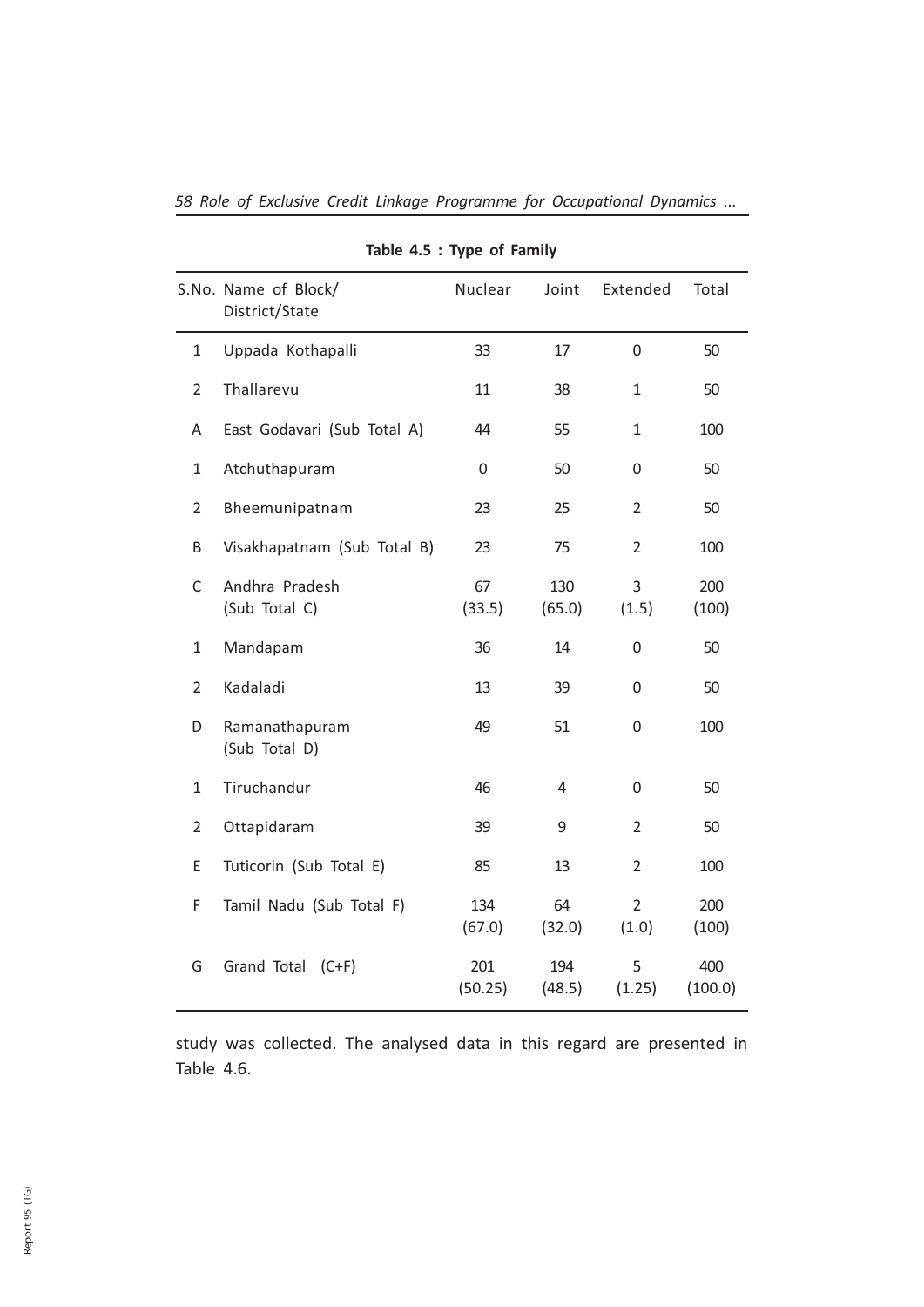|                          |                                 |                 | Table 4.6 : Level of Education |                          |                           |                     |                          |                   |  |
|--------------------------|---------------------------------|-----------------|--------------------------------|--------------------------|---------------------------|---------------------|--------------------------|-------------------|--|
| S.No.                    | Name of Block<br>District/State | Illiterate      | Literate                       | Primary                  | Middle                    | Secondary           | Graduate<br>Post         | Total             |  |
| $\overline{\phantom{0}}$ | Uppada Kothapall                | 96              | $\overline{4}$                 | $\circ$                  | $\circ$                   | $\circ$             | $\circ$                  | SO                |  |
| $\scriptstyle\sim$       | Thallarevu                      | $\overline{1}$  | $\overline{21}$                |                          | ഗ                         | 0                   |                          | ${\sf S}0$        |  |
| ⋖                        | East Godavari (Sub Total A)     | 51              | 35                             | 4                        | ഗ                         | $\circ$             |                          | $\Xi$             |  |
|                          | Atchuthapuram                   | 50              | $\circ$                        | $\circ$                  | $\circ$                   | 0                   |                          | $50\,$            |  |
|                          | Bheemunipatnam                  | $20$            | $^{28}$                        | $\Omega$                 | $\overline{\phantom{0}}$  |                     | O                        | $50\,$            |  |
| ≃                        | Visakhapatnam (Sub Total B)     | $\mathcal{R}$   | $\mathop{2\mathrm{S}}$         | $\Xi$                    | $\overline{\phantom{0}}$  |                     | $\circ$                  | $100$             |  |
| ပ                        | Andhra Pradesh (Sub Total C)    | $121$<br>(60.5) | 53<br>(26.5)                   | (7.0)                    | (5.0)                     | (0.5)               | (0.5)                    | $2000$<br>$(100)$ |  |
|                          | Mandapam                        | $\infty$        | $\overline{4}$                 | თ                        | $\overline{2}$            | $\triangleright$    | $\circ$                  | ${\tt S}$         |  |
| N                        | Kadaladi                        | 29              | $\overline{\phantom{0}}$       | $\overline{\mathcal{A}}$ | $\Xi$                     | $\overline{a}$      | $\circ$                  | SQ                |  |
| $\Omega$                 | (Sub Total D)<br>Ramanathapuram | $\overline{37}$ | $\mathsf{L}\cap$               | $\mathfrak{U}$           | $\overline{37}$           | $\infty$            | $\circ$                  | $100$             |  |
| ⊣                        | Tiruchandur                     | $\circ$         | $\circ$                        | $\Xi$                    | $\Omega$                  | $\mathfrak{A}$      | $\overline{\phantom{0}}$ | $50\,$            |  |
| N                        | Ottapidaram                     | $\circ$         | $\sim$                         | $\mathsf{L}\cap$         | $\overline{\mathfrak{U}}$ | $\Xi$               | $\Xi$                    | ${\sf S}$         |  |
| ш                        | Tuticorin (Sub Total E)         | $\circ$         | $\sim$                         | $\frac{8}{2}$            | 35                        | 27                  | $\Xi$                    | $100$             |  |
| Щ                        | Total F)<br>Tamil Nadu (Sub     | (21.5)          | (3.5)                          | (15.5)                   | $72^{200}$                | $\frac{35}{(17.5)}$ | (6.0)                    | $200$<br>(100)    |  |
| O                        | Grand Total (C+F)               | $164$<br>(41.0) | 60<br>(15.0)                   | (11.25)                  | $\frac{82}{(20.5)}$       | $36$<br>$(9.0)$     | $\frac{13}{(3.25)}$      | $400$<br>(100)    |  |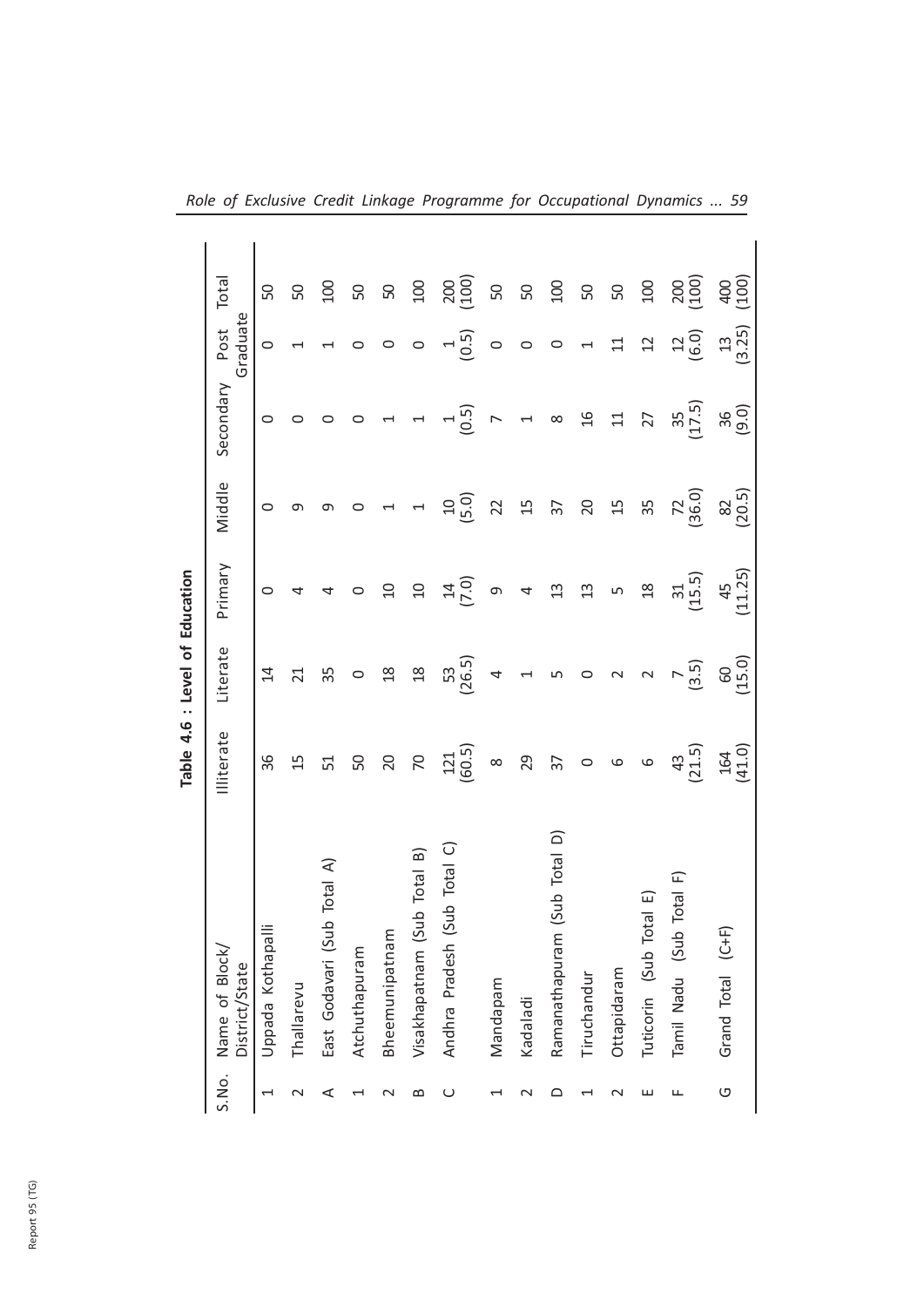As observed, illiteracy (41 per cent) was largely prevailing among the members selected for the study in the overall sample, followed by middle level education (20.5 per cent); functional literacy (15 per cent); primary level (11.25 per cent); secondary level (9 per cent); and Post Graduation (6 per cent). Thus, majority of the sample selected for the study were either illiterate or functionally literate and thus, it may be concluded that the decisions taken by the women members selected for the study may be devoid of certain level of thinking on their own.

However, across the States there was a marked difference. For instance, illiteracy was more predominant in Andhra Pradesh (60.5 per cent) when compared to Tamil Nadu (21.5 per cent). Similarly, in higher levels of education, Tamil Nadu fared much better when compared to Andhra Pradesh. In this regard, it may be mentioned that the average literacy level in Tamil Nadu is much better when compared to Andhra Pradesh. Consequently, the sample selected for the study was more or less representing the prevailing local conditions, as far as education was concerned.

#### **Occupation**

All the selected women SHG members were from the fishing community; but fishing-activity includes several sub-activities, and the fishing community was often observed to venture into agriculture and allied occupations as a secondary option. Keeping this in view, information from the members on their occupation was collected and the analysed data in this regard are presented in Table 4.7.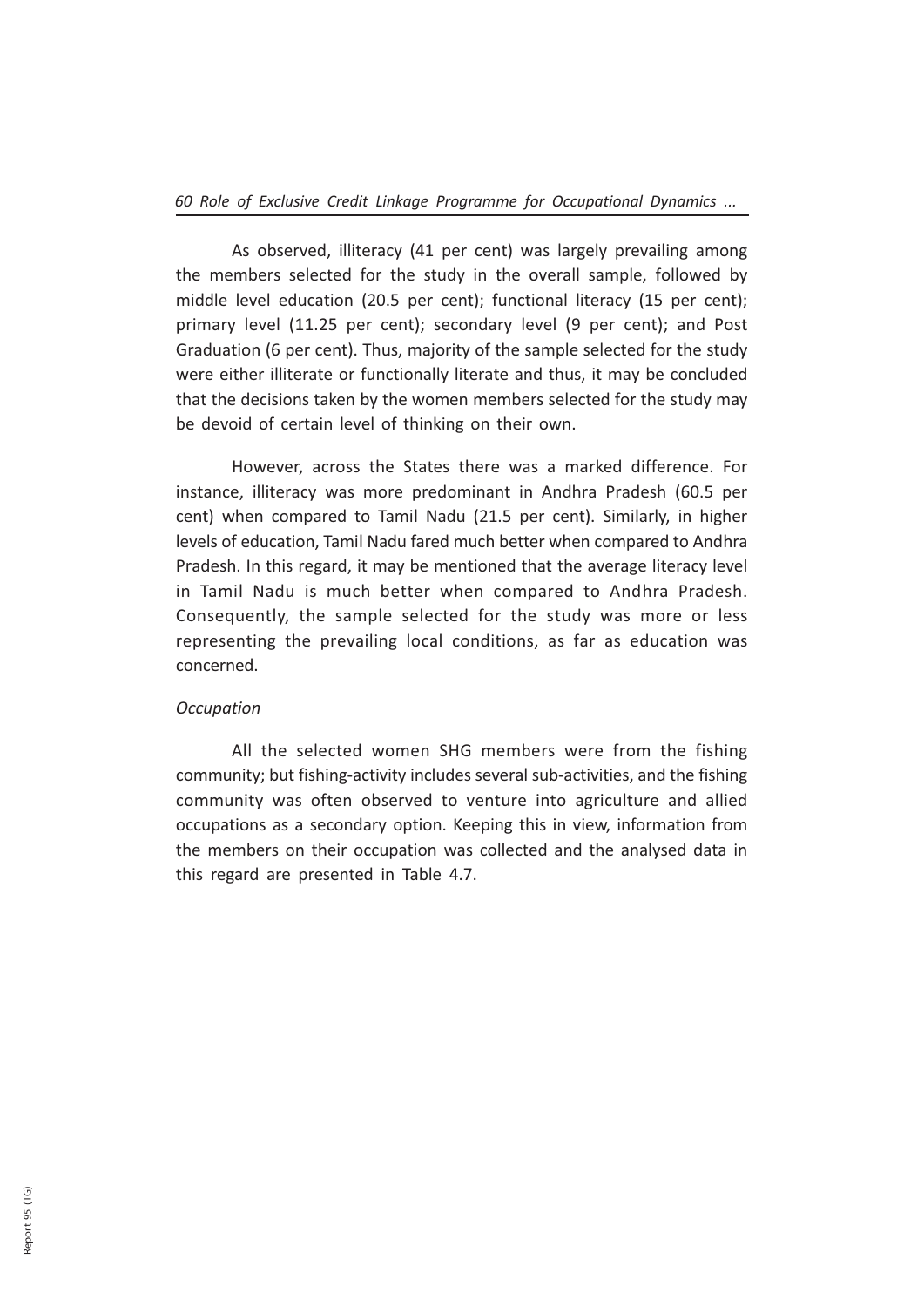| S.No.          | Name of Block/<br>District/State | Agri-<br>culture      | Agrl.            | Non- Artisans S&M Petty Others Total | Farmers Shops  |                |                                             |              |
|----------------|----------------------------------|-----------------------|------------------|--------------------------------------|----------------|----------------|---------------------------------------------|--------------|
| 1              | Uppada Kothapalli                | 0                     | 0                | 0                                    | 0              | $\mathbf 0$    | 50                                          | 50           |
| $\overline{2}$ | Thallarevu                       | 40                    | $\mathbf{1}$     | 0                                    | $\mathbf{1}$   | 6              | $\overline{2}$                              | 50           |
| A              | East Godavari<br>(Sub Total A)   | 40                    | $\mathbf{1}$     | 0                                    | $\mathbf{1}$   | 6              | 52                                          | 100          |
| $\mathbf{1}$   | Atchuthapuram                    | 0                     | $\boldsymbol{0}$ | 0                                    | 0              | 50             | 0                                           | 50           |
| $\overline{2}$ | Bheemunipatnam                   | $\mathbf{1}$          | 24               | $\mathbf{1}$                         | 12             | $\overline{7}$ | 5                                           | 50           |
| B              | Visakhapatnam<br>(Sub Total B)   | $\mathbf{1}$          | 24               | $\mathbf{1}$                         | 12             | 57             | 5                                           | 100          |
| $\mathsf C$    | Andhra Pradesh<br>(Sub Total C)  | 41<br>(20.5)          | 25<br>(12.5)     | $\mathbf{1}$<br>(0.5)                | 13<br>(6.5)    | 63<br>(31.5)   | 57<br>(28.5)                                | 200<br>(100) |
| $\mathbf{1}$   | Mandapam                         | 0                     | $\overline{2}$   | 0                                    | $\mathsf 0$    | $\mathbf{1}$   | 47                                          | 50           |
| $\overline{2}$ | Kadaladi                         | 0                     | 4                | $\overline{2}$                       | 0              | 21             | 23                                          | 50           |
| D              | Ramanathapuram<br>(Sub Total D)  | 0                     | 6                | $\overline{2}$                       | 0              | 22             | 70                                          | 100          |
| 1              | Tiruchandur                      | 0                     | 0                | 0                                    | 1              | 0              | 49                                          | 50           |
| $\overline{2}$ | Ottapidaram                      | $\mathbf{1}$          | 0                | $\mathbf{1}$                         | $\overline{7}$ | $\overline{4}$ | 37                                          | 50           |
| E              | Tuticorin<br>(Sub Total E)       | $\mathbf{1}$          | 0                | $\mathbf{1}$                         | 8              | $\overline{4}$ | 86                                          | 100          |
| F              | Tamil Nadu<br>(Sub Total F)      | $\mathbf{1}$<br>(0.5) | 6<br>(3.0)       | 3<br>(1.5)                           | 8<br>(4.0)     | 26<br>(13.0)   | 156<br>(78.0)                               | 200<br>(100) |
| G              | Grand Total (C+F)                | 42<br>(10.5)          | 31<br>(7.75)     | 4<br>(1.0)                           | 21             | 89             | 213<br>$(5.25)$ $(22.25)$ $(53.25)$ $(100)$ | 400          |

Table 4.7 : Main Occupations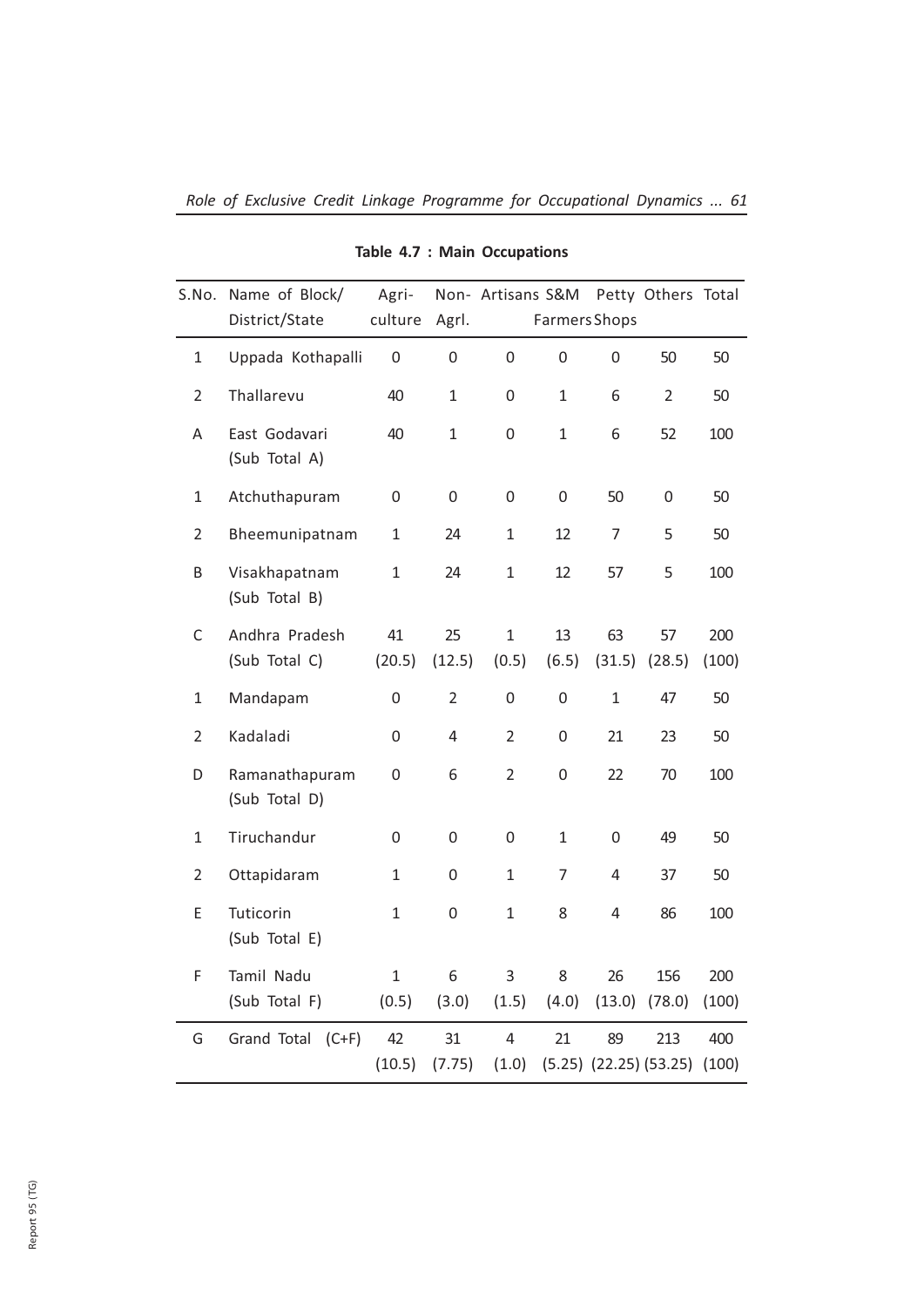As observed, majority of the members selected for the study were confined to fish-vending as primary occupation followed by processing/ storage activity. Across the States as well as the trend was observed to be more or less similar.

However, with reference to secondary occupation, there was remarkable variation between the two States. In Andhra Pradesh, especially in East Godavari district, most fisherwomen reported having agriculture and allied activities as a secondary occupation, while in Tamil Nadu it was reported that casual labour was their major secondary occupation. It may be noted that among the districts selected for the study, only East Godavari district was endowed with fertile soil adjoining the coast. Since the fishing community had traditional access to land resources in the district, it was quite natural to expect agriculture to be their secondary occupation. Thus, the occupational profile of the sample selected for the study has been more or less representative of the prevailing local conditions.

## Asset Holding

The pattern of asset holding among the families of fisherwomen is presented in Table 4.8.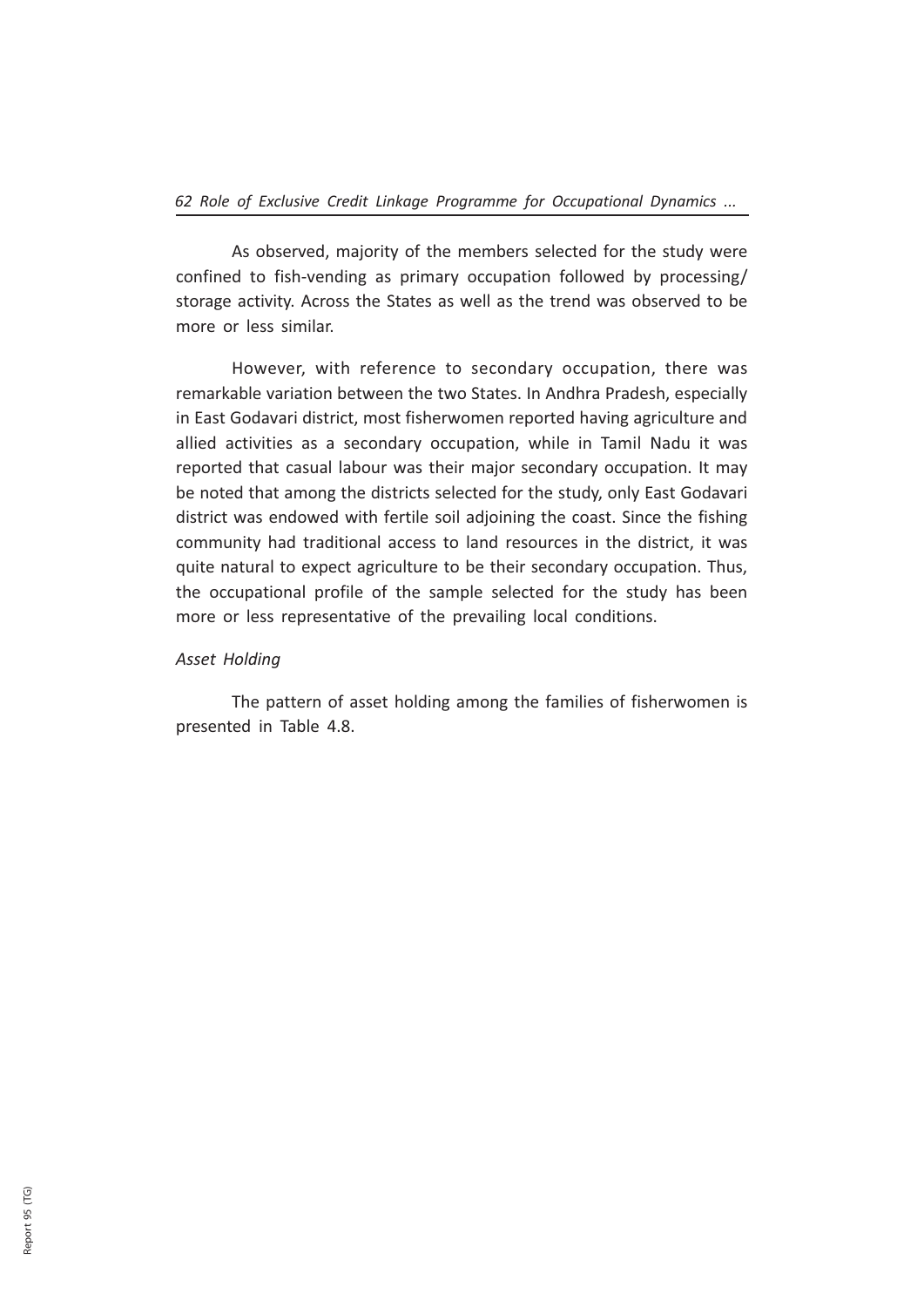|                 | <b>SDV</b>                            | (12)                                                | 800.00           | 2540.0     | 3340.00                        | 0.00                     | 0.00           | 0.00                           | 3340.00                         | 1960.00  | 440.00   | 2400.00                         | (Contd., |
|-----------------|---------------------------------------|-----------------------------------------------------|------------------|------------|--------------------------------|--------------------------|----------------|--------------------------------|---------------------------------|----------|----------|---------------------------------|----------|
|                 | SDQ                                   | (11)                                                | 0.04             | 0.00       | 0.04                           | 0.00                     | 0.00           | 0.00                           | 0.04                            | 0.00     | 0.10     | 0.10                            |          |
|                 | PMV                                   | (10)                                                | 0.00             | 8732.0     | 8732.00                        | 0.00                     | 0.00           | 0.00                           | 8732.00                         | 0.00     | 1180.00  | 1180.00                         |          |
|                 | PMQ                                   | $\left( \begin{matrix} 0 \\ 0 \end{matrix} \right)$ | 0.00             | 0.04       | 0.04                           | 0.00                     | 0.00           | 0.00                           | 0.04                            | 0.00     | 0.30     | 0.30                            |          |
|                 | NetsV                                 | $\left( 8\right)$                                   | 31441.40         | 960.00     | 96000.40                       | 20800                    | 0.00           | 20800                          | 116800.4                        | 6460.00  | 1.2554   | 6461.25                         |          |
| : Asset Holding | NetsQ                                 | (7)                                                 | 50               | 0.00       | 1.16                           | ഹ                        | 0.00           | 0.10                           | 1.26                            | 1.68     | 4.64     | 6032                            |          |
|                 | <b>OBMV</b>                           | $\overline{6}$                                      | 51000            |            | 83000                          | 2000                     | 0.00           | 2000                           | 85000                           | 0.00     | 6000     | 600                             |          |
| Table 4.8       | <b>OBMQ</b>                           | $\overline{5}$                                      | თ                |            | Φ                              | $\overline{\phantom{0}}$ | 0.00           |                                | g                               | ı        |          | $\overline{\phantom{0}}$        |          |
|                 | <b>IBMV</b>                           | $\left( 4\right)$                                   | 7000             | 5000       | 12000                          | 2360                     | 0.00           | 2360                           | 14360                           | 6900.00  | 13900    | 20800                           |          |
|                 | <b>IBMQ</b>                           | $\widetilde{\Xi}$                                   | $\sim$           |            | m                              | $\sim$                   | J.             | $\sim$                         | ь                               | 4        | ↖        | $\Xi$                           |          |
|                 | S.No. Name of Block<br>District/State | $\widetilde{c}$                                     | Uppada Kothapall | Thallarevu | East Godavari<br>(Sub Total A) | Atchuthapuram            | Bheemunipatnam | Visakhapatnam<br>(Sub Total B) | Andhra Pradesh<br>(Sub Total C) | Mandapam | Kadaladi | Ramanathapuram<br>(Sub Total D) |          |
|                 |                                       | $\widehat{\Xi}$                                     |                  | $\sim$     | $\prec$                        | $\overline{\phantom{0}}$ | $\sim$         | $\bf{m}$                       | $\cup$                          | 1        | $\sim$   | $\bigcirc$                      |          |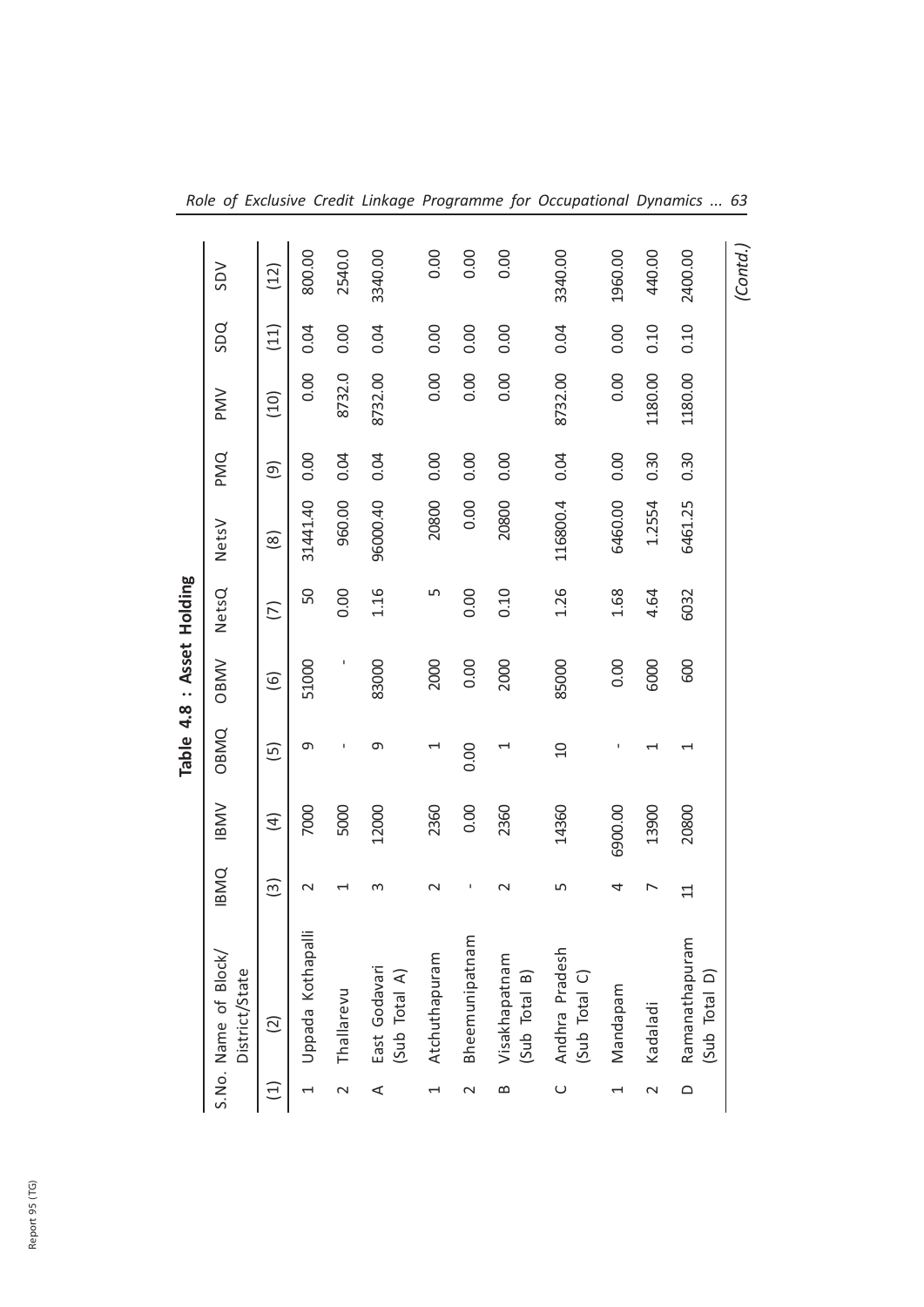|   |                                                                                                                                                                                                                                                                                                                              |                   |                         |               | Table $4.8$ : (Contd.) |                 |               |      |              |               |          |
|---|------------------------------------------------------------------------------------------------------------------------------------------------------------------------------------------------------------------------------------------------------------------------------------------------------------------------------|-------------------|-------------------------|---------------|------------------------|-----------------|---------------|------|--------------|---------------|----------|
|   |                                                                                                                                                                                                                                                                                                                              | $\widetilde{\Xi}$ | $\widehat{\mathcal{A}}$ | $\tilde{e}$   | $\widetilde{\circ}$    |                 | ၜႍ            | ම    | (10)         | (11)          | (12)     |
|   | Tiruchandur                                                                                                                                                                                                                                                                                                                  | $\Xi$             | 38640.00                |               |                        | 3300.00 4006.64 | 16240.00 7.36 |      | 9300.00 0.14 |               | 7560.00  |
|   | Ottapidaram                                                                                                                                                                                                                                                                                                                  |                   | 2200.00                 |               | 1200.00                | 0.50            | 2716.00       | 0.00 | 100.00       | 0.02          | 200.00   |
| ш | (Sub Total E)<br>Tuticorin                                                                                                                                                                                                                                                                                                   | $\frac{9}{2}$     | 40840.00                |               | 4500.00                | 4007.14         | 18956.00 7.36 |      | 9400.00      | 0.16          | 7760.00  |
| щ | (Sub Total F)<br>Tamil Nadu                                                                                                                                                                                                                                                                                                  | 27                | 61640.00                | ဖ             | 5100                   | 9113.46         | 6461.26 7.66  |      | 10580.00     | 0.26          | 10160.00 |
| ပ | Grand Total (C+F)                                                                                                                                                                                                                                                                                                            | 32                | 76000.62                | $\frac{6}{1}$ | 90100                  | 9114.72         | 123261.66     | 7.7  | 19319.7      | $\frac{3}{2}$ | 3340.00  |
|   | *IBMQ = Inside Boat Motor Quality; *IBMV = Inside Boat Motor Value; *OBMQ = Outside Boat Motor Quality; OBMV =<br>Outside Boat Motor Value; *NetsQ = Nets Quality; *NetsV = Nets Value; *PMQ = Processing Material Quality; *PMV =<br>Processing Material Value; *SDQ = Storage Devices Quality; *SDV=Storage Devices Value. |                   |                         |               |                        |                 |               |      |              |               |          |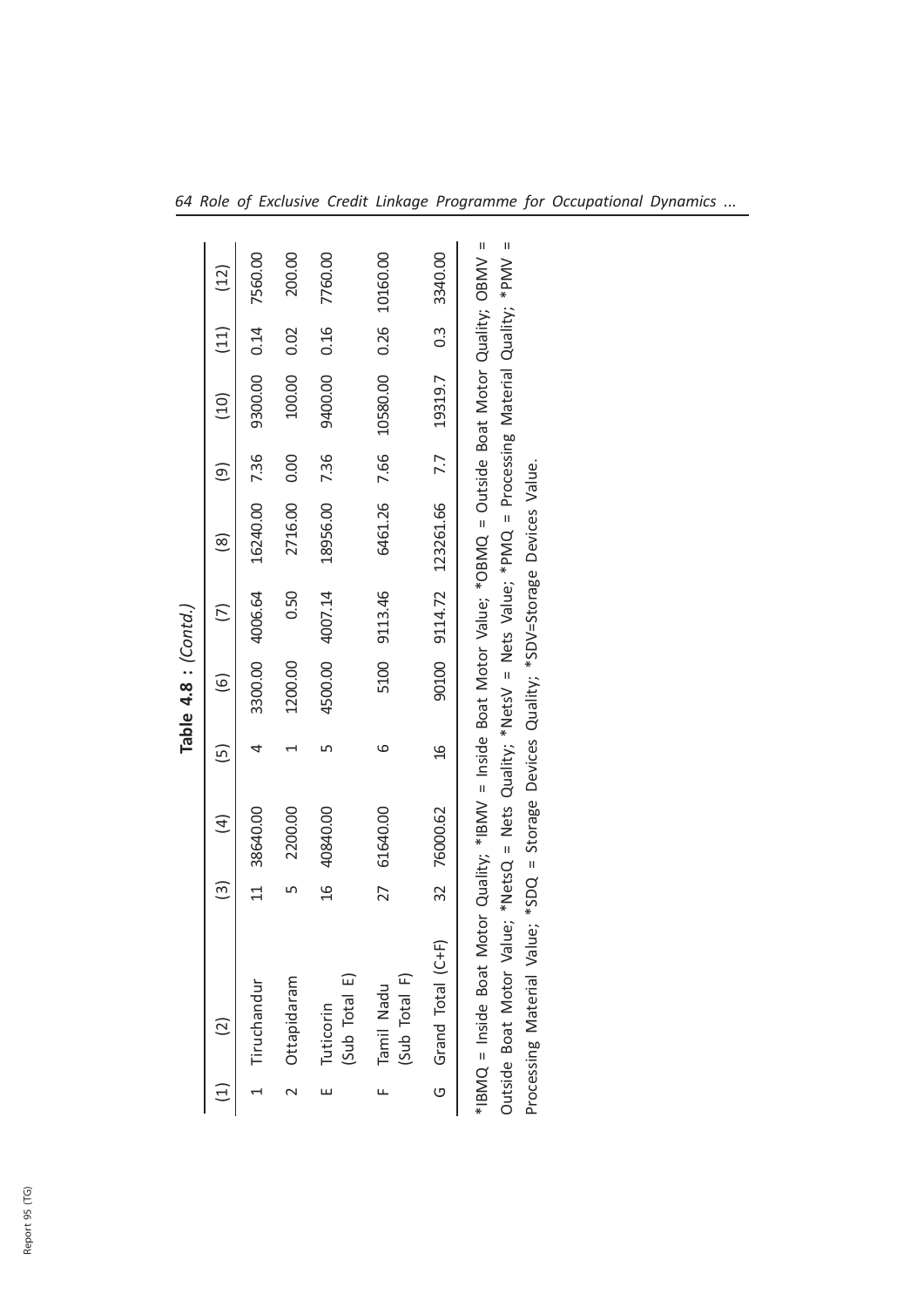We observe from the data presented in this regard that asset holding at the family level was not much encouraging. Only a few families across the districts were holding either IBM mechanised boats or OMB mechanised boats. Comparatively, the fisherwomen's families in Tamil Nadu were affluent in this regard, though most of the assets possessed were ordinary boats.

With regard to nets, we see that most of the families of fisherwomen had similar possessions. On the other hand, the incidence of storage and processing assets was quite minimal across the sample.

### Annual Income

The fisherwomen selected for the study were requested to provide information on their annual income from different sources and the resultant analysed data are presented in Table 4.9.

It is observed that the average annual income from the main occupation was  $\bar{\mathfrak{S}}$  50,386. However, comparing at the State level, we observe a marked difference. In Andhra Pradesh, the average annual income through main occupation was more (₹ 61,409), when compared to Tamil Nadu (₹ 39,362).

Similarly, with regard to secondary occupation, the average annual income was around  $\bar{\xi}$  9,807 at the overall level— $\bar{\xi}$  14,958 in Andhra Pradesh and  $\bar{\tau}$  4,655 in Tamil Nadu. As mentioned earlier, the profile of secondary occupation was much stronger in Andhra Pradesh when compared to Tamil Nadu, which is reflected at annual income from secondary occupations.

With reference to external remittances as well, Andhra Pradesh ( $\bar{\tau}$ 5,392) fared better when compared to Tamil Nadu ( $\bar{z}$  1,228).

As a result, the average income from all sources was better in Andhra Pradesh ( $\bar{\zeta}$  79,063) when compared to Tamil Nadu ( $\bar{\zeta}$  44,631).

Thus, given the profile of secondary occupation and the resources available, the average annual income of the fisherwomen families also differed in the two States selected for the study.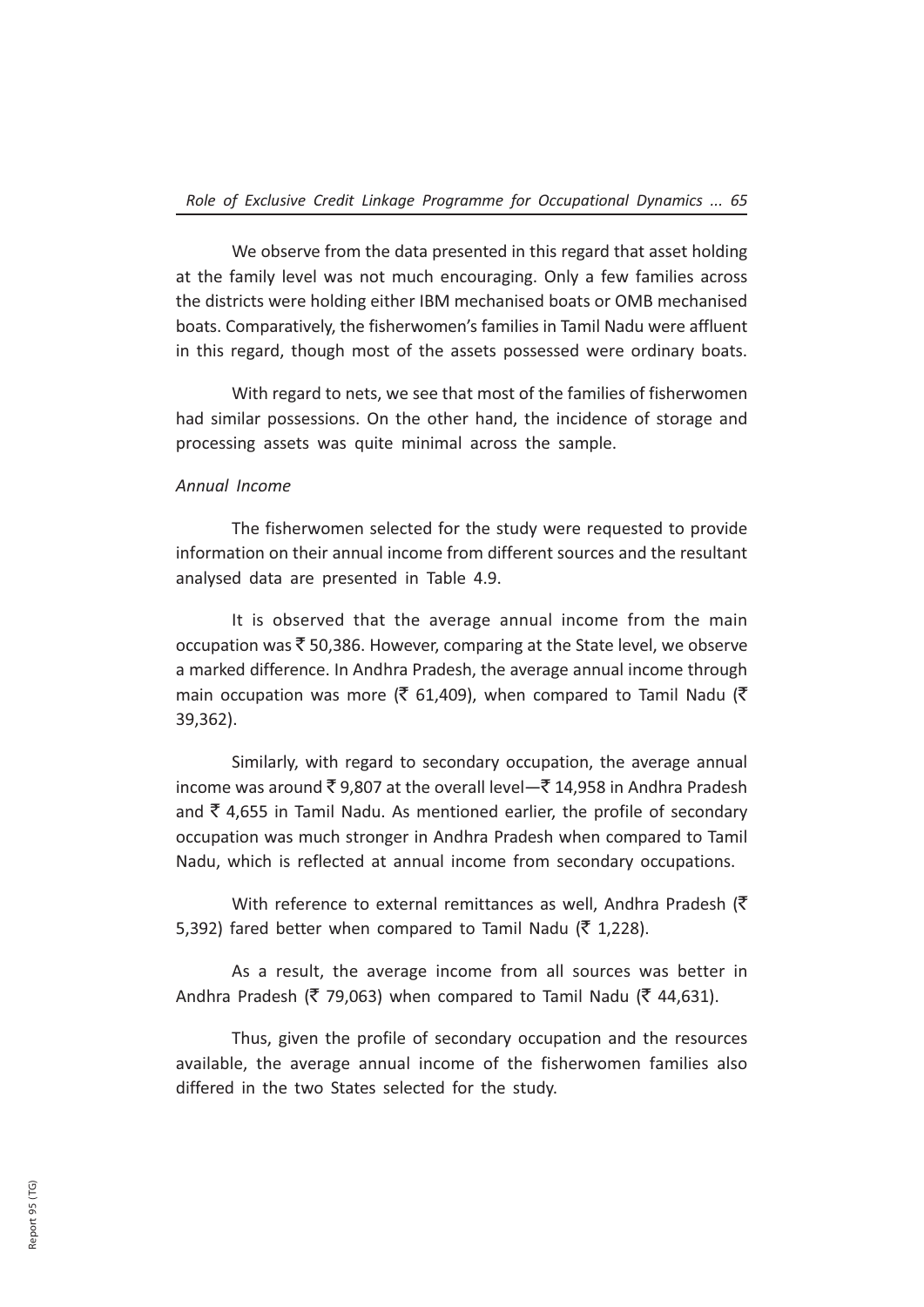|                | S.No. Name of Block/<br>District/State | Main<br>Occupation | Secondary<br>Occupation | External<br>Contribution | Total  |
|----------------|----------------------------------------|--------------------|-------------------------|--------------------------|--------|
| $\mathbf{1}$   | Uppada Kothapalli                      | 41808              | $\mathbf 0$             | 5212                     | 47020  |
| $\overline{2}$ | Thallarevu                             | 21500              | 7336                    | 0                        | 28836  |
| A              | East Godavari<br>(Sub Total A)         | 63308              | 7336                    | 5212                     | 75856  |
| $\mathbf{1}$   | Atchuthapuram                          | 17980              | $\mathbf 0$             | 0                        | 17980  |
| $\overline{2}$ | Bheemunipatnam                         | 41530              | 22580                   | 180                      | 64290  |
| B              | Visakhapatnam<br>(Sub Total B)         | 59510              | 22580                   | 180                      | 82270  |
| C              | Andhra Pradesh<br>(Sub Total C)        | 122818             | 29916                   | 5392                     | 158126 |
| $\mathbf{1}$   | Mandapam                               | 21804              | 1324                    | 108                      | 23236  |
| $\overline{2}$ | Kadaladi                               | 15900              | 3866                    | 400                      | 20166  |
| D              | Ramanathapuram<br>(Sub Total D)        | 37704              | 5190                    | 508                      | 43402  |
| $\mathbf{1}$   | Tiruchandur                            | 15640              | 100                     | 0                        | 15740  |
| $\overline{2}$ | Ottapidaram                            | 25380              | 4020                    | 720                      | 30120  |
| E              | Tuticorin<br>(Sub Total E)             | 41020              | 4120                    | 720                      | 45860  |
| F              | Tamil Nadu<br>(Sub Total F)            | 78724              | 9310                    | 1228                     | 89262  |
| G              | Grand Total<br>$(C+F)$                 | 201542             | 39226                   | 6620                     | 247388 |

## Table 4.9 : Sources of Income (in  $\bar{z}$ )

66 Role of Exclusive Credit Linkage Programme for Occupational Dynamics ...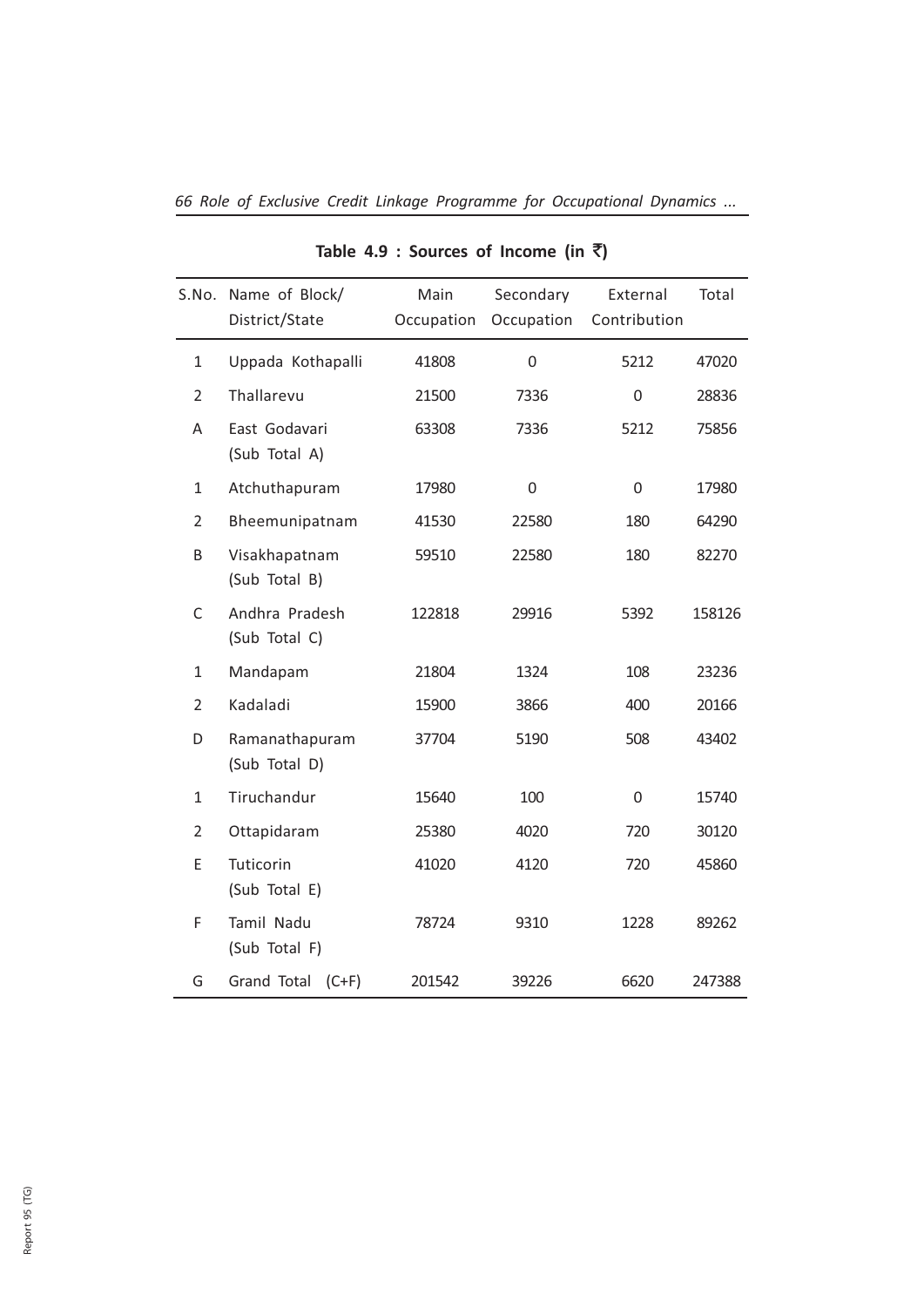#### Participation in SHGs

The respondents selected for the study were members of the concerned Self-Help Group. As a process of their participation, facilitating factors and other related issues were quite important while analysing the micro-credit accessed by them. Hence, an attempt was made to provide an understanding on these issues.

#### Source of Information on SHGs

In order to understand the information dissemination mechanism, the respondents selected for the study were requested to indicate their principal source of information on the concerned SHG. The responses in this regard are analysed and presented in Tables 4.10.1 to 4.10.5.

It is observed from the overall sample that SHG members (47.25 per cent) and SHG leaders (45.5 per cent) were the principal source of information for the respondents. However, at the State level, there was a marked difference : In Andhra Pradesh, fellow SHG members (63.5 per cent) and SHG leaders (19.5 per cent) were the principal source of information, while in Tamil Nadu, it was the SHG leaders (71.5 per cent) who wielded more influence. Another notable observation was that village elders (17.5 per cent), relatives (17.5 per cent), and media (17.5 per cent) also played a vital role in sourcing the information, in addition to NGO institutions, which played a major role in Tamil Nadu.

To sum up, the sources of information varied from State to State. In Andhra Pradesh, for instance, the SHG movement was quite strong and as a result, the members and leaders had a specific drive to source more members in order to strengthen their concerned SHG. Consequently, these two factors played a vital role. On the other hand, in Tamil Nadu, NGOs, village elders, and relatives played a vital role, besides the SHG members, in providing the needful information. As the SHG drive in Tamil Nadu is more dominated by the NGOs, these institutions contacted the villagers and village elders to propagate the information, and consequently there were differences in sources of information in the two States.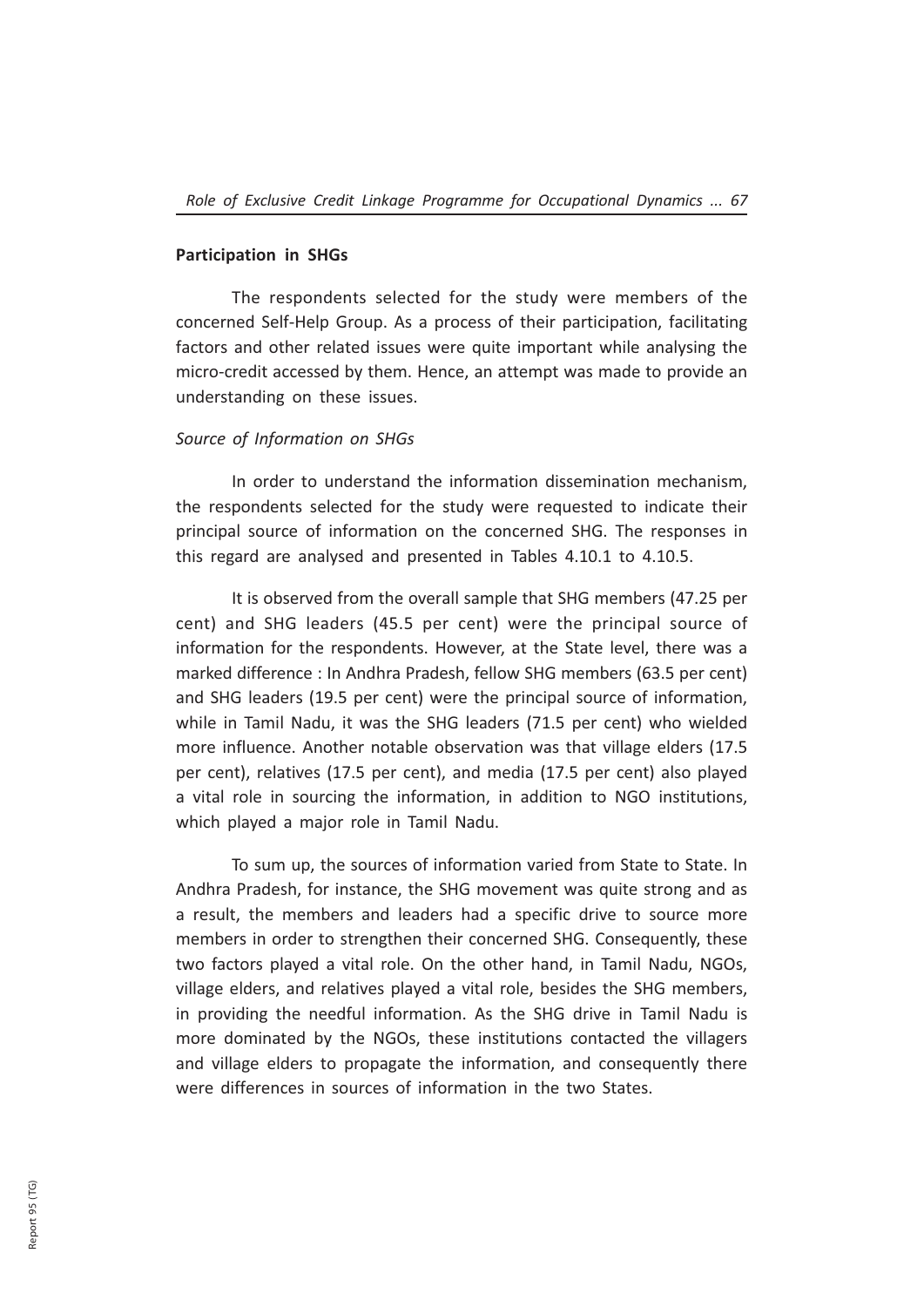## ii. Interventions for Joining SHGs

Besides the source of information, what matter importantly are the influencing factors while joining the SHGs. This in context, the opinion of respondents selected for the study was collected and the analysed data are provided in Table 4.10.1.

| S.No.          | Block/District/State<br>Name of | No             | Yes            | Total        |
|----------------|---------------------------------|----------------|----------------|--------------|
| $\mathbf{1}$   | Uppada Kothapalli               | $\overline{7}$ | 43             | 50           |
| $\overline{2}$ | Thallarevu                      | 31             | 19             | 50           |
| Α              | East Godavari (Sub Total A)     | 38             | 62             | 100          |
| $\mathbf{1}$   | Atchuthapuram                   | $\mathbf{1}$   | 49             | 50           |
| $\overline{2}$ | Bheemunipatnam                  | 34             | 16             | 50           |
| B              | Visakhapatnam (Sub Total B)     | 35             | 65             | 100          |
| C              | Andhra Pradesh (Sub Total C)    | 73<br>(36.5)   | 127<br>(63.5)  | 200<br>(100) |
| $\mathbf{1}$   | Mandapam                        | 44             | 6              | 50           |
| $\overline{2}$ | Kadaladi                        | 48             | $\overline{2}$ | 50           |
| D              | Ramanathapuram (Sub Total D)    | 92             | 8              | 100          |
| 1              | Tiruchandur                     | $\Omega$       | 50             | 50           |
| $\overline{2}$ | Ottapidaram                     | 46             | 4              | 50           |
| E              | Tuticorin (Sub Total E)         | 46             | 54             | 100          |
| F              | Tamil Nadu (Sub Total F)        | 138<br>(69.0)  | 62<br>(31.0)   | 200<br>(100) |
| G              | Grand Total (C+F)               | 211<br>(52.75) | 189<br>(47.25) | 400<br>(100) |

Table 4.10.1 : SHG Members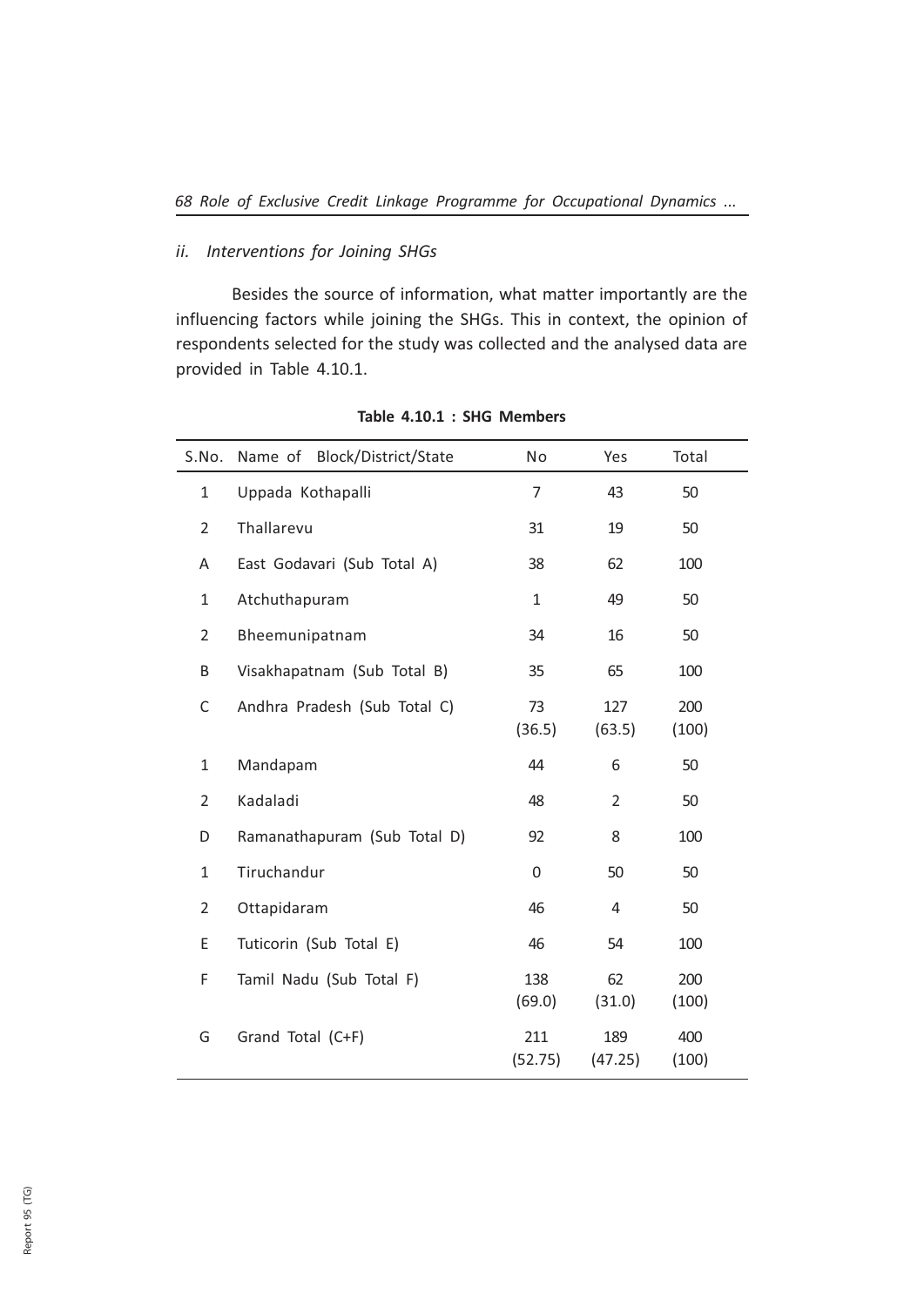| Block/District/State<br>Name of | No            | Yes            | Total        |
|---------------------------------|---------------|----------------|--------------|
| Uppada Kothapalli               | 43            | $\overline{7}$ | 50           |
| Thallarevu                      | 37            | 13             | 50           |
| East Godavari (Sub Total A)     | 80            | 20             | 100          |
| Atchuthapuram                   | 50            | $\mathbf 0$    | 50           |
| Bheemunipatnam                  | 31            | 19             | 50           |
| Visakhapatnam (Sub Total B)     | 81            | 19             | 100          |
| Andhra Pradesh (Sub Total C)    | 161<br>(80.5) | 39<br>(19.5)   | 200<br>(100) |
| Mandapam                        | 8             | 42             | 50           |
| Kadaladi                        | 3             | 47             | 50           |
| Ramanathapuram (Sub Total D)    | 11            | 89             | 100          |
| Tiruchandur                     | 0             | 50             | 50           |
| Ottapidaram                     | 46            | $\overline{4}$ | 50           |
| Tuticorin (Sub Total E)         | 46            | 54             | 100          |
| Tamil Nadu (Sub Total F)        | 57<br>(28.5)  | 143<br>(71.5)  | 200<br>(100) |
| Grand Total (C+F)               | 218<br>(54.5) | 182<br>(45.5)  | 400<br>(100) |
|                                 |               |                |              |

## Table 4.10.2 : SHG Leaders

As evident, the agencies which influenced the members while joining the concerned SHG were quite varied from State to State, though the principal influences were derived from SHG members and leaders. From the overall sample, we observed that SHG members (47.25 per cent) and SHG leaders (45.5 per cent) wielded more influence in this regard. Comparing at the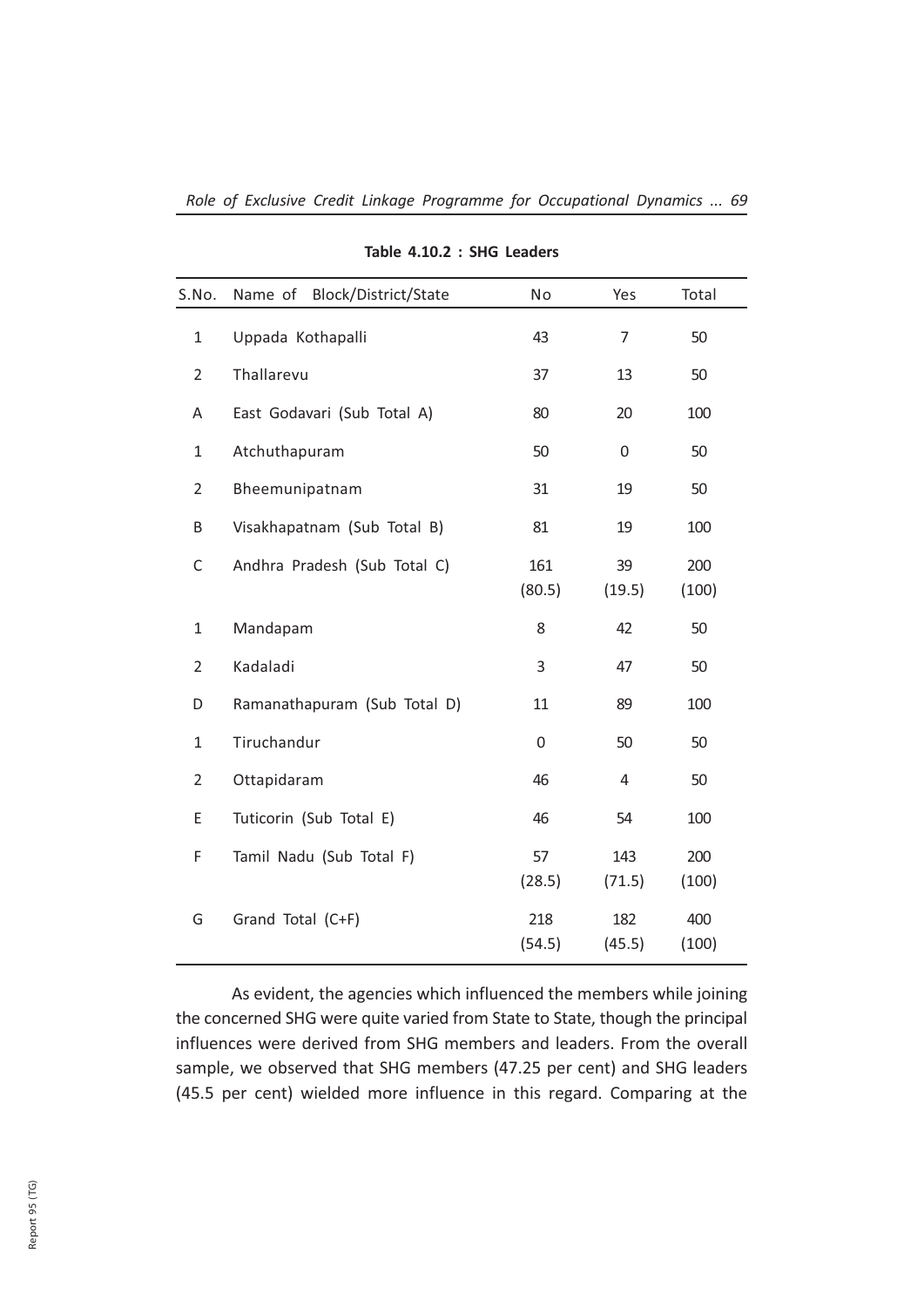State level, it was observed that in Andhra Pradesh the influence of SHG members was more (63.5 per cent) whereas in Tamil Nadu the influence of SHG leaders was more (71.5 per cent). Another interesting factor was that the influence of senior officials recorded more incidences (71.5 per cent) in Tamil Nadu, in addition to village elders (17.5 per cent), relatives (17.5 per cent), media (17.5 per cent), and NGOs, who also played a vital role in this State.

Thus, in this regard too, both the States varied in the phenomenon of interventions while joining the SHGs concerned. This could be understood given the long-standing SHG movement in Andhra Pradesh and the influence of NGOs in Tamil Nadu.

| S.No.          | Name of Block/District/State | No             | Yes            | Total        |
|----------------|------------------------------|----------------|----------------|--------------|
| 1              | Uppada Kothapalli            | 50             | 0              | 50           |
| $\overline{2}$ | Thallarevu                   | 50             | 0              | 50           |
| A              | East Godavari (Sub Total A)  | 100            | 0              | 100          |
| 1              | Atchuthapuram                | 50             | 0              | 50           |
| 2              | Bheemunipatnam               | 50             | 0              | 50           |
| B              | Visakhapatnam (Sub Total B)  | 100            | 0              | 100          |
| C              | Andhra Pradesh (Sub Total C) | 200            | $\Omega$       | 200          |
| $\mathbf{1}$   | Mandapam                     | 50             | 0              | 50           |
| $\overline{2}$ | Kadaladi                     | 50             | 0              | 50           |
| D              | Ramanathapuram (Sub Total D) | 100            | 0              | 100          |
| 1              | Tiruchandur                  | 17             | 33             | 50           |
| 2              | Ottapidaram                  | 48             | $\overline{2}$ | 50           |
| E              | Tuticorin (Sub Total E)      | 65             | 35             | 100          |
| F              | Tamil Nadu (Sub Total F)     | 165<br>(82.5)  | 35<br>(17.5)   | 200<br>(100) |
| G              | Grand Total (C+F)            | 365<br>(91.25) | 35<br>(8.75)   | 400<br>(100) |

Table 4.10.3 : Village Elders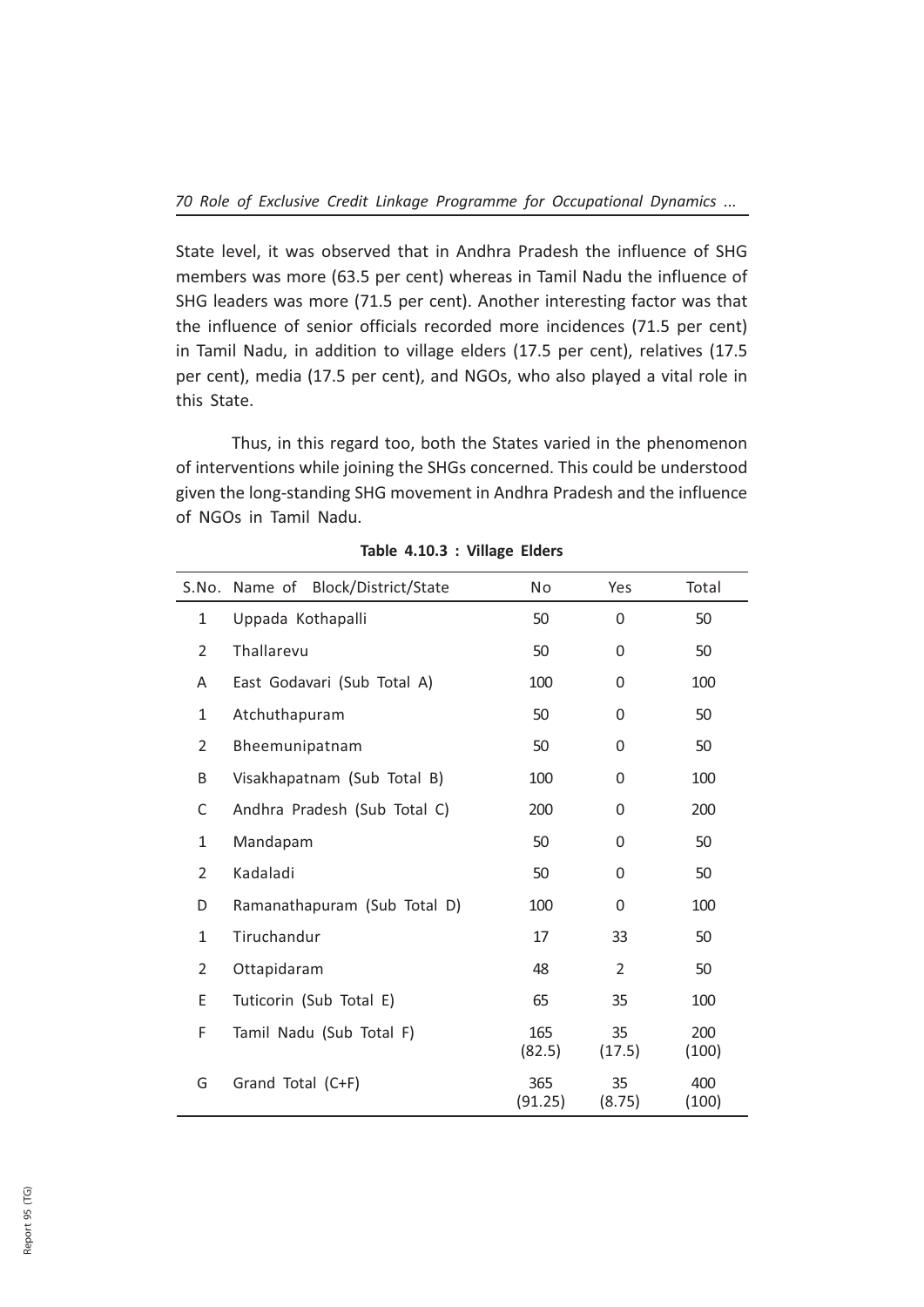| S.No.          | Block/District/State<br>Name of | No            | Yes          | Total        |
|----------------|---------------------------------|---------------|--------------|--------------|
| $\mathbf{1}$   | Uppada Kothapalli               | 50            | $\mathbf 0$  | 50           |
| $\overline{2}$ | Thallarevu                      | 33            | 17           | 50           |
| A              | East Godavari (Sub Total A)     | 83            | 17           | 100          |
| $\mathbf{1}$   | Atchuthapuram                   | 50            | 0            | 50           |
| $\overline{2}$ | Bheemunipatnam                  | 50            | 0            | 50           |
| B              | Visakhapatnam (Sub Total B)     | 100           | 0            | 100          |
| $\mathsf C$    | Andhra Pradesh (Sub Total C)    | 183<br>(91.5) | 17<br>(8.5)  | 200<br>(100) |
| $\mathbf{1}$   | Mandapam                        | 50            | $\mathbf 0$  | 50           |
| $\overline{2}$ | Kadaladi                        | 50            | 0            | 50           |
| D              | Ramanathapuram (Sub Total D)    | 100           | 0            | 100          |
| $\mathbf{1}$   | Tiruchandur                     | 15            | 35           | 50           |
| $\overline{2}$ | Ottapidaram                     | 50            | 0            | 50           |
| Е              | Tuticorin (Sub Total E)         | 65            | 35           | 100          |
| F              | Tamil Nadu (Sub Total F)        | 165<br>(82.5) | 35<br>(17.5) | 200<br>(100) |
| G              | Grand Total (C+F)               | 348<br>(87.0) | 52<br>(13.0) | 400<br>(100) |

## Table 4.10.4 : Relatives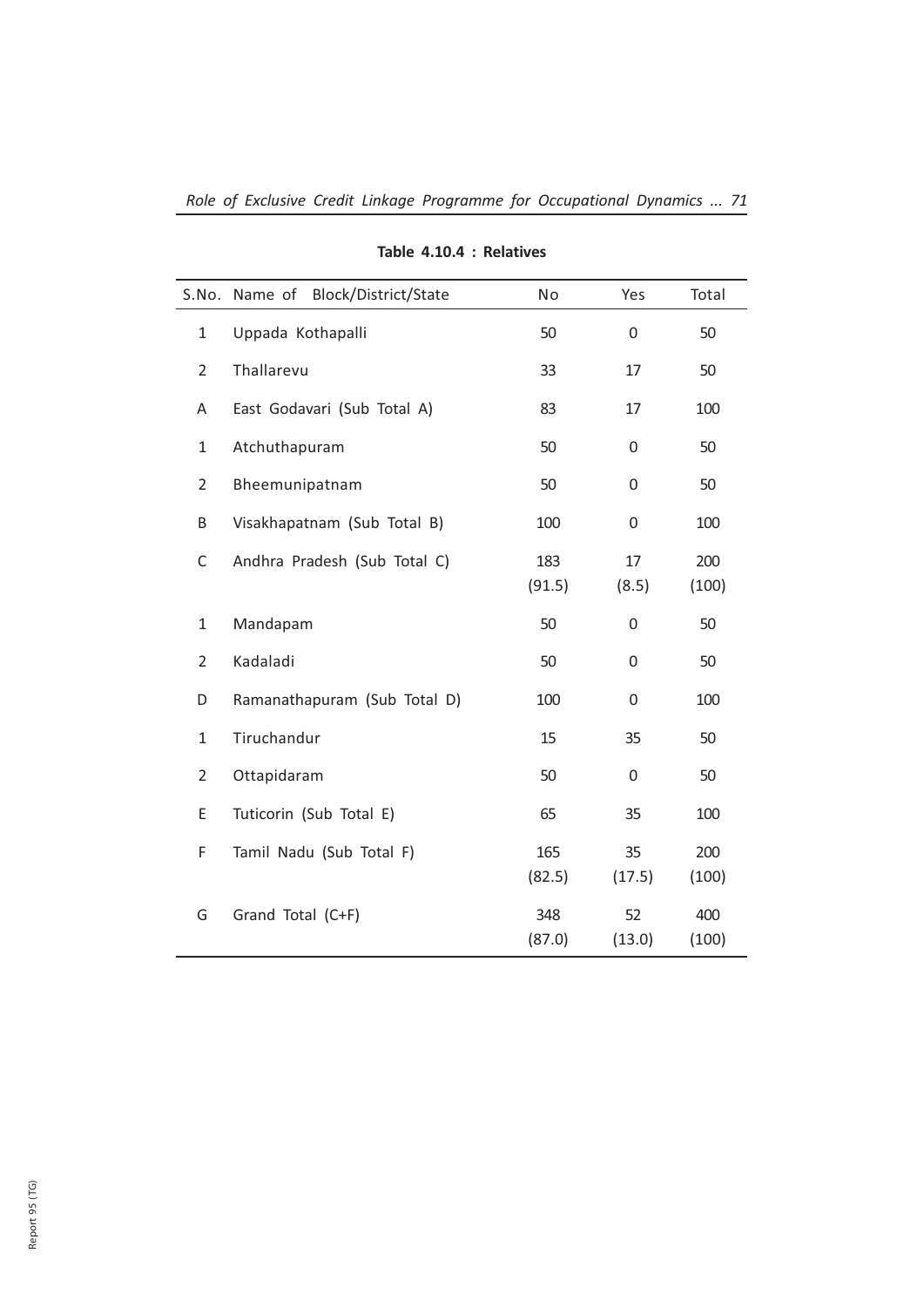|                | S.No. Name of Block/District/State | No             | Yes          | Total        |
|----------------|------------------------------------|----------------|--------------|--------------|
| 1              | Uppada Kothapalli                  | 50             | 0            | 50           |
| $\overline{2}$ | Thallarevu                         | 50             | 0            | 50           |
| A              | East Godavari (Sub Total A)        | 100            | $\Omega$     | 100          |
| 1              | Atchuthapuram                      | 50             | 0            | 50           |
| $\overline{2}$ | Bheemunipatnam                     | 50             | 0            | 50           |
| B              | Visakhapatnam (Sub Total B)        | 100            | 0            | 100          |
| C              | Andhra Pradesh (Sub Total C)       | 200            | 0            | 200          |
| $\mathbf{1}$   | Mandapam                           | 50             | 0            | 50           |
| $\overline{2}$ | Kadaladi                           | 50             | 0            | 50           |
| D              | Ramanathapuram (Sub Total D)       | 100            | 0            | 100          |
| 1              | Tiruchandur                        | 15             | 35           | 50           |
| 2              | Ottapidaram                        | 50             | 0            | 50           |
| Ε              | Tuticorin (Sub Total E)            | 65             | 35           | 100          |
| F              | Tamil Nadu (Sub Total F)           | 165<br>(82.5)  | 35<br>(17.5) | 200<br>(100) |
| G              | Grand Total (C+F)                  | 365<br>(91.25) | 35<br>(8.75) | 400<br>(100) |

## Table 4.10.5 : Media

## Average Membership

The particulars on the average membership in each participating SHG were collected, and the same were analysed and presented in Table 4.11.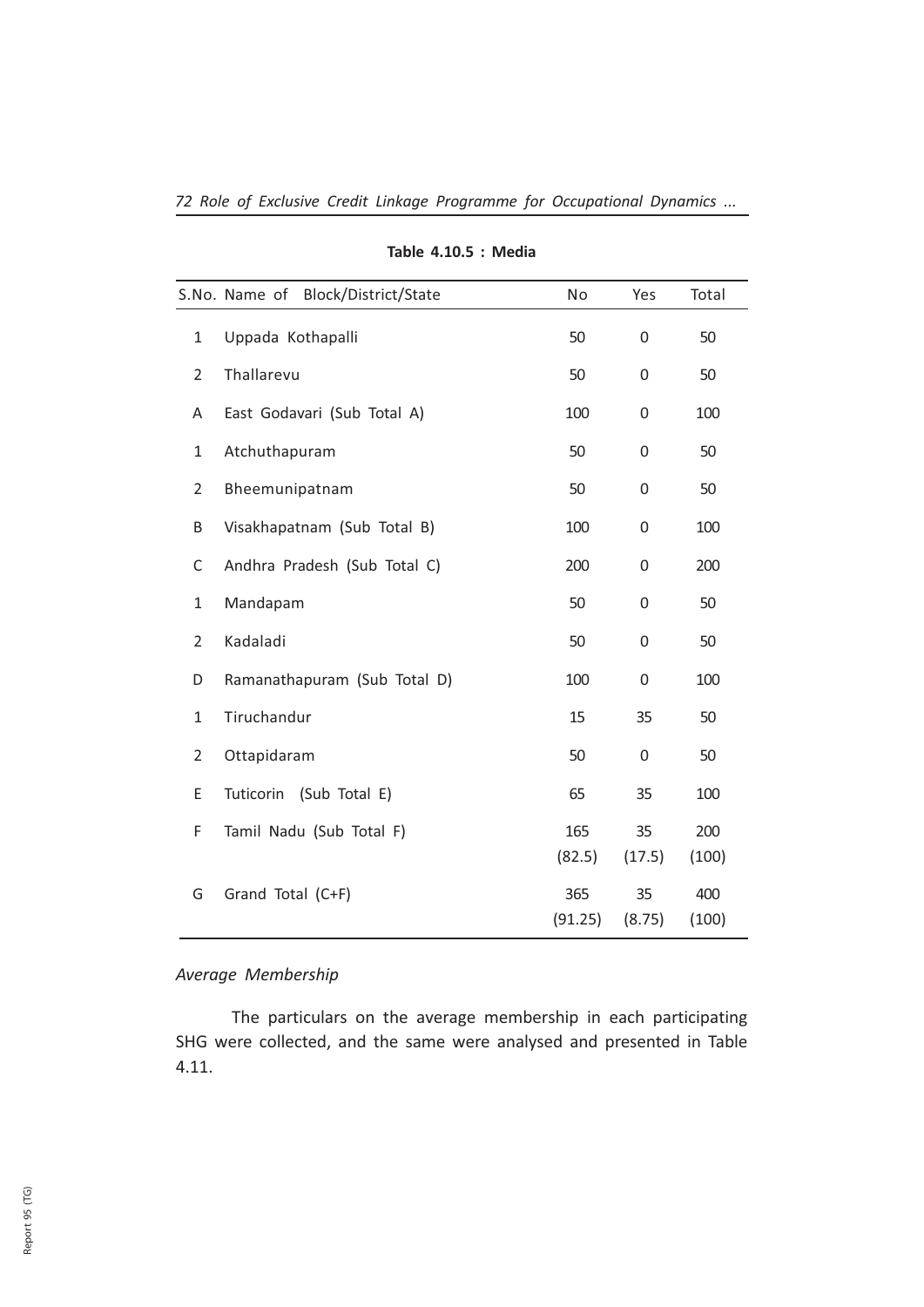|                | S.No. Name of Block/District/State | Minimum | Maximum | Mean  |
|----------------|------------------------------------|---------|---------|-------|
| $\mathbf{1}$   | Uppada Kothapalli                  | 10      | 15      | 10.48 |
| $\overline{2}$ | Thallarevu                         | 1       | 15      | 10.76 |
| A              | East Godavari (Sub Total A)        | 0       | 20      | 10.87 |
| 1              | Atchuthapuram                      | 0       | 16      | 10.34 |
| $\overline{2}$ | Bheemunipatnam                     | 10      | 20      | 11.86 |
| B              | Visakhapatnam (Sub Total B)        | 0       | 20      | 10.87 |
| C              | Andhra Pradesh (Sub Total C)       | 0       | 20      | 10.87 |
| $\mathbf{1}$   | Mandapam                           | 0       | 20      | 15.70 |
| $\overline{2}$ | Kadaladi                           | 10      | 20      | 16.58 |
| D              | Ramanathapuram (Sub Total D)       | 0       | 20      | 15.3  |
| $\mathbf{1}$   | Tiruchandur                        | 0       | 20      | 16.06 |
| $\overline{2}$ | Ottapidaram                        | 0       | 20      | 12.08 |
| E              | Tuticorin (Sub Total E)            | 0       | 20      | 15.31 |
| F              | Tamil Nadu (Sub Total F)           | 0       | 20      | 15.31 |
| G              | Grand Total (C+F)                  | 0       | 20      | 15.31 |
|                |                                    |         |         |       |

Table 4.11 : Average Membership in the SHG

It may be observed that the average membership in Andhra Pradesh (10.87) was lesser when compared to SHGs from Tamil Nadu (15.31). Based on the field exposure, it was observed that the fishermen villages in Andhra Pradesh were more scattered and minute in size when compared to Tamil Nadu. Further, the SHG formations in Andhra Pradesh were more influenced by the community itself, whereas in Tamil Nadu it was orchestrated by external influences such as NGOs and officials. As a result, the average membership in a SHG was recorded to be lesser in Andhra Pradesh, more in Tamil Nadu.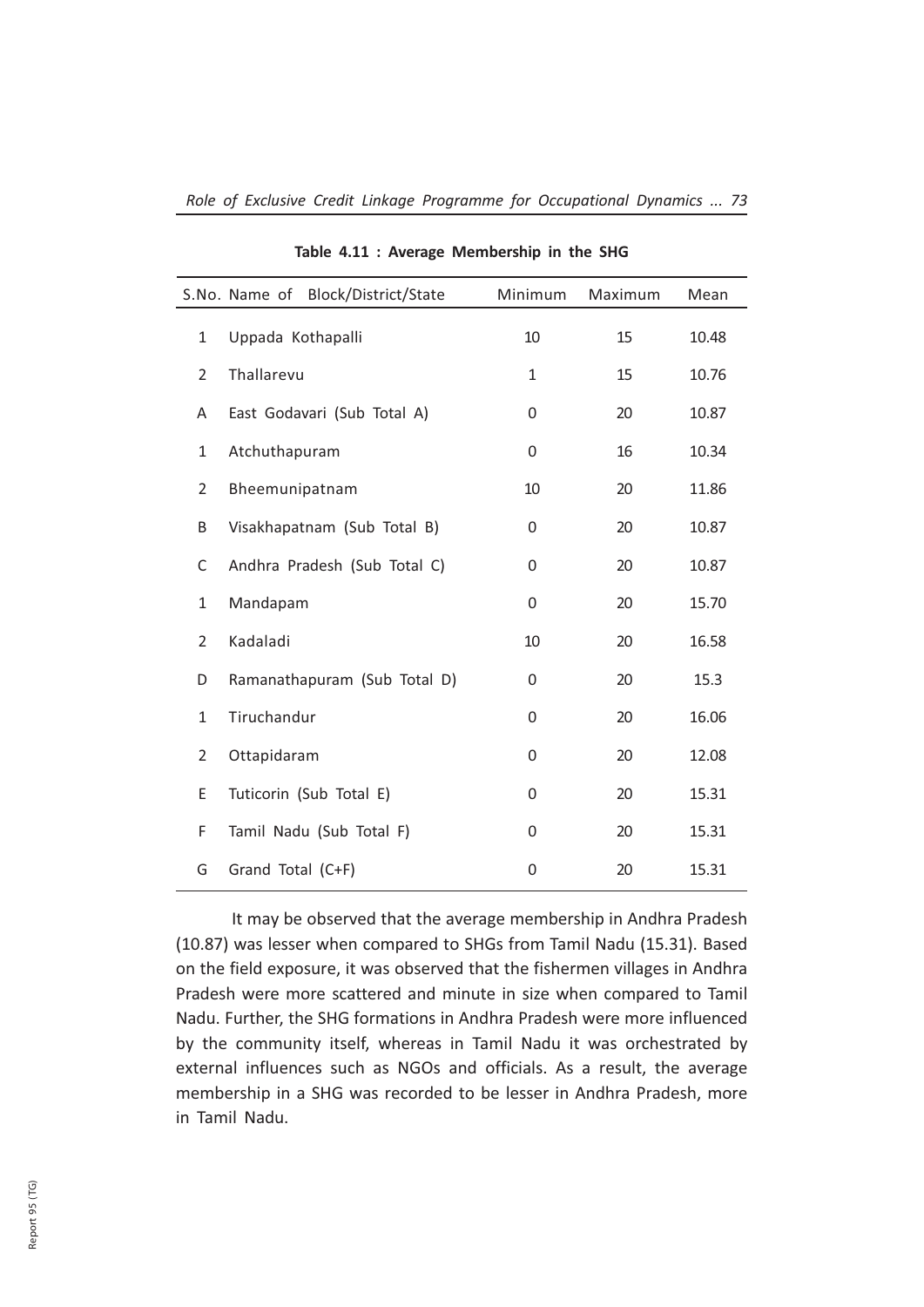#### Composition of SHGs

The composition of SHGs is very important while paving the way for decisions taken by them, and also while accessing the micro-credit and other related aspects. Hence, the respondents were requested to provide information on the very composition of the SHGs concerned in terms of whether only BPL families are participating, APL families are participating, or it is a mixed group. The data collected in this regard are analysed and presented in Table 4.12.

|                | S.No. Name of Block/District/State | APL          | <b>BPL</b>    | Mixed        | Total        |
|----------------|------------------------------------|--------------|---------------|--------------|--------------|
| $\mathbf{1}$   | Uppada Kothapalli                  | 17           | 33            | 0            | 50           |
| $\overline{2}$ | Thallarevu                         | 22           | 28            | 0            | 50           |
| Α              | East Godavari (Sub Total A)        | 39           | 61            | 0            | 100          |
| $\mathbf{1}$   | Atchuthapuram                      | $\mathbf{1}$ | 49            | $\Omega$     | 50           |
| $\overline{2}$ | Bheemunipatnam                     | 0            | 50            | 0            | 50           |
| Β              | Visakhapatnam (Sub Total B)        | $\mathbf{1}$ | 99            | 0            | 100          |
| C              | Andhra Pradesh (Sub Total C)       | 40<br>(20.0) | 160<br>(80.0) | 0            | 200<br>(100) |
| $\mathbf{1}$   | Mandapam                           | 7            | 18            | 25           | 50           |
| $\overline{2}$ | Kadaladi                           | 0            | 20            | 30           | 50           |
| D              | Ramanathapuram (Sub Total D)       | 7            | 38            | 55           | 100          |
| $\mathbf{1}$   | Tiruchandur                        | 1            | 48            | $\mathbf{1}$ | 50           |
| $\overline{2}$ | Ottapidaram                        | 2            | 38            | 10           | 50           |
| Ε              | Tuticorin (Sub Total E)            | 3            | 86            | 11           | 100          |
| F              | Tamil Nadu (Sub Total F)           | 10<br>(5.0)  | 124<br>(62.0) | 66<br>(33.0) | 200<br>(100) |
| G              | Grand Total (C+F)                  | 50<br>(12.5) | 284<br>(71.0) | 66<br>(16.5) | 400<br>(100) |

Table 4.12 : Composition of the Group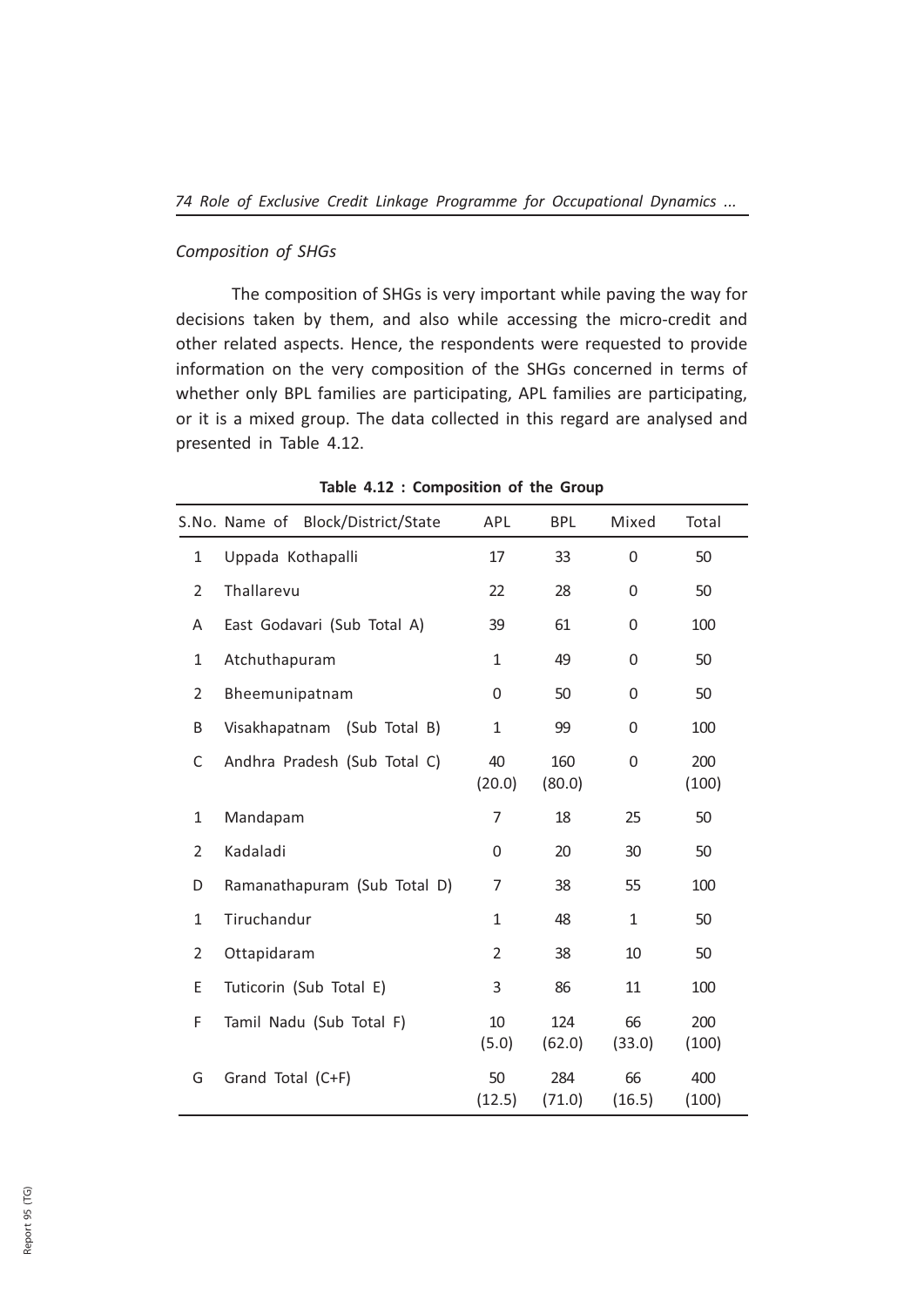As evident from the analysed data presented, the majority of the groups (71 per cent) are from BPL families, and slightly more than onefourth of the groups (16.5 per cent) are mixed groups. Thus, the SHGs formed among the fisherwomen mostly attracted BPL members, and this is expected in view of the assistance provided to them.

Similarly, when the data are compared at State level, we observe that more SHGs from BPL category were found in Andhra Pradesh (80 per cent) when compared to Tamil Nadu (62 per cent). On the other hand, mixed groups were more in Tamil Nadu (33 per cent). It may be mentioned that the force behind the formation of SHGs or the membership drive in Tamil Nadu was mostly influenced by NGOs, village elders, officials, etc. As a result, there was every possibility to mobilise the membership from all categories of people. This in view, the presence of more mixed group SHGs in Tamil Nadu is understandable.

#### Duration of Participation in SHGs

The duration of participation in the concerned SHGs may also influence the perception and utilisation of micro-credit by the fisherwomen. Hence, information on the length of their participation in the respective SHGs was enquired and analysed. The outcome in this regard is presented in Table 4.13.

At the overall sample level, most of the members (82.5 per cent) reported that they have been SHG members for more than two years. Only 14 members (3.5 per cent), reported that they were members for less than a year, and 15 members (3.25 per cent) reported that they have been members for less than six months. When compared at the State or district level, the trends were more or less similar. Thus, the sample selected for the study had sufficient exposure and experience of working together, accessing the micro-credit and hence, the observations and perception of the respondents were valid for the purpose of the study.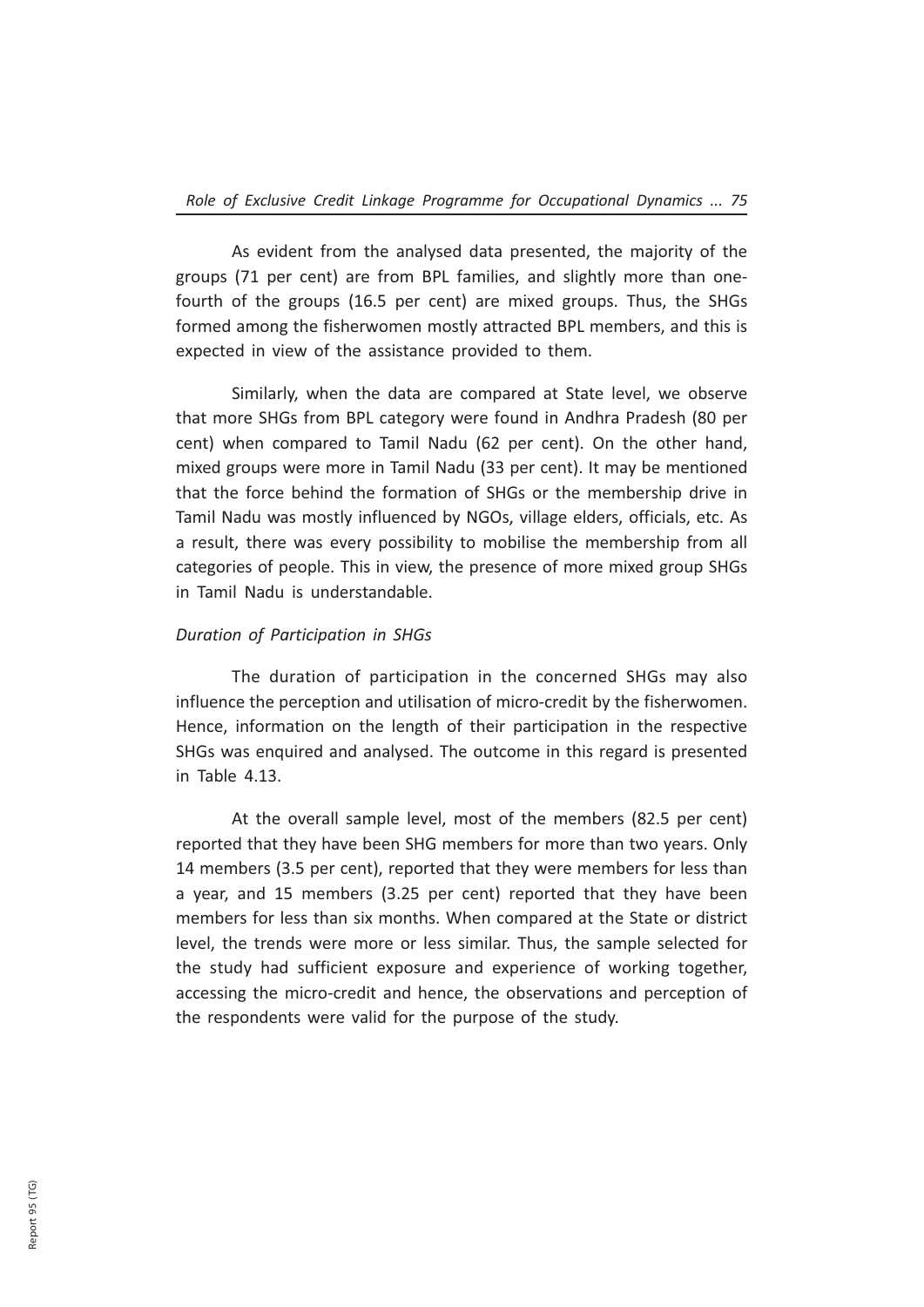| S.No.          | Name of<br>Block/<br>District/State | $>6$<br>Months          | < 6<br>Months           | <1<br>Year  | >2<br>Year                        | No<br>Idea | Total        |
|----------------|-------------------------------------|-------------------------|-------------------------|-------------|-----------------------------------|------------|--------------|
| 1              | Uppada Kothapalli                   | 0                       | $\Omega$                | 0           | 50                                | 0          | 50           |
| $\overline{2}$ | Thallarevu                          | 0                       | $\overline{2}$          | 0           | 48                                | 0          | 50           |
| A              | East Godavari<br>(Sub Total A)      | 0                       | $\overline{2}$          | $\mathbf 0$ | 98                                | 0          | 100          |
| $\mathbf{1}$   | Atchuthapuram                       | 1                       | 0                       | $\mathbf 0$ | 49                                | 0          | 50           |
| 2              | Bheemunipatnam                      | 0                       | $\overline{2}$          | 3           | 45                                | 0          | 50           |
| B              | Visakhapatnam<br>(Sub Total B)      | $\mathbf{1}$            | $\overline{2}$          | 3           | 94                                | 0          | 100          |
| C              | Andhra Pradesh<br>(Sub Total C)     | $\mathbf{1}$<br>(0.5)   | $\overline{4}$<br>(2.0) | 3<br>(1.5)  | 192<br>(96.0)                     | 0          | 200<br>(100) |
| 1              | Mandapam                            | 0                       | 0                       | 5           | 45                                | 0          | 50           |
| $\overline{2}$ | Kadaladi                            | 0                       | 9                       | 6           | 35                                | 0          | 50           |
| D              | Ramanathapuram<br>(Sub Total D)     | 0                       | 9                       | 11          | 80                                | 0          | 100          |
| $\mathbf{1}$   | Tiruchandur                         | 0                       | 0                       | $\mathbf 0$ | 30                                | 20         | 50           |
| $\overline{2}$ | Ottapidaram                         | $\mathbf{1}$            | 0                       | 0           | 28                                | 21         | 50           |
| Ε              | Tuticorin (Sub Total E)             | 1                       | 0                       | 0           | 58                                | 41         | 100          |
| F              | Tamil Nadu (Sub Total F)            | $\mathbf{1}$            | 9                       | 11          | 138                               | 41         | 200          |
| G              | Grand Total (C+F)                   | $\overline{2}$<br>(0.5) | 13<br>(3.25)            | 14<br>(3.5) | 330<br>$(82.5)$ $(10.25)$ $(100)$ | 41         | 400          |

Table 4.13 : Duration of Participation in SHG

## Composition of SHGs on Caste Groups

Since the sample selected for the study mostly consists of fisherwomen, it was expected that the composition of the SHGs would be on the same lines. However, other castes also participate in some of the fishing-sector activities. Hence, the caste profile of the SHG members was analysed and data presented in Table 4.14.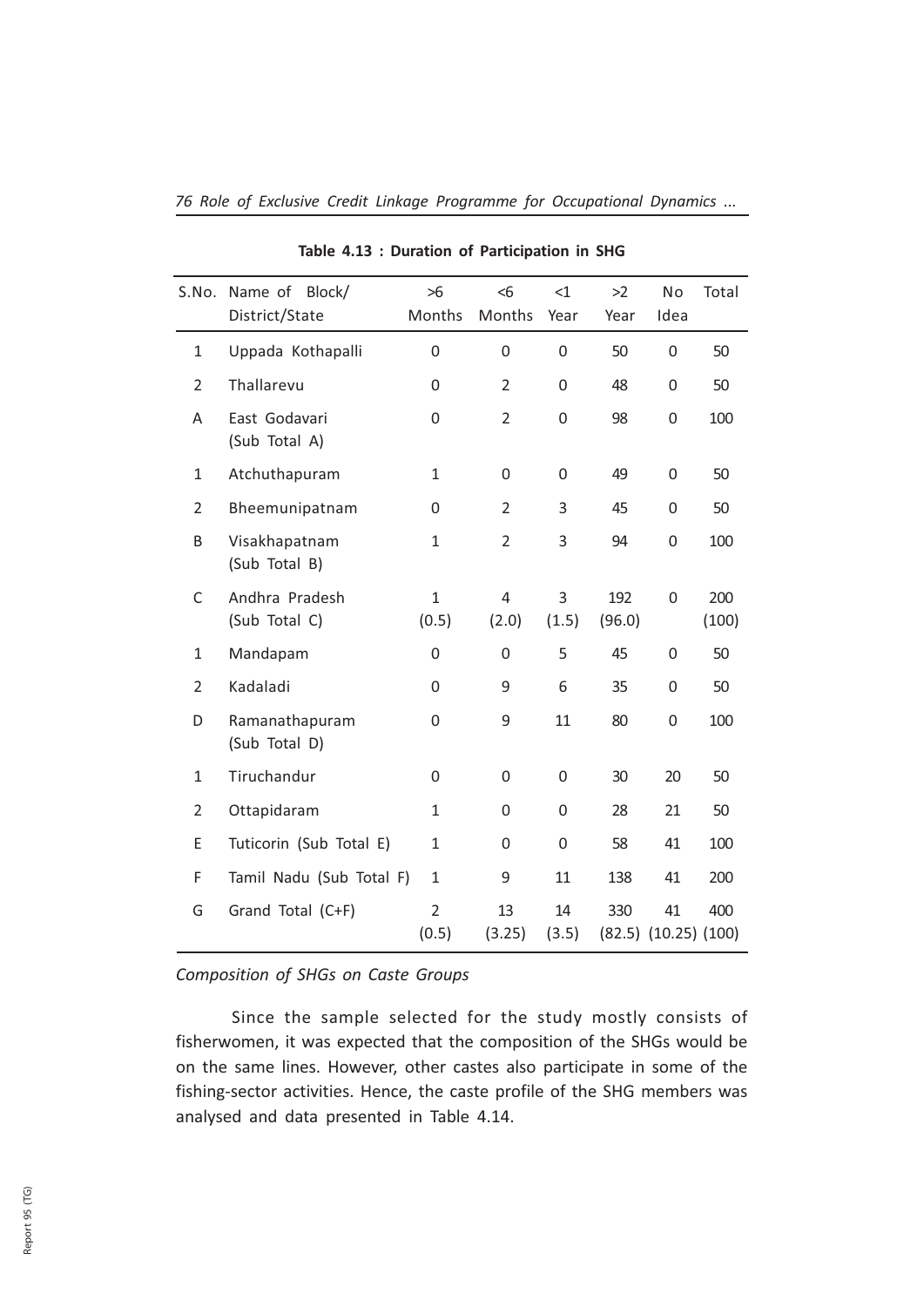|                | Block/<br>S.No. Name of<br>District/State | One<br>Caste   | Mixed<br>Group | Total        |
|----------------|-------------------------------------------|----------------|----------------|--------------|
| 1              | Uppada Kothapalli                         | 50             | 0              | 50           |
| $\overline{2}$ | Thallarevu                                | 50             | 0              | 50           |
| A              | East Godavari (Sub Total A)               | 100            | 0              | 100          |
| 1              | Atchuthapuram                             | 49             | $\mathbf{1}$   | 50           |
| 2              | Bheemunipatnam                            | 46             | 4              | 50           |
| B              | Visakhapatnam (Sub Total B)               | 95             | 5              | 100          |
| С              | Andhra Pradesh (Sub Total C)              | 195<br>(97.5)  | 5<br>(2.5)     | 200<br>(100) |
| 1              | Mandapam                                  | 48             | $\overline{2}$ | 50           |
| $\overline{2}$ | Kadaladi                                  | 38             | 12             | 50           |
| D              | Ramanathapuram (Sub Total D)              | 86             | 14             | 100          |
| 1              | Tiruchandur                               | 46             | 4              | 50           |
| 2              | Ottapidaram                               | 30             | 20             | 50           |
| E              | Tuticorin (Sub Total E)                   | 76             | 24             | 100          |
| F              | Tamil Nadu (Sub Total F)                  | 162<br>(81.0)  | 38<br>(19)     | 200<br>(100) |
| G              | Grand Total (C+F)                         | 357<br>(89.25) | 43<br>(10.75)  | 400<br>(100) |

It may be observed that majority of the members (89.25 per cent) belong to the same caste group, thus confirming the fact that most members of the SHGs were from the fisherwomen community.

However, at the State level, there were certain differential aspects observed. For instance, in Andhra Pradesh only four respondents reported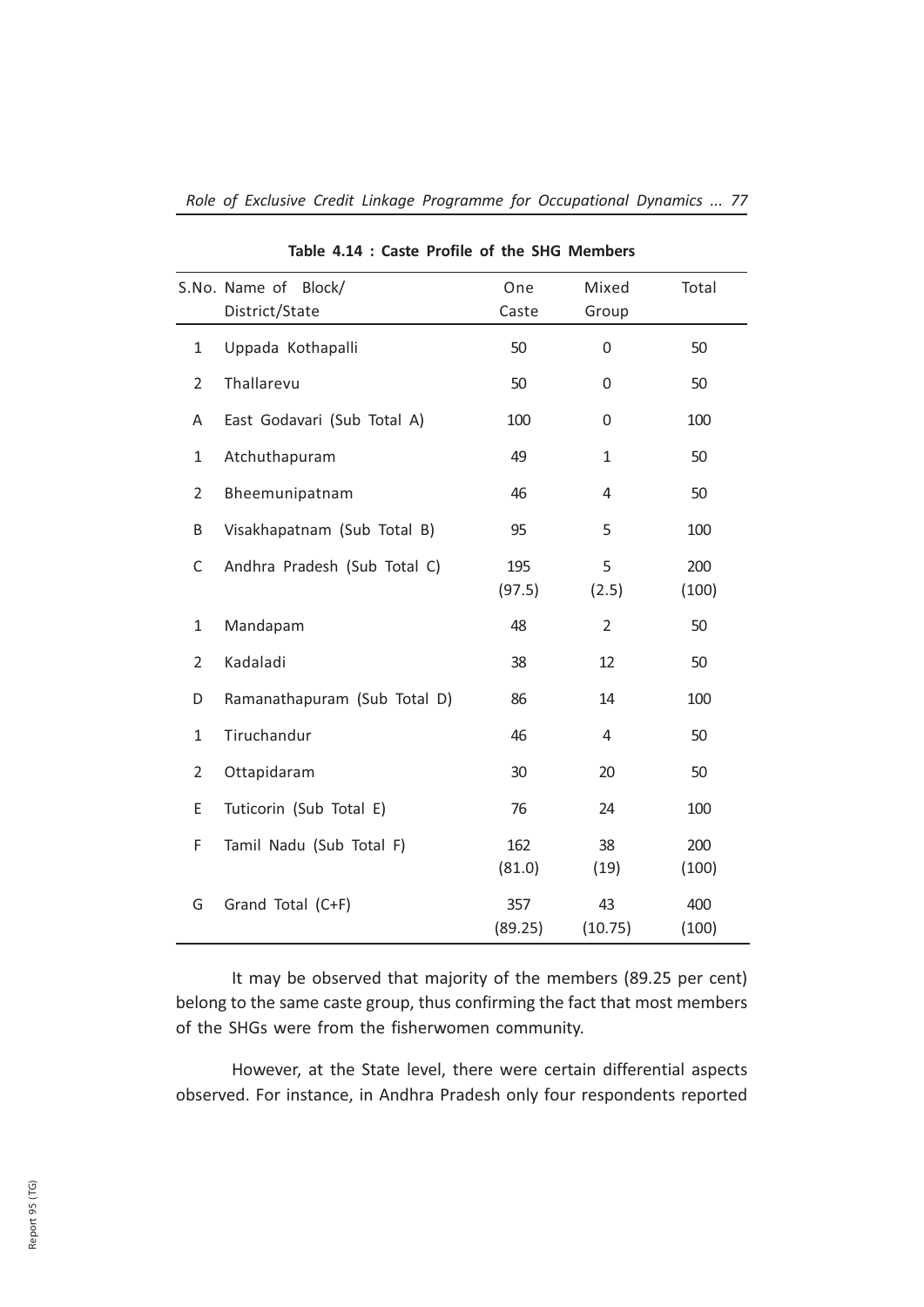that there are more than one caste group members in their respective SHGs, but their presence was quite negligible. On the other hand, a substantial number of respondents from Tamil Nadu (19 per cent) reported that their respective SHGs consist of more than one caste group. It may be observed that, especially in Tuticorin, the involvement of the Muslim community in the economic activities related to the fishing-sector was observed. As a result, the SHGs promoted in this area also had participation from the women members from this community. Thus, the caste or community composition of the SHGs reflects the socio-economic situation existing in the respective study areas.

## Discrimination Among SHG Members

For effective functioning of SHGs, equality and cordial relationships among the members is very important. Hence, the trends of discrimination faced by the members of the selected SHGs were enquired. The resultant data are analysed and presented in Table 4.15.

It may be observed that both the States presented a different picture. For instance, the incidence of discrimination was quite high (21.5 per cent) in Andhra Pradesh when compared to Tamil Nadu (9 per cent). Only 18 respondents from Tamil Nadu (9 per cent) reported that they faced discrimination. Overall, it was observed that 15.25 per cent of the respondents from both the States felt that discrimination existed among the SHG members. Thus, the trends of perception on discrimination experienced by the fisherwomen from the SHGs operating in Andhra Pradesh were quite high (21.5 per cent), whereas such perception was quite negligible (9.0 per cent) in Tamil Nadu.

It may be observed from the analysis of the process of formation of SHGs that it is dominated by SHG leaders in Andhra Pradesh, and moreover, the number of members is quite less when compared to their Tamil Nadu counterparts. As a result, the SHG leaders in Andhra Pradesh appear to be having much hold over the members, and favour only limited members from the SHGs. On the other hand, in Tamil Nadu the process of formation of SHGs was dominated by the local NGOs, village elders, and the local officials, who also consist of heterogeneous groups. As a result, the social atmosphere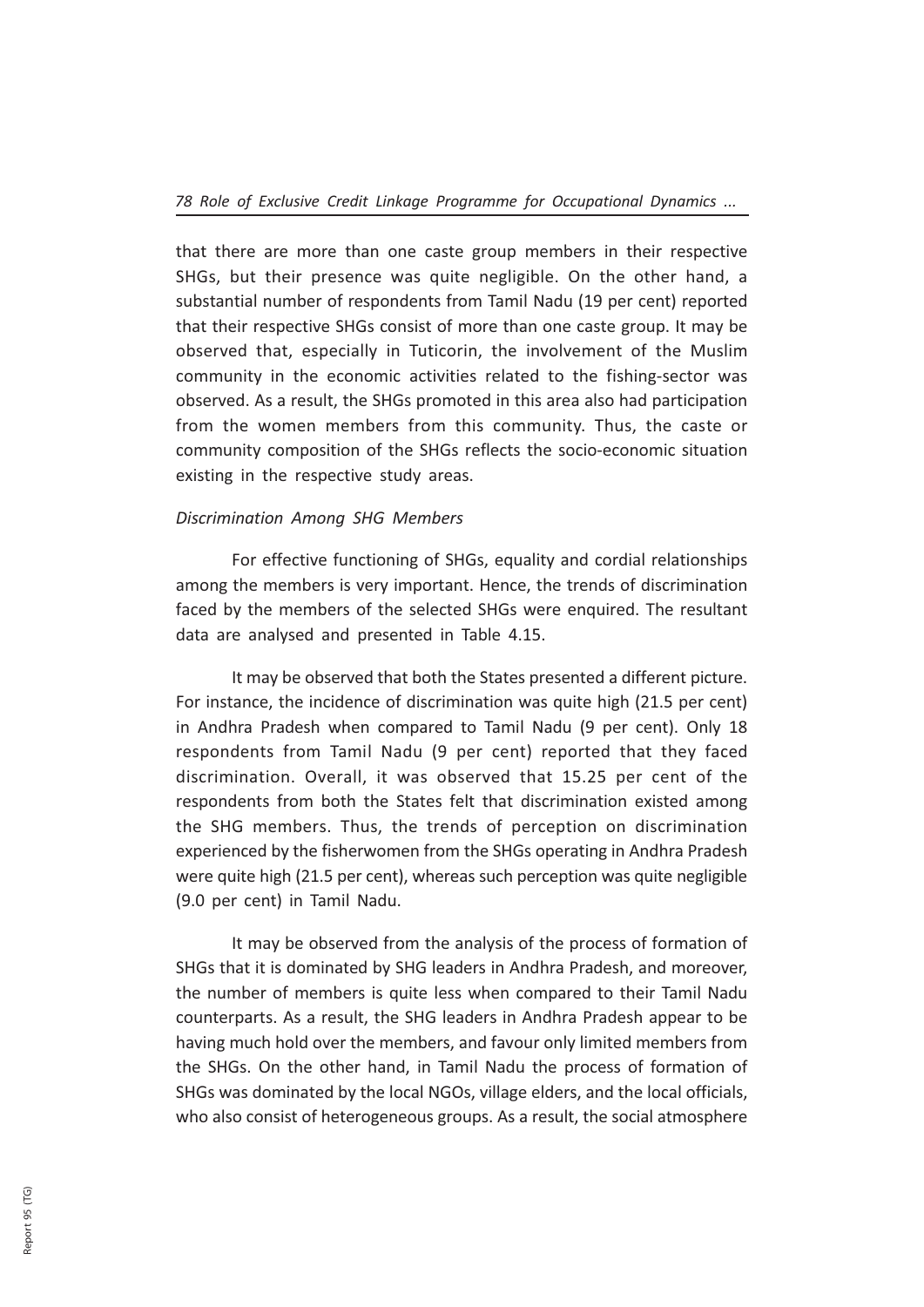| S.No.          | Name of Block/               | Yes              | No             | No            | Total        |
|----------------|------------------------------|------------------|----------------|---------------|--------------|
|                | District/State               |                  |                | Idea          |              |
| $\mathbf{1}$   | Uppada Kothapalli            | 0                | 0              | 50            | 50           |
| 2              | Thallarevu                   | 43               | 7              | 0             | 50           |
| Α              | East Godavari (Sub Total A)  | 43               | 7              | 50            | 100          |
| 1              | Atchuthapuram                | 0                | 1              | 49            | 50           |
| $\overline{2}$ | Bheemunipatnam               | 0                | 49             | $\mathbf{1}$  | 50           |
| Β              | Visakhapatnam (Sub Total B)  | 0                | 50             | 50            | 100          |
| $\mathsf C$    | Andhra Pradesh (Sub Total C) | 43<br>(21.5)     | 57<br>(28.5)   | 100<br>(50.0) | 200<br>(100) |
| 1              | Mandapam                     | 16               | 0              | 34            | 50           |
| $\overline{2}$ | Kadaladi                     | $\boldsymbol{0}$ | 40             | 10            | 50           |
| D              | Ramanathapuram (Sub Total D) | 16               | 40             | 44            | 100          |
| 1              | Tiruchandur                  | $\overline{2}$   | 48             | $\mathbf 0$   | 50           |
| 2              | Ottapidaram                  | 0                | 38             | 12            | 50           |
| E              | Tuticorin(Sub Total E)       | $\overline{2}$   | 86             | 12            | 100          |
| F              | Tamil Nadu (Sub Total F)     | 18<br>(9.0)      | 126<br>(63)    | 56<br>(28.0)  | 200<br>(100) |
| G              | Grand Total (C+F)            | 61<br>(15.25)    | 183<br>(45.75) | 156<br>(39.0) | 400<br>(100) |

Table 4.15 : Discrimination Existing Among SHG Members

existing among the SHGs in Tamil Nadu appears to be more balanced. As a result, the discrimination aspect is found to be lesser in Tamil Nadu.

To sum up the observations in this regard, the source of information on the concerned SHGs were dominated by either the leaders or members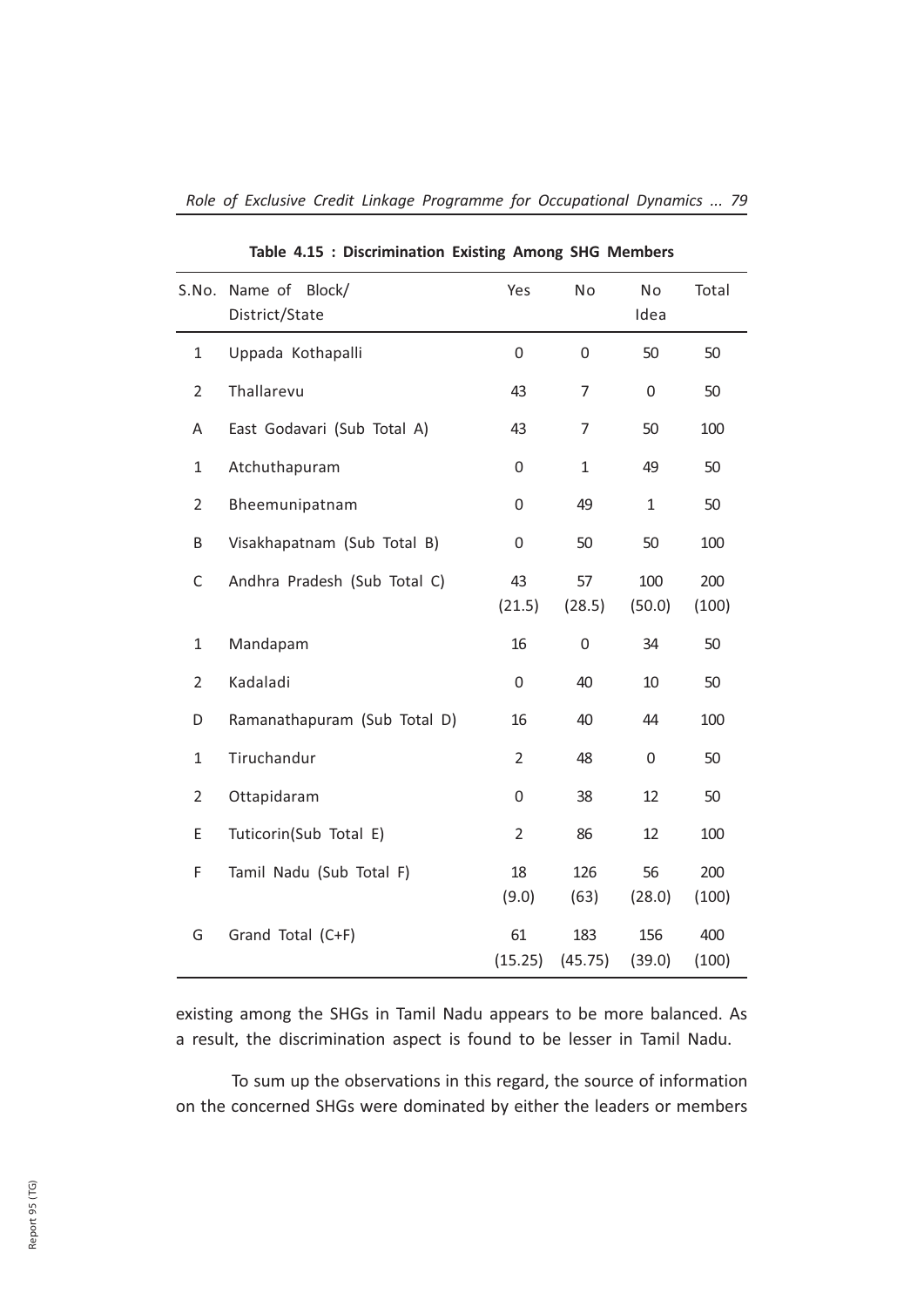of the SHG itself in Andhra Pradesh. They have been spreading awareness regarding SHGs and encouraging their fellow community or village members to join the SHGs. In Tamil Nadu, the scenario was also dominated by NGOs and officials, in addition to SHG members, leaders, and village elders. This was specifically due to the fact that the SHG movement in Andhra Pradesh has been there long before the NGOs and other institutions began their external effects to persuade the fisherwomen to form into SHGs. The same institutions were also responsible for enabling the members to join the concerned SHG.

The average membership of the SHGs in Andhra Pradesh was lesser (around 10 members) when compared to Tamil Nadu, which recorded slightly over 16 members on an average. This is because, in Andhra Pradesh the village composition is small and the number of SHGs in a given village is more; whereas in Tamil Nadu, the fishing community villages are thickly populated and there are more social communities associated with the fishing sector.

The respondents drawn for the study from the concerned SHGs were having more than two years of participation and were thus expected to draw sufficient socio-economic benefits from the SHGs.

The composition of SHGs in Andhra Pradesh was more homogeneous, while it was heterogeneous in Tamil Nadu. The reason for this discrepancy is that there is a greater number of social communities participating in the fishing-sector activities in Tamil Nadu. Thus, the composition of SHGs reflects the social and economic conditions prevailing in the respective States.

Among the issues associated with SHGs from the study area, a noticeable feature was that internal discrimination was perceived to be more in Andhra Pradesh and lesser in Tamil Nadu. This was perhaps due to the fact that the composition of SHGs in Andhra Pradesh was smaller as well as homogeneous in contrast to Tamil Nadu. Though heterogeneous groups experience internal pressures, they tend to maintain equilibrium in view of their mutual interests. In Tamil Nadu, more social communities are seen to be participating in fishing-sector activities; these communities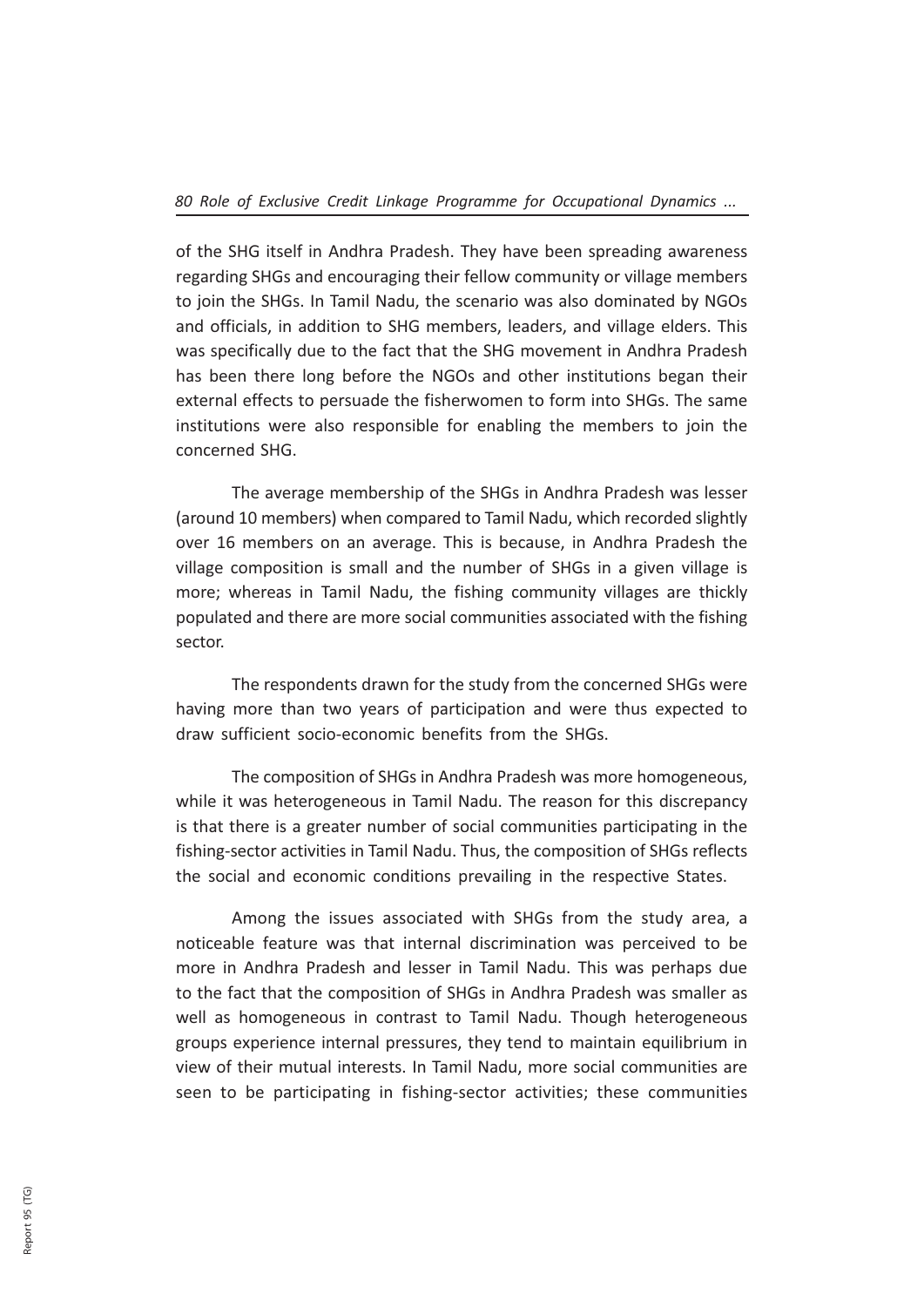mutually helped each other as members of the concerned SHG. As a result, the perception of discrimination would be minimal. On the other hand, in Andhra Pradesh, the SHGs being small in size and also the quantum of SHGs per village being more, the activities of the SHGs revolve around a few members only. As a result, more members of SHGs from Andhra Pradesh were experiencing discrimination.

Thus, on the whole, the sample drawn for the study was reflecting the existing social, economic and geographical conditions prevailing in the study area.

## Procedural Aspects of SHGs

The unique features of the SHGs, as well as the consistency in their success, were due to the procedural aspects followed by the SHG members operating together for a common endeavour. This in view, the respondents were enquired about their experiences in the procedural aspects such as adherence to stipulated records, meetings, and other related aspects. These issues have been discussed on the basis of the analysed data:

#### Leadership

The formation of the SHGs, and their success, depends on the procedural aspect of rotating leadership and other related aspects. Hence, the respondents were enquired about the leadership pattern among the SHGs, frequency of meetings held, etc. As evident, majority of the respondents (85.5 per cent) reported that there was a 'rotation' of leadership in their respective SHGs. The trends of data in reference to Andhra Pradesh as well as Tamil Nadu too were more or less the same. Thus, the data reflect that the SHGs were having the healthy practice of not sticking to a fixed leadership pattern. This also enables the SHGs to keep themselves vibrant and empower their members as well.

An attempt was also made to understand the regularity of the meetings held among the SHGs concerned. In this regard too, almost all the respondents (99 per cent) expressed that the meetings are being held regularly. This also reflects that the SHGs in which the respondents were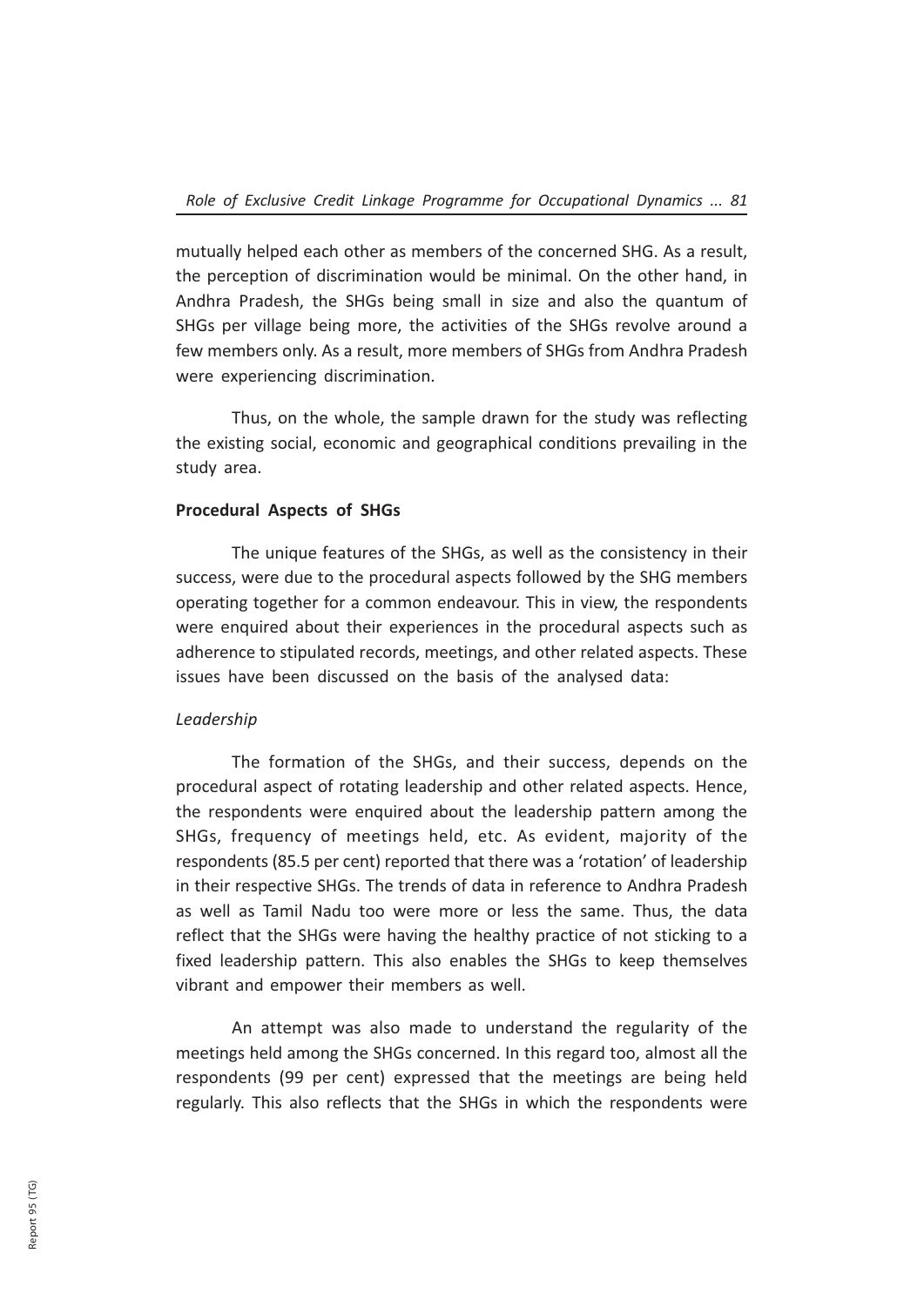|                | S.No. Name of Block/District/State | No             | Yes           | Total        |
|----------------|------------------------------------|----------------|---------------|--------------|
| $\mathbf{1}$   | Uppada Kothapalli                  | $\mathbf{1}$   | 49            | 50           |
| $\overline{2}$ | Thallarevu                         | 1              | 49            | 50           |
| Α              | East Godavari (Sub Total A)        | $\overline{2}$ | 98            | 100          |
| 1              | Atchuthapuram                      | 0              | 50            | 50           |
| 2              | Bheemunipatnam                     | 12             | 38            | 50           |
| B              | Visakhapatnam (Sub Total B)        | 12             | 88            | 100          |
| C              | Andhra Pradesh (Sub Total C)       | 14<br>(7.0)    | 186<br>(93.0) | 200<br>(100) |
| $\mathbf{1}$   | Mandapam                           | 5              | 45            | 50           |
| $\overline{2}$ | Kadaladi                           | $\mathbf{1}$   | 49            | 50           |
| D              | Ramanathapuram (Sub Total D)       | 6              | 94            | 100          |
| $\mathbf{1}$   | Tiruchandur                        | $\overline{2}$ | 48            | 50           |
| $\overline{2}$ | Ottapidaram                        | $\overline{2}$ | 48            | 50           |
| E              | Tuticorin (Sub Total E)            | 4              | 96            | 100          |
| F              | Tamil Nadu (Sub Total F)           | 10<br>(95.0)   | 190<br>(95.0) | 200<br>(100) |
| G              | Grand Total (C+F)                  | 24<br>(6.0)    | 376<br>(94.0) | 400<br>(100) |

Table 4.16.1 : Maintenance of Minutes Book

members had the vibrancy of meeting among themselves on a regular basis.

#### Maintenance of Records

Information on the maintenance of records such as minutes book, savings register, loan register, etc., was sought from the respondents selected for the study, since the maintenance of these records reflects the healthy practices of the concerned SHGs. The resultant analysed data are presented in Tables 4.16.1 to 4.16.9.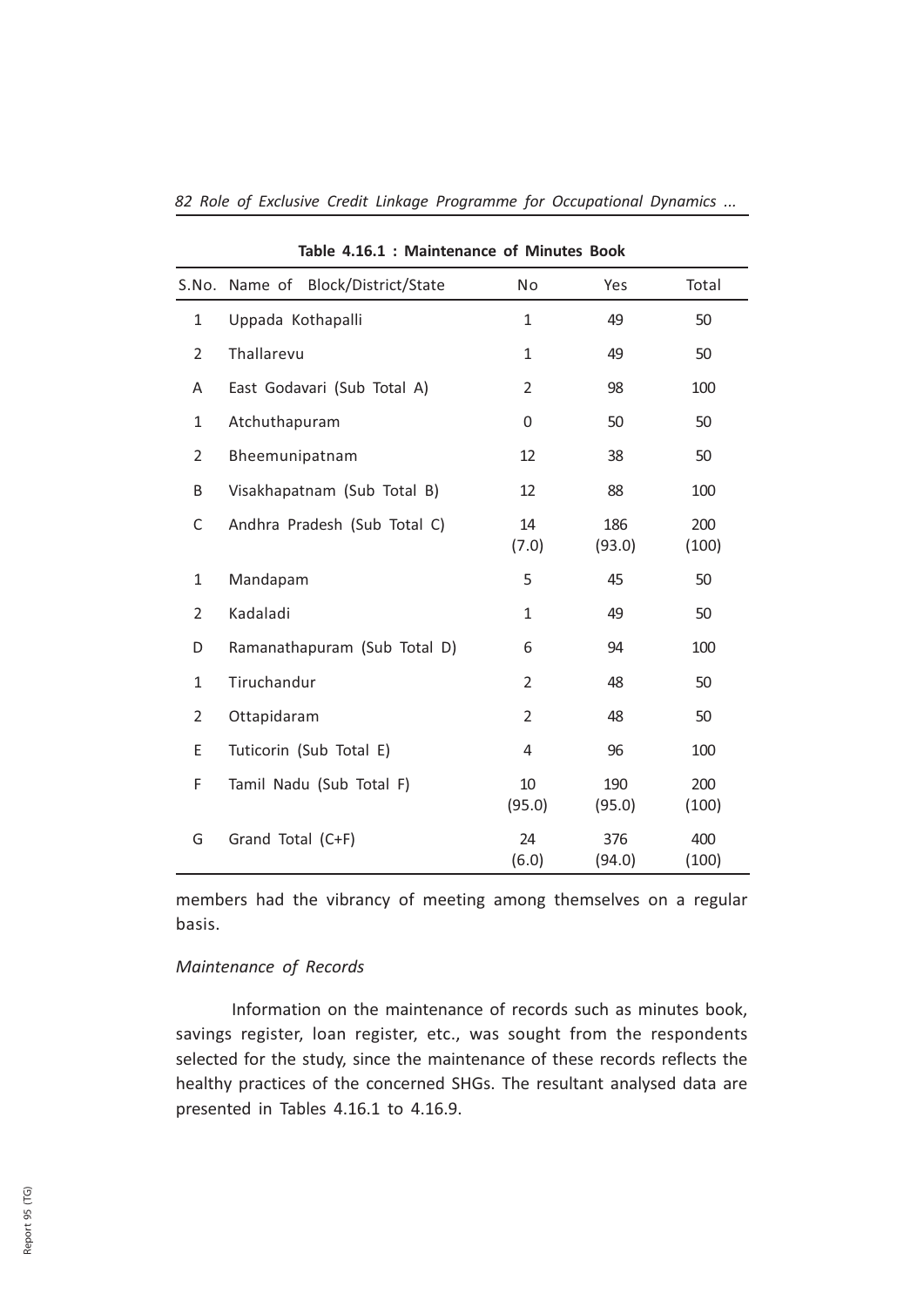| S.No.          | Name of Block/District/State | No           | Yes            | Total        |
|----------------|------------------------------|--------------|----------------|--------------|
| $\mathbf{1}$   | Uppada Kothapalli            | $\mathbf{1}$ | 49             | 50           |
| $\overline{2}$ | Thallarevu                   | 0            | 50             | 50           |
| Α              | East Godavari (Sub Total A)  | 1            | 99             | 100          |
| $\mathbf{1}$   | Atchuthapuram                | 0            | 50             | 50           |
| $\overline{2}$ | Bheemunipatnam               | 11           | 39             | 50           |
| B              | Visakhapatnam (Sub Total B)  | 11           | 89             | 100          |
| C              | Andhra Pradesh (Sub Total C) | 12<br>(6.0)  | 188<br>(94.0)  | 200<br>(100) |
| $\mathbf{1}$   | Mandapam                     | $\mathbf 0$  | 50             | 50           |
| $\overline{2}$ | Kadaladi                     | 0            | 50             | 50           |
| D              | Ramanathapuram (Sub Total D) | 0            | 100            | 100          |
| $\mathbf{1}$   | Tiruchandur                  | $\Omega$     | 50             | 50           |
| $\overline{2}$ | Ottapidaram                  | 3            | 47             | 50           |
| E              | Tuticorin (Sub Total E)      | 3            | 97             | 100          |
| F              | Tamil Nadu (Sub Total F)     | 3<br>(1.5)   | 197<br>(98.5)  | 200<br>(100) |
| G              | Grand Total (C+F)            | 15<br>(3.75) | 385<br>(96.25) | 400<br>(100) |

Table 4.16.2 : Maintenance of Savings Register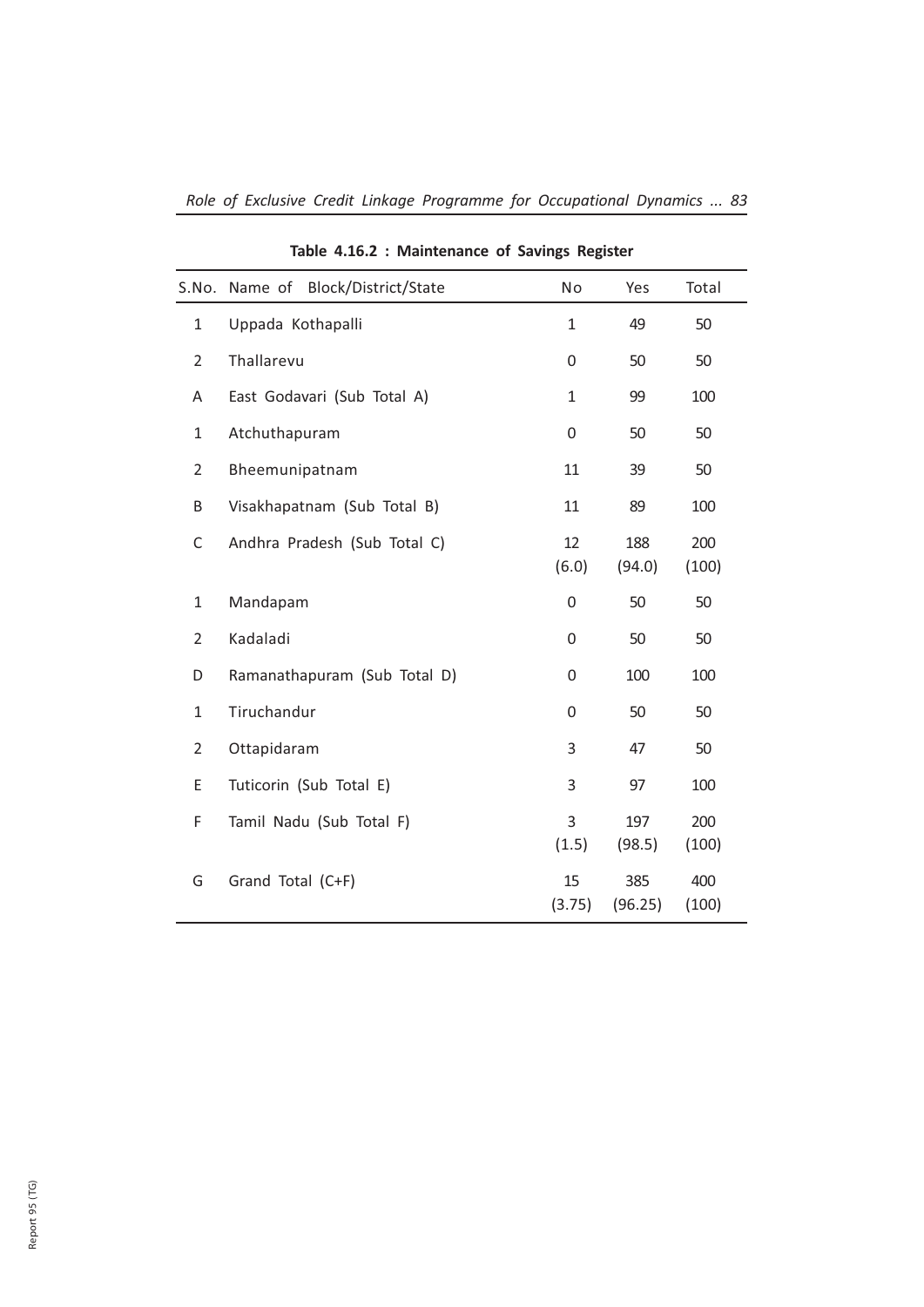|                | Block/District/State<br>S.No. Name of | No                      | Yes           | Total        |
|----------------|---------------------------------------|-------------------------|---------------|--------------|
| $\mathbf{1}$   | Uppada Kothapalli                     | 0                       | 50            | 50           |
| $\overline{2}$ | Thallarevu                            | 0                       | 50            | 50           |
| Α              | East Godavari (Sub Total A)           | 0                       | 100           | 100          |
| $\mathbf{1}$   | Atchuthapuram                         | 0                       | 50            | 50           |
| $\overline{2}$ | Bheemunipatnam                        | 35                      | 15            | 50           |
| B              | Visakhapatnam (Sub Total B)           | 35                      | 65            | 100          |
| C              | Andhra Pradesh (Sub Total C)          | 35<br>(17.5)            | 165<br>(82.5) | 200<br>(100) |
| $\mathbf{1}$   | Mandapam                              | $\mathbf{1}$            | 49            | 50           |
| $\overline{2}$ | Kadaladi                              | 0                       | 50            | 50           |
| D              | Ramanathapuram (Sub Total D)          | $\mathbf{1}$            | 99            | 100          |
| $\mathbf{1}$   | Tiruchandur                           | 0                       | 50            | 50           |
| $\overline{2}$ | Ottapidaram                           | 6                       | 44            | 50           |
| E              | Tuticorin (Sub Total E)               | 6                       | 94            | 100          |
| F              | Tamil Nadu (Sub Total F)              | $\overline{7}$<br>(3.5) | 193<br>(96.5) | 200<br>(100) |
| G              | Grand Total (C+F)                     | 42<br>(10.5)            | 358<br>(89.5) | 400<br>(100) |

Table 4.16.3 : Maintenance of Loan Register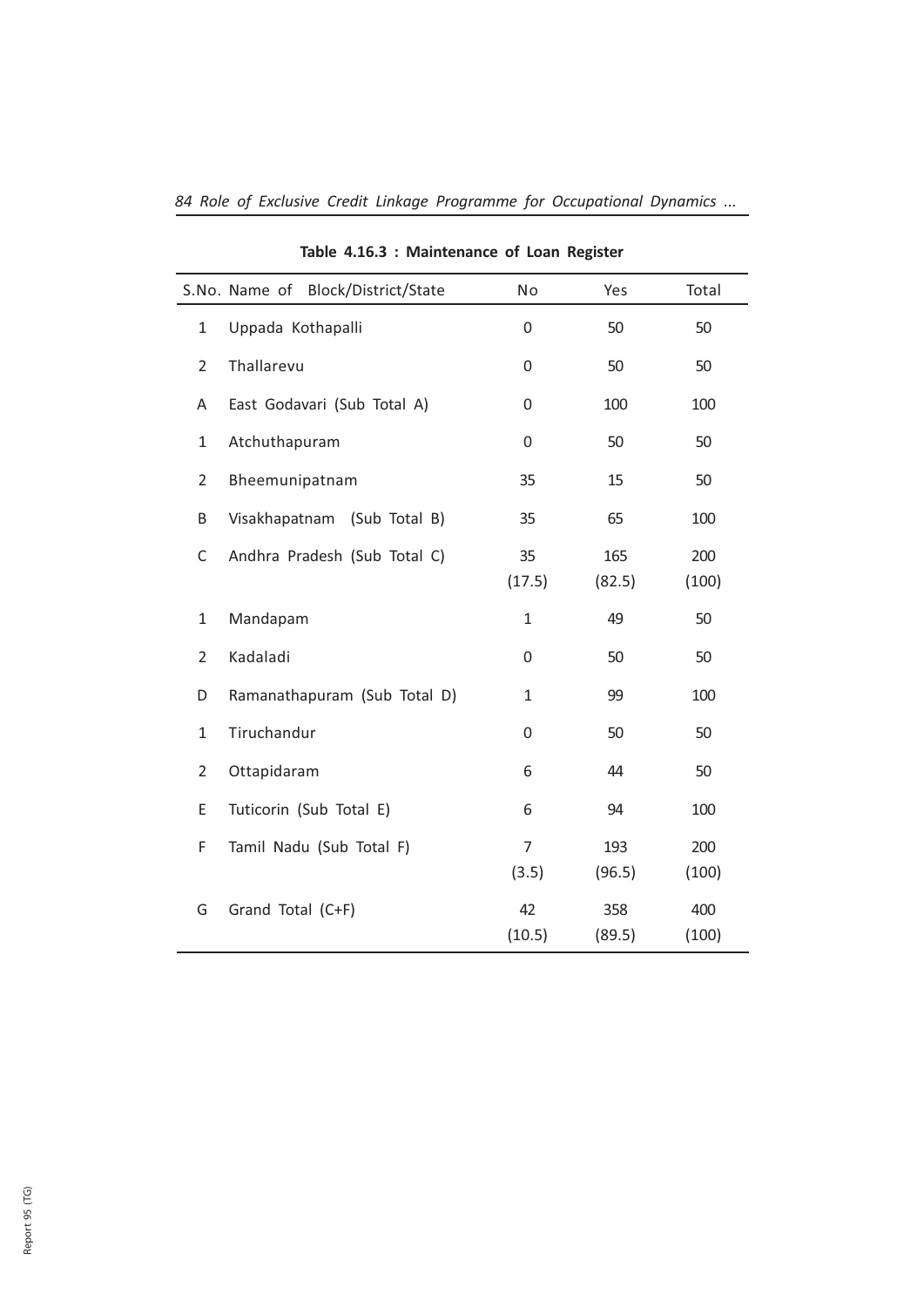| S.No.          | Name of Block/District/State | No                      | Yes            | Total        |
|----------------|------------------------------|-------------------------|----------------|--------------|
| $\mathbf{1}$   | Uppada Kothapalli            | $\mathbf{1}$            | 49             | 50           |
| $\overline{2}$ | Thallarevu                   | $\mathbf{1}$            | 49             | 50           |
| A              | East Godavari (Sub Total A)  | $\overline{2}$          | 98             | 100          |
| $\mathbf{1}$   | Atchuthapuram                | 0                       | 50             | 50           |
| $\overline{2}$ | Bheemunipatnam               | 43                      | 7              | 50           |
| B              | Visakhapatnam (Sub Total B)  | 43                      | 57             | 100          |
| C              | Andhra Pradesh (Sub Total C) | 45<br>(22.5)            | 155<br>(77.5)  | 200<br>(100) |
| $\mathbf{1}$   | Mandapam                     | 0                       | 50             | 50           |
| $\overline{2}$ | Kadaladi                     | 0                       | 50             | 50           |
| D              | Ramanathapuram (Sub Total D) | 0                       | 100            | 100          |
| $\mathbf{1}$   | Tiruchandur                  | $\Omega$                | 50             | 50           |
| $\overline{2}$ | Ottapidaram                  | $\overline{2}$          | 48             | 50           |
| Ε              | Tuticorin (Sub Total E)      | $\overline{2}$          | 98             | 100          |
| F              | Tamil Nadu (Sub Total F)     | $\overline{2}$<br>(1.0) | 198<br>(99.0)  | 200<br>(100) |
| G              | Grand Total (C+F)            | 47<br>(11.75)           | 353<br>(88.25) | 400<br>(100) |

## Table 4.16.4 : Maintenance of Cash Book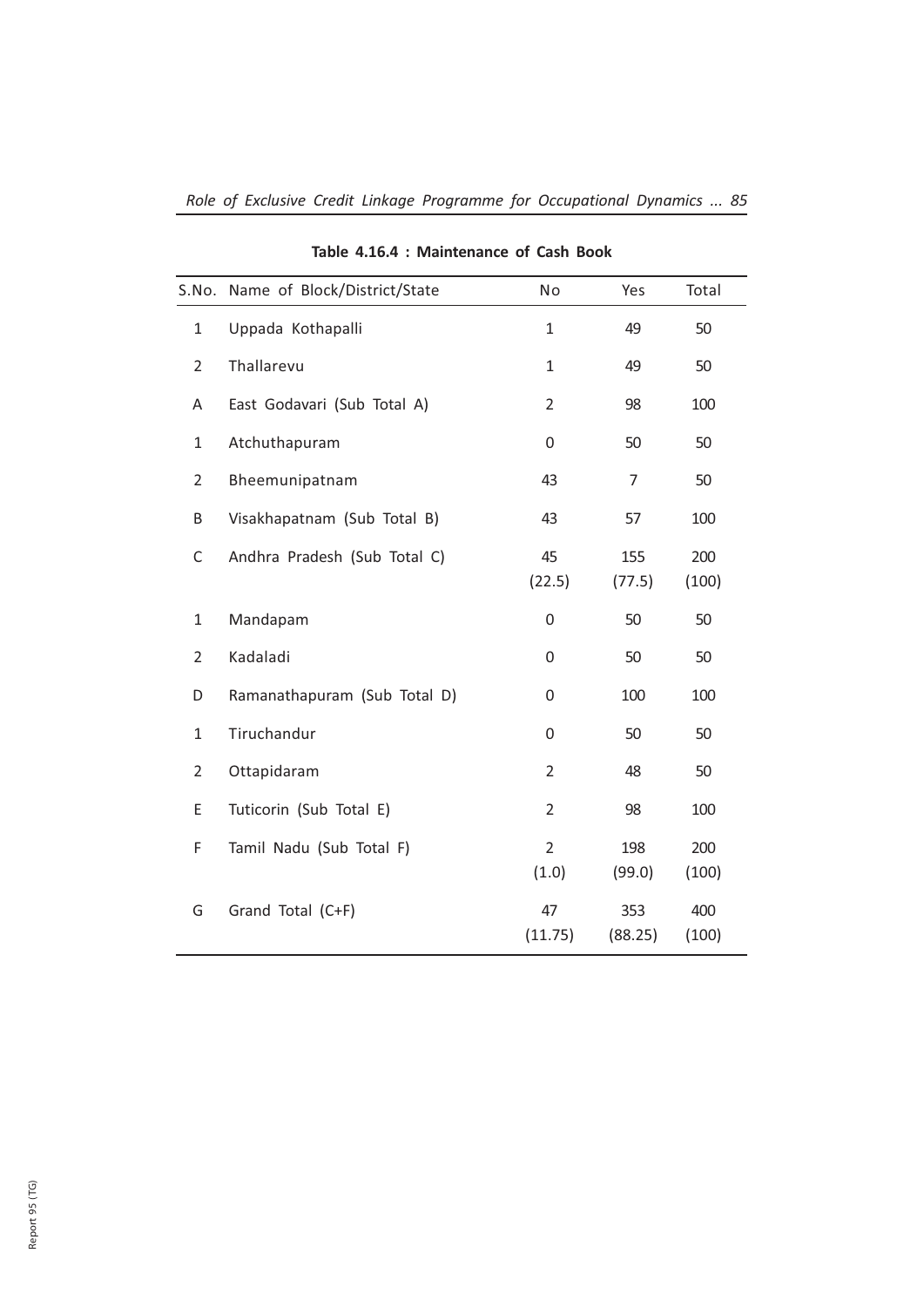|                | S.No. Name of Block/District/State | No           | Yes           | Total        |
|----------------|------------------------------------|--------------|---------------|--------------|
| $\mathbf{1}$   | Uppada Kothapalli                  | 0            | 50            | 50           |
| $\overline{2}$ | Thallarevu                         | $\mathbf{1}$ | 49            | 50           |
| Α              | East Godavari (Sub Total A)        | $\mathbf{1}$ | 99            | 100          |
| $\mathbf{1}$   | Atchuthapuram                      | 0            | 50            | 50           |
| $\overline{2}$ | Bheemunipatnam                     | 35           | 15            | 50           |
| B              | Visakhapatnam (Sub Total B)        | 35           | 65            | 100          |
| $\mathsf C$    | Andhra Pradesh (Sub Total C)       | 36<br>(18.0) | 164<br>(82.0) | 200<br>(100) |
| $\mathbf{1}$   | Mandapam                           | 0            | 50            | 50           |
| $\overline{2}$ | Kadaladi                           | 7            | 43            | 50           |
| D              | Ramanathapuram (Sub Total D)       | 7            | 93            | 100          |
| $\mathbf{1}$   | Tiruchandur                        | 0            | 50            | 50           |
| $\overline{2}$ | Ottapidaram                        | 27           | 23            | 50           |
| E              | Tuticorin (Sub Total E)            | 27           | 73            | 100          |
| F              | Tamil Nadu (Sub Total F)           | 34<br>(17.0) | 166<br>(83.0) | 200<br>(100) |
| G              | Grand Total (C+F)                  | 70<br>(17.5) | 330<br>(82.5) | 400<br>(100) |

Table 4.16.5 : Maintenance of Bank Loan Register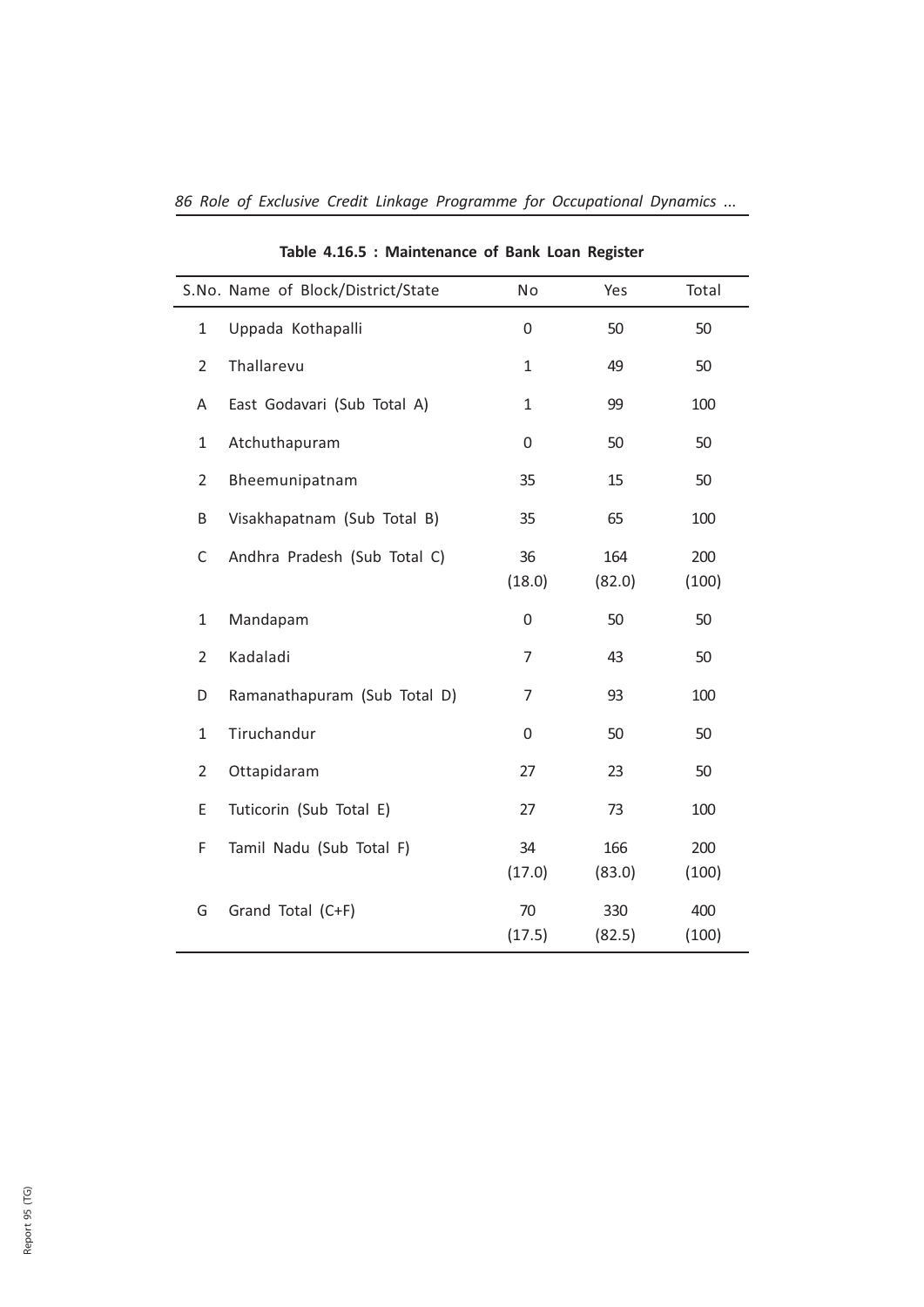| S.No.          | Block/District/State<br>Name of | No            | Yes            | Total        |
|----------------|---------------------------------|---------------|----------------|--------------|
| $\mathbf{1}$   | Uppada Kothapalli               | 0             | 50             | 50           |
| $\overline{2}$ | Thallarevu                      | $\mathbf{1}$  | 49             | 50           |
| A              | East Godavari (Sub Total A)     | 1             | 99             | 100          |
| $\mathbf{1}$   | Atchuthapuram                   | 0             | 50             | 50           |
| $\overline{2}$ | Bheemunipatnam                  | 7             | 43             | 50           |
| B              | Visakhapatnam (Sub Total B)     | 7             | 93             | 100          |
| $\mathsf C$    | Andhra Pradesh (Sub Total C)    | 8<br>(4.0)    | 192<br>(96.0)  | 200<br>(100) |
| $\mathbf{1}$   | Mandapam                        | 0             | 50             | 50           |
| $\overline{2}$ | Kadaladi                        | 0             | 50             | 50           |
| D              | Ramanathapuram (Sub Total D)    | 0             | 100            | 100          |
| $\mathbf{1}$   | Tiruchandur                     | 0             | 50             | 50           |
| $\overline{2}$ | Ottapidaram                     | 37            | 13             | 50           |
| E              | Tuticorin (Sub Total E)         | 37            | 63             | 100          |
| F              | Tamil Nadu (Sub Total F)        | 37<br>(18.5)  | 163<br>(81.5)  | 200<br>(100) |
| G              | Grand Total (C+F)               | 45<br>(11.25) | 355<br>(88.75) | 400<br>(100) |

Table 4.16.6 : Maintenance of Individual Passbooks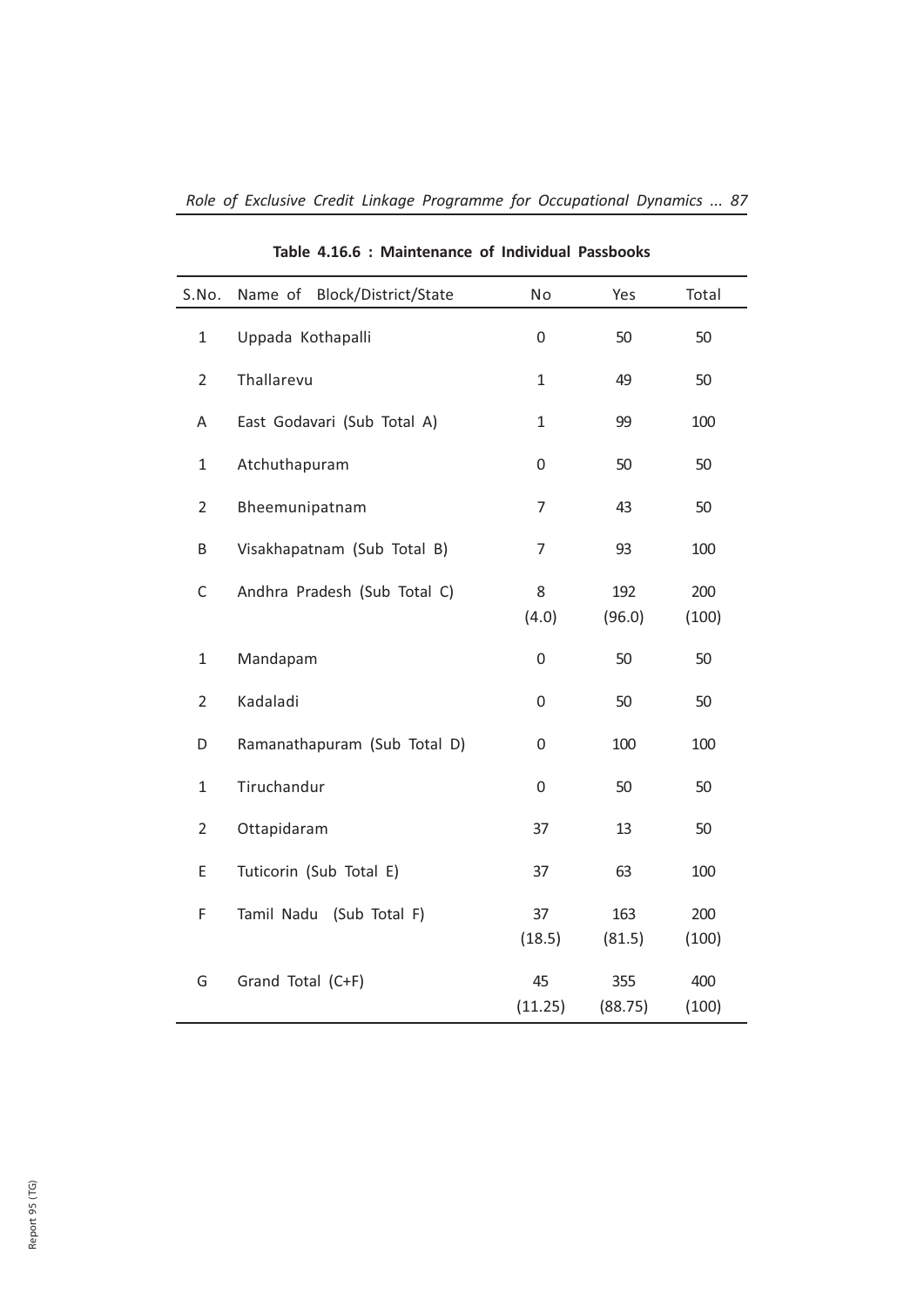| S.No.          | Block/District/State<br>Name of | No             | Yes           | Total        |
|----------------|---------------------------------|----------------|---------------|--------------|
| $\mathbf{1}$   | Uppada Kothapalli               | $\overline{2}$ | 48            | 50           |
| $\overline{2}$ | Thallarevu                      | $\mathbf{1}$   | 49            | 50           |
| A              | East Godavari (Sub Total A)     | 3              | 97            | 100          |
| $\mathbf{1}$   | Atchuthapuram                   | 0              | 50            | 50           |
| $\overline{2}$ | Bheemunipatnam                  | 18             | 32            | 50           |
| Β              | Visakhapatnam (Sub Total B)     | 18             | 82            | 100          |
| C              | Andhra Pradesh (Sub Total C)    | 21<br>(10.5)   | 179<br>(89.5) | 200<br>(100) |
| $\mathbf{1}$   | Mandapam                        | 0              | 50            | 50           |
| $\overline{2}$ | Kadaladi                        | $\overline{2}$ | 48            | 50           |
| D              | Ramanathapuram (Sub Total D)    | $\overline{2}$ | 98            | 100          |
| $\mathbf{1}$   | Tiruchandur                     | 0              | 50            | 50           |
| $\overline{2}$ | Ottapidaram                     | 7              | 43            | 50           |
| E              | Tuticorin (Sub Total E)         | 7              | 93            | 100          |
| F              | Tamil Nadu (Sub Total F)        | 9<br>(4.5)     | 191<br>(95.5) | 200<br>(100) |
| G              | Grand Total (C+F)               | 30<br>(7.5)    | 370<br>(92.5) | 400<br>(100) |

Table 4.16.7 : Maintenance of Group Passbooks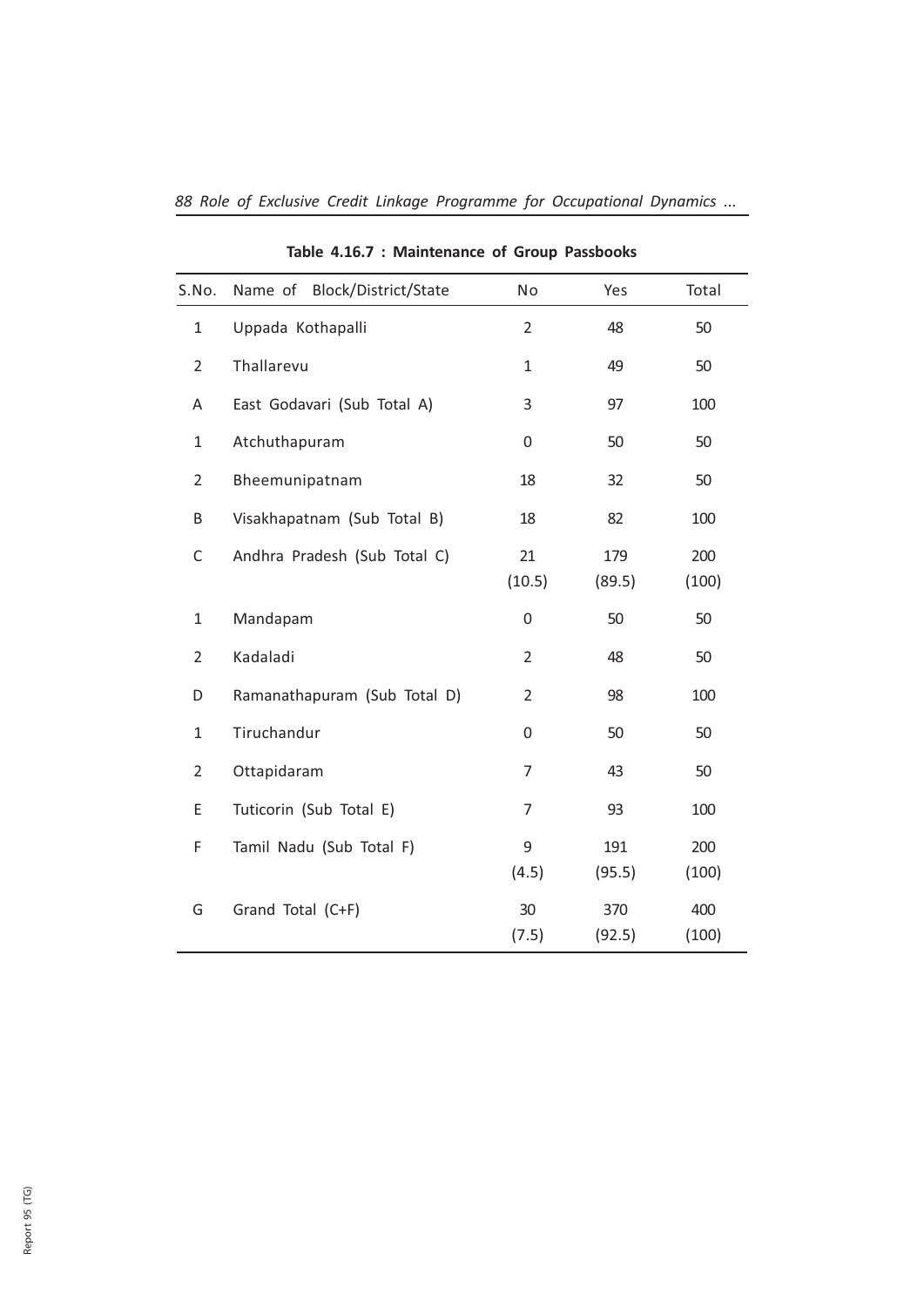It may be observed that record maintenance by the SHGs was quite good. Healthy scores were observed in case of minutes book (94 per cent), savings register (96.25 per cent), loan register (89.5 per cent), cash book (88.25 per cent), bank loan register (82.5 per cent), individual passbook (88.75 per cent), and group passbook (92.5 per cent). In other words, in all the SHGs studied, the members had a fair knowledge of record maintenance; hence, even the State level trend of the data was more or less similar.

| S.No.          | Block/District/State<br>Name of | No             | Yes            | Total        |
|----------------|---------------------------------|----------------|----------------|--------------|
| $\mathbf{1}$   | Uppada Kothapalli               | 8              | 42             | 50           |
| $\overline{2}$ | Thallarevu                      | $\mathbf{1}$   | 49             | 50           |
| Α              | East Godavari (Sub Total A)     | 9              | 91             | 100          |
| $\mathbf{1}$   | Atchuthapuram                   | 50             | 0              | 50           |
| 2              | Bheemunipatnam                  | 46             | 4              | 50           |
| B              | Visakhapatnam (Sub Total B)     | 96             | 4              | 100          |
| C              | Andhra Pradesh (Sub Total C)    | 105<br>(52.5)  | 95<br>(47.5)   | 200<br>(100) |
| $\mathbf{1}$   | Mandapam                        | 49             | $\mathbf{1}$   | 50           |
| $\overline{2}$ | Kadaladi                        | 17             | 33             | 50           |
| D              | Ramanathapuram (Sub Total D)    | 66             | 34             | 100          |
| $\mathbf{1}$   | Tiruchandur                     | $\Omega$       | 50             | 50           |
| $\overline{2}$ | Ottapidaram                     | 44             | 6              | 50           |
| E              | Tuticorin (Sub Total E)         | 44             | 56             | 100          |
| F              | Tamil Nadu (Sub Total F)        | 110<br>(55)    | 90<br>(45)     | 200<br>(100) |
| G              | Grand Total (C+F)               | 215<br>(53.75) | 185<br>(46.25) | 400<br>(100) |

Table 4.16.8 : Maintenance of Register for IGA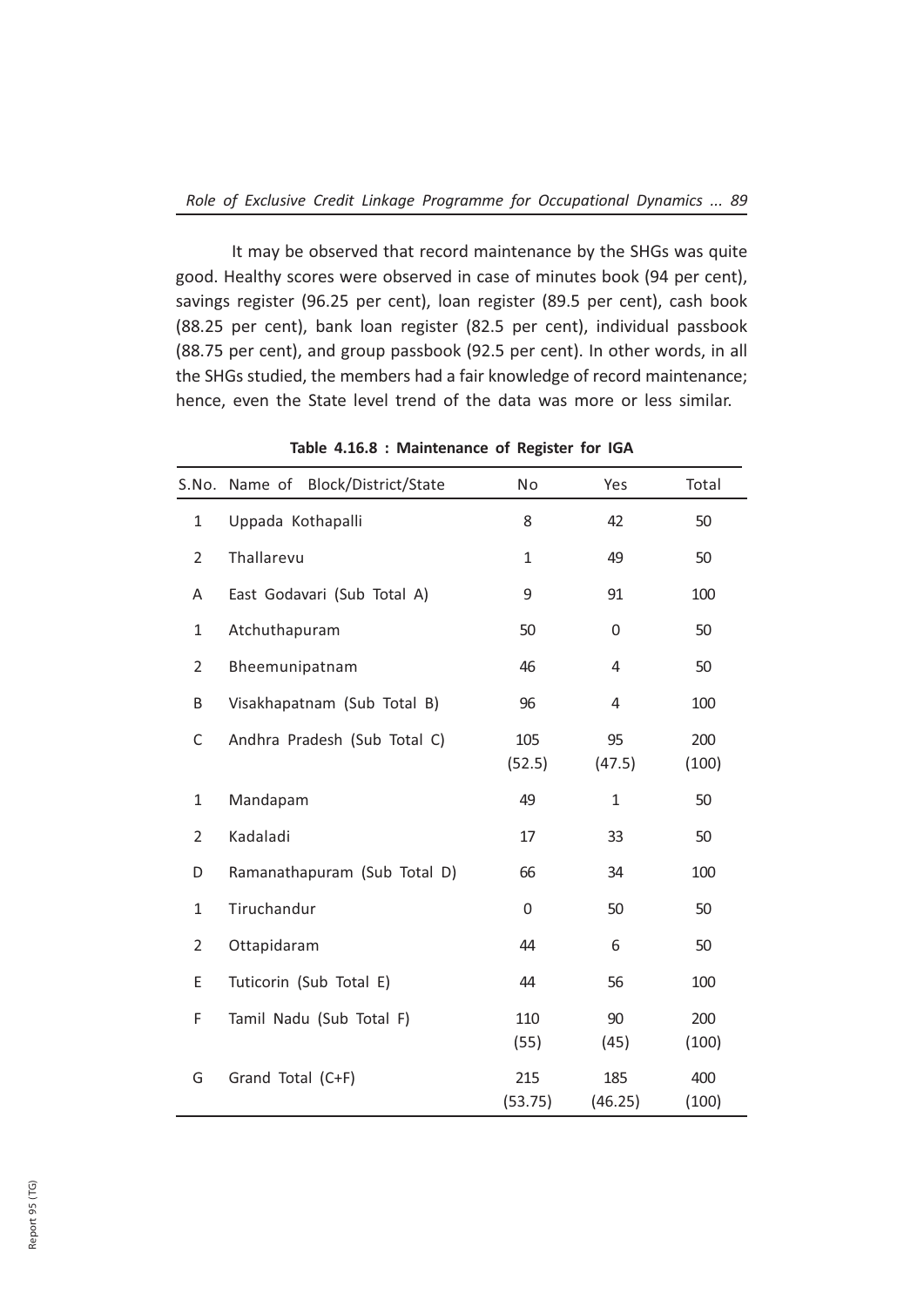|                | S.No. Name of<br>Block/District/State | No            | Yes            | Total        |
|----------------|---------------------------------------|---------------|----------------|--------------|
| $\mathbf{1}$   | Uppada Kothapalli                     | 7             | 43             | 50           |
| $\overline{2}$ | Thallarevu                            | 50            | 0              | 50           |
| A              | East Godavari (Sub Total A)           | 57            | 43             | 100          |
| $\mathbf{1}$   | Atchuthapuram                         | 50            | 0              | 50           |
| $\overline{2}$ | Bheemunipatnam                        | 48            | $\overline{2}$ | 50           |
| B              | Visakhapatnam (Sub Total B)           | 98            | $\overline{2}$ | 100          |
| С              | Andhra Pradesh (Sub Total C)          | 155<br>(77.5) | 45<br>(22.5)   | 200<br>(100) |
| 1              | Mandapam                              | 6             | 44             | 50           |
| $\overline{2}$ | Kadaladi                              | 14            | 36             | 50           |
| D              | Ramanathapuram (Sub Total D)          | 20            | 80             | 100          |
| $\mathbf{1}$   | Tiruchandur                           | 0             | 50             | 50           |
| $\overline{2}$ | Ottapidaram                           | 23            | 27             | 50           |
| E              | Tuticorin (Sub Total E)               | 23            | 77             | 100          |
| F              | Tamil Nadu (Sub Total F)              | 43<br>(21.5)  | 157<br>(78.5)  | 200<br>(100) |
| G              | Grand Total (C+F)                     | 198<br>(49.5) | 202<br>(50.5)  | 400<br>(100) |

Table 4.16.9 : Maintenance of Visitors' Register

 $\overline{\phantom{a}}$ 

 $\overline{\phantom{0}}$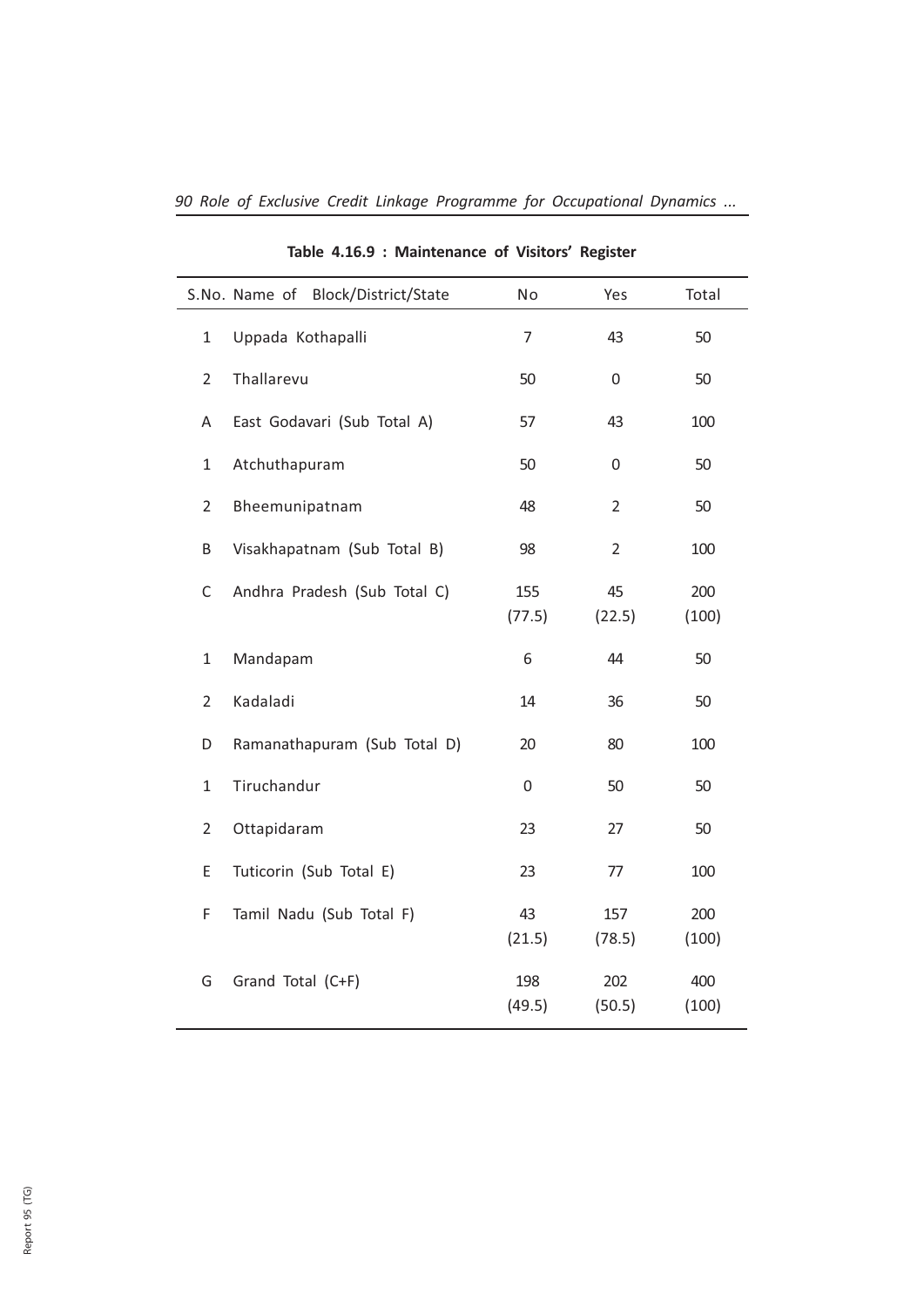However, in regard to maintenance of register on income-generating activities (46.25 per cent) and visitors' book (50.5 per cent), the records were not healthy: Among these two aspects, the maintenance of visitors' book is not of much importance. However, with regard to register book on income-generating activities, it was observed that the credit accessed by the members was mostly utilised for individual purpose and not for incomegenerating activities. In this regard, the trends at the State level were also more or less equal.

Thus, it may be concluded that the registers maintained by the concerned SHGs were quite systematic, and this reflects their healthy functioning.

## Opinion on Training Received

The respondents selected for the study were exposed to training several times. In order to understand the persistence of training imparted and also the impact of the same on the fisherwomen, opinions of the respondents were extracted and presented in Table 4.17.

| S.No.          | Name of        |                      |              | Perception |             |                 |
|----------------|----------------|----------------------|--------------|------------|-------------|-----------------|
|                | District/State | Received<br>Training | Very<br>Good | Good       | Not<br>Good | Total<br>Sample |
| 1              | East Godavari  | 100                  | 90           | 8          | 2           | 100             |
| 2              | Visakhapatnam  | 100                  | 84           | 12         | 4           | 100             |
| A              | Andhra Pradesh | 200                  | 174          | 20         | 6           | 200             |
| 1              | Ramanathapuram | 100                  | 82           | 4          | 14          | 100             |
| $\overline{2}$ | Tuticorin      | 100                  | 72           | 8          | 20          | 100             |
| B              | Tamil Nadu     | 200                  | 154          | 12         | 34          | 200             |
|                | Total          | 400                  | 328<br>(82)  | 32<br>(8)  | 40<br>(10)  | 400             |

#### Table 4.17 : Extent of Benefit from Training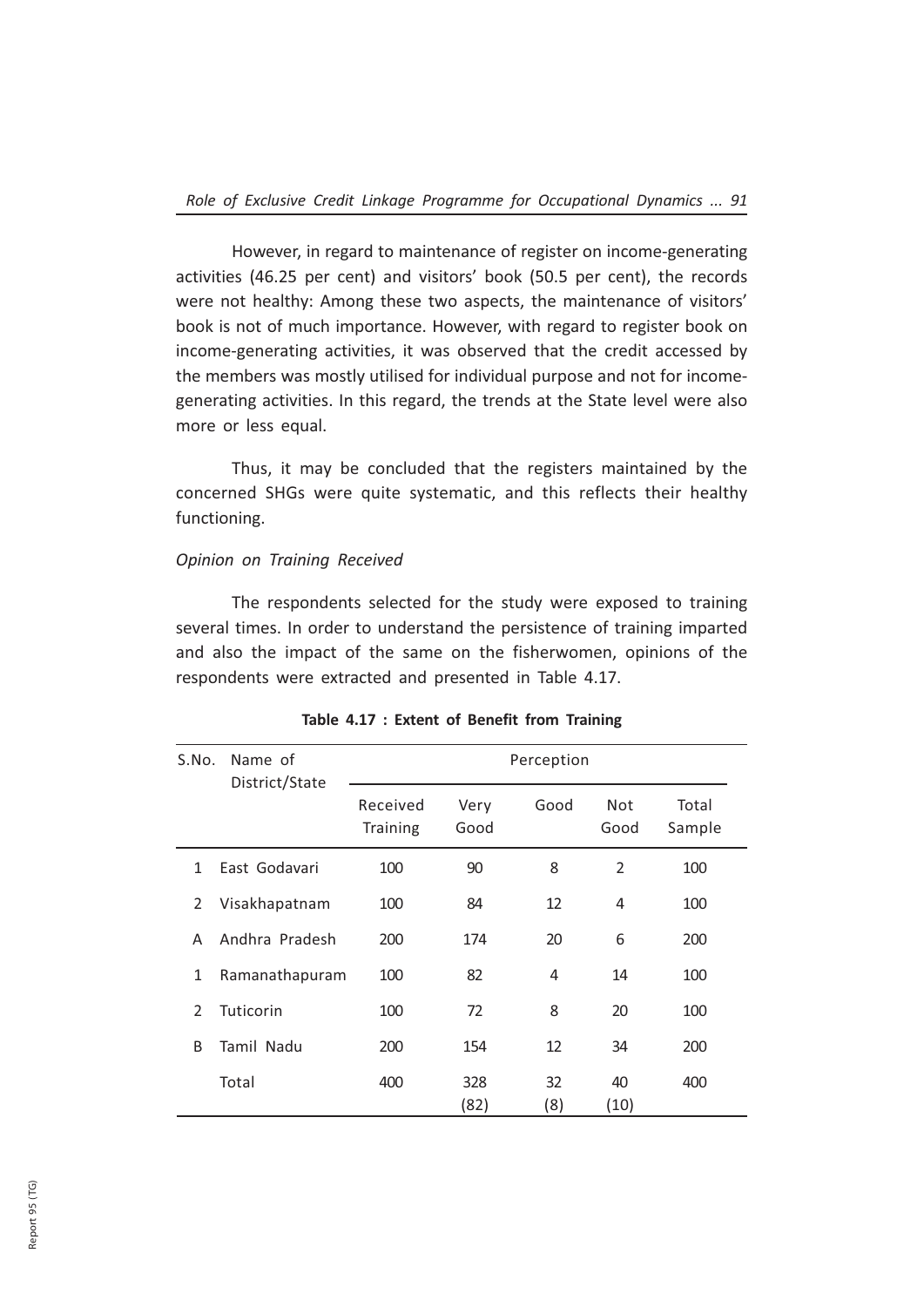It may be observed from the analysed data presented in Table 4.17 that all the respondents selected for the study had exposure to training. Thus, the SHG members were in a better position as far as acquiring the knowledge and other related aspects of SHGs including professional activities, savings and thrift activities, and so on. The respondents were also enquired about their perception on quality of the training as well as its utility. In this regard too, the respondents expressed that the training imparted was "very good" (82 per cent), and a few of the respondents (8 per cent) expressed that the training imparted was 'good'. Thus, in overall terms, as much as 90 per cent of the respondents had a positive opinion on the training imparted in terms of its effectiveness.

A few respondents (10 per cent), however, expressed the opinion that the training imparted was not good and did not help them at all. It may also be observed that most of these responses were received from Tamil Nadu. In this regard, it may be mentioned that Andhra Pradesh, in view of the strong SHG movement, had long-standing human resource building facilities. Further, the SHGs among the fisherwomen were covered under the regular women development programmes such as IKP and other related programmes. On the other hand, in Tamil Nadu the SHGs formed among fisherwomen were quite distinct since they were established either through local NGOs or by the Government officials; the very nature of the training was quite new to them. As a result, there was slightly lesser satisfaction among the respondents from Tamil Nadu.

To sum up the observations in this sub-section, it appears that the respondents selected for the study had sufficient knowledge on the issues related to the SHGs, and they are also maintaining the needful records in the best manner. This is perhaps due to the quality of training received by them.

#### Impact

As the respondents selected for the study were beneficiaries of the exclusive micro-credit offered to the SHGs in which they were participating, it was expected that it may lead to several positive benefits to the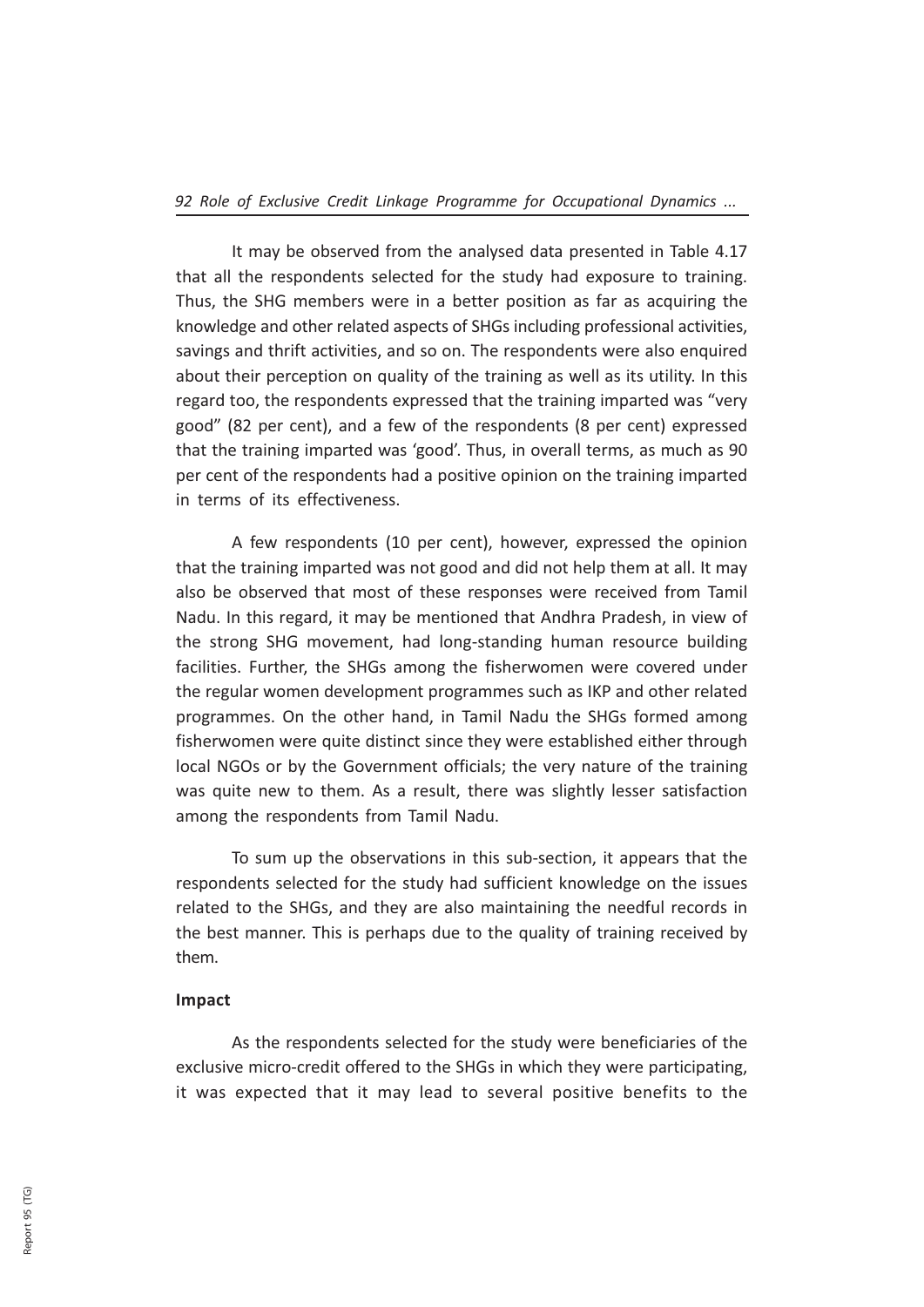respondents. This in background, the impact-related issues were captured by collecting and analysing the relevant data from the respondents. The following is the discussion in this regard.

## Participation in SHGs and Perceived Benefits

The respondents were requested to express their opinion on several social and economic issues on which they felt that there was a positive change after participating in the concerned SHGs. The responses in this regard are presented in Table 4.18.

It may be observed that most of the respondents expressed that there were positive changes on several social and economic issues. Foremost of them was a positive outlook on the issue of better outlook on profession (80.5 per cent). This would certainly enable the respondents to develop psychological strength and make positive moves in the right direction. For fisherwomen, such psychological mind-set has always been useful. Across the States, the trends were more or less similar.

Another positive perception the respondents developed was the ability to identify new business opportunities (82.5 per cent). This was indeed a positive sign, since the fisherwomen were traditionally associated only with fish vending, and were not involved in other value addition activities or new business opportunities. In this regard, the positive perception on the ability to identify new business opportunities would certainly enable the respondents to take initiatives that may result in their occupational mobility.

In regard to issues like appropriate marketing support (78.25 per cent), appropriate financial support (83.25 per cent), collective approach (82.25 per cent), and better financial security (83 per cent) also, they expressed that there was positive impact.

It may also be observed that most of the issues wherein the respondents conceived positive perception were those that indeed provided a basic platform for launching needful social and economic initiatives, which may in turn trigger occupational dynamics.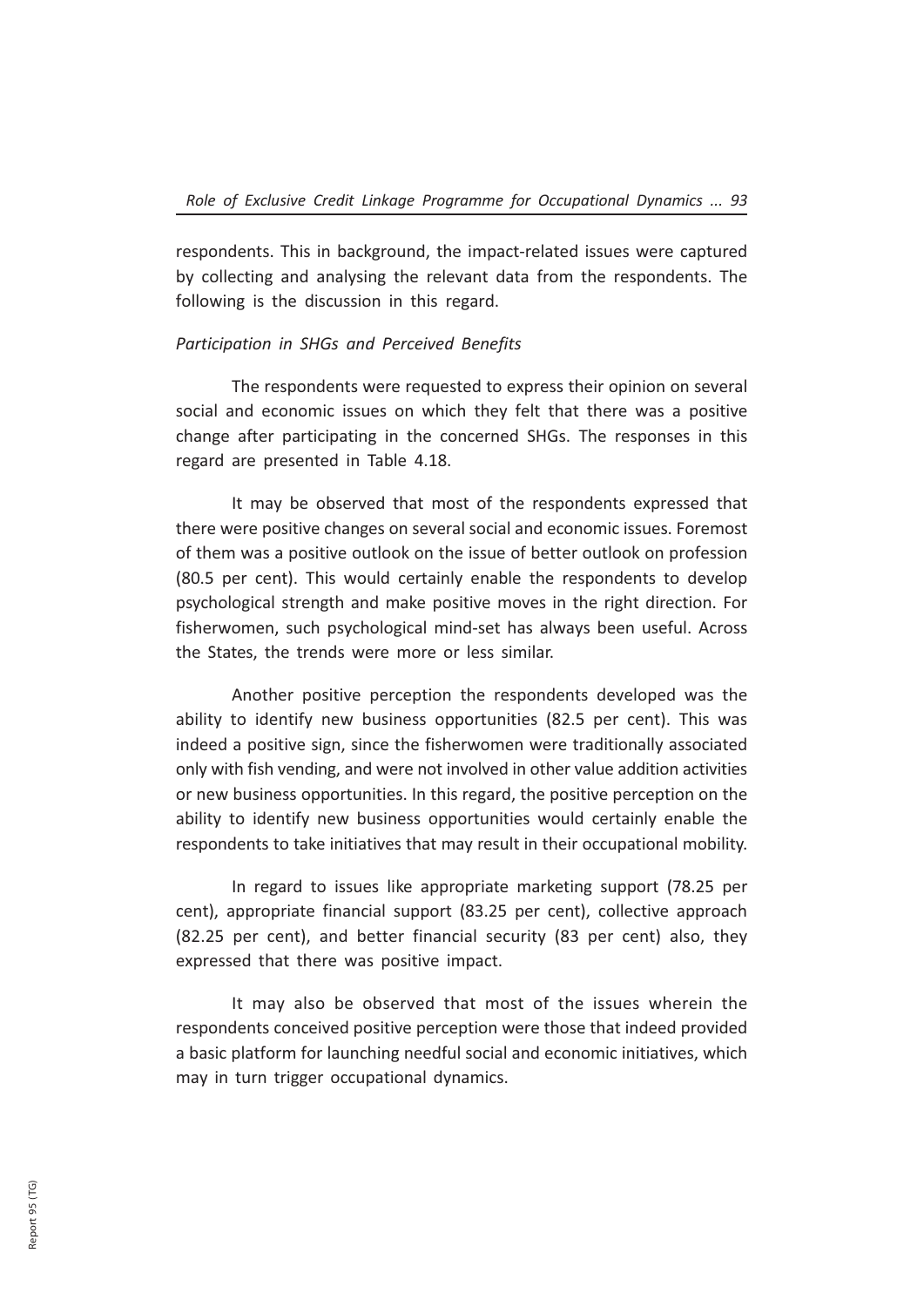|        |                                                             |                                    | Table 4.18 : Positive Gains After Participation in         |                                     | <b>SHG</b>                                      |                                                              |                                       |
|--------|-------------------------------------------------------------|------------------------------------|------------------------------------------------------------|-------------------------------------|-------------------------------------------------|--------------------------------------------------------------|---------------------------------------|
|        | S.No. Name of Block<br>District/State                       | Outlook on<br>Profession<br>Better | Identification<br>Opportunity<br><b>Business</b><br>of New | Appropriate<br>Marketing<br>Support | $\equiv$<br>Appropriate<br>Financial<br>Support | Professiona<br>Collective<br>Approach<br>Activities<br>Group | Financia<br>Security<br><b>Better</b> |
|        | Uppada Kothapalli                                           | 4                                  | ಸ                                                          | ಸ                                   | g                                               | $\frac{8}{10}$                                               | 42                                    |
|        | Thallarevu                                                  | ႙                                  | ႙                                                          | ႙                                   | ႙                                               | ႙                                                            | ႙                                     |
| ⋖      | Total A<br>East Godavari (Sub                               | ದ                                  | ಜ                                                          | ಜ                                   | ගි                                              | 89                                                           | 92                                    |
|        | Atchuthapuram                                               | ႙                                  | ႙                                                          | ႙                                   | ႙                                               | ႙                                                            | င္တ                                   |
|        | Bheemunipatnam                                              | 与                                  | 45                                                         | ႙                                   | ႙                                               | ႙႙                                                           | င္တ                                   |
| ≃      | Visakhapatnam (Sub Total B)                                 | 8                                  | සි                                                         | g                                   | $\overline{5}$                                  | 89                                                           | $\overline{5}$                        |
|        | Andhra Pradesh (Sub Total C)                                | 145                                | 146                                                        | 151                                 | 151                                             | $\frac{40}{5}$                                               | $\overline{5}$                        |
|        | Mandapam                                                    | 50                                 | S                                                          | 50                                  | 50                                              | ႙                                                            | S                                     |
| $\sim$ | Kadaladi                                                    | 4                                  | $\overline{4}$                                             | 9                                   | \$                                              | \$                                                           | 47                                    |
| ≏      | $\widehat{\circ}$<br>(Sub Total<br>Ramanathapuram           | 5                                  | 5                                                          | க                                   | க                                               | ஜ                                                            | 5                                     |
|        | Tiruchandur                                                 | අ                                  | ႙                                                          | ႙                                   | சி                                              | අ                                                            | ச                                     |
|        | Ottapidaram                                                 | ಸ                                  | 57                                                         | $\frac{9}{1}$                       | 57                                              | \$                                                           | သိ                                    |
| ш      | Tuticorin (Sub Total E)                                     | 8                                  | 82                                                         | 8                                   | 86                                              | 33                                                           | ≋                                     |
| Щ      | $\widehat{\mathbb{L}}$<br><b>Total</b><br>Tamil Nadu (Sub T | 177                                | 184                                                        | 162                                 | 182                                             | 189                                                          | $\overline{181}$                      |
| O      | Grand Total                                                 | (80.5)<br>322                      | (82.5)<br>330                                              | (78.25)<br>313                      | (83.25)<br>333                                  | (82.25)<br>329                                               | 332<br>(83)                           |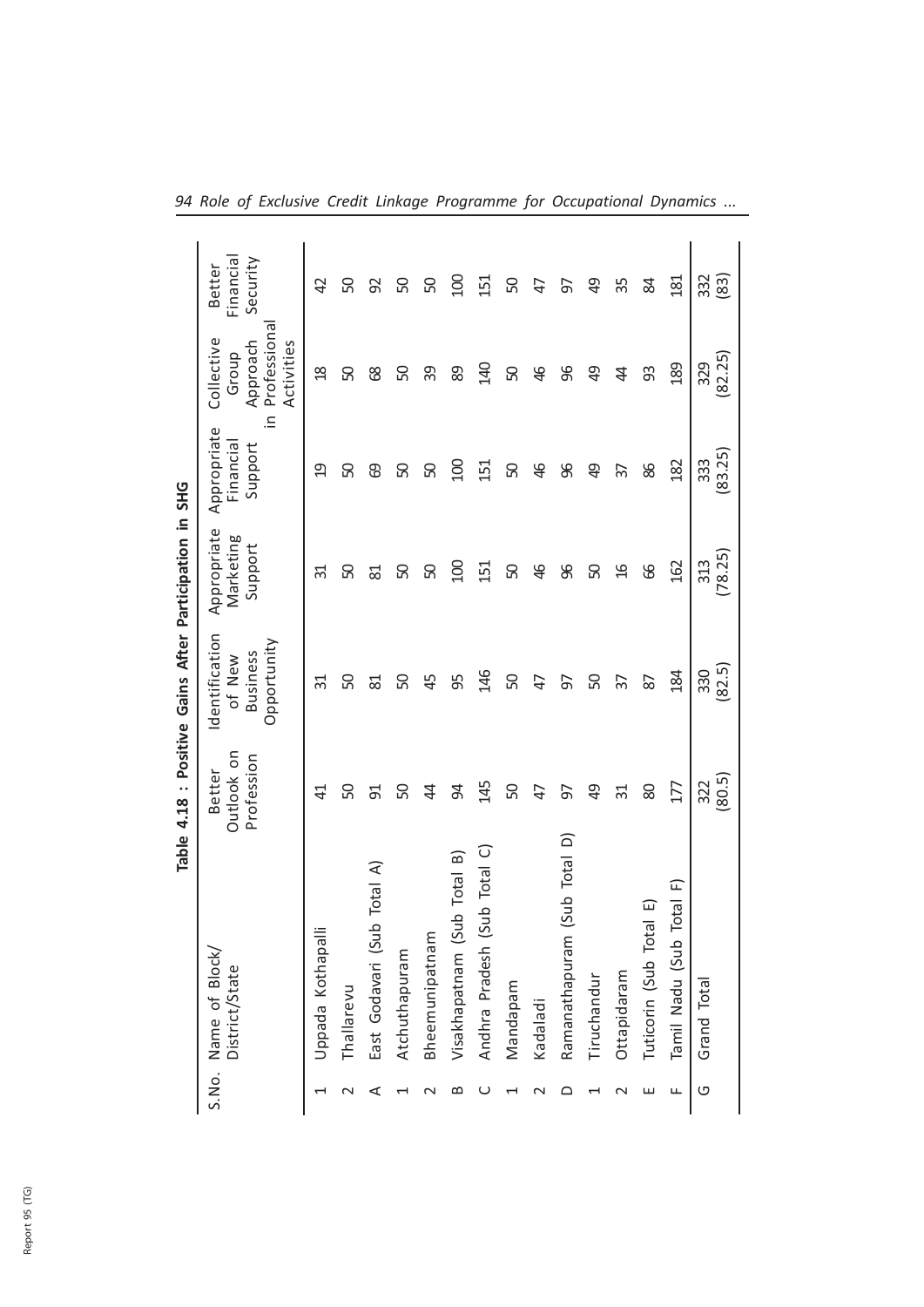## Perceived Economic Benefits

By virtue of participation in the concerned SHGs, the respondents have developed several positive approaches on psychological, social and economic issues. Hence, there would be every endeavour among them to strive for certain of these endeavours to enhance their way of life. This in context, the respondents were requested to express their opinion on the perceived benefits on social, economic, and other issues. The resultant data are analysed and presented in Table 4.19.

|                | S.No. Name of Block/<br>District/State | Economic Social |                | Participation  | <b>EDS</b>     |
|----------------|----------------------------------------|-----------------|----------------|----------------|----------------|
| $\mathbf{1}$   | Uppada Kothapalli                      | 30              | 40             | 30             | 46             |
| 2              | Thallarevu                             | 45              | 32             | 43             | 46             |
| A              | East Godavari (Sub Total A)            | 75              | 72             | 73             | 92             |
| $\mathbf{1}$   | Atchuthapuram                          | 30              | 40             | 30             | 48             |
| $\overline{2}$ | Bheemunipatnam                         | 35              | 40             | 41             | 47             |
| B              | Visakhapatnam (Sub Total B)            | 65              | 80             | 71             | 95             |
| С              | Andhra Pradesh (Sub Total C)           | 140             | 152            | 144            | 187            |
| $\mathbf{1}$   | Mandapam                               | 30              | 30             | 30             | 30             |
| $\overline{2}$ | Kadaladi                               | 18              | 18             | 18             | 18             |
| D              | Ramanathapuram (Sub Total D)           | 48              | 48             | 48             | 48             |
| $\mathbf{1}$   | Tiruchandur                            | 50              | 50             | 50             | 50             |
| $\overline{2}$ | Ottapidaram                            | 18              | 21             | 13             | 16             |
| E              | Tuticorin (Sub Total E)                | 68              | 71             | 63             | 66             |
| F              | Tamil Nadu (Sub Total F)               | 116             | 119            | 111            | 114            |
| G              | <b>Grand Total</b>                     | 256<br>(64)     | 271<br>(67.75) | 255<br>(63.75) | 301<br>(75.25) |

### Table 4.19 : Impact on Participation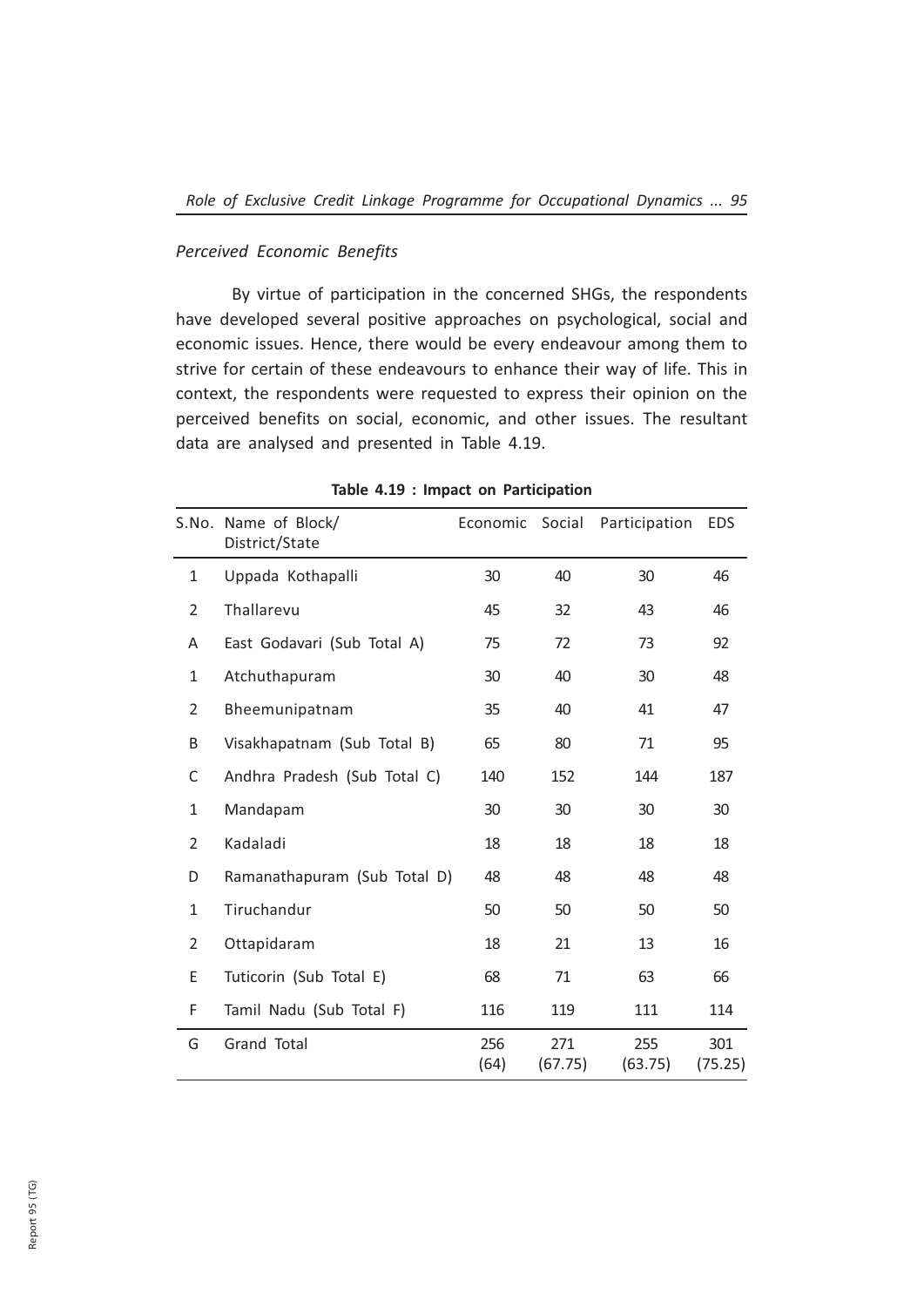It may be observed that the best conceived benefits were recorded from the issue of developing entrepreneurial skills (75.25 per cent) at the overall sample level, followed by conceived benefits on the issues of economic development (64 per cent), social benefits (67.75 per cent) and realisation of the need for participation (63.5 per cent). In other words, the very participation in SHGs and the consequent access to micro-credit by fisherwomen has enabled them to access the economic and social benefits. This also resulted in realising the advantages of 'participation' among the fisherwomen.

Thus, the respondents selected for the study experienced the need for 'entrepreneurial' skills in their profession, followed by realisation of benefits like economic development, social development, and the advantages through 'participation'.

The positive impact in reference to 'entrepreneurial' skills has indeed been a great boon for the fisherwomen. In the present circumstances, as in the past, the fisherwomen were simply confining themselves to mere vending activities. Now, with the help of their 'newly acquired' entrepreneurial skills there is every possibility that the fisherwomen will venture into several of value-addition activities in the fisheries sector which may enable them to access better income.

Similarly, the realisation of the need for 'participation' enables the fisherwomen to keep themselves secure from the tough competition that exists in the fishing-sector activities through mutually cooperative and collective business ventures. This was indeed a great facilitating factor for the fisherwomen.

## Qualitative Changes

The fisherwomen who were participating in the SHGs and accessing the micro-credit had experienced several positive changes in their family and professional life. In order to understand the qualitative changes occurring in terms of social aspects, economic aspects, and empowerment aspects, the respondents were requested to express the positive changes that occurred in their life on these aspects. These issues have been discussed on the basis of different issues in the following manner: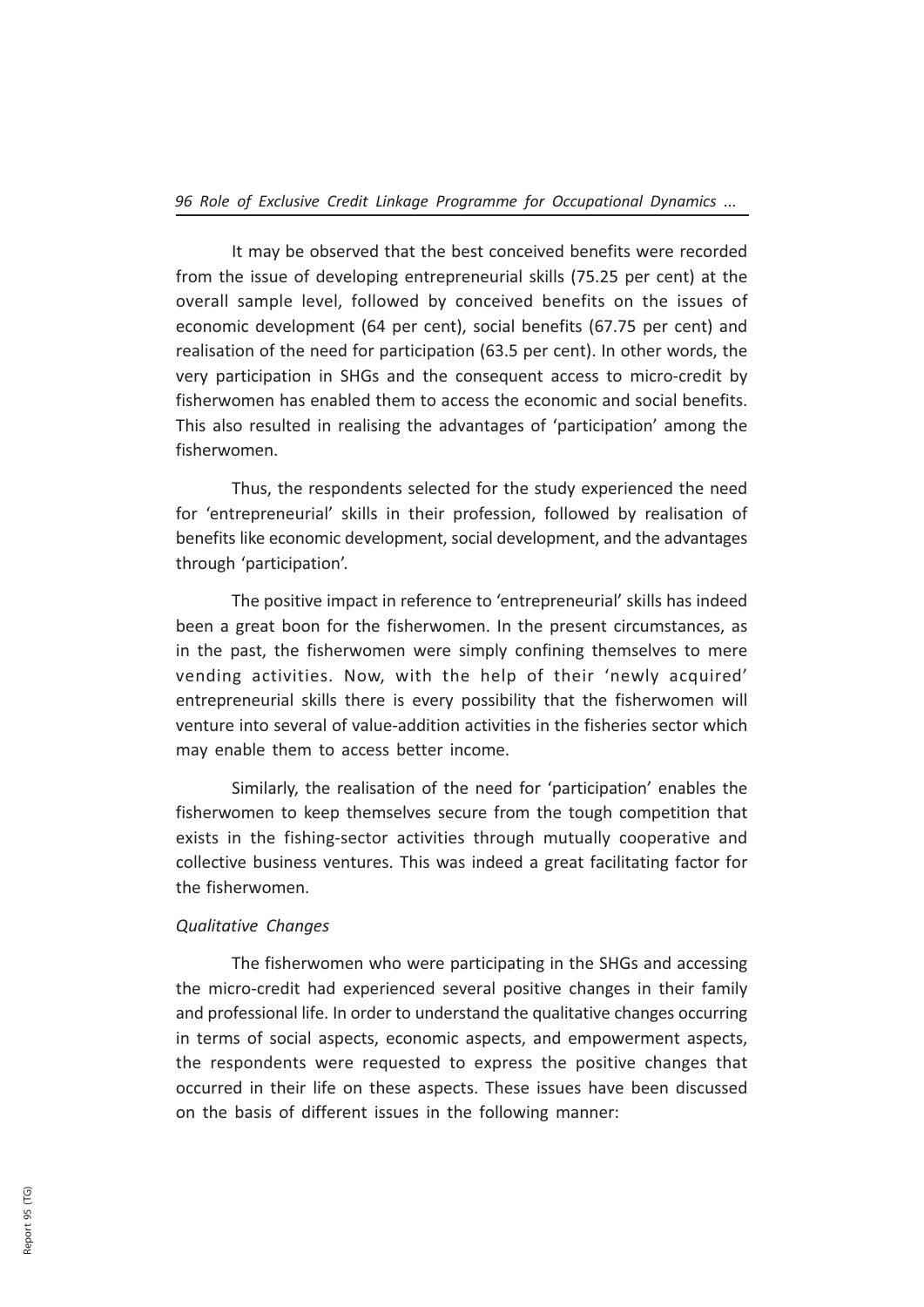#### Qualitative Changes in Economic Aspects

The respondents were requested to express the qualitative positive changes that occurred in their domestic and professional life in reference to the economic aspects. The responses in this regard were analysed and presented in Table 4.20.

|               | S.No. Name of the<br>District/State |             |               |                                     | Quality<br>Change                            | in                        |                           |
|---------------|-------------------------------------|-------------|---------------|-------------------------------------|----------------------------------------------|---------------------------|---------------------------|
|               |                                     | Income      | Family        | Easy<br>Savings Access<br>to Credit | Reduction Freedom<br>in<br>Indeb-<br>tedness | from<br>Money-<br>lenders | Total<br>Respon-<br>dents |
| 1             | East Godavari                       | 74          | 82            | 98                                  | 62                                           | 84                        | 100                       |
| $\mathcal{L}$ | Visakhapatnam                       | 82          | 92            | 100                                 | 68                                           | 82                        | 100                       |
| A             | Andhra Pradesh                      | 156         | 174           | 198                                 | 130                                          | 166                       | 200                       |
| 1             | Ramanathapuram                      | 86          | 98            | 96                                  | 60                                           | 84                        | 100                       |
| $\mathcal{L}$ | Tuticorin                           | 88          | 94            | 98                                  | 78                                           | 86                        | 100                       |
| B             | Tamil Nadu                          | 174         | 192           | 194                                 | 138                                          | 170                       | 200                       |
|               | Total                               | 320<br>(80) | 366<br>(91.5) | 392<br>(98)                         | 268<br>(67)                                  | 336<br>(84)               | 400<br>(100)              |

Table 4.20 : Impact on Economic Aspect

It may be observed that among all the aspects of economic development, access to micro-credit (98 per cent) was considered as the best positive change. Further, even in terms of other economic aspects such as family savings (91.5 per cent), freedom from moneylenders (84 per cent), enhancement in income (80 per cent), and reduction in indebtedness (67 per cent), there was a substantial positive qualitative change in their life. These observations were at the overall sample level. When compared at the State level, the trends were more or less similar, with a slight advantage to SHG members selected for the study from Tamil Nadu.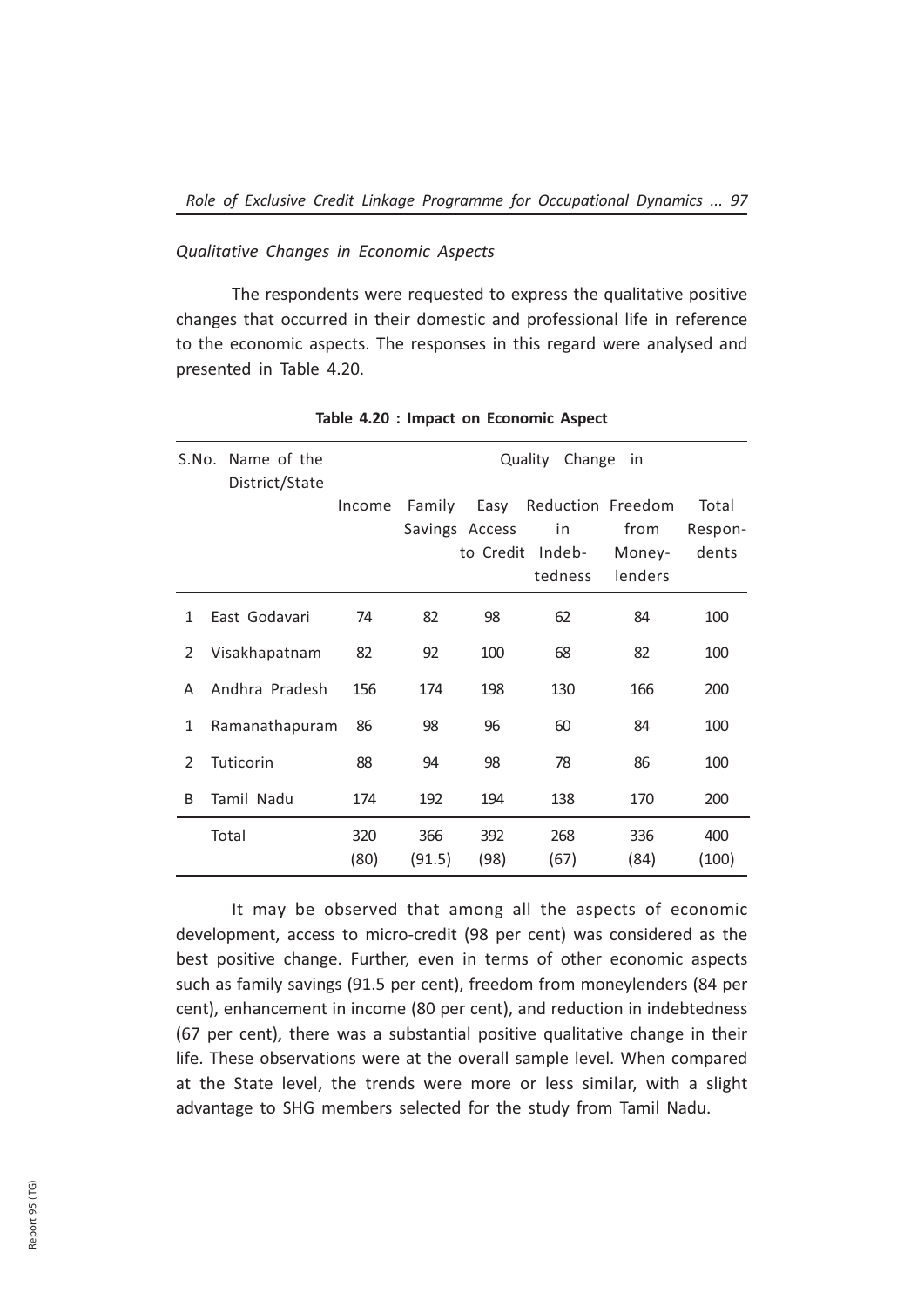To sum up, the qualitative changes that occurred among the families of SHG members selected for the study were positive and this reflects the appropriate functioning of the micro-credit accessed by them, as well as proper utilisation of the same resulting in several positive changes in the economic aspects.

### Positive Changes in Social Development Issues

With reference to the positive changes that occurred on social issues, the relevant analysed data are presented in Table 4.21.

| S.No.         | Name of the    | Positive Change<br>in |                            |                                |                |                   |                                 |       |
|---------------|----------------|-----------------------|----------------------------|--------------------------------|----------------|-------------------|---------------------------------|-------|
|               | District/State | Aware-<br>ness        | Children<br>Educa-<br>tion | Self-<br>Emp.<br><b>Skills</b> | Health<br>Care | Quality<br>Intake | Group<br>Food Cohesive-<br>ness | Total |
| 1             | East Godavari  | 84                    | 90                         | 68                             | 74             | 64                | 72                              | 100   |
| $\mathcal{P}$ | Visakhapatnam  | 78                    | 84                         | 64                             | 64             | 62                | 68                              | 100   |
| А             | Andhra Pradesh | 162                   | 174                        | 132                            | 138            | 126               | 140                             | 200   |
| 1             | Ramanathapuram | 82                    | 91                         | 89                             | 85             | 82                | 81                              | 100   |
| 2             | Tuticorin      | 81                    | 91                         | 85                             | 82             | 86                | 82                              | 100   |
| B             | Tamil Nadu     | 163                   | 182                        | 174                            | 167            | 168               | 163                             | 200   |
|               | Total          | 325                   | 356                        | 306                            | 305            | 294               | 303                             | 400   |
|               |                | (81.25)               | (89.0)                     | (76.5)                         | (76.25)        |                   | $(73.5)$ $(75.75)$              | (100) |

#### Table 4.21 : Impact on Social Aspects

As evident, in reference to social issues also there were positive developments though not at the intensity observed among economic issues. In the overall sample, it was observed that concentration on children's education (89 per cent) and building awareness (81.25 per cent) were considered as the best. In other words, by virtue of participation in SHGs, access to micro-credit, and participation in training programmes concerned,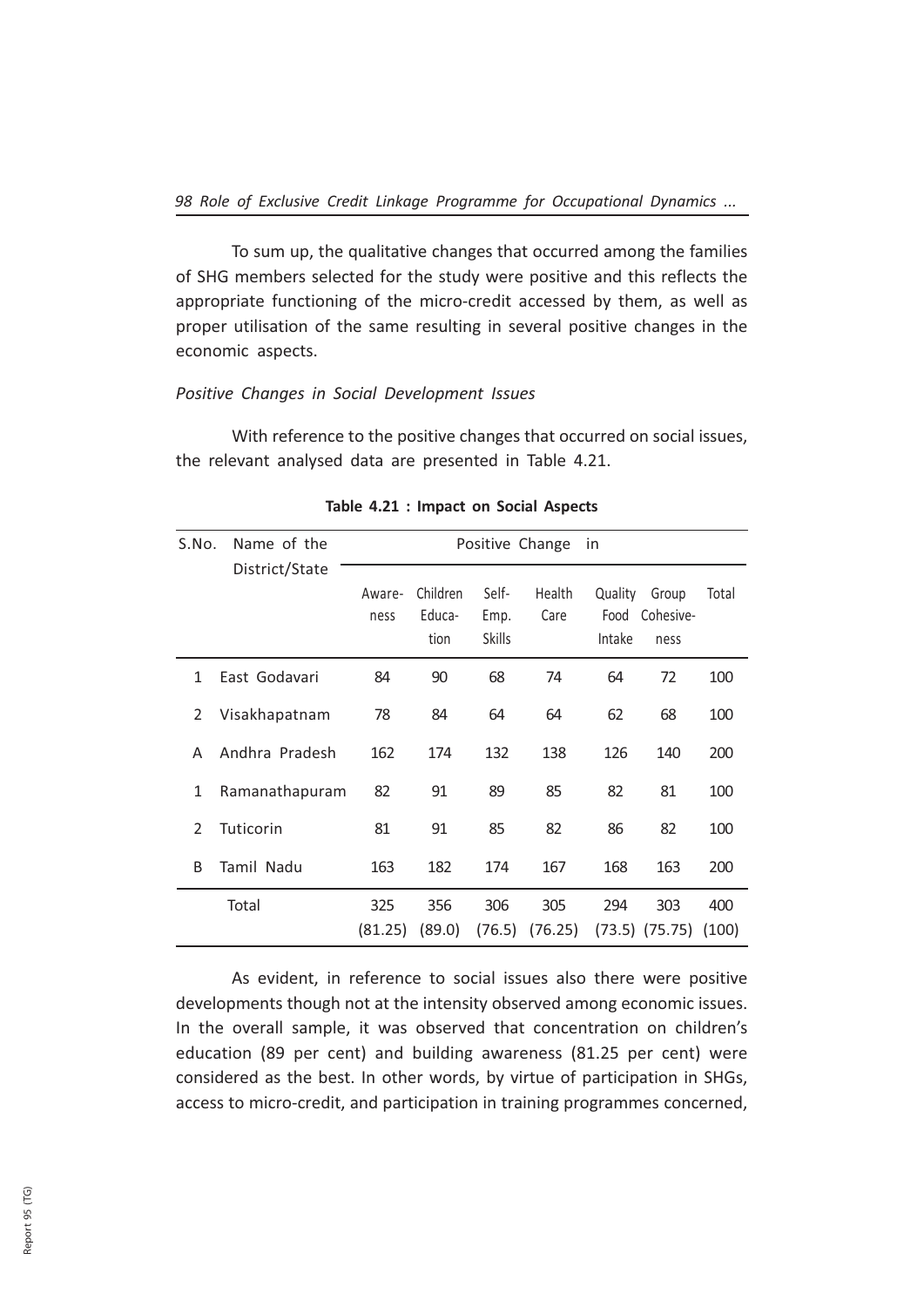the respondents were able to develop requisite awareness. This was indeed a good positive development.

Issues like self-employment skills (76.5 per cent), health care (76.25 per cent), group cohesiveness (75.75 per cent), and quality food intake (73.5 per cent) also had positive developments, and the intensity of the positive changes that occurred were also quite considerable.

At the State level, respondents drawn from Tamil Nadu had done comparatively better than their counterparts in Andhra Pradesh.

In all, at the overall sample level, the positive changes among social issues that occurred among the respondents were quite encouraging. This reflects appropriate utilisation of the platform provided by the SHG to the respondents.

#### Empowerment Issues

The positive changes occurring in empowerment issues are presented in Table 4.22.

|               | S.No. Name of the<br>District/State | <b>Empowerment Traits</b> |                |                                                               |                 |               |              |
|---------------|-------------------------------------|---------------------------|----------------|---------------------------------------------------------------|-----------------|---------------|--------------|
|               |                                     | Social<br><b>Status</b>   | Making         | Decision Purchase Improved Social<br>οf<br>Household<br>Items | Self-<br>Esteem | Inclusion     | Total        |
| 1             | East Godavari                       | 80                        | 70             | 86                                                            | 74              | 92            | 100          |
| 2             | Visakhapatnam                       | 92                        | 64             | 84                                                            | 76              | 84            | 100          |
| A             | Andhra Pradesh                      | 172                       | 134            | 170                                                           | 150             | 176           | 200          |
| 1             | Ramanathapuram                      | 68                        | 78             | 74                                                            | 68              | 65            | 100          |
| $\mathcal{P}$ | Tuticorin                           | 69                        | 75             | 65                                                            | 78              | 79            | 100          |
| R             | Tamil Nadu                          | 137                       | 153            | 139                                                           | 146             | 144           | 200          |
|               | Total                               | 309<br>(77.25)            | 287<br>(74.25) | 309<br>(77.25)                                                | 296<br>(74.0)   | 320<br>(80.0) | 400<br>(100) |

Table 4.22 : Impact on Empowerment of Women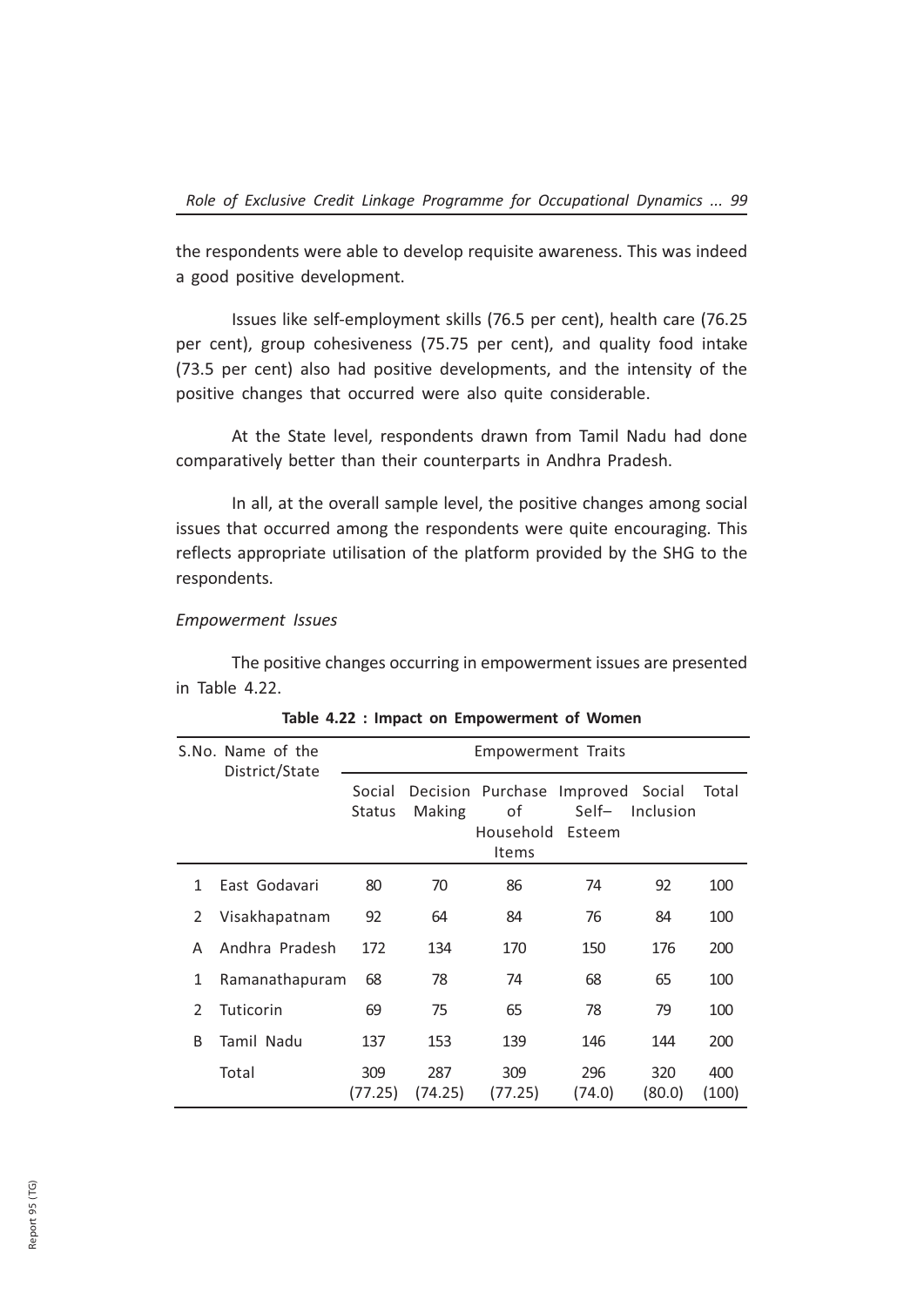Social inclusion (80 per cent) was considered as the best aspect as far as empowering themselves was concerned, followed by purchase of household items (77.25 per cent), social status (77.25 per cent), decision making (74.25 per cent), and improved self-esteem (74 per cent). Thus, in overall terms, the SHG movement resulted in empowerment of the fisherwomen in their respective places. The very feeling of social inclusion and self-esteem were deduced from their consistent participation in the concerned SHGs. The enhancement in decision-making power at the domestic level, and other issues seem to be resultant of their access to micro-credit. At the State level comparison, the trends were more or less similar except for minor changes.

To sum up, the fisherwomen who were participating in the SHGs, and also by virtue of their access to micro-credit, had developed positive changes in several of the traits which empowered them both at the domestic as well as the society level.

### Summing Up

With reference to the impact of micro-credit accessed by the fisherwomen and also their consistent participation in the concerned SHGs, the respondents utilised the opportunities available to them quite effectively. They conceived several advantages, especially in economic issues, followed by social issues. With reference to the conceived changes in economic issues, social issues, and empowerment issues as well, there have been several positive results, and all these issues were drawn more from their participation in the concerned SHGs, followed by the micro-credit accessed by them. Thus, in both the States, the SHGs operating among the fisherwomen were indeed having a positive impact among the fisherwomen community.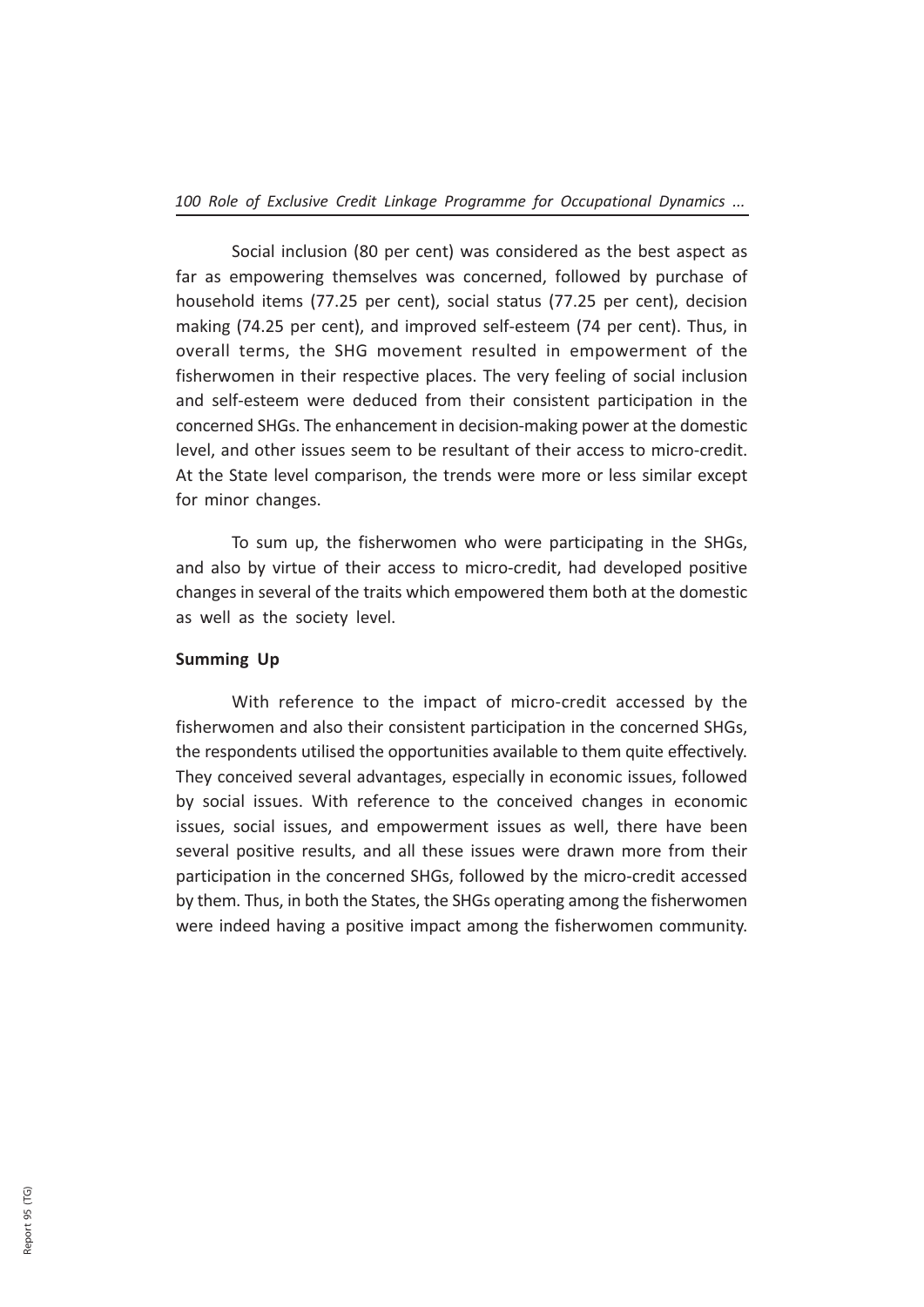# CHAPTER V SUMMARY AND CONCLUSIONS

## Background of the Study

Fisheries is an important sector in India as it provides employment to millions of people and contributes to food security of the country. In India, which has a coastline of over 8,000 km, an Exclusive Economic Zone (EEZ) of over 2 million sq km, and extensive freshwater resources, fisheries plays a vital role. Presently, fisheries and aquaculture contribute 1.07 per cent to the national GDP, and 5.30 per cent to agriculture and allied activities, while the average annual value of output during the Tenth Five Year Plan (2002-2007) was ₹ 31,682.50 crore. (ICSF, 2010).

India has vast marine and fresh-water sources and this in view the potential of fisheries has immense value in the national economy. As per the data available, Marine Fisheries contributes to food security and provides direct employment to over 1.5 million fisher people besides others indirectly dependent on the sector. The total marine fisher folk population of 3.57 million is in 3,305 marine fishing villages spread across the coastal states and Union Territories (including islands). Of these, 0.90 million are active fisher people, and another 0.76 million fisher people are involved in other fisheries-related activities (ICSF, 2010).

As per the statistical information available from the Ministry of Agriculture, the fish production has increased many a fold since 1951. The fisheries sector has been one of the major contributors of foreign exchange earnings through export. Export of fish and fishery products has grown manifold over the years. From about 15,700 tonnes valued at  $\bar{z}$  3.92 crore in 1961-62, exports have grown to 5.41 lakh tonnes valued at  $\bar{z}$  7621 crore in 2007-08.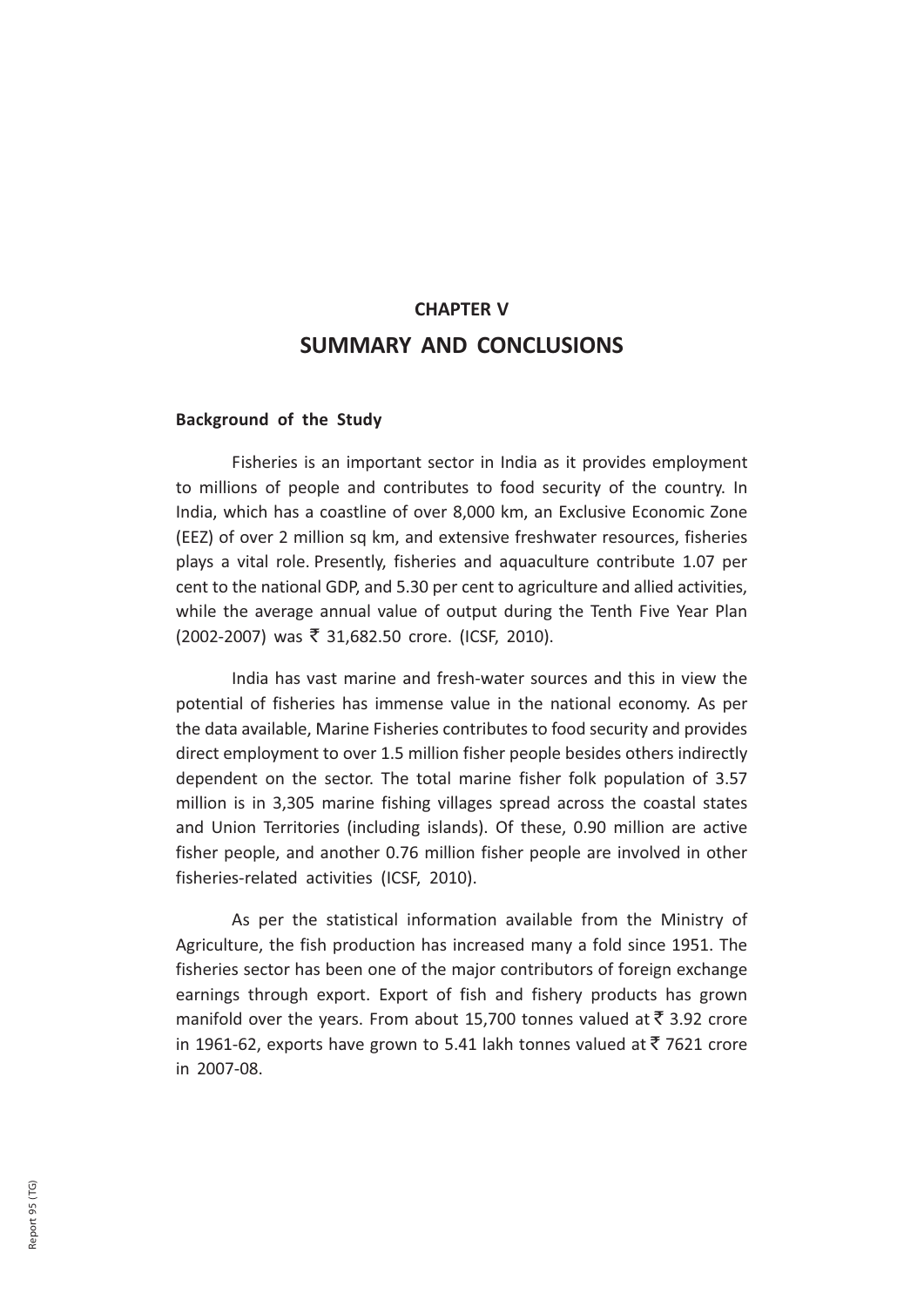According to ICSF, fishing communities in India are not homogenous, as they belong to different castes. These communities have their distinct social, cultural governance structures and traditional practices, depending on the coast that they inhabit. At least two or three castes are exclusively involved in marine fishing in each maritime state, and are not related to the mainstream agrarian system.

The community institutions (such as the caste panchayats, peddalu, padu system, etc.) mostly organised along caste, kinship or religious lines, play an important role in resolving conflicts, besides regulating and allocating resource use, ensuring equitable access to resources and providing some form of social insurance. Most communities have evolved their own management systems over time to regulate human interaction with the resource, especially when a large number of people bank on a limited resource to avoid conflicts. The evolution of a traditional management system depended on the resource and the environment in which the resource existed and the interactions between the people to extract these resources (Kurien, 1998).

In general, while the exact nature of women's work differs by culture and region and between rural and urban areas, the common factor is that it is rarely seen as "productive". It has low social value and is normally seen as an extension of the "domestic" space. Little value is attached to the domestic and community tasks performed by women.

In reality, however, through their participation, women have strengthened fish workers' organisations and broadened their agendas. Apart from bringing in issues of concern to themselves as workers in the fisheries, they have, more significantly, raised concerns about the quality of life in fishing communities, focusing on access to health, sanitation and education. Women have brought in a community perspective to fisheries issues. Their ability to do so stems from the multi-faceted roles they perform—roles that straddle the home, the family, the community and the workplace.

However, often the role of women in fisheries is not properly recognised. According to Shaleesha (2000), despite the significant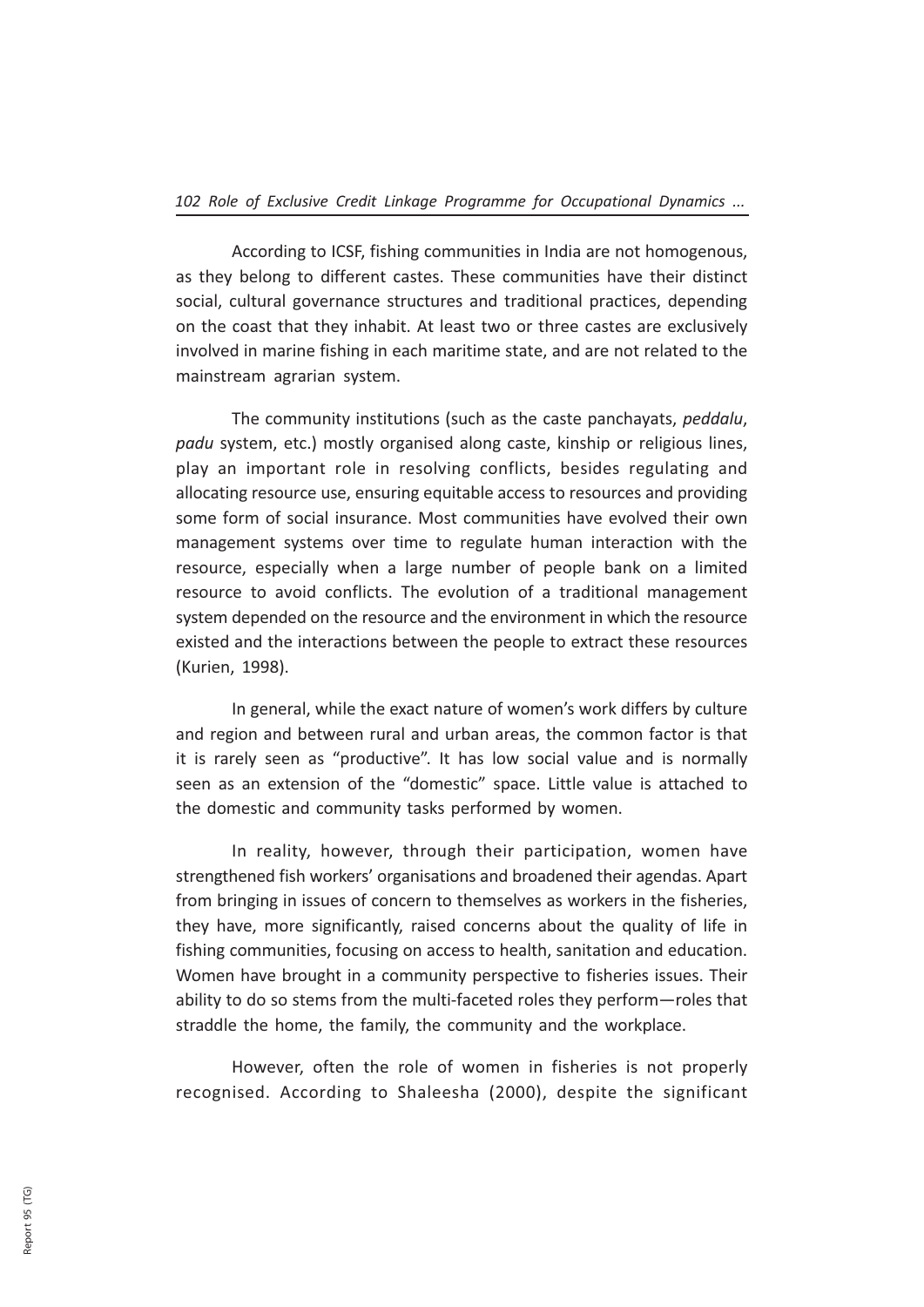contributions made by the women, their role is not properly recognised. She further argues that the role of women has also been ignored due to the general bias existing on women in general, and especially in rural areas.

Among the specific micro-credit facilities offered to the fisherwomen, the States of Andhra Pradesh and Tamil Nadu evolved specific micro-credit programmes aimed at alleviating the fisherwomen from their hardships. It was expected that these specific micro-credit programmes generate needful succour to the fisherwomen as well as enable them to diverse their specialised occupations within the different sectors of the fishing occupation. It was also expected that these specific micro-credit programmes generate occupational mobility among them in their endeavour to optimise the opportunities that came across to them through the micro-credit available to them.

The above in context, the present study titled Role of Exclusive Credit Linkage Programme for Occupational Dynamics among Fisherwomen was undertaken in Andhra Pradesh and Tamil Nadu States.

The study was conducted with the aim of observing the occupational dynamics that resulted among the fisherwomen who had accessed the micro-credit offered to the Self-Help Groups (SHGs) in which they were members.

The credit-linkage programme is dedicated to only fisherwomen who were entrusted with fish-vending activity. Since timely credit supply for fisherwomen ensures timely diversification into various activities, the study aimed to cover the following aspects:

- \* Perception on the programme
- \* Perception on utility of credit linkages
- \* Perception of the qualitative and quantitative aspects of credit
- \* Pattern of access to credit
- Occupational diversity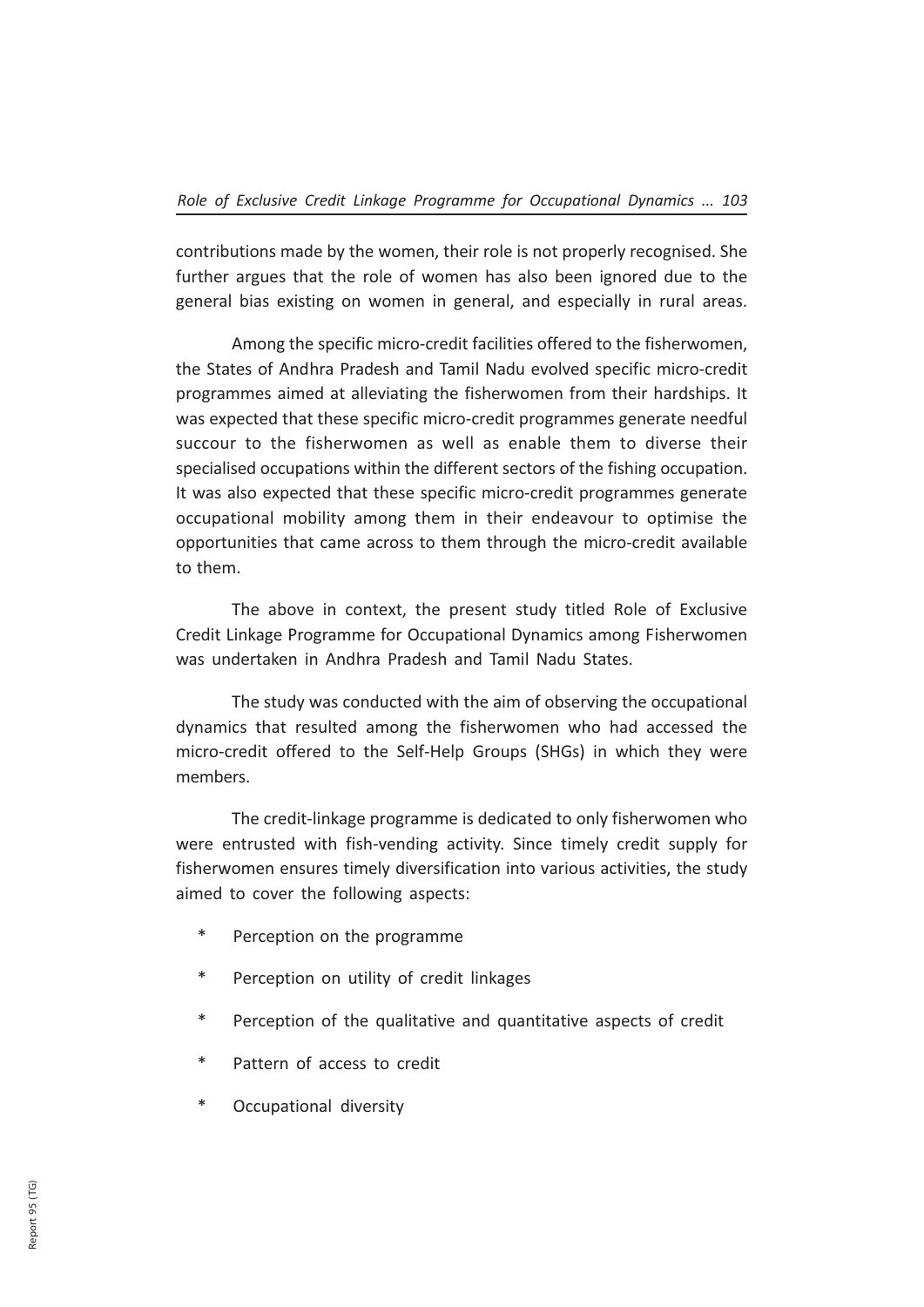- \* Occupational mobility
- \* Impact on livelihoods
- \* Impact on household economy
- \* Perception on capacity-building activities
- \* Institutional mechanism in place

## **Objectives**

The specific objectives of the study are:

- i. To assess qualitative/quantitative requirements of credit among women from the fishing community, and the suitability of the strategies adopted under exclusive credit programme.
- ii. To analyse the process, prospects and promotion of credit-linkage among women from the fishing community.
- iii. To study the pattern and paradigms of credit support and its impact on occupational dynamics of women from the fishing community.

## Hypothesis

The study is exploratory in nature, to record the perceptions of targeted community, hence no hypothesis formed.

## Study Area

The study area is proposed in the States of Andhra Pradesh and Tamil Nadu. The two States were selected purposively keeping in view the unique experiments made by these two States while implementing the programme, as well as abundance of marine fishing activities. In each State, two districts were selected, keeping in view of the number of SHGs operating among the fisherwomen community, and also the quantum of micro-credit accessed. Based on data available, the following districts were selected for the study :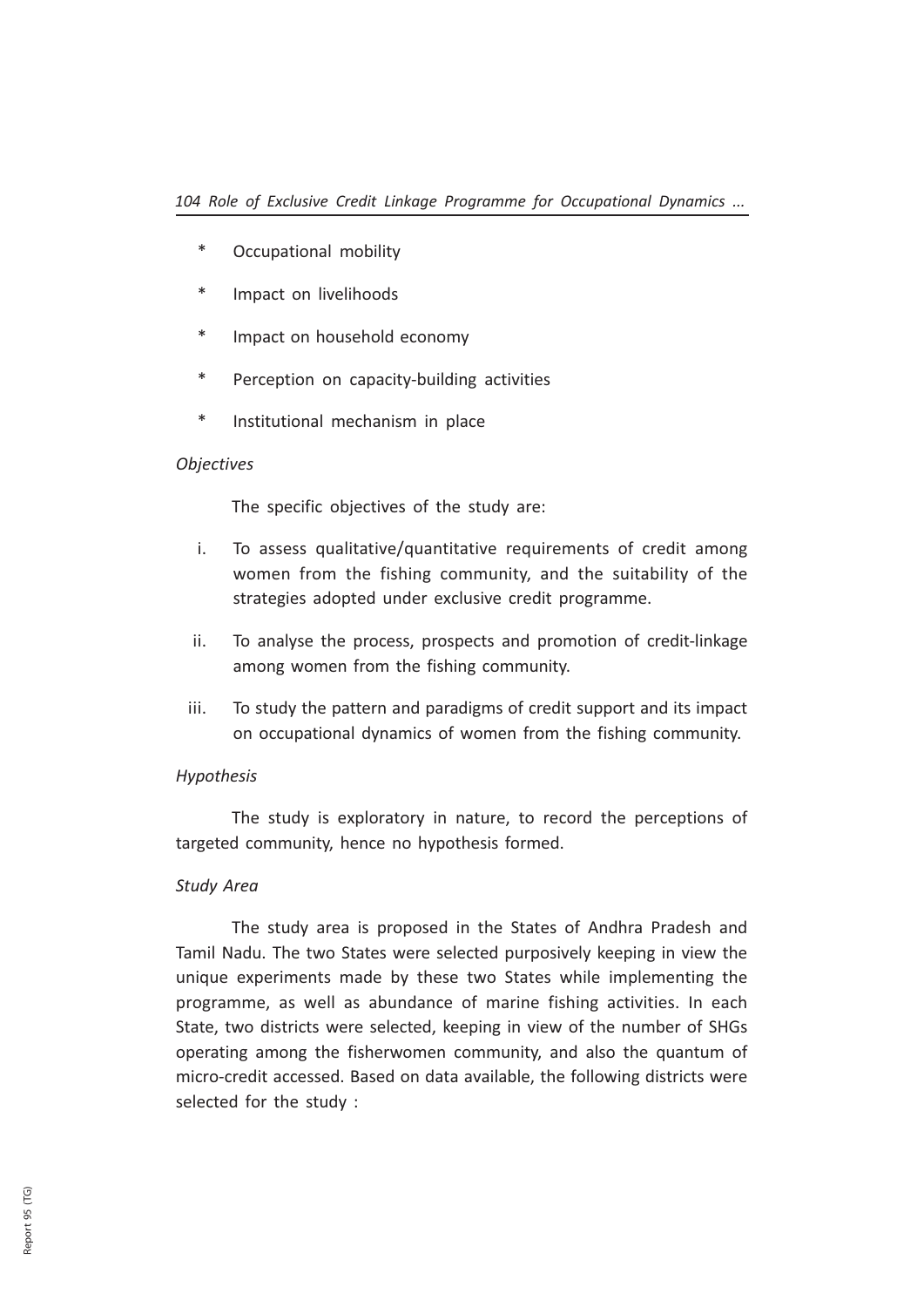| Andhra Pradesh | East Godavari and Visakhapatnam |
|----------------|---------------------------------|
| Tamil Nadu     | Tuticorin and Ramanathapuram    |

Again, from each district, based on the discussion held with the concerned officials and the secondary data available, two blocks with much concentration of fisherwomen SHGs and micro-credit facilities were selected. Based on these criteria, the following blocks (mandals in the case of Andhra Pradesh) were selected:

| State          | <b>District</b> | Block/Mandal                    |
|----------------|-----------------|---------------------------------|
| Andhra Pradesh | East Godavari   | Uppada Kothapalli<br>Thallarevu |
|                | Visakhapatnam   | Bheemunipatnam<br>Atchuthapuram |
| Tamil Nadu     | Tuticorin       | Thiruchanduru<br>Ottapidarom    |
|                | Ramanathapuram  | Mandapam<br>Kadaladi            |

Thus, the study was conducted in eight blocks/mandals.

## Sampling

The methodological issues pertaining to the study are as under:

i. Sampling : Keeping in view the resources available with the research team, and also the quantum of SHG women accessing the microcredit facilities, from each block, 50 SHG women members were selected for the study. Thus, the total sample of the study consists of 400 SHG women members. Further, as the study was focused on fisherwomen, the sample consists of only SHG members from the fishing community.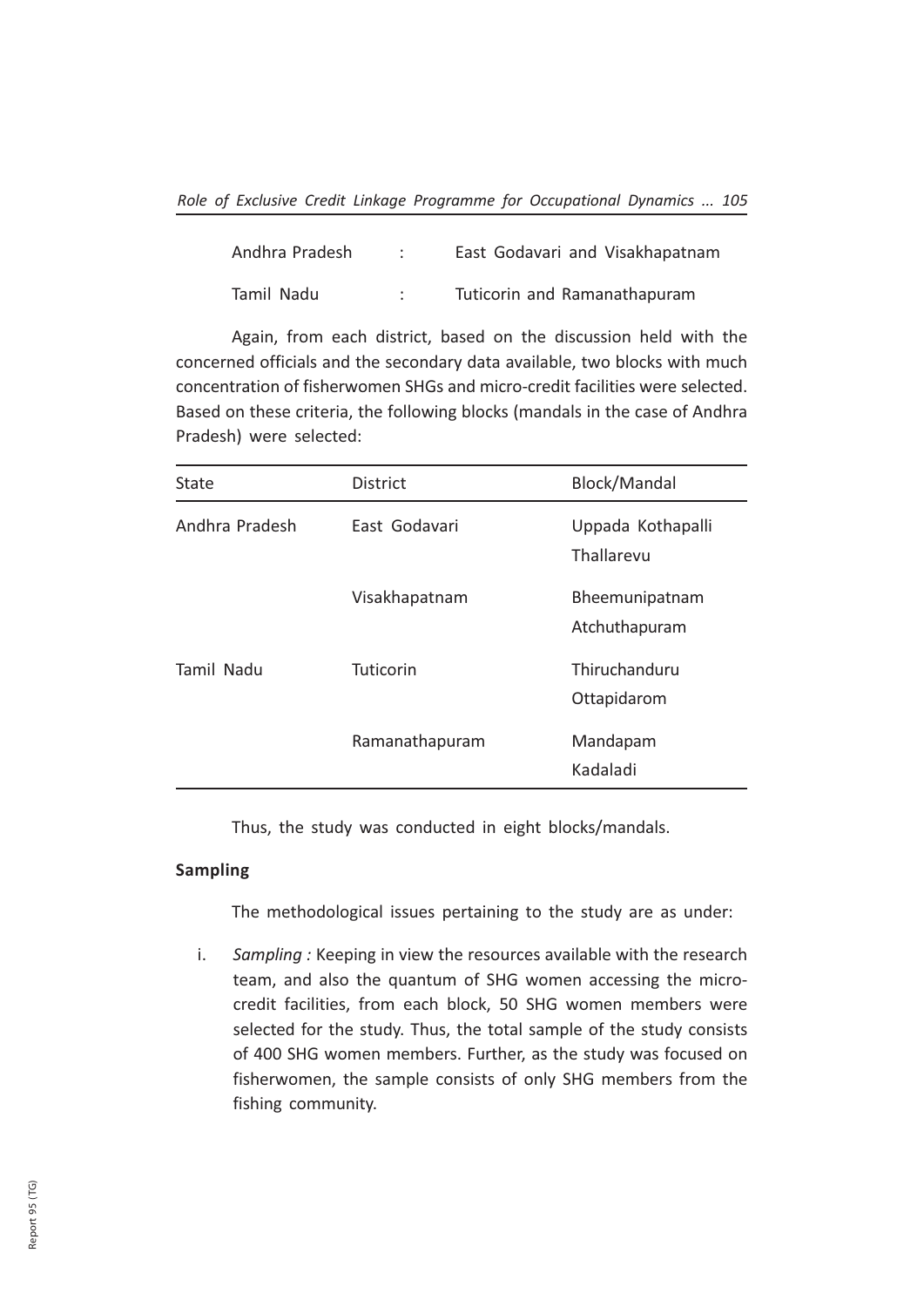- ii. Instruments for Data Collection : Keeping the objectives and focus of the study in view, a scheduled structure was used to collect the data from the selected fisherwomen. In addition, FGD and PRA techniques were used to collect the primary data. Official records and registers available with the SHGs were utilised to collect secondary data.
- iii. Analysis: Data analysis was attempted based on the following variables :
	- a. Time spent in accessing the credit
	- b. Quantum of credit accessed
	- c. Internal lending
	- d. Utility of revolving fund
	- e. Pattern of repayment vis-a-vis economic status of fisherwomen
	- f. Occupational diversity
	- g. Impact on linkages with formal financial institutions
	- h. Impact on economic conditions
	- i. Impact on social issues and future outlook, etc.

#### Results of the Study

Based on the analysis of data collected from 400 fisherwomen who were participating in SHGs formed among them and accessing micro-credit, the results of the discussions are presented below:

- i. Socio-economic Conditions
	- The younger age group was observed to be more dominant in Andhra Pradesh, while the middle age group was more dominant in Tamil Nadu. It may be observed that the SHG movement in Andhra Pradesh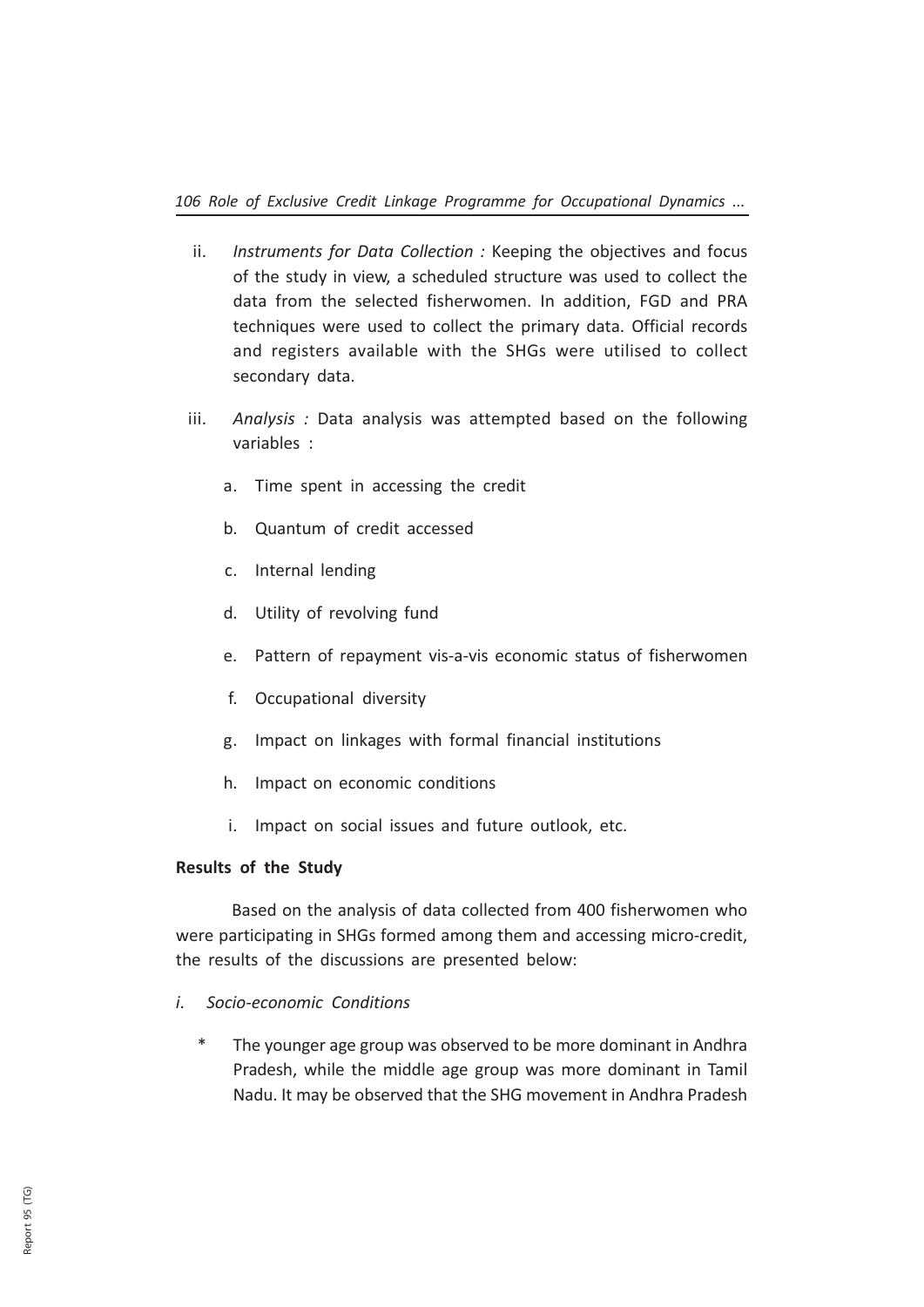was more predominant when compared to Tamil Nadu, and as a result, the younger age group's higher frequency of distribution in Andhra Pradesh could be expected in view of the promotional activities on SHGs.

- \* Most of the members (94.25 per cent) selected for the study were married. Unmarried women (3.5 per cent) and widows (2.25 per cent) were almost negligible. Though a similar distribution was observed across the States, the incidence of widow cases was found only in Tamil Nadu. This could be because the Tamil Nadu coast was badly affected by Tsunami a few years ago, and the districts selected for the study were part of the same area—there were many fishing community families that had a high death toll.
- \* Hindu religion (56 per cent) was dominant, followed by Christianity (28.25 per cent) and Islam (11.5 per cent). However, when the data were compared at the State level, the presence of the Muslim community was only from Tamil Nadu.
- \* The prevalence of nuclear (50.25 per cent) and joint (48.5 per cent) families was more or less even in the study area. However, on close perusal of State level distribution, the prevalence of joint family was observed to be more in Andhra Pradesh, while the prevalence of nuclear family was observed to be more in Tamil Nadu.
- Illiteracy (41 per cent) was largely prevailing among the members selected for the study in the overall sample level.
- \* Majority of the members selected for the study were confined to fish-vending as a primary occupation, followed by processing/storage activity. Across the States as well the phenomenon was more or less similar. However, in reference to secondary occupation, there was remarkable variation between the two States : In Andhra Pradesh, especially from the East Godavari district, the fisherwomen reported having agriculture and allied activities as their major secondary occupation; however, in Tamil Nadu it was reported that casual labour was their major secondary occupation.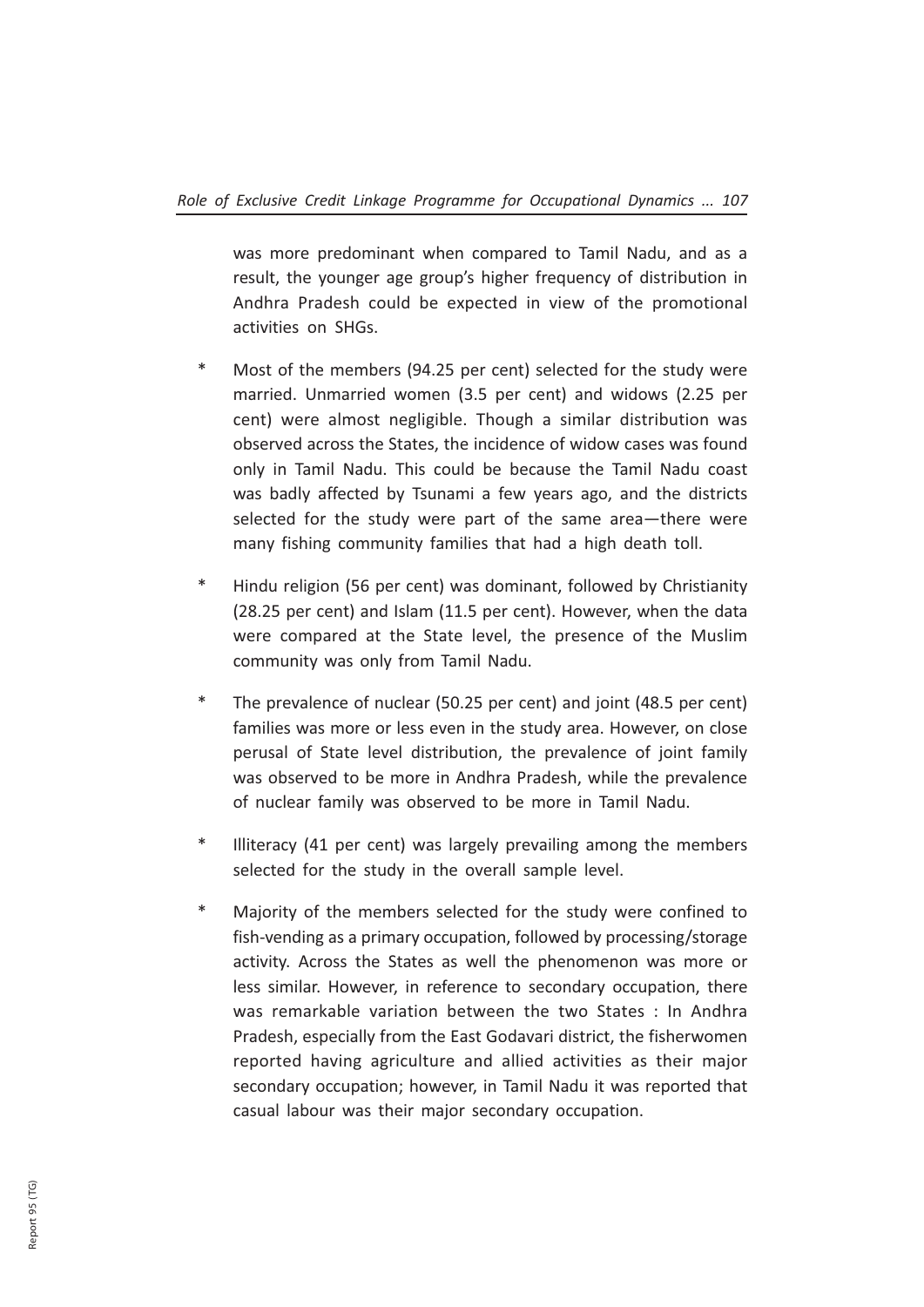- Asset holding at the family level was not much encouraging. Only a few families across the districts were holding either IBM mechanised boats or OMB mechanised boats. Comparatively, the fisherwomen families from Tamil Nadu were more dominant in this regard. On the other hand, most of the assets possessed were ordinary boats.
- \* The average annual income from the main occupation was  $\bar{z}$  50,386. However, at State level comparison there was marked difference. In Andhra Pradesh the average annual income through main occupation was  $\bar{\xi}$  61,409 when compared to  $\bar{\xi}$  39,362 from Tamil Nadu.
- ii. Participation in SHGs
	- SHG members (47.25 per cent) and SHG leaders (47.5 per cent) were mostly considered as the principal source of information for the respondents regarding the concerned SHG.
	- \* The average membership in Andhra Pradesh (10.87) was lesser when compared to SHGs from Tamil Nadu (15.31).
	- The SHGs formed among the fisherwomen were mostly attracted by the members from below poverty line, and this was expected in view of the assistance provided to them.
	- Most of the members (82.5 per cent) reported that they were continuing as SHG members for more than two years. Only 14 members (3.5 per cent) as well as another 13 members (3.25 per cent) reported that they were members only for duration of less than a year and less than six months, respectively.
	- \* The members (89.25 per cent) belonged to the same caste, thus confirming the fact that the SHGs promoted were mostly participated by the fisherwomen community.
	- However, at the State level, there were certain differential aspects observed. For instance, in Andhra Pradesh only four respondents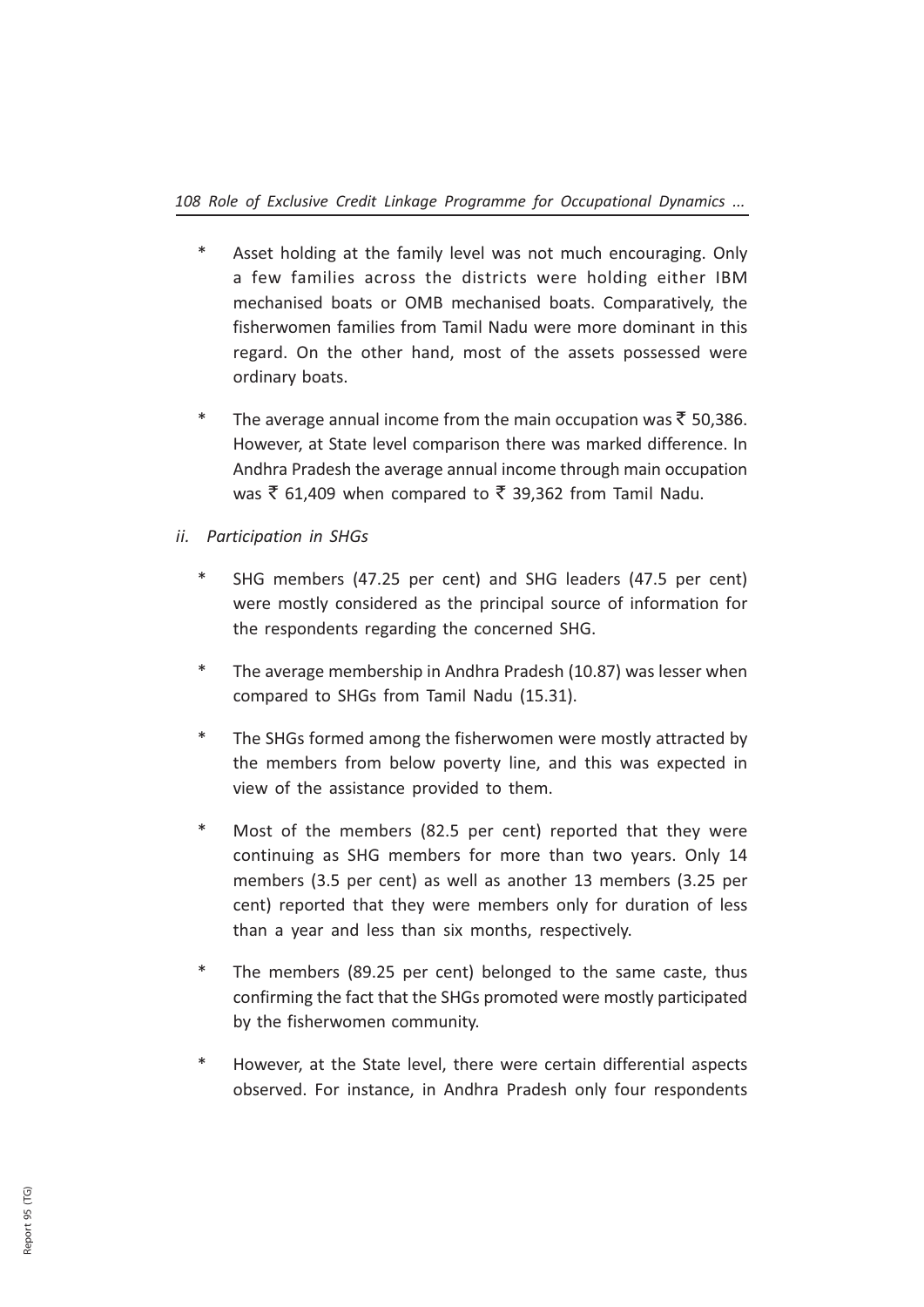reported that the members belonged to more than one caste group in their respective SHGs, and moreover, it was quite a negligible presence. On the other hand, a substantial number of respondents from Tamil Nadu (81 per cent) reported that their respective SHGs consist of more than one caste group.

- \* The incidence of discrimination was quite high (21.5 per cent) in Andhra Pradesh when compared to Tamil Nadu (9 per cent). Only 57 respondents from Andhra Pradesh (28.5 per cent) reported that there was no discrimination faced by them. On the other hand, the trend in Tamil Nadu was quite healthy (63 per cent).
- \* With reference to maintenance of records and maintaining the procedures that were followed in SHGs, there were quite good indicators from both the States. Thus, the SHGs were in good tandem as far as procedural aspects were considered.

## iii. Impact

With reference to the impact, it may be observed that most of the respondents had perceived positive changes on several social and economic issues. Foremost of them, which really benefits them was their positive outlook (80.5 per cent) on the issue of better outlook on profession. This positive perception would certainly enable the respondents to develop psychological strength and take positive steps in this direction. For fisherwomen, such psychological mind-set has always been useful. Even across the States, the trends were more or less similar.

Another positive perception (82.5 per cent) that the respondents developed was the ability to identify new business opportunities. This was indeed a positive sign, as the fisherwomen were traditionally associated with only vending the fish, and did not involve in other value addition activities, or new business opportunities. In this regard, the positive perception on the ability to identify new business opportunities would certainly enable the respondents to take initiatives that may result in their occupational mobility.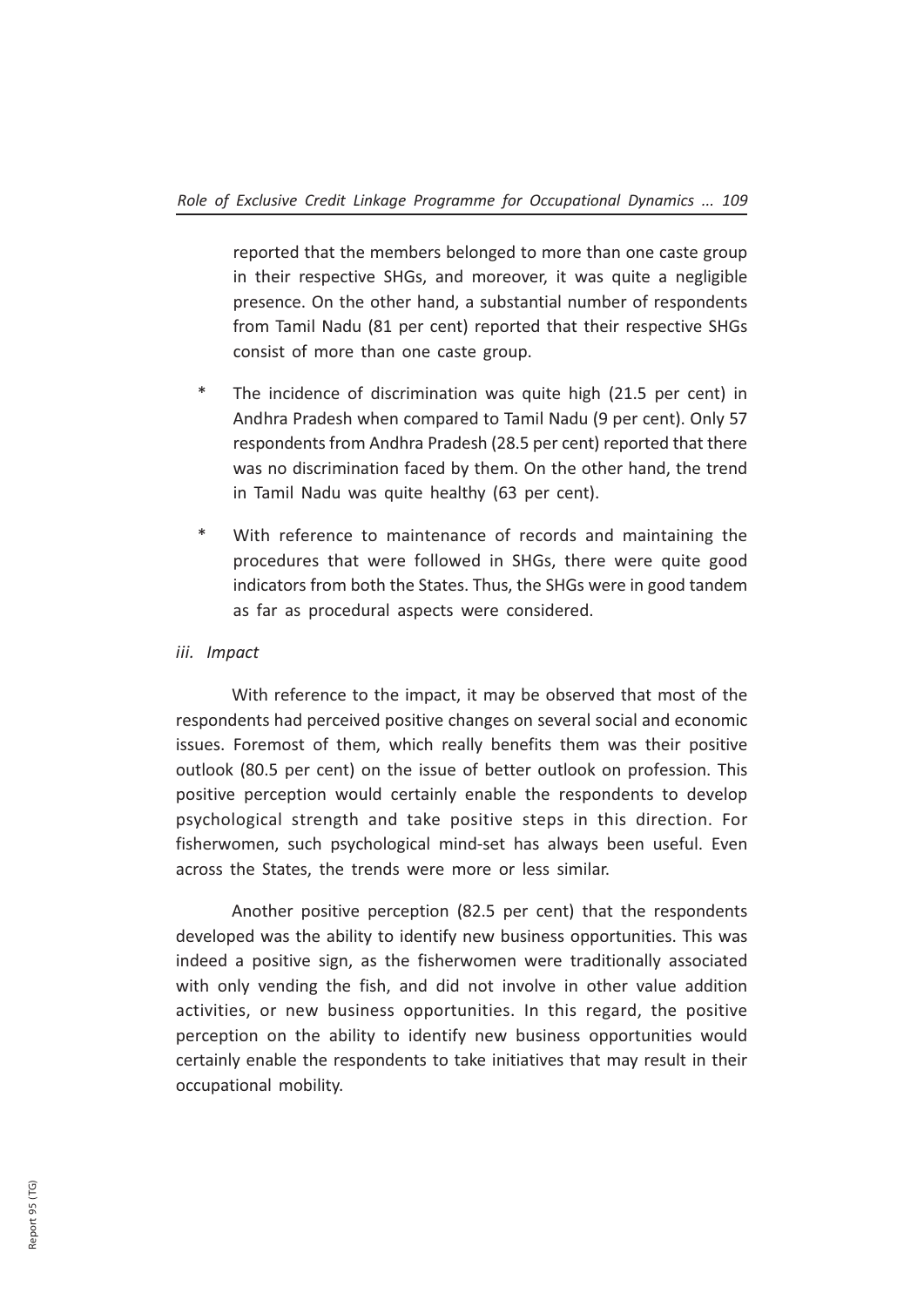With regard to issues like appropriate marketing support (78.25 per cent), appropriate financial support (83.25 per cent), collective approach (82.25 per cent), and better financial security (83 per cent) also there were quite a positive impact.

The best conceived benefits were recorded from the issue of developing entrepreneurial skills (75.25 per cent) at the overall sample level. It was followed by conceived benefits on the issues of economic development (64 per cent), social benefits (67.75 per cent), and realisation for the need of participation (63.5 per cent). In other words, the very participation in SHGs and the consequent access to micro-credit by fisherwomen had enabled them to access the economic and social benefits. This also resulted in realising the advantages of 'participation' among the fisherwomen.

The qualitative changes that occurred among the families of SHG members selected for the study had indeed experienced qualitative positive change, and this reflects appropriate functioning of micro-credit accessed by them as well as proper utilisation of the same resulting in several positive changes in the economic aspects.

Concentration on children's education (89 per cent) and building awareness (81.25 per cent) were considered as the best. In other words, by virtue of participation in SHGs and access to micro-credit and participation in training programmes concerned, the respondents were able to develop requisite awareness. This was indeed quite a good positive development.

Issues like self-employment skills (76.5 per cent), health care (76.25 per cent), group cohesiveness (75.75 per cent), and quality food intake (73.5 per cent), there were positive developments, and the intensity of the positive changes that occurred were also quite considerable.

At the State level comparison, respondents drawn from Tamil Nadu had done comparatively better than their counterparts from Andhra Pradesh.

Positive changes that occurred in empowerment issues are: social inclusion (80 per cent), which was considered as the best aspect as far as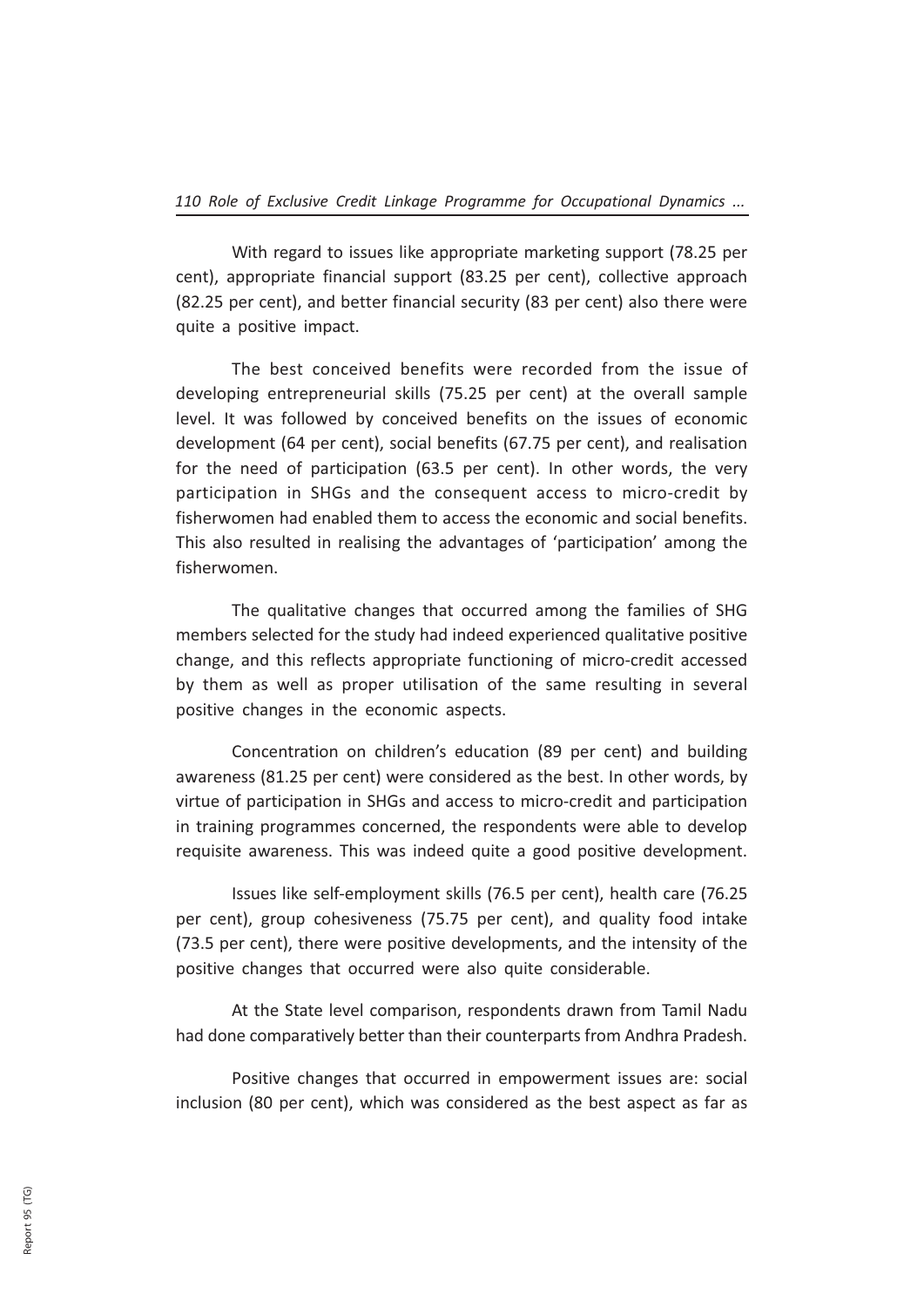empowering themselves, followed by purchase of household items (77.25 per cent), social status (77.25 per cent), decision making (74.25 per cent), improved self-esteem (74 per cent). Thus, in overall terms, the empowerment of women had been resulting among the fisherwomen in their respective places. The very feeling of social inclusion and self-esteem were indeed deduced from their consistent participation in the SHGs concerned. The enhancement in decision-making power at domestic level and other issues seem to be a resultant of their access to micro-credit. At the State level comparison, the trends were more or less similar except for minor differences.

# **Suggestions**

In an exploratory study of this nature, which aims at understanding the utility of micro-credit accessed by the fisherwomen through their respective SHGs, it is indeed quite positive to observe that the targeted community had benefited to a large extent from the avenues provided to them for development. However, based on the results of data analysed and also keeping in view the field observations, especially that were grasped through PRA approaches, the study makes the following suggestions for ameliorating the conditions among fisherwomen:

- \* The pace of micro-credit and also the quantum need to be more;
- \* The fisherwomen SHGs were still functioning in isolation—they need to be mainstreamed;
- \* Though the social and economic development issues were quite encouraging, yet the occupational dynamics are observed to be operating around the fishing activity alone. Hence, more new economic activities need to be introduced among the fisherwomen.
- \* Though marketing support for the fisherwomen SHGs has been in place, the value addition issues were not encouraging. Hence, there is every need to provide market support for the value added products from the SHGs.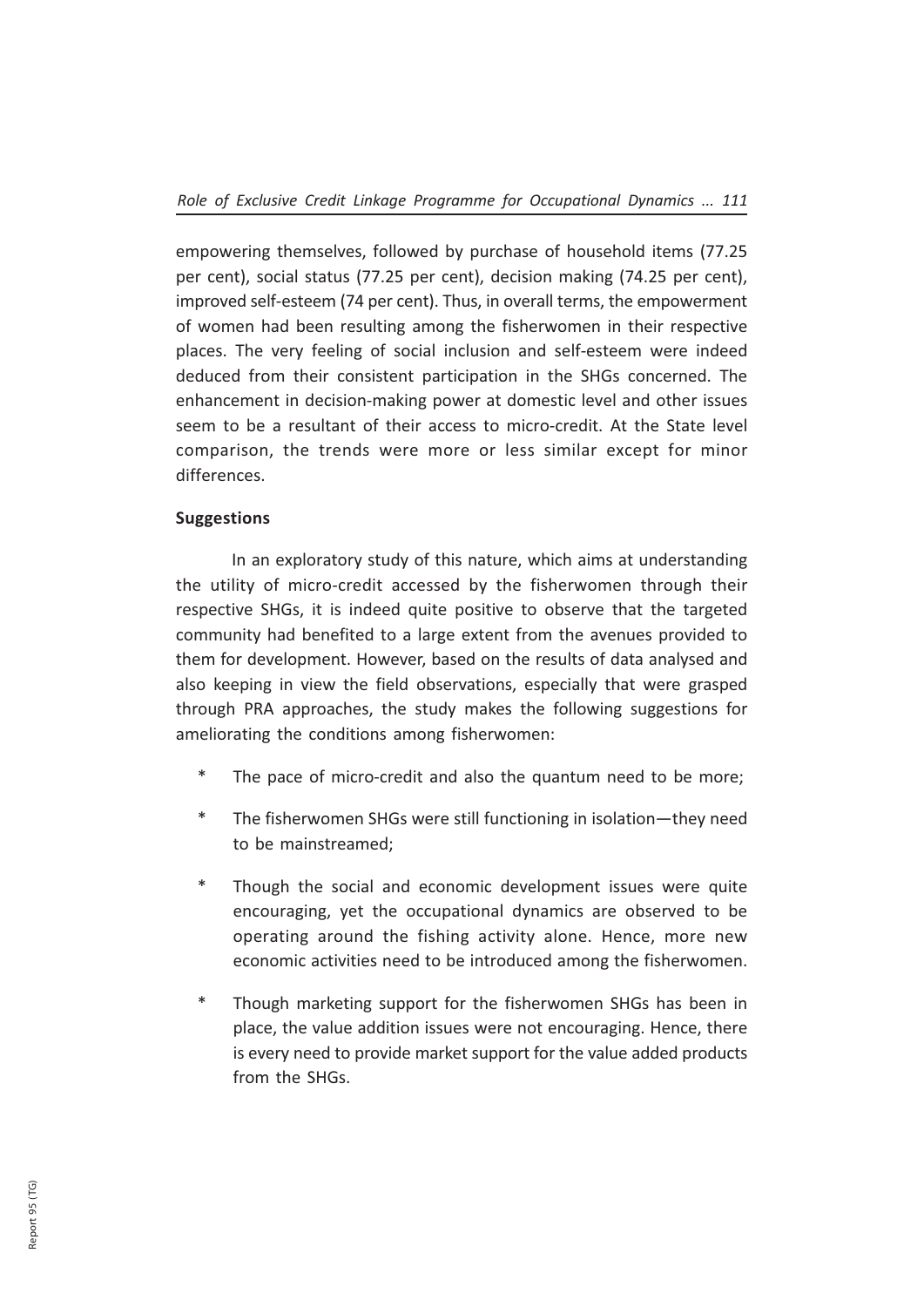- The training component was well received by the fisherwomen but the training imparted was only confined to SHGs procedures and self-development. There is every need to encourage more occupation-based training.
- \* Participation of NGOs was limited in Andhra Pradesh and good to some extent in Tamil Nadu. However, NGOs should play a better role, especially with reference to occupational issues.
- \* The training imparted and participation in SHGs has indeed provided social development among fisherwomen. However, there is every need to further strengthen such social development among fisherwomen.
- \* The micro-credit facilities are quite well utilised by the fisherwomen, yet the quantum of credit and other loan facilities should be enhanced to strengthen the concerned SHGs.
- \* The leadership appears to be dominating the SHGs concerned. This in view, the empowerment of SHG members needs to concentrate more on personality development.

To sum up, the SHGs operating among fisherwomen have been making good inroads as far as social and economic issues are concerned. However, the quantum of good penetration made through the SHGs is not sufficient to meet the requirements of the fisherwomen. Continuity in microcredit at an enhanced level, and more focus on capacity building to empower each and every fisherwoman, would certainly pave better avenues for development. Further, physical facilities for diverse occupations are also needed for fisherwomen in view of their access to new skills and institutional support from NGOs is also quite worthy in this regard.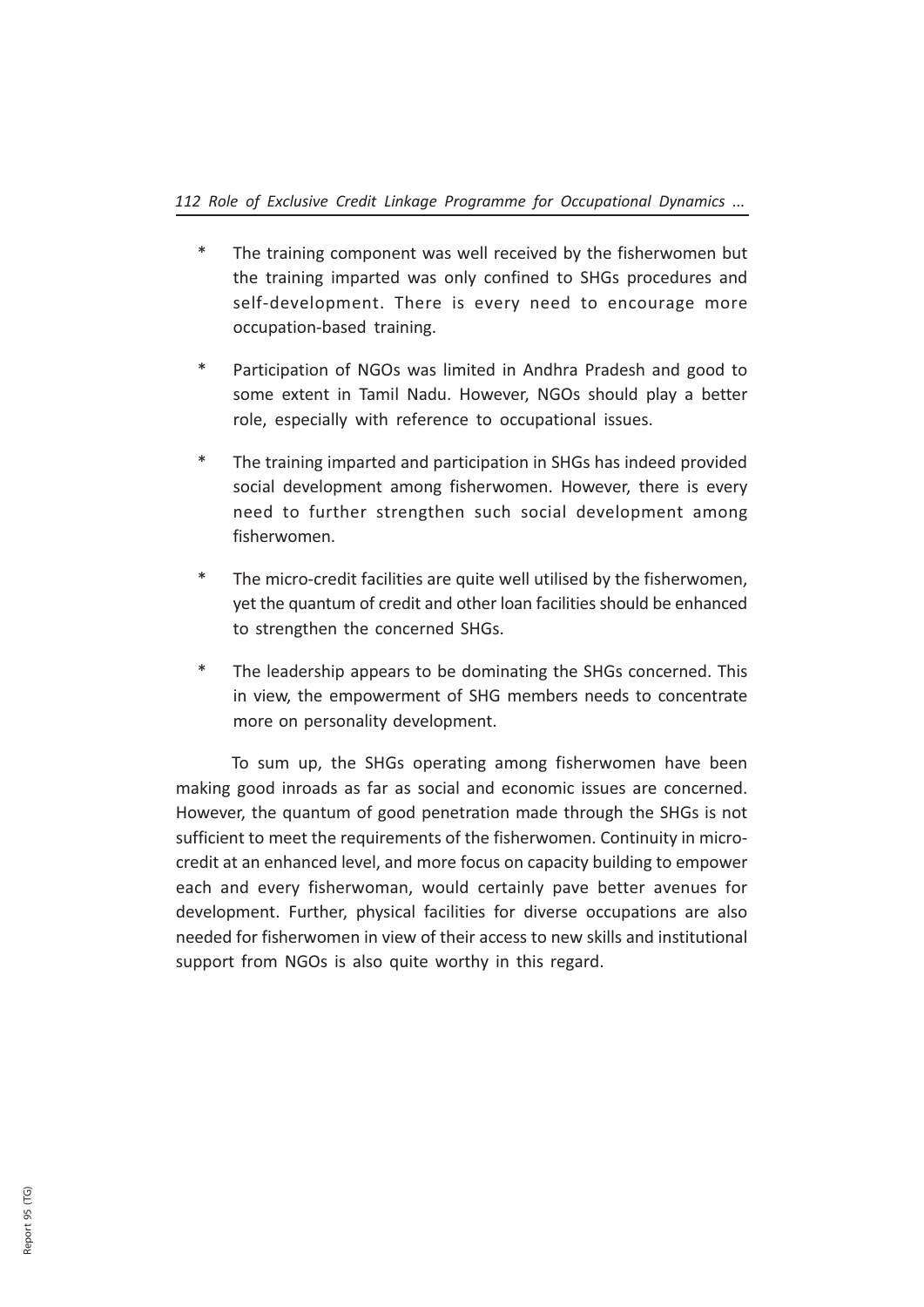## Bibliography

- 1. Ashok Sharma, (2000), Developing Sustainable Microcredit Systems, Asian Development Bank Report, 1998 to 2000.
- 2. Betsy Beril, A Little Credit, A Huge Success.
- 3. http://www.eXamine.com/microloans/0502 microloans.html
- 4. Bharat Dogra, (2002), Women Self-Help Groups Kindling Spirit of Entrepreneurship, Kurukshetra, 50(5): 40,42.
- 5. CGAP, (1997), Introducing Savings in Micro-credit Institutions : When and How?, Consultative Group to the Poorest Focus Note 8, World Bank, Washington DC, USA.
- 6. Deepti Agarwal, (2001), Empowerment of Rural Woman in India, Social Welfare, 48(4):3&4.
- 7. Desai, 2000. A Study of SHGs and linkage programme, Indian Journal of Agricultural Economics, 55(1):75-78.
- 8. Devadas, (1999), Extension Communication and Management, Naya Prakash, Bidhan Sarani, Calcutta, India, pp.299-302.
- 9. FAO, (2003), Fisheries Report, National Workshop on Best Practices in Micro-Finance Programmes for Women Coastal Fishing Communities in India, Panaji, Goa, India, No.724, 1-4 July, 2003.
- 10. Gurumoorthy, T.R., (2000), Self Help Groups Empower Rural Women, Kurukshetra 4, 8(5), pp: 37-31.
- 11. Harper, M., (1998), Profit for the Poor, Oxford and IBH Publishing Co., Delhi.
- 12. Jayaraman, R., (2000), Role of Self Help Groups in Fisherwomen Development in India, Paper Presented at the (Fourth International Conference of the Coastal Zone, Canada Association held during 17-21 September 2000, Saint John, NB, Canada).
- 13. Jayaraman, R., (2002), Performance of Self Help Groups in Fisherwomen Development in India. Paper Presented at the Coastal Zone Asia Pacific Conference, 12-16 May 2002 Bangkok, Thailand (Virginia Institute of Marine Sciences, USA).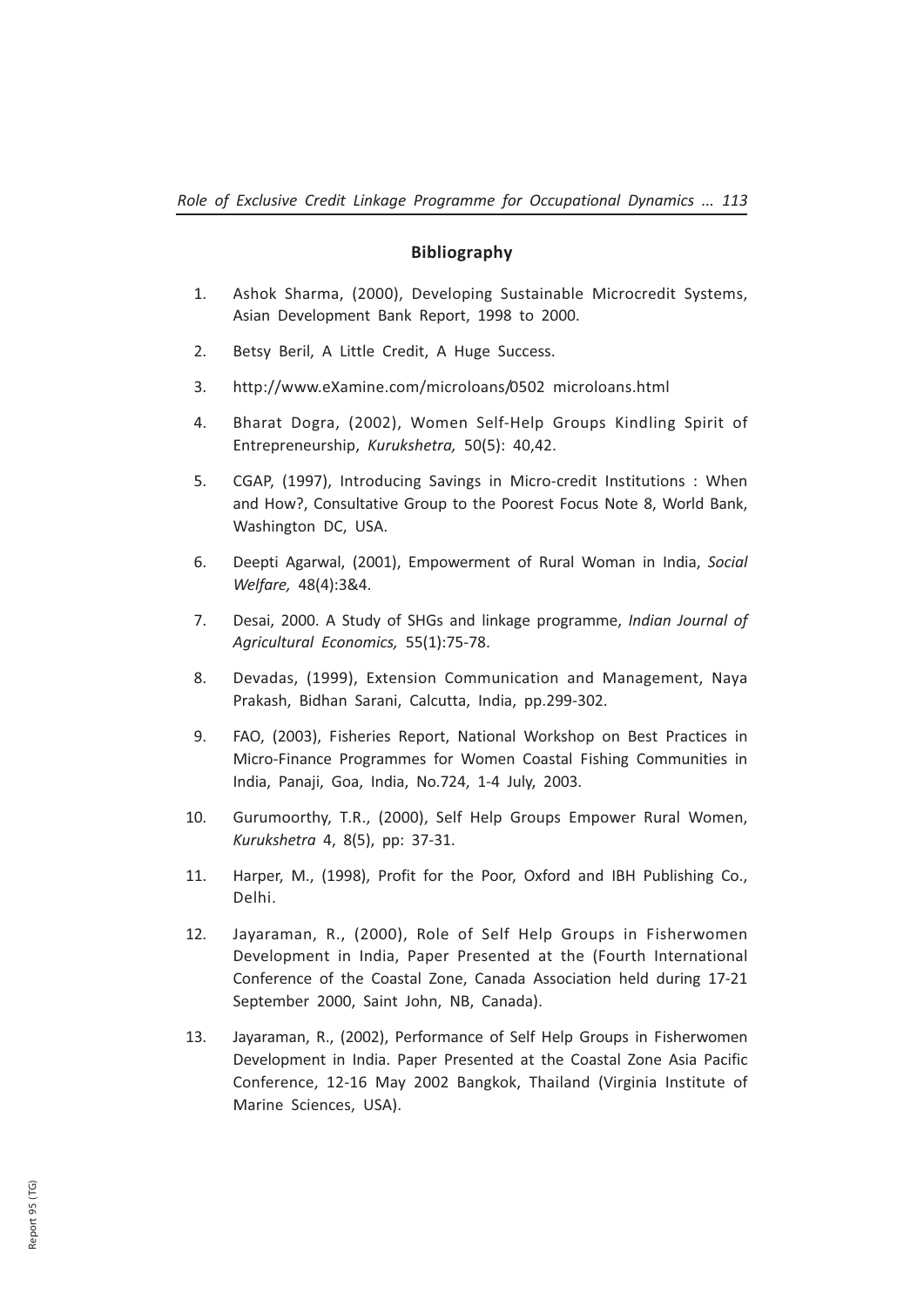- 14. Jayasudha, S.M., (2004), Microcredit a Succor to Rural Development, Tamil Nadu Journal of Co-operation, 4(7): 27-32.
- 15. Jayesh Talati and Venkatakrishnan V., (2001), Women's Empowerment in Jhabua District, M.P., Social Welfare, 47(11):15-18.
- 16. Laxmi, Kulshrestha R. and Archana Gupta, (2002), NGOs in Microfinancing Partners in Rural Development, Kurukshetra, 50(4): 26-30.
- 17. Meenambigai, J., (2004), Self Help Groups in Rural Economy, Kissan World, 31(4):17&18.
- 18. Muhamnad Yunus, http://www.soc.titech.ac.jp/icm/wind.html
- 19. NABARD, (1995), Reports of the Working Group on Non-Governmental Organisation and Self-Help Groups, National Bank for Agricultural and Rural Development, Mumbai:1-50.
- 20. NABARD, (2003), Reports, Progress of SHGs—Bank Linkages in India, 2002-2003:8-15.
- 21. NABARD, (2004), Reports, Progress of SHGs—Bank Linkages in India, 2003-2004:7-79.
- 22. Nagayya, D., (2000), Microcredit for Self Help Groups, Kurukshetra, 48(11): 10-15.
- 23. Paxton Julia, (1996a), A Worldwide Inventory of Microfinance Institutions, World Bank, Sustainable Banking with the Poor Project, Washington DC.
- 24. Puhazhandhi, V. and Satyasai K.J.S., (2000), Microcredit for Rural People— An Impact Study, National Bank for Agriculture and Rural Development, Mumbai.
- 25. Puhazhendhi, V., (2000), Evaluation Study of Self-Help Groups in Tamil Nadu, National Bank for Agriculture and Rural Development, Mumbai.
- 26. Radhakrishna Rao, (2002), Sustainable Technology for Rural Development, Kurukshetra, 50(5):41-42.
- 27. Ruth Goodwin-Groen, (1998), The Role of Commercial Banks in Microfinance : Asia Pacific Region, Banking with the Poor (BWTP) Publication.www.bwtp.org/Publication/Main.htm)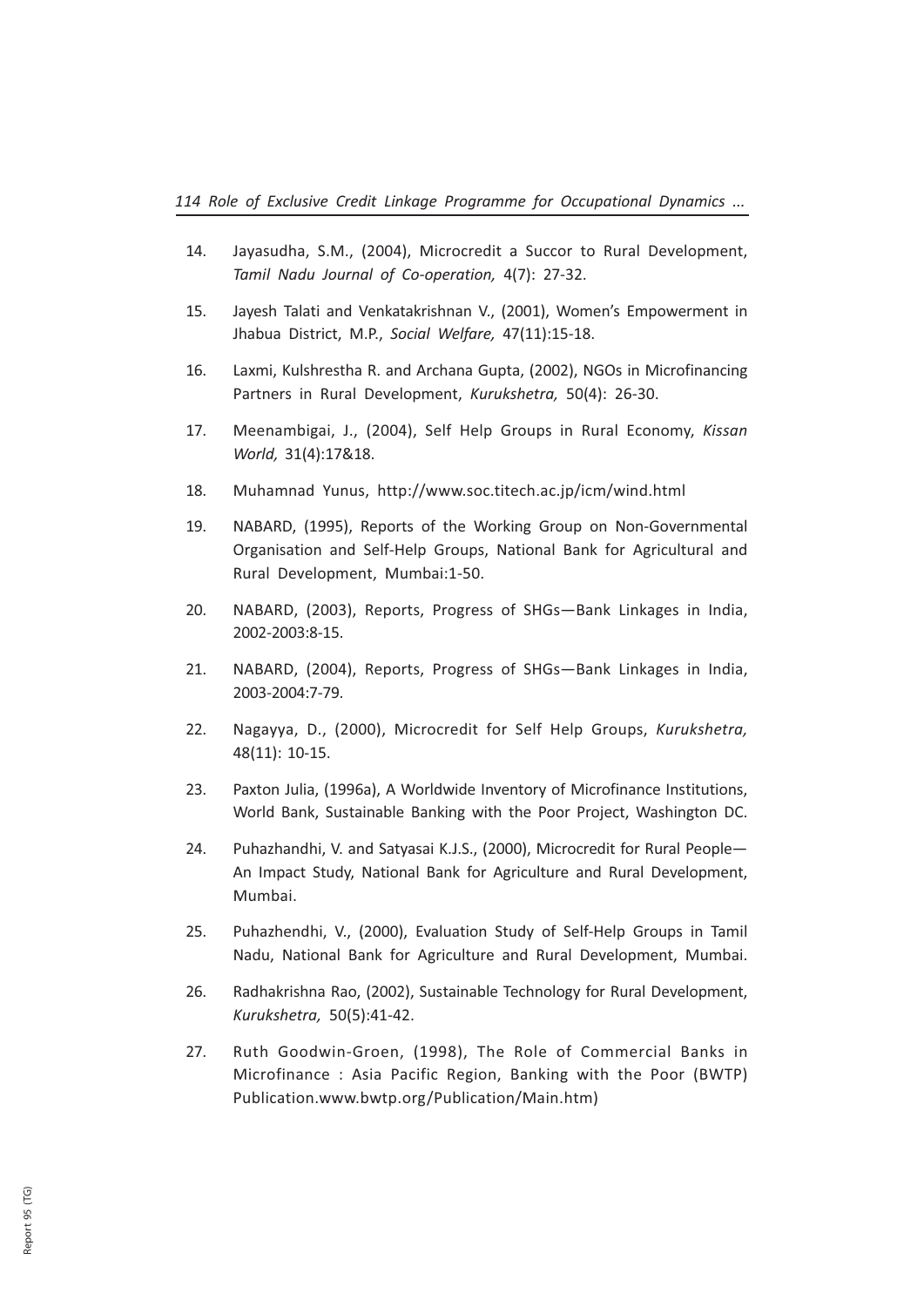- 28. Sabyasachi Das, (2003), Self Help Groups and Microcredit Synergic Integration, Kurukshetra, 51(10): 25-30.
- 29. Senthil Vadivoo, K. and V. Sekar, (2004), Self Help Groups A Movement for Women Services : How the Poor in India Could be Better Served, Kissan World, 31(7):13&14.
- 30. Shankar Chatterjee, (2003), Networking SGSY, Banks and SHG Initiatives in Uttar Pradesh, Kurukshetra, 51(4): 27-29.
- 31. Sheik Mohamed, (2004), Self-Help Group for the Success of Women Entrepreneurs, Kisan World, 52(8):41-43.
- 32. Shetty, S.L., (2002), Working and Impact of Rural Self-Help Groups and Other Forms of Micro Financing, Indian Journal of Agricultural Economics, 57(1):31-32.
- 33. Solanki, S.S., (2002), Technologies for Rural Development, Kurukshetra, 50(4):31.
- 34. Suman Krishan Kant, (2001), Women's Empowerment and Mutual Cooperation in the Family, Social Welfare, 48(1): 3-4.
- 35. Tripathy, K.K., (2004), Self-Help Groups—A Catalyst of Rural Development, Kurukshetra, 52(8): 40-43.
- 36. Uwe Tietze and Lolita V. Villareal, (2003), Microcredit in Fisheries and Aquaculture—Guidelines and Case Studies, Fisheries Technical Paper 440, FAO, Rome, 2003:1-69.
- 37. William Steel, (2001), Emergence of Products for Micro and Small Enterprises Finance : What are the Trends and What have we Learned?, World Bank, March 21, 2001.
- 38. Yaron, J., (1992), Successful Rural Finance Institutions, World Bank Discussion Paper 150, Washington DC, USA.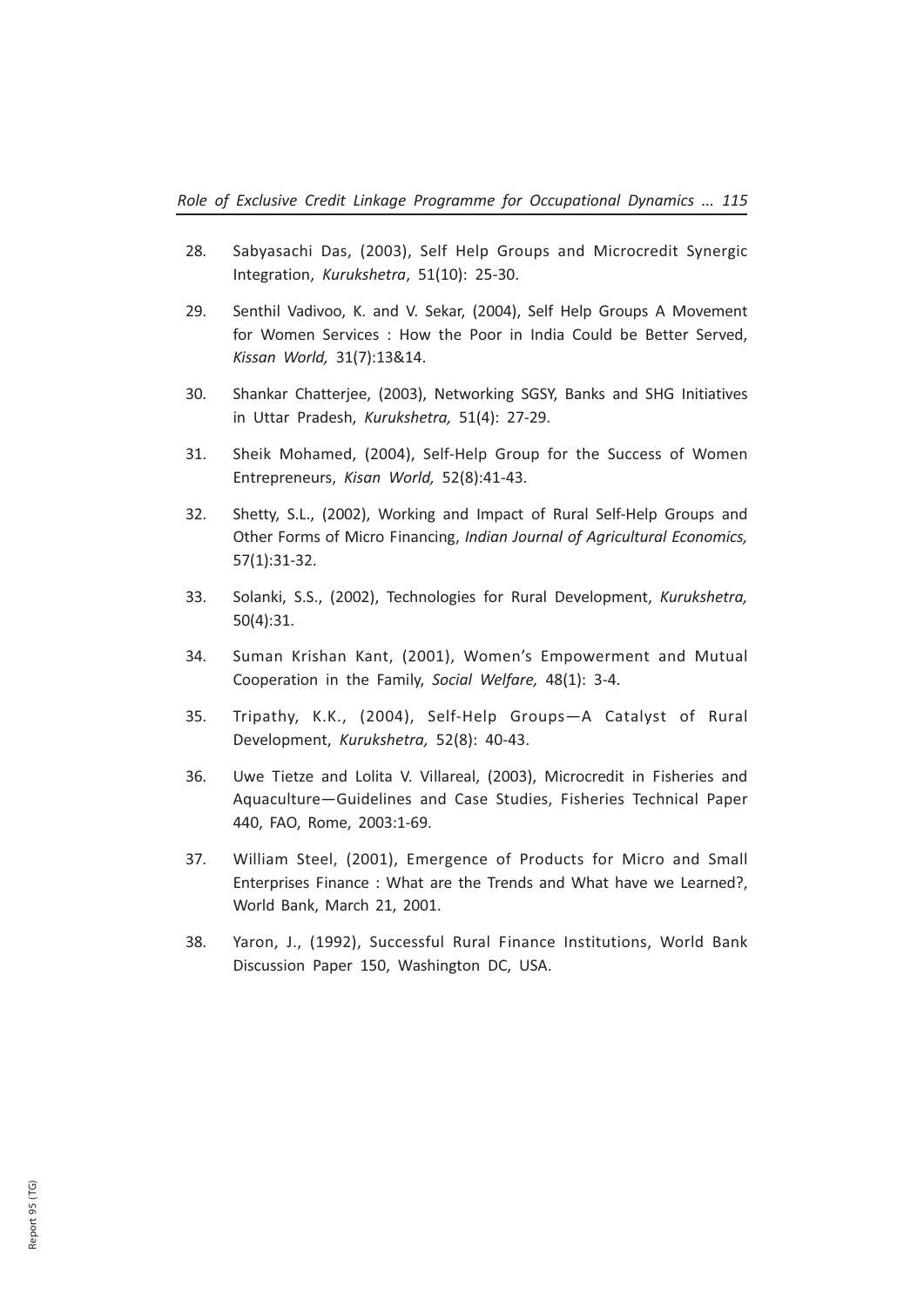## References

- 1. Balsaraf, Kusum (2007), "Microfinance Model of Mahila Arthik Vikas Mahamandal (MAVIM)" in Kamdar, Sangita (ed.) Micro Finance, Self Employment and Poverty Alleviation, Mumbai: Himalaya Publishing House.
- 2. Bera, Sayanthan (2008), "Programme Design and Impact Assessments: 'Success' of Microfinance in Perspective", Mumbai, Economic and Political Weekly, Vol. XLIII, No. 32, August 9-15, pp. 77-85, "Dalit Samakhya" www.dalitsamakhya.org/abt.htm
- 3. Das, Mohan N.K. (2007), "Microfinance—Availability, Accessibility and Utility in Kamdar", Sangita (Ed.) Micro Finance, Self Employment and Poverty Alleviation, Mumbai, Himalaya Publishing House.
- 4. Deshmukh-Ranadive, Joy (2008), "Can Micro Finance Empower Women?" Lecture Delivered at the Prof. Anupama Shah Lecture Series Programme, at HSECAA-Home Science Extension and Communication Alumni Association, M.S. University, Vadodara, 10, March 2008.
- 5. Devika, J. (2007), "Modernity with Democracy?: Gender and Governance in the People's Planning Campaign, Kerala" in Smita Mishra Panda (Ed.) Engendering Governance Institutions : State, Market and Civil Society, Delhi, Sage Publications.
- 6. DWCD (2005), Platform for Action—10 Years After : India Country Report, Delhi, Department of Women and Child Development, Ministry of Human Resource Development, GoI.
- 7. Elizabeth Littlefield, Jonathan Morduch, and Syed Hashemi (2003), "Is Microfinance an Effective Strategy to Reach the Millennium Development Goals?" CGAP Focus Note #24, by, January www.cgap.org/ docs/FocusNote\_24.html
- 8. Hashmi Syed (2004), "Microfinance and the MDGs", Insights 51, December, http://www.id21.org/insights/insights51/insights-iss51-art01.html
- 10. IBON's : IBON is a Multi-centre Multi-programme Institution with Research-Education-Information as its main Focus.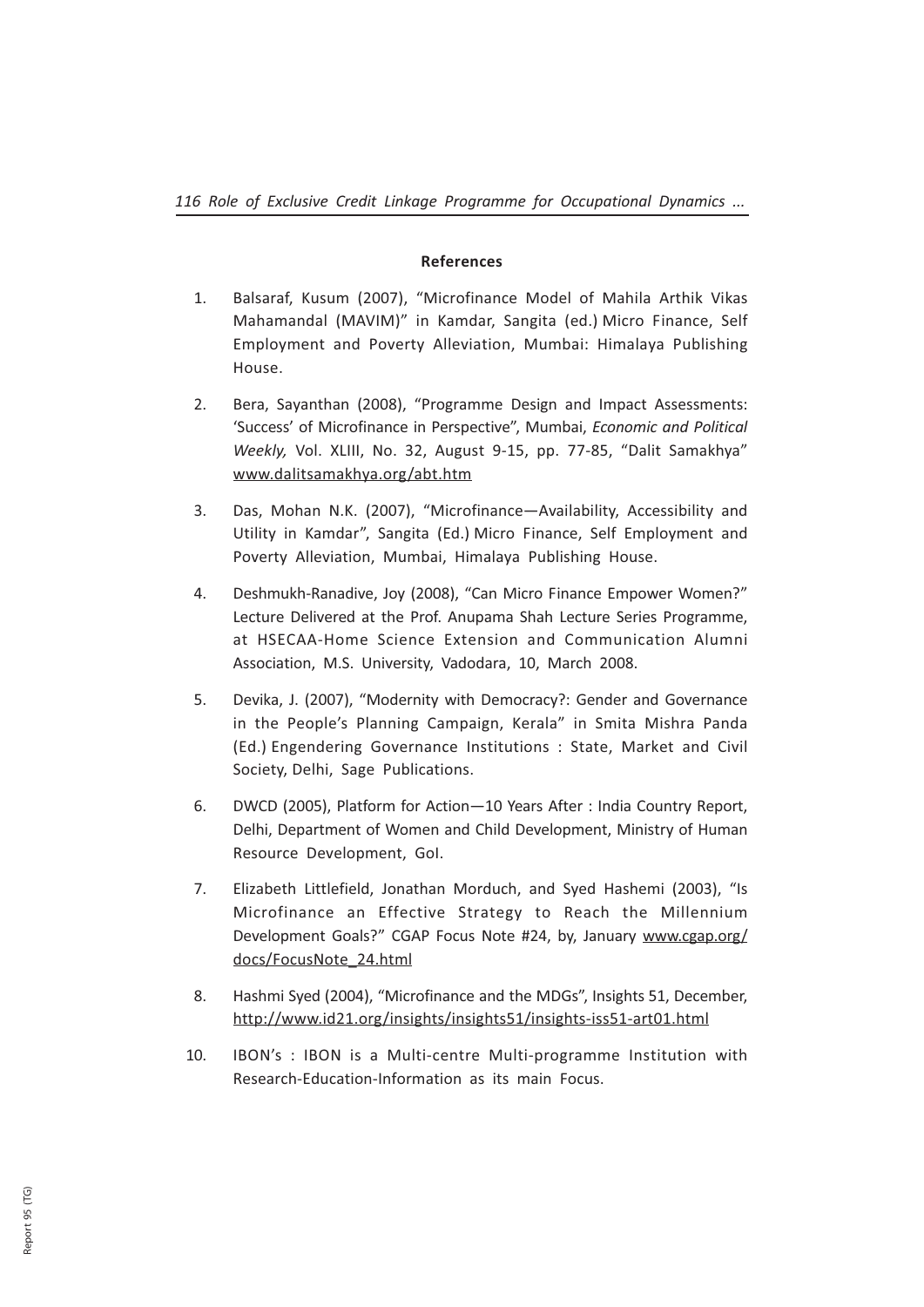- 11. Jose, T.K. (2005), "Kudumbashree—Urban CDS Community Based Women Oriented Initiative to Fight Urban Poverty in Kerala", Mumbai, Local Government Quarterly, Vol. LXXII, No. 2-3-4, pp.80-87.
- 12. Kamdar, Sangita (Ed.) (2007), Micro Finance, Self Employment and Poverty Alleviation, Mumbai, Himalaya Publishing House.
- 13. Kazi, Moin (2007), "Micro Finance and Women's Empowerment in Kamdar", Sangita (Ed.)
- 14. Micro Finance, Self Employment and Poverty Alleviation, Mumbai, Himalaya Publishing House.
- 15. Lingam, Lakshmi (2008), "Domains of Empowerment: Women in Micro Credit Groups Negotiating with Multiple Patriarchies" in Carolyn M. Elliott (Ed.) Global Empowerment of Women: Responses to Globalisation and Politicized Religions, New York, Routledge.
- 16. MASUM (2008), Women's Resource Development Programme, http:// www.masum-india.org/html/contact\_us.html
- 17. Mhapsekar, Jyoti (2007), "Environmental Entrepreneurship Programme for Urban Poor Women" in Patel, Vibhuti & Manisha Karne (Eds.) Macro Economic Policies and the Millennium Development Goals, Delhi, Gyan Publications.
- 18. Mittra, Vipul (2007), Rural Development in Tilakwada, Gujarat, VIKALP.
- 19. www.aifoundation.org
- 20. NABARD (2005), "Human Development, If not Engendered is Endangered", Mumbai, National Bank for Agriculture and Rural Development.
- 21. Narender K. (2007), "Microfinance for Poverty Reeducation—The Dhan Foundation Experience in Kamdar", Sangita (Ed.) Micro Finance, Self Employment and Poverty Alleviation, Mumbai, Himalaya Publishing House.
- 22. NAWO (2006) VOICES, Women Redefining Development—A Civil Society Initiative to Engender Eleventh Five Year Plan, Delhi, National Alliance of Women's Organisation supported by UNDP, MWCD and UNIFEM.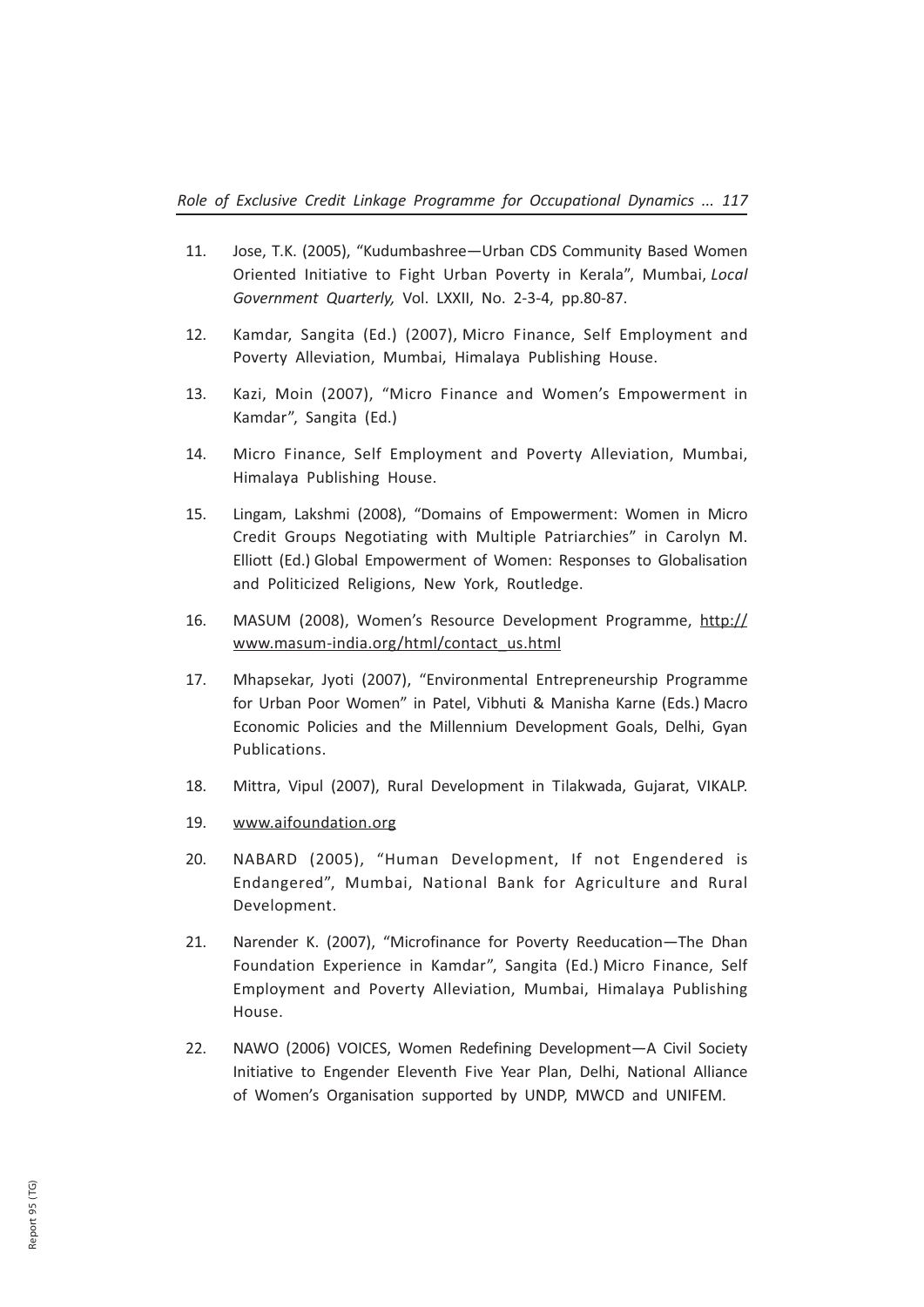- 23. NSSO (2005), Household Consumer Expenditure in India, 2005-06, 62nd Round of National Sample Survey Organisation, Government of India.
- 24. Parveen, Shahnaj (2007), "An Empirical Analysis of Rural Women's Empowerment : The Bangladesh Context in Multani", Sukhavinder Kaur (Ed.) Empowerment of Women Perspectives and Experiences, Hyderabad, ICFAI University Press.
- 25. Patel, Vibhuti and C.S. Vedamani (2005), "Review and Evaluation Process of SAKTI's Project of Development of Three Hundred Women Self-Help Groups (WSHGs) in Kanakpura, Magadi, Nelamangala, Ramnagaram and Bangalore Slums", Bangalore, Sakti.
- 26. Rajgopalan, Shashi (2005), "Self Help Groups : A Critique", Mumbai, Urdhva Mula, Vol. 4, No. 2, December.
- 27. Report (2007), Eleventh Plan Subgroup on Gender and Agriculture, Delhi, Planning Commission, GoI.
- 28. Sinha, Chetana and Amy E. Bean (2007), "Empowering Rural Women with Technology" in Patel, Vibhuti & Manisha Karne (Eds.) Macro Economic Policies and the Millennium Development Goals, Delhi, Gyan Publications.
- 29. Stiglitz, Joseph (1990), "Peer Monitoring and Credit Markets", New York: World Bank Economic Review, No. 4, pp. 351-366.
- 30. Thekkekara, T.F. (2007), "The SHG Movement in South Asia—A Perspective on Empowerment of Women in Kamdar", Sangita (Ed.) Micro Finance, Self Employment and Poverty Alleviation, Mumbai, Himalaya Publishing House.
- 31. Self Help Group Makes Fisherwomen Self-Reliant : A Story of Success Vimala, D.D., Ravisankar, T., Kumaran, M., Rengarajan, S. and Krishnan, M. Central Institute of Brackish Water Aquaculture (ICAR) R. A. Puram, Chennai – 600 028, Tamil Nadu, India.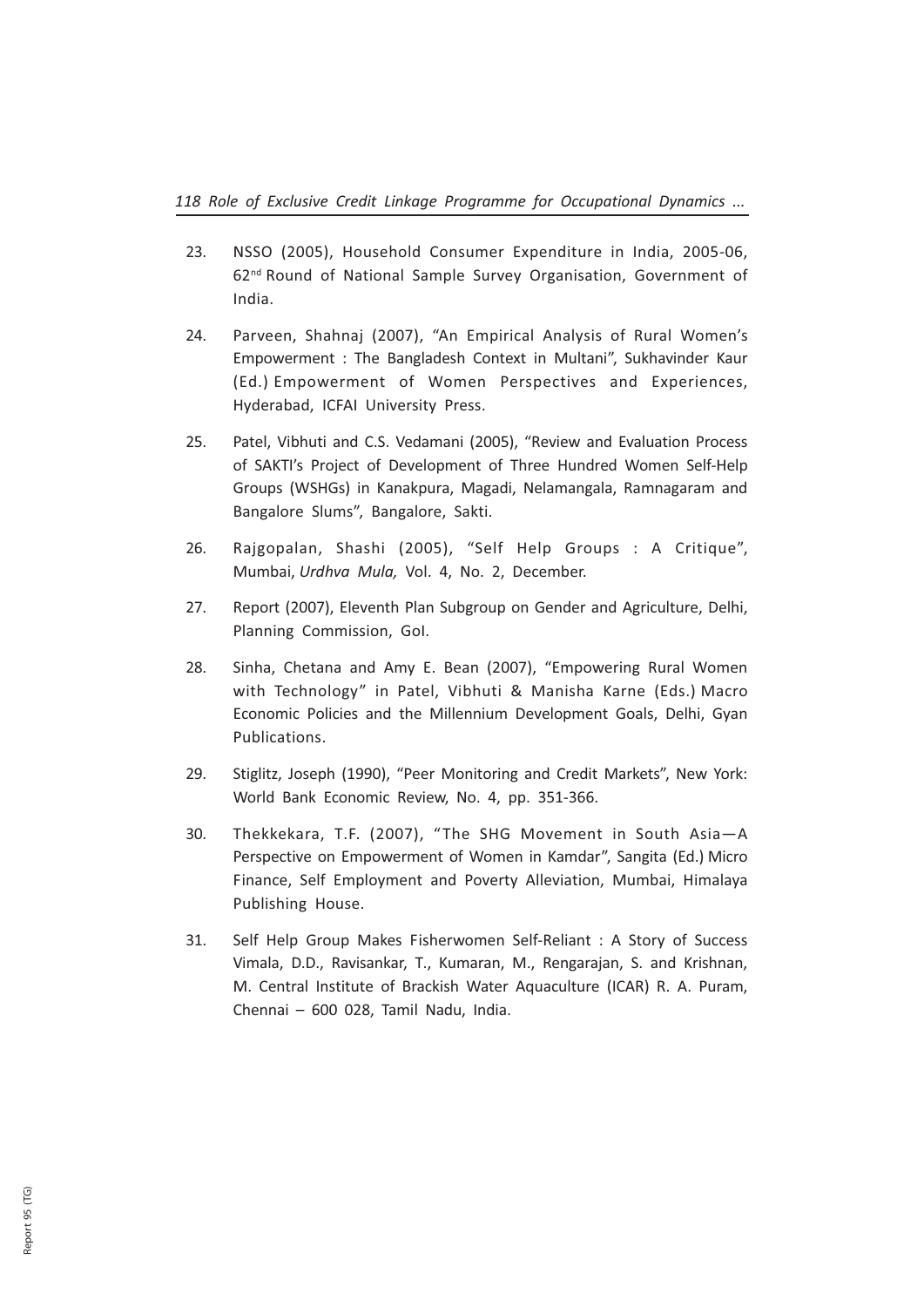#### OTHER PUBLICATIONS IN THIS SERIES

- I. Role of PRls in Management of Rural Health Care and Family Welfare Services: An Exploratory Study
- 2. The State-Sponsored Innovative Rural Development Programmes The VDB of Nagaland
- 3. Management of Public Distribution in Two States Gujarat and Karnataka
- 4. Viability of Service Area Approach to Small Farmers
- 5. Social Security to the Poor : Efficacy of PDS and WEPs in Karnataka
- 6. Participatory Planning : A Study of the Planning Process in Kerala
- 7. Micro Credit for Micro Enterprises
- 8. Planning for Kohir Mandal
- 9. Demography of Crimes in Rural Areas : Causes and Remedies
- 10. Impact Assessment of Wage Employment (JRY and EAS) Programmes in Selected Areas of Uttar Pradesh
- 11. Working of Tribal Panchayats in Bilaspur District, Madhya Pradesh
- 12. Functional and Financial Devolution on Panchayats (A Study in Daman & Diu and Dadra & Nagar Haveli)
- 13. People's Perception of Panchayati Raj in Kerala
- 14. Nyaya Panchayats in India : A Study
- 15. Emerging Leadership among SCs/STs under New Panchayati Raj Act in Karnataka
- 16. The Role of Panchayati Raj in Natural Resource Management: A Study of Two Village Panchayats in Tamil Nadu
- 17. Community Polytechnics and Rural Development
- 18. Role of Melas in Marketing of Rural Industries Products
- 19. Impact of Committee System in Promoting Devolution of Panchayats : A Study in West Bengal
- 20. Planning for Sustainable Rural Environment through Watersheds and Water Harvesting Structures : A Process Study
- 21. Impact Assessment of Wage Employment (JRY & EAS) Programmes in Selected Areas of Bihar
- 22. Decentralisation of Power in Schedule V Areas : Interface Between Panchayati Raj Institutions and Line Departments
- 23. Participatory Micro Level Planning : A Study of the 11th Janmabhoomi Programme of Andhra Pradesh
- 24. Management of Panchayati Raj Finances in Andhra Pradesh : A Study in Medak District
- 25. A Study on Wage Employment Programme in Kumool (Andhra Pradesh) and Surat (Gujarat) Districts
- 26. Self-employment Projects-Group Approaches
- 27. Management of Public Distribution System in Two States (Kerala and Orissa)
- 28. Capacity Building of SHGs to take up Micro-Enterprises under SGSY : A Quick Study in Jalna District, Maharashtra
- 29. Rural Infrastructure and Welfare of the Poor
- 30. Organisational and Institutional Arrangements across the Watershed Programmes: A Study of Kerala Model
- 31. Rural Road Links : A Study of Sagar District in Madhya Pradesh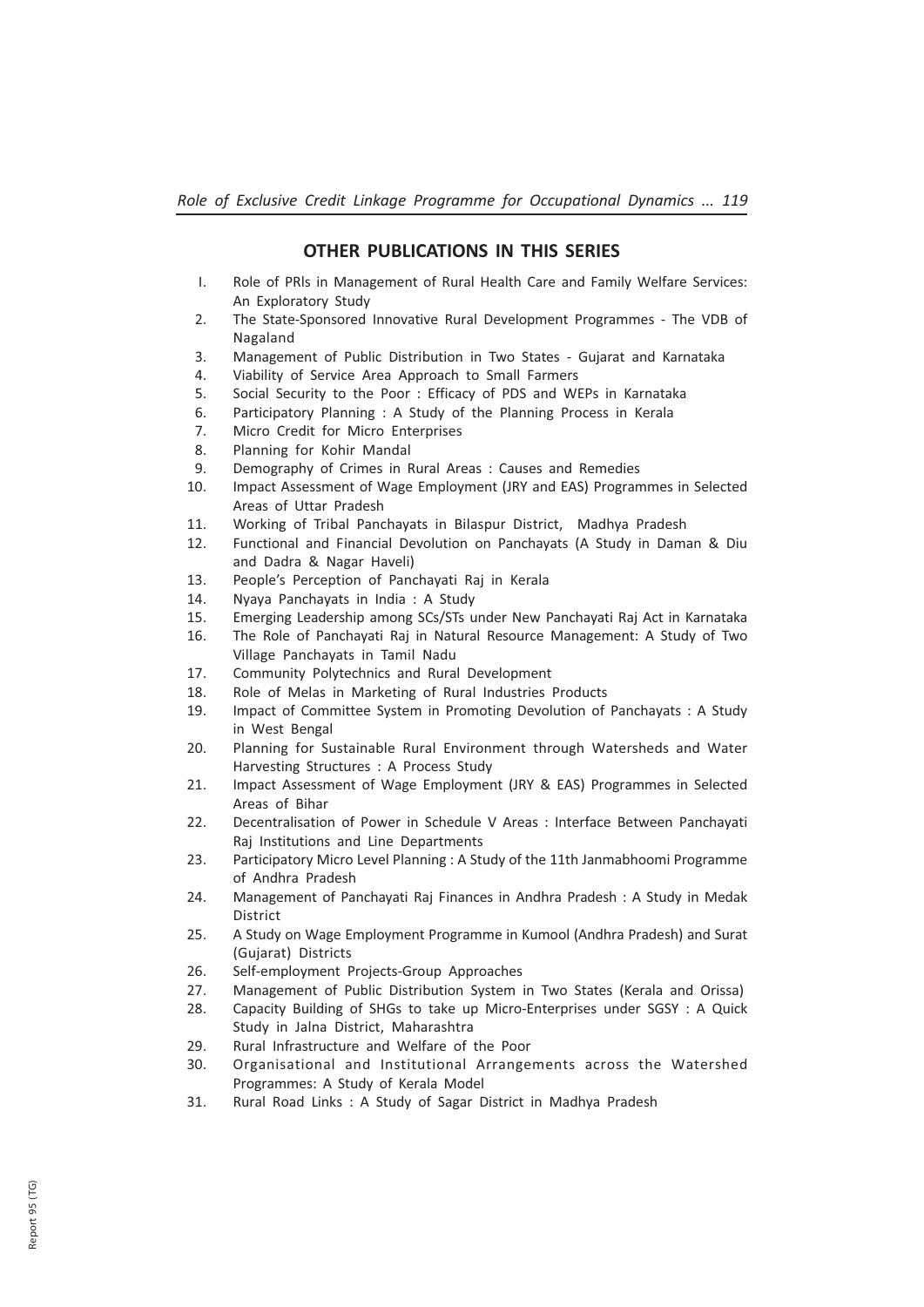- 32. Micro Credit Interventions in Promoting Micro Enterprises
- 33. Impact of Integrated Wasteland Development Programme (Phase-II) (IIWDP) : A Study in Uttar Pradesh
- 34. Entrepreneurship Development among Rural Women
- 35. Employment. Earnings and Environment among Diamond Cutting Workers in Gujarat
- 36. Direct Funding to Watershed Community : Process and Impact
- 37. Employment and Levels of Living Among Cane and Bamboo Artisans in Tripura
- 38. Strategies for Marketing of Rural Industries Products
- 39. Activities for Women under Cluster Approach and their Capacity-Building under SGSY - A Study in Five States
- 40. Management of Rural Development Programmes with Special Reference to JGSY: A Study
- 41. Changing Pattern of District Administration with Particular Reference to the Role of the Collector in Panchayati Raj
- 42. Panchayati Raj Finances in Maharashtra : A Quick Study
- 43. InstitutionaI and Infrastructural Impediments in Rural Industrialisation in Dindigul District, Tamil Nadu
- 44. Gram Sabha : A Study in Two States
- 45. Social Mobilisation for Elimination of Child Labour : A Study of MVF
- 46. Participatory Management of Land Resources with Special Reference to JFM : Impact on Andhra Pradesh
- 47. Functioning; Performance and Leakage in Public Distribution System : A Study in Three States
- 48. Impact Assessment of JRY and EAS Programmes in Tripura
- 49. A Case Study of Savings and Investments of Rural Households in Sagar District of Madhya Pradesh
- 50. Emerging Leadership in the Tribal Area
- 51. Partnership in Community-initiated Forest Management System : Conflicts and Prospects
- 52. Training Towards Capability-Building among Various Clientele Groups In **Watershed**
- 53. Muga/Eri Silk Production and Constraints : A Process Study in Assam and Mizoram
- 54. Community Interventions in Traditional Rain Water Harvesting-Drinking Water
- 55. Capacity Building of Community-Based Organisations : A Study
- 56. Empowerment of Weaker Sections The Barefoot College, SWRC, Tilonia
- 57. Positive and Inhibiting Factors in Cluster Approaches and Group Functioning of Micro Enterprises under SGSY
- 58. Post-Literacy and Continuing Education : A Study in Yamunanagar District of Haryana
- 59. Infrastructure for Rural Poor
- 60. Functioning of PDS in North-Eastern States
- 61. Assessment of Targeted PDS in Rural India
- 62. Rural Road Connectivity : A Process Study of PMGSY
- 63. Marketing Channels for Select Products of SGSY
- 64. Farmers' Suicides in Andhra Pradesh and Karnataka